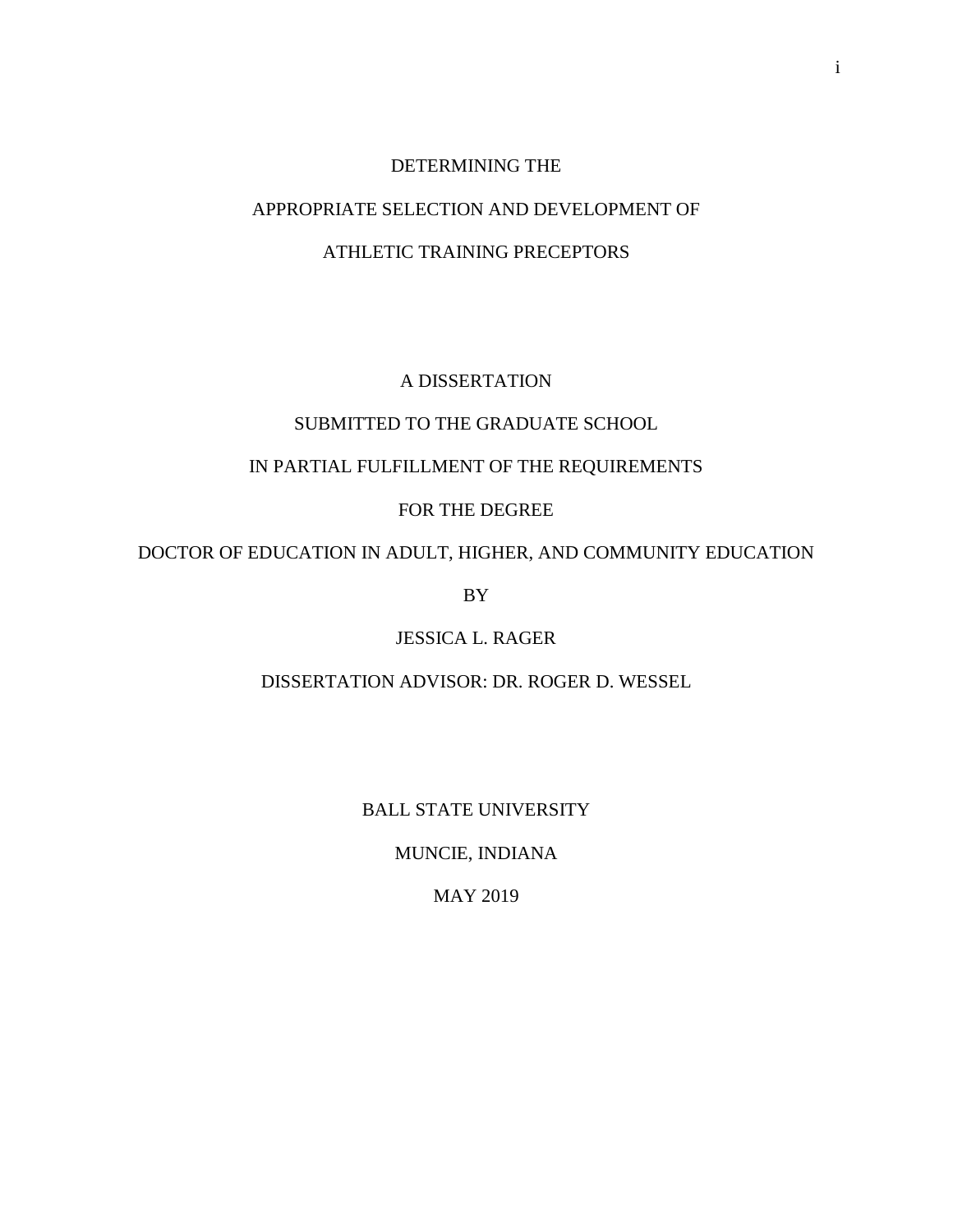## DETERMINING THE

## APPROPRIATE SELECTION AND DEVELOPMENT OF

## ATHLETIC TRAINING PRECEPTORS

## A DISSERTATION SUBMITTED TO THE GRADUATE SCHOOL

### IN PARTIAL FULFILLMENT OF THE REQUIREMENTS

## FOR THE DEGREE

## DOCTOR OF EDUCATION IN ADULT, HIGHER, AND COMMUNITY EDUCATION

BY

## JESSICA L. RAGER

## DISSERTATION ADVISOR: DR. ROGER D. WESSEL

APPROVED BY:

Dr. Roger D. Wessel, Chairperson Date

Dr. Thalia Mulvihill, Member Date

Dr. Lindsey Blom, Member Date

Dr. Deborah Davis, Member Date

Dr. Adam Beach, Dean of the Graduate School Date

BALL STATE UNIVERSITY MUNCIE, IN MAY 2019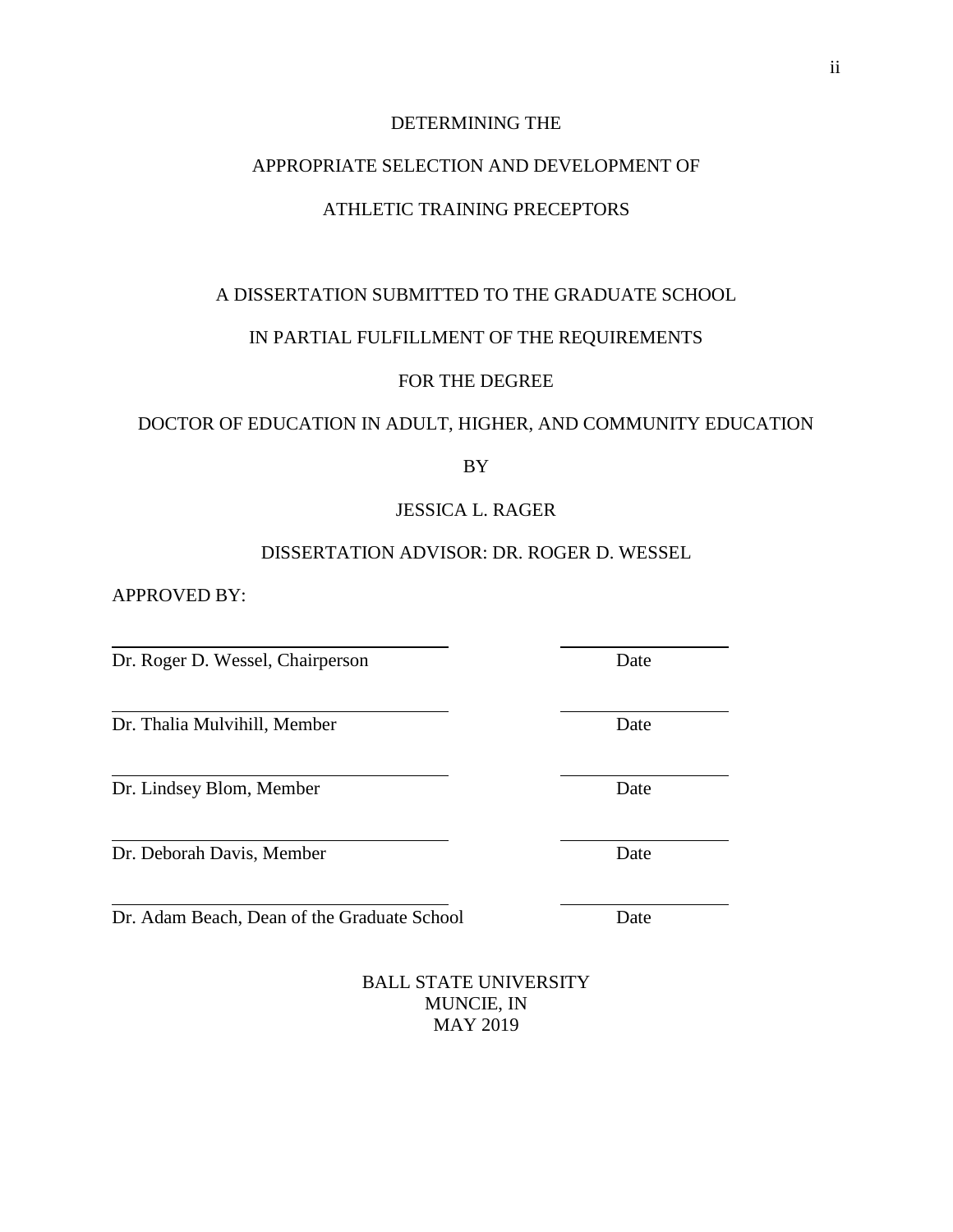#### ABSTRACT

# **DISSERTATION:** Determining the Appropriate Selection and Development of Athletic Training Preceptors

**STUDENT:** Jessica L. Rager

**DEGREE:** Doctor of Education in Adult, Higher, and Community Education

**COLLEGE:** Teacher's College

**DATE:** May 2019

#### **PAGES:** 156

The purpose of this study was to explore how stakeholders determine what is most appropriate for the selection and development of athletic training preceptors. This study was founded on the qualitative paradigm using a phenomenological approach to inquiry. Nineteen stakeholders (preceptors or program administrators) for graduate, professional athletic training programs (12 program administrators, seven preceptors) participated in individual, semistructured interviews. As a result of the guiding research questions, three themes emerged directly from participants' statements including their beliefs of ideal preceptors, views of preceptor development, and influences on their beliefs of preceptor selection and development. Preceptors should possess the qualities of an educator, a professional, and a leader. When designing preceptor development, administrators should use flexible delivery techniques, and these opportunities should be highly accessible given the many demands on preceptors' time. Furthermore, an emphasis on recognizing preceptors for the work they do to help students grow should be made. Finally, four factors appear to influence stakeholders' beliefs of the appropriate selection and development of preceptors, which include moments of adversity, support systems they have access to, professional development opportunities they have engaged in, and the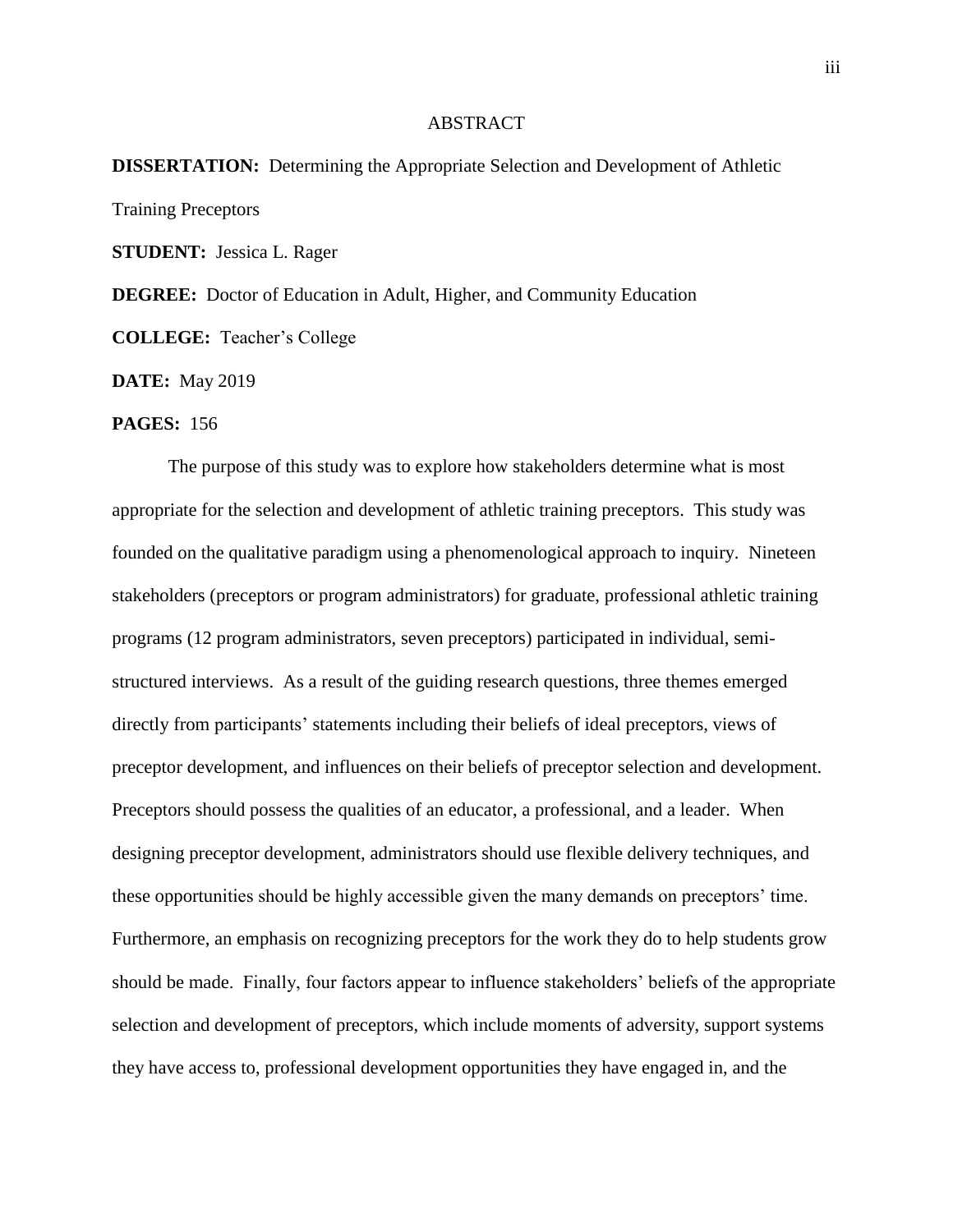advancement of the athletic training profession they desire. The process of selecting and developing preceptors for athletic training professional programs is complicated. This study provides a deeper understanding of the beliefs of preceptors and program administrators and the influences which shape their views. This information will help professional organizations build best practices for the selection and development of athletic training preceptors.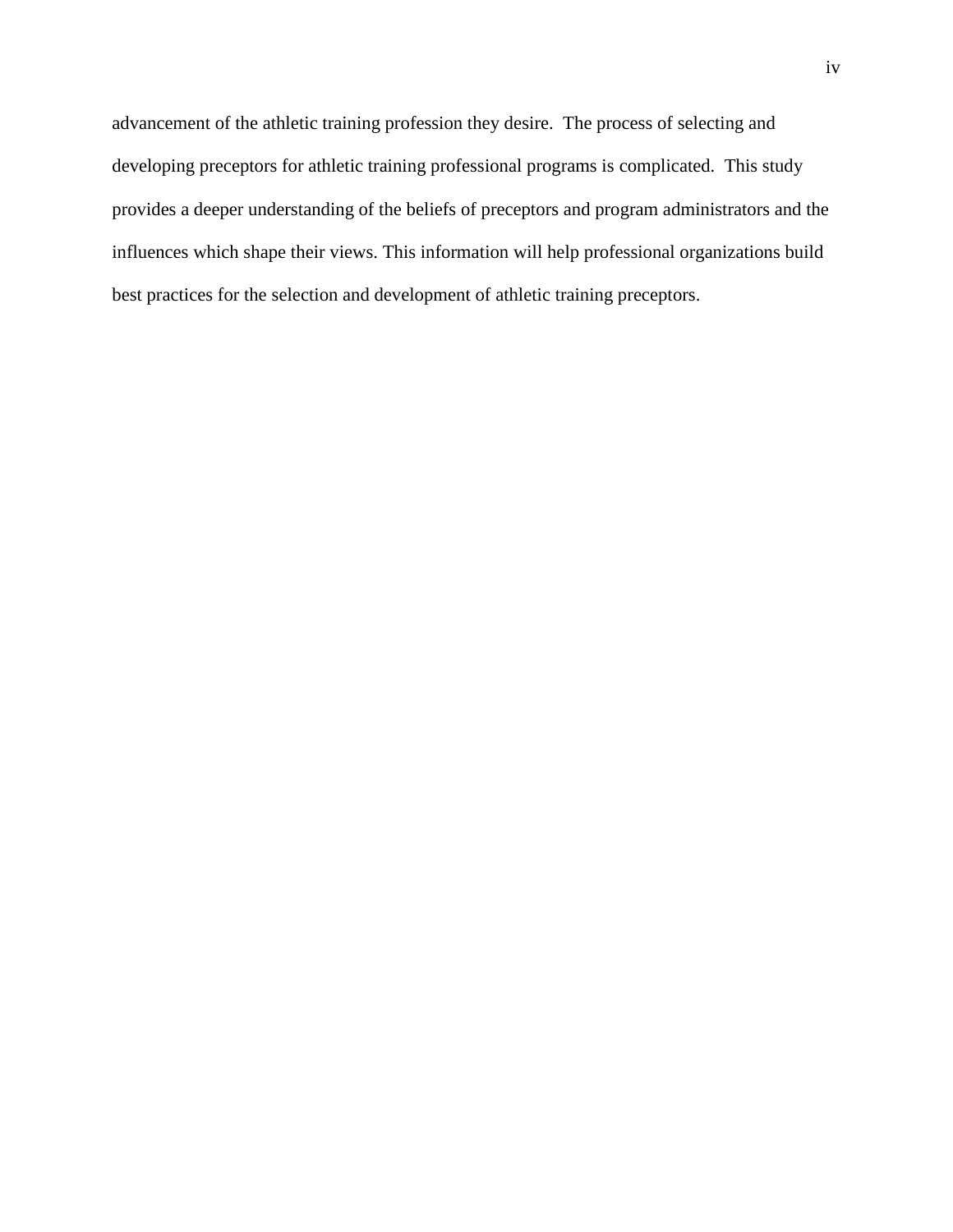## DEDICATION

This dissertation is dedicated to my forever companion, Rob Huett. Graduate school is not a solitary undertaking. Thank you for so willingly and enthusiastically accompanying me on this journey. Your sacrificial care for me made it possible for me to complete this work. Olive juice.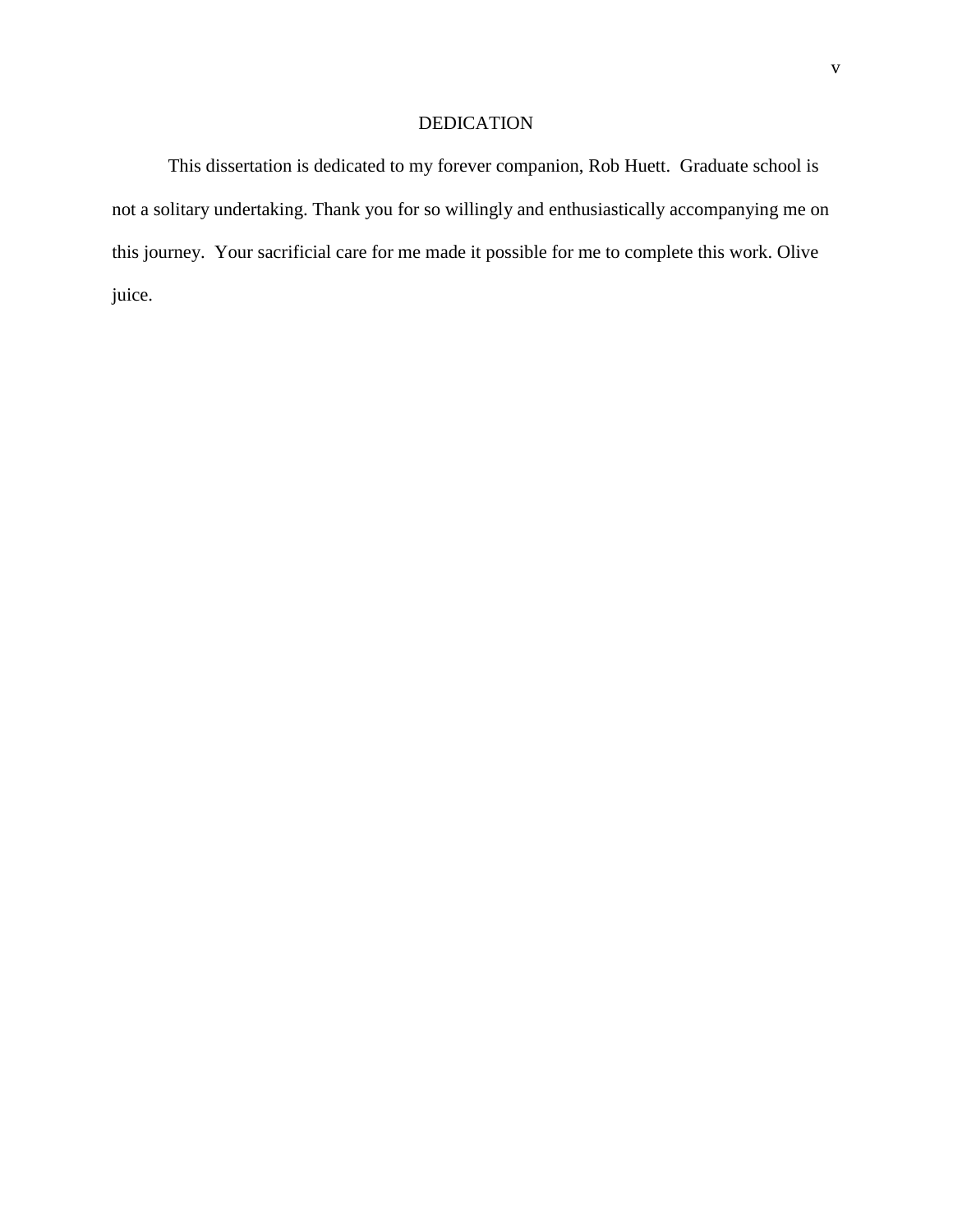#### ACKNOWLEDGEMENTS

The path towards the completion of this dissertation has been a life-changing process, which has helped me transform from a clinician and educator who was intimidated by research to someone who is competent in and appreciative of literature. Its completion is thanks in large part to the special people who challenged, supported, and stuck with me along the way. I am tremendously fortunate to have had each of you pushing and guiding me along the way.

To my committee chair, Dr. Roger Wessel, thank you for your eloquent guidance and support over the past four years. Your investment in me as a researcher and professional is so appreciated. You maintained high expectations and were direct and caring towards me. Each time we spoke, I felt the joy in your heart. You pushed me to think for myself and seek the answers to my own questions. I genuinely believe I have gained a respected mentor and friend in you and I hope I can give my students what you have given me.

To the members of my committee, Drs. Thalia Mulvihill, Lindsey Blom, and Debbie Davis, each of your uniquely contributed to my success. I am incredibly fortunate to have had a group of mentors who set the bar high and helped guide me through this journey. Thank you for pushing me to continue to grow through every step of the process.

To Dr. Latz, thank you for being such an outstanding role model and showing me so many ways to make meaningful connections with my students. Your investment in me did not go unnoticed, and I continue to model myself from your example. I am so grateful to have learned from you.

To Drs. Dorice Hankemeier, Jennifer Popp, and Stacy Walker, you took a chance on a young professional who certainly did not fully understand what a doctorate entailed. Thank you for seeing more in me than I saw in myself. You each embody what it means to be a tremendous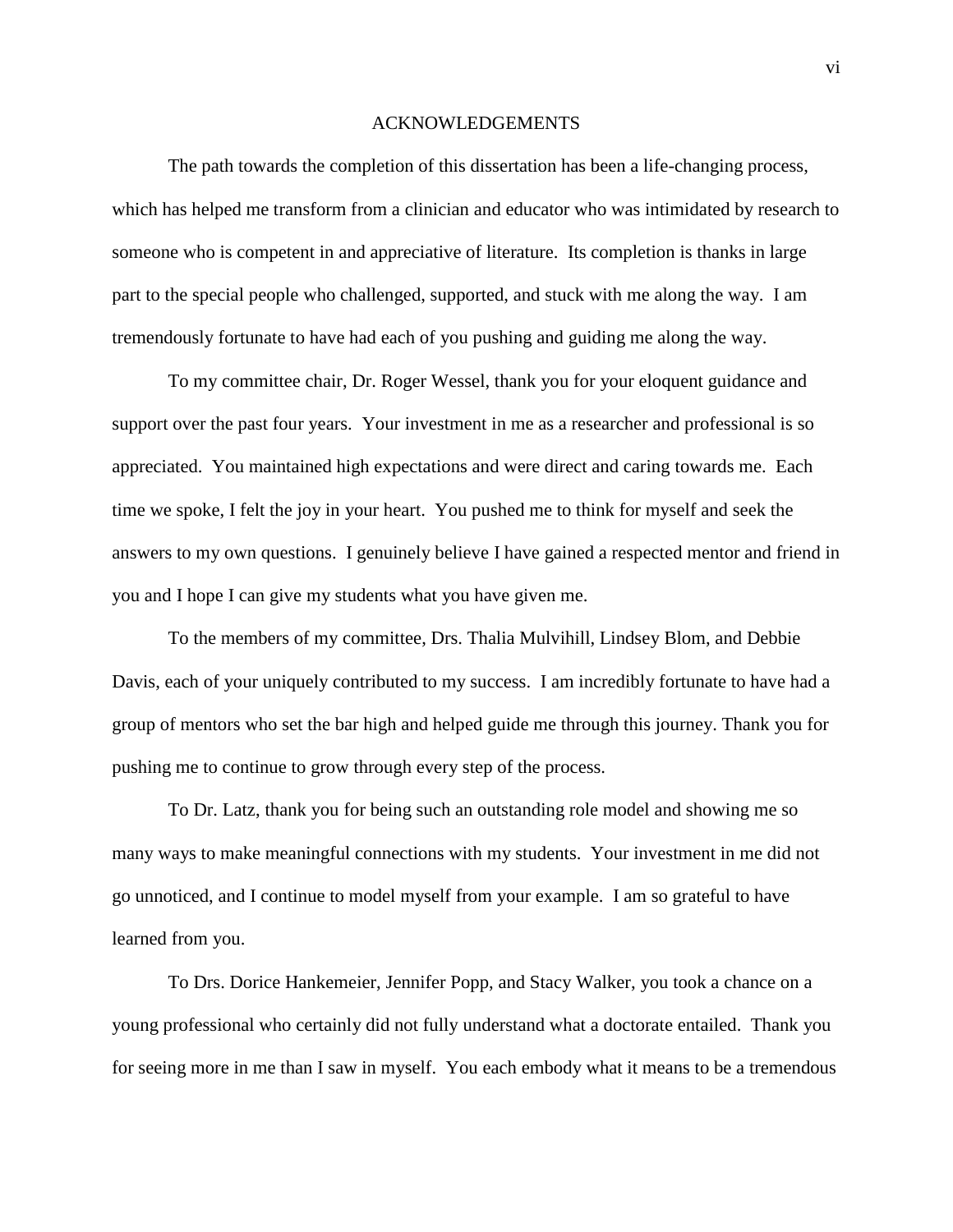athletic trainer, educator, and researcher. I will continue to model my practice after your examples. I am forever grateful for your involvement in my professional and personal growth.

To my bees, Jessica Kirby and Sharon Feld, I could have never imagined the lifelong friends I would gain when beginning this process. Your friendship is what got me (and continues to get me) through each day. I am so lucky to have both of you in my life. Buzz Buzz!

To Dr. Chris Hamlyn, you have helped me every step of the way through this process. Our athletic training cohort meant so much to me, and you played such an integral role in helping me navigate each milestone. I am so grateful to have the rest of our careers to collaborate.

Throughout this journey, I have met many wonderful colleagues. Ashleigh Bingham, Dr. Carrie Reisner, Chris Cathcart, Courtney Robbins, Curtis Clock, Rosalinda Ortiz, Sam Snideman, Sarah Shore-Beck, and others – you have all been a tremendous source of encouragement, and I am so thankful to have shared this experience with each of you.

To Dr. Laura Harris, you so heavily believed in my abilities, pushed me to pursue my doctorate years ago, and supported me all the while. Thank you for your mentorship and continued support over the past decade.

To my family, my parents Russ and Rena, brother Andrew, and grandparents, your never wavering support throughout my life helped me believe I could accomplish one of the greatest psychological and cognitive challenge I have ever faced. You taught me from an early age to commit myself wholly and always pursue my dreams. Thank you for always believing in me. To my niece Andi, whom I adore, while you were not even imagined when I began this journey, you have brought so much joy to my life. I hope that in some way I can inspire you how you have inspired me over the last three years. To my dog Scarlet, no other creature has been such a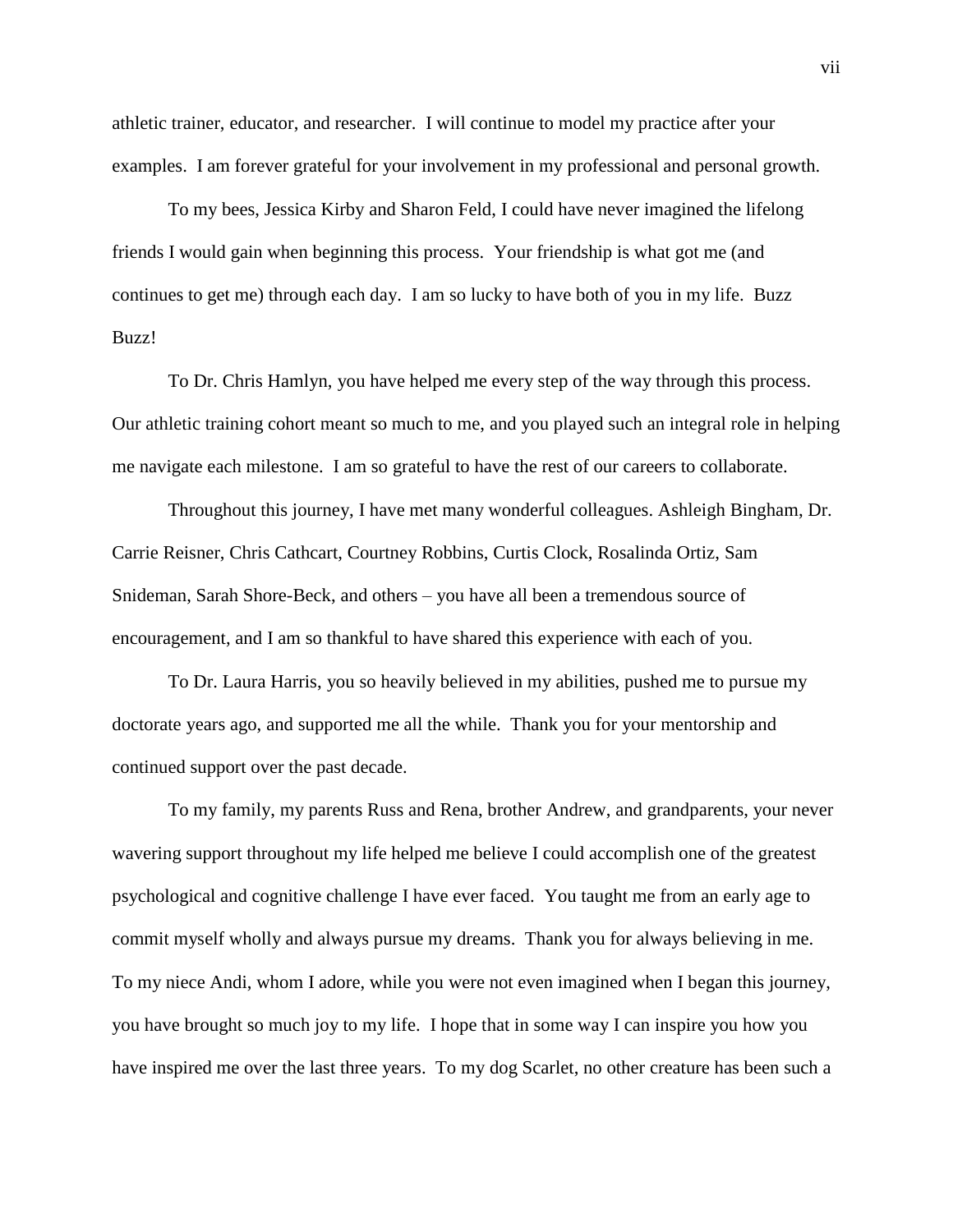constant in my life over the past 12 years. Your reminders to take frequent breaks and enjoy the simple things in life, like a good walk in the park have undoubtedly kept me going through everything we have faced together. I cannot thank you all enough for your love.

Finally, thank you, Rob. Since day one you have always encouraged me to pursue my dreams. The sacrifices you have made to help give me the opportunity to achieve this milestone have meant more to me than you will ever know. You have discussed more athletic training related things than I am sure you care to admit. You let me vent (and sometimes cry) when the stress was too much, and you told me exactly what I needed to hear. You are a selfless person and inspire me to be better each day. I undoubtedly would not be where I am today with you. I look forward to continuing our story together side by side. Olive Juice.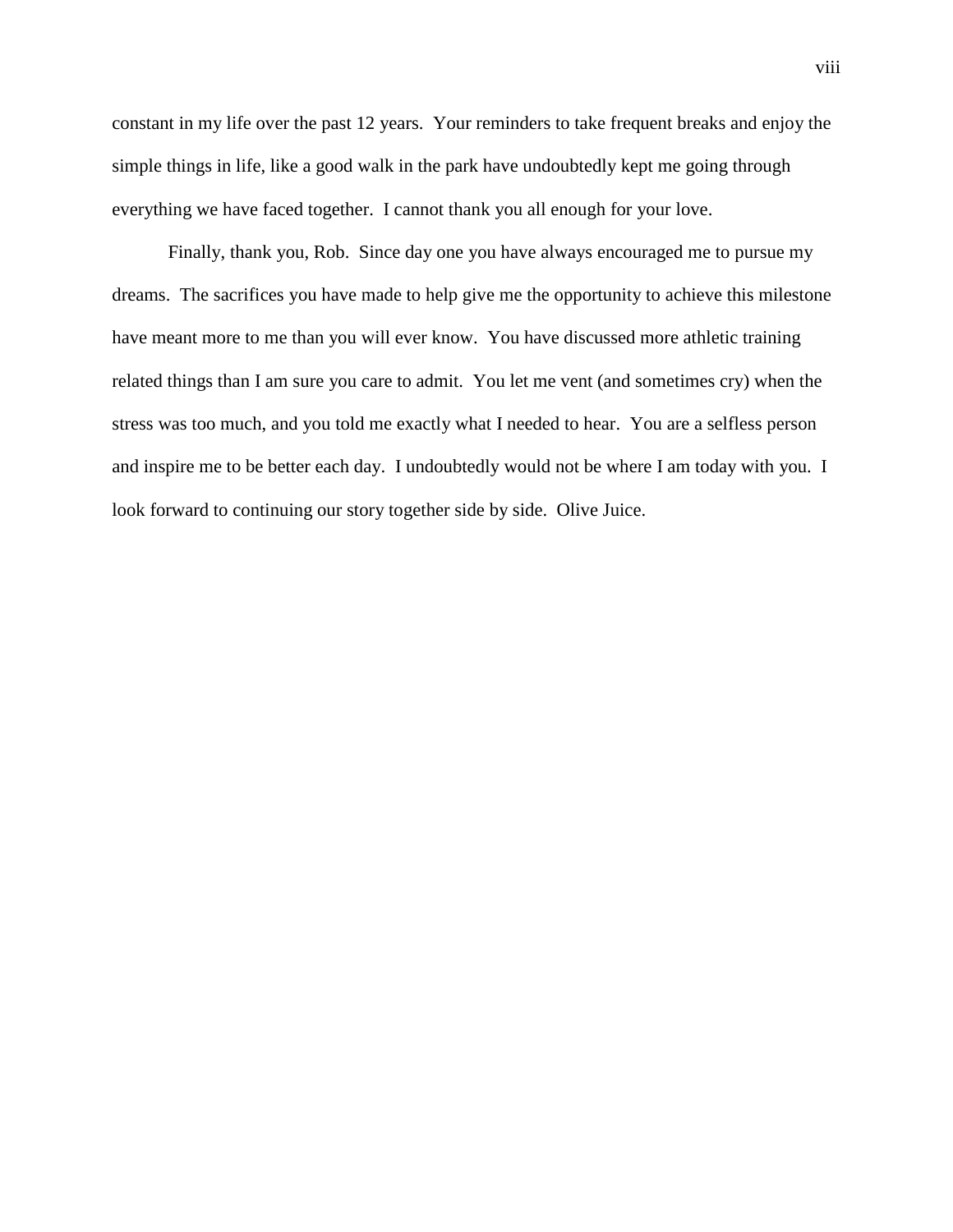|                                                                         | $\mathbf{ii}$  |
|-------------------------------------------------------------------------|----------------|
|                                                                         | iii            |
|                                                                         | V              |
|                                                                         | vi             |
|                                                                         | ix             |
|                                                                         | xiii           |
|                                                                         | $\mathbf{1}$   |
|                                                                         | 3              |
| Regulation of Selection and Development of Athletic Training Preceptors | 5              |
|                                                                         | $\overline{7}$ |
|                                                                         | 8              |
|                                                                         | 8              |
|                                                                         | 10             |
|                                                                         | 11             |
|                                                                         | 13             |
|                                                                         | 15             |
|                                                                         | 15             |
|                                                                         | 17             |
|                                                                         | 19             |
| Evolution of Athletic Training Preceptor Selection and Development      | 21             |
|                                                                         | 24             |
|                                                                         | 24             |

# TABLE OF CONTENTS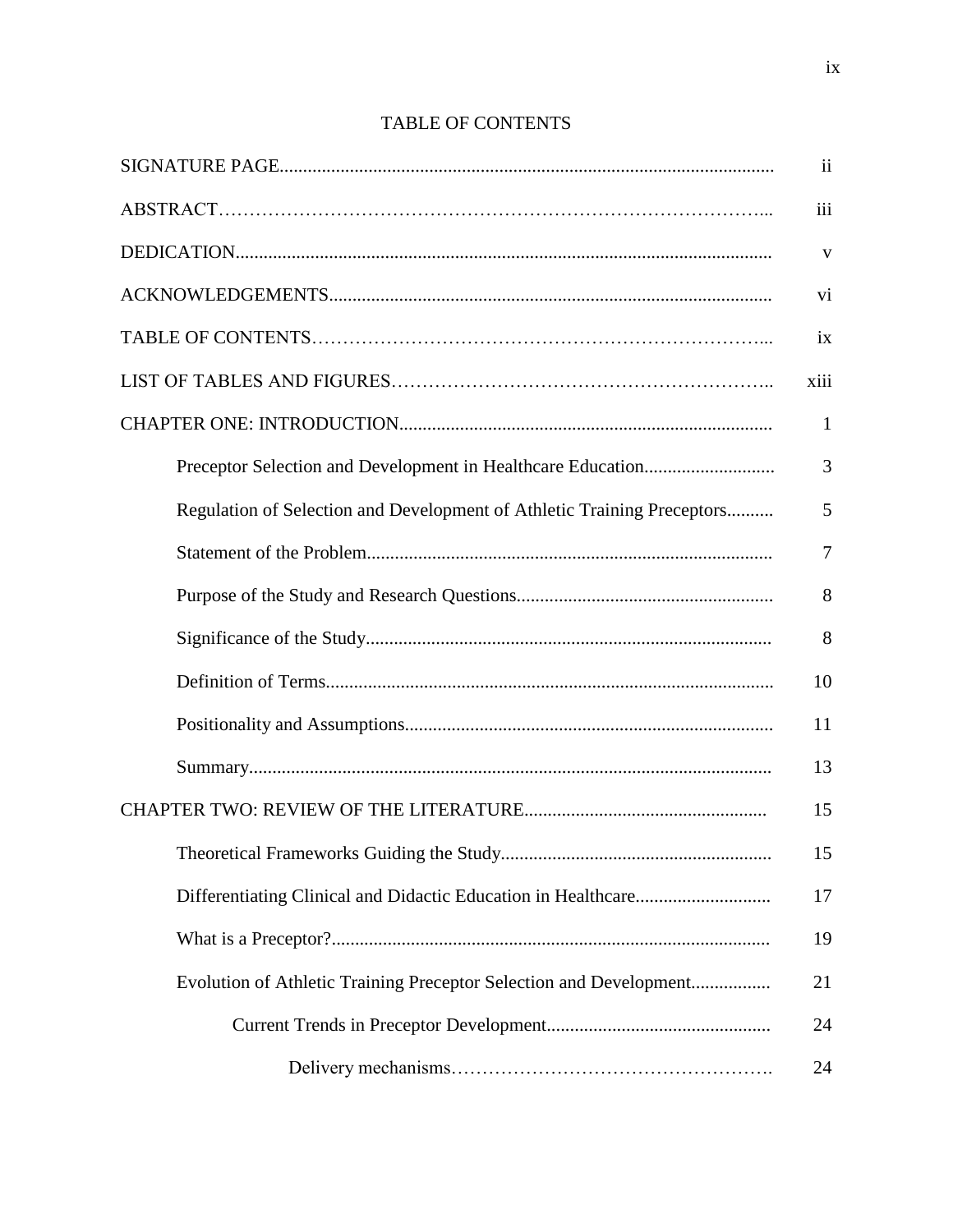|                                                  | 25 |
|--------------------------------------------------|----|
|                                                  | 26 |
|                                                  | 26 |
| Preceptors Lack of Time to Engage in Development | 27 |
|                                                  | 28 |
|                                                  | 29 |
|                                                  | 31 |
|                                                  | 34 |
|                                                  | 35 |
|                                                  | 35 |
|                                                  | 35 |
|                                                  | 37 |
|                                                  | 37 |
|                                                  | 38 |
|                                                  | 43 |
|                                                  | 45 |
|                                                  | 46 |
|                                                  | 46 |
|                                                  | 48 |
|                                                  | 48 |
|                                                  | 51 |
|                                                  | 54 |
|                                                  | 56 |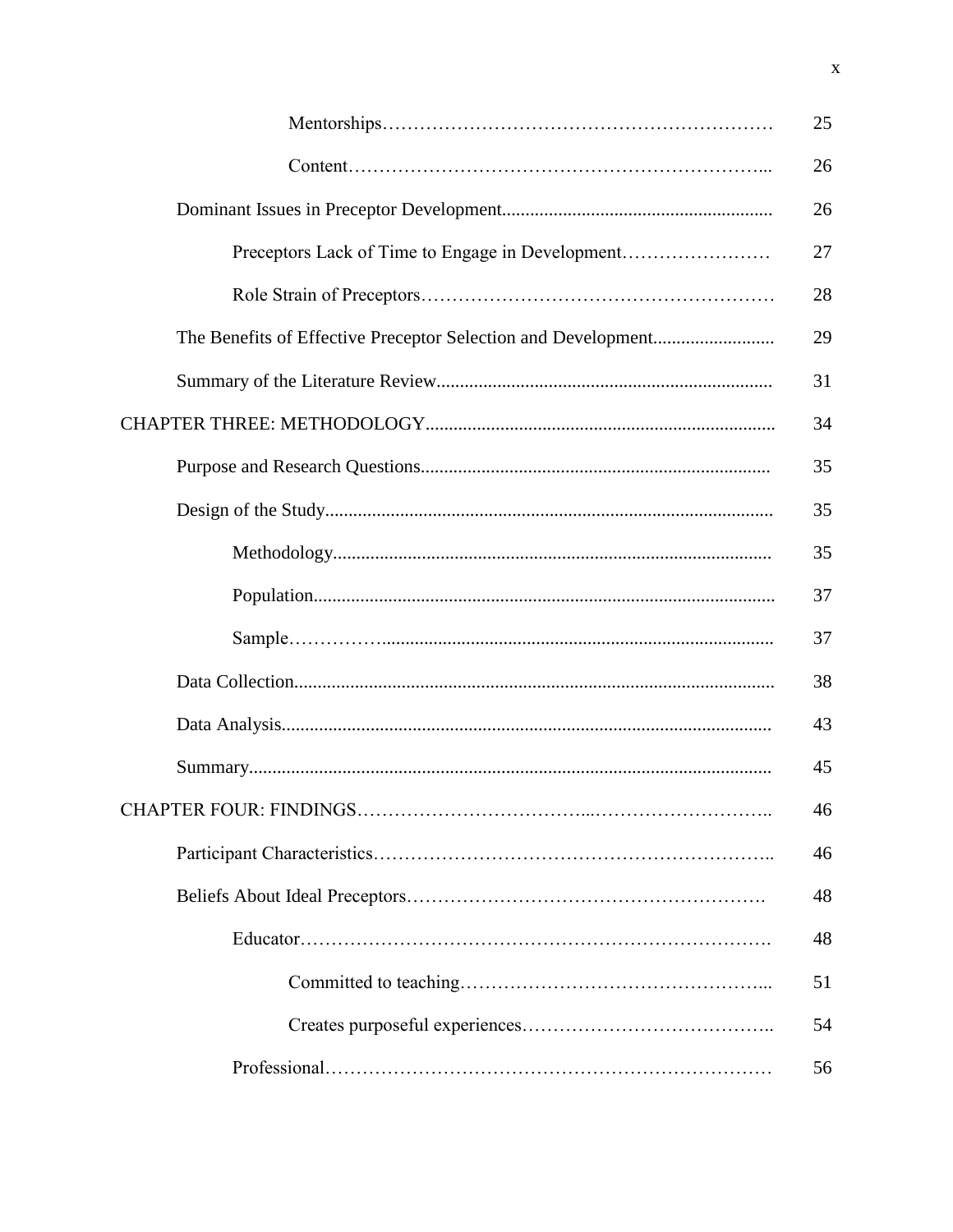|                                                              | 56 |
|--------------------------------------------------------------|----|
|                                                              | 58 |
|                                                              | 58 |
|                                                              | 60 |
|                                                              | 60 |
|                                                              | 61 |
|                                                              | 63 |
|                                                              | 64 |
|                                                              | 64 |
|                                                              | 65 |
|                                                              | 70 |
|                                                              | 72 |
|                                                              | 76 |
|                                                              | 76 |
|                                                              | 79 |
| Influences on Beliefs of Preceptor Selection and Development | 83 |
|                                                              | 83 |
|                                                              | 87 |
|                                                              | 91 |
|                                                              | 93 |
|                                                              | 95 |
|                                                              | 96 |
| Stakeholders Beliefs Regarding Preceptor Selection           | 99 |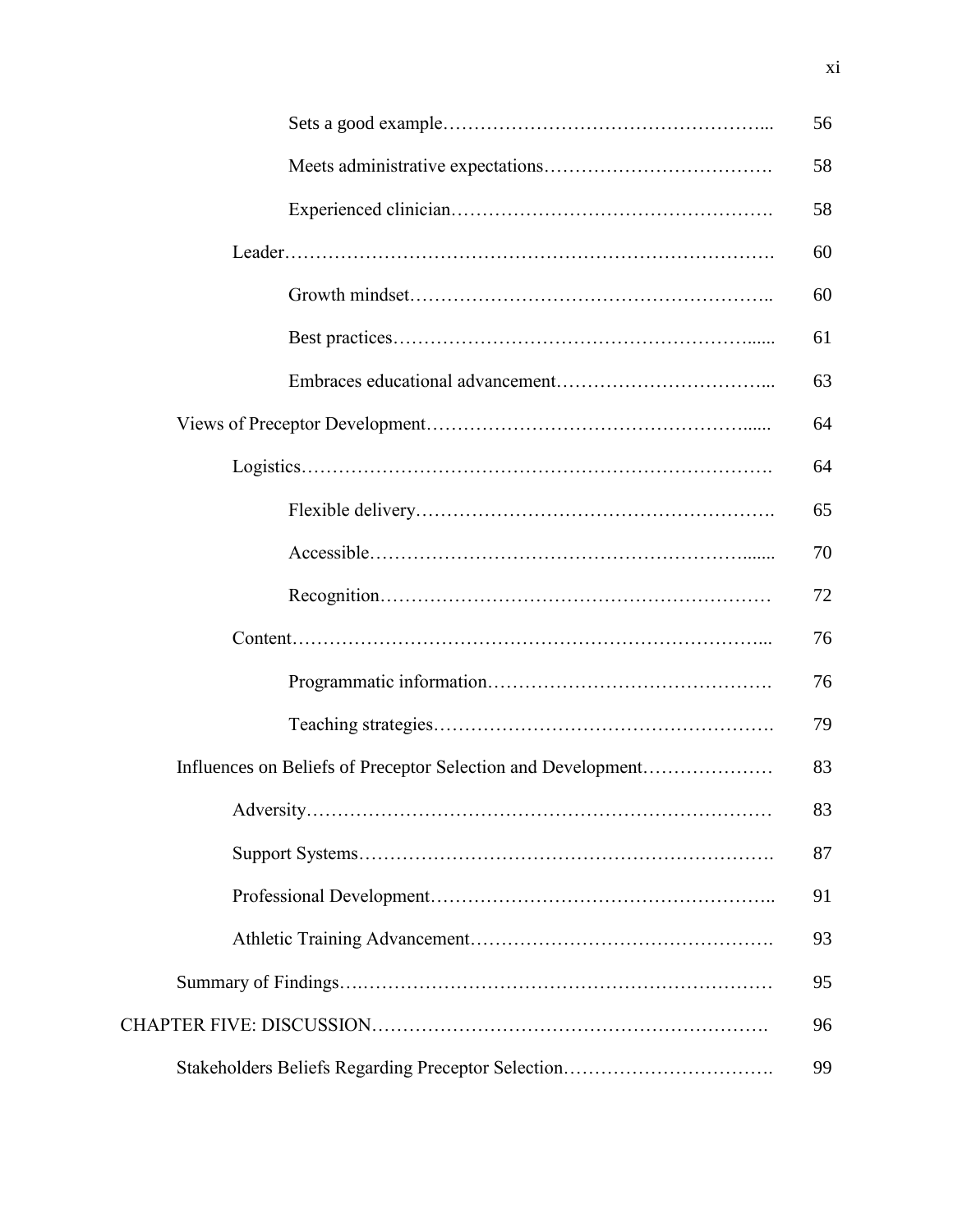|                                                                           | 105 |
|---------------------------------------------------------------------------|-----|
| Influences on Stakeholders Beliefs of Preceptor Selection and Development | 111 |
|                                                                           | 114 |
| Limitations, Delimitations, and Suggestions for Future Research           | 117 |
|                                                                           | 120 |
|                                                                           | 122 |
|                                                                           | 133 |
|                                                                           | 133 |
|                                                                           | 135 |
|                                                                           | 136 |
|                                                                           | 138 |
|                                                                           | 140 |
|                                                                           | 142 |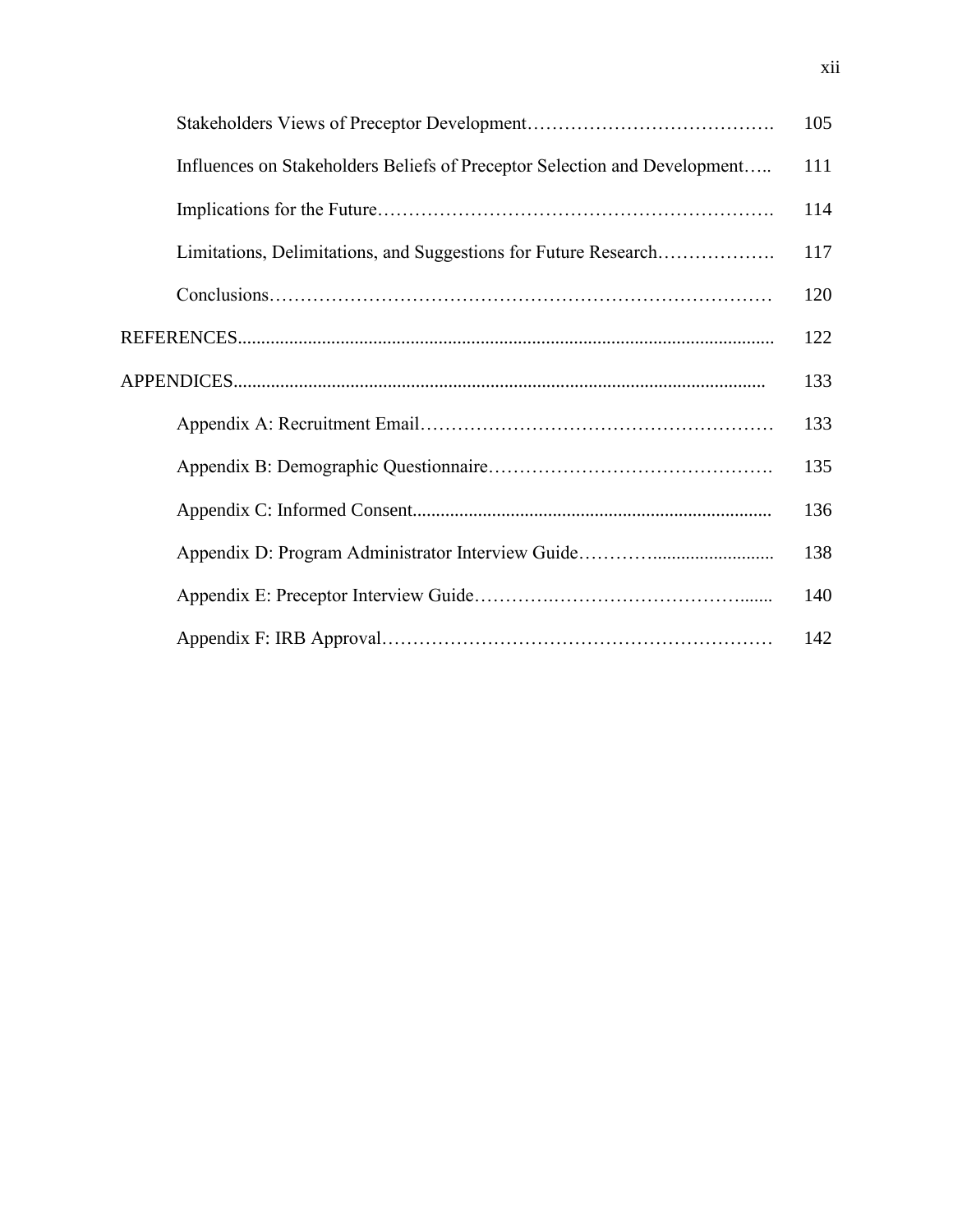# LIST OF TABLES AND FIGURES

| 47 |
|----|
| 38 |
| 49 |
| 50 |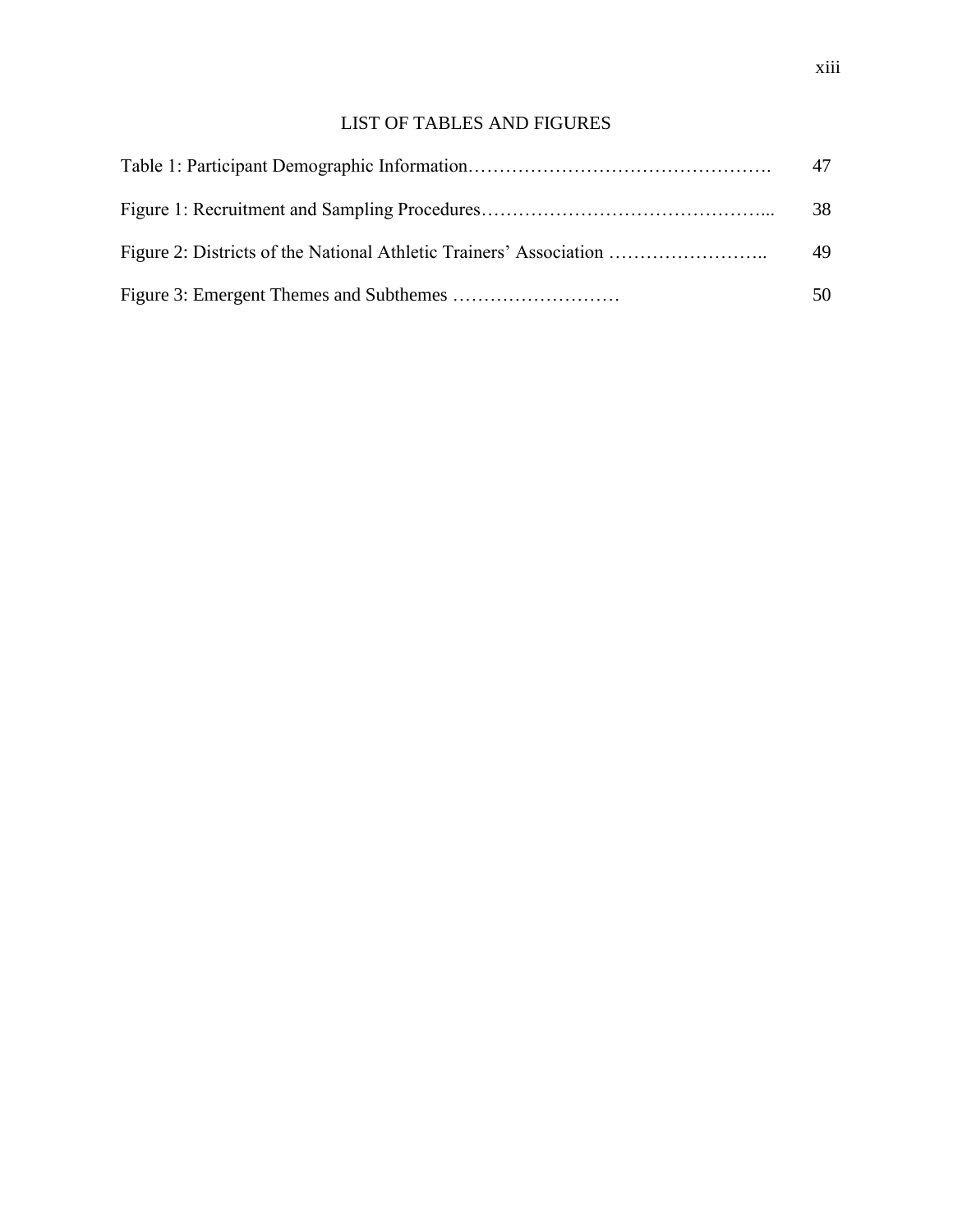#### CHAPTER ONE: INTRODUCTION

Athletic training clinical experiences, defined as "direct client/patient care guided by a preceptor" (Commission on Accreditation of Athletic Training Education [CAATE], 2018a, p. 18), is a critical aspect in the preparation of athletic trainers. During clinical experiences, students apply athletic training knowledge, skills, and abilities when providing patient care under the guidance of a preceptor (Edler, Eberman, & Walker, 2017; Levy et al., 2009).

Preceptors are skilled practitioners within healthcare professional programs who supervise healthcare students during clinical experiences (Myrick & Yonge, 2005). In athletic training education, the Commission on Accreditation of Athletic Training Education defined a preceptor as a credentialed athletic trainer or physician who supervise and guide students during clinical experiences (CAATE, 2018a). Most often current preceptors have backgrounds in athletic training, family medicine, orthopedics, and rehabilitation. The responsibilities of a preceptor include instructing and assessing students' clinical skills, supervising students during clinical experiences, and facilitating the integration of students' knowledge and clinical skills.

Authors from various healthcare professions including nursing (Altmann, 2006; Singer, 2006), pharmacy (Dalton et al., 2007), and respiratory therapy (Rye & Boone, 2009) cited preceptorships as the model for clinical education in healthcare professional programs. Preceptors provide supervision and instruction, which helps students bridge the gap between educational theory and clinical practice (Altmann, 2006). Furthermore, preceptors bolster student socialization into the athletic training profession where they learn the attitudes and behaviors of the healthcare culture (Altmann, 2006; Lauber, Toth, Leary, & Martin, 2003; Weidner & Henning, 2005) further cultivating students' excitement and commitment to the profession (Dodge & Mazerolle, 2015; Rye & Boone, 2009). Additionally, preceptors have a role in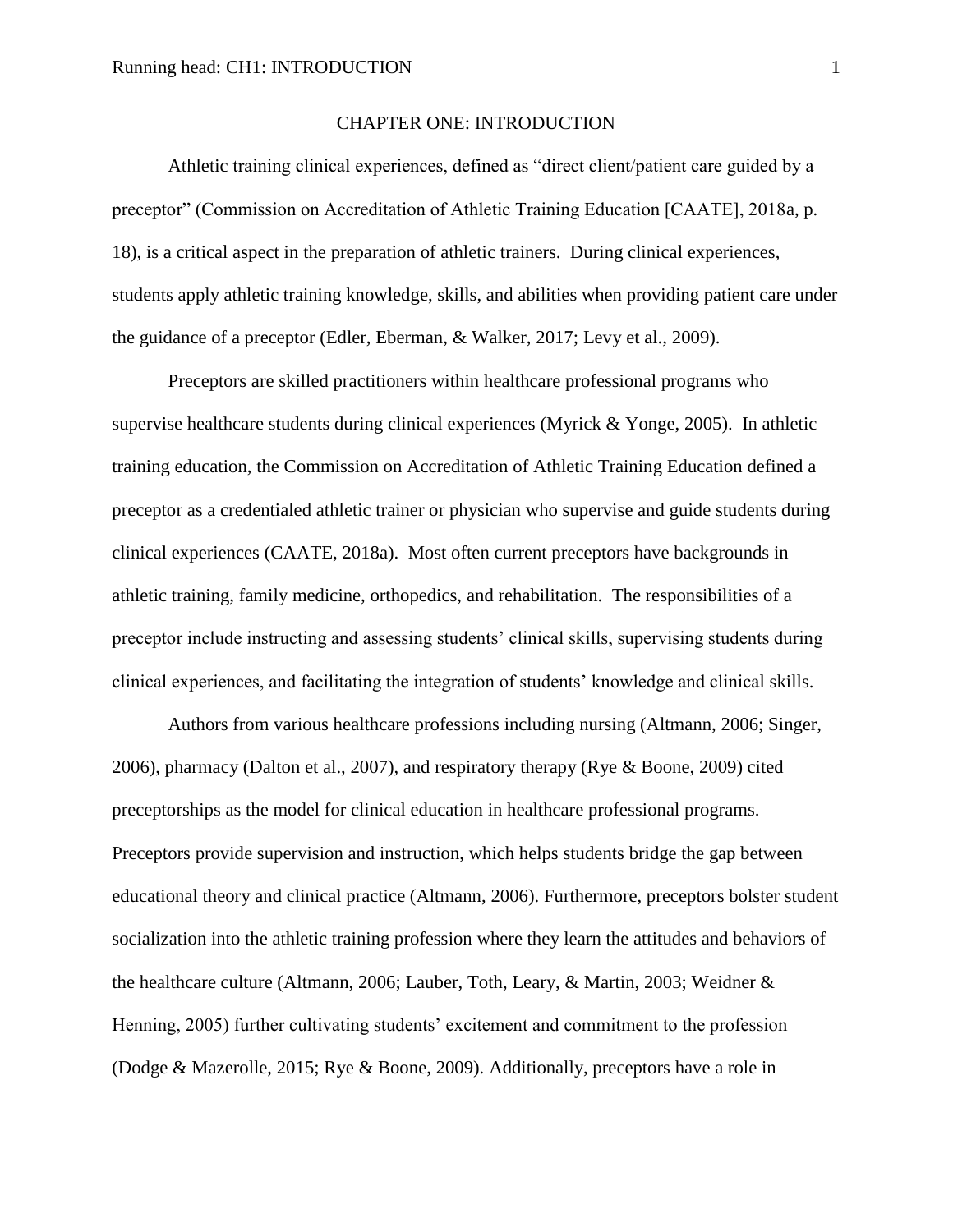protecting students during stressful situations and assisting students in good decision making (McClure & Black, 2013). The mentorship, that preceptors provide students, results in a relationship that has a large impact on students' acceptance of the responsibilities of an athletic trainer, which subsequently influences their career decisions after graduation (Dodge & Mazerolle, 2015; Mazerolle & Dodge, 2015; Mazerolle, Gavin, Pitney, Casa, & Burton, 2012; Pitney & Ehlers, 2004).

Clinical experiences allow students to gain practical experience with patients and considerably influence students' professional preparation (Dodge  $\&$  Mazerolle, 2015). These experiences afford students a first-hand opportunity for providing athletic training services to patients. Furthermore, students develop a commitment to their intended career through clinical experiences (Mazerolle & Dodge, 2015). Dodge and Mazerolle (2015) found that positive clinical experiences included skill integration with patients along with mentorship from preceptors.

With proper mentorship, clinical education provides students with experiential learning activities that give students the opportunities to connect academic knowledge and clinical practice (Dodge & Mazerolle, 2015). Athletic training students admire the culture of working in clinical education environments where preceptors demonstrate appropriate professional roles and promote their learning. As athletic training students transition to practicing clinicians, the amount of stress which tests them may depend on the number of encounters and amount of time they spend with patients during clinical education (Walker, Thrasher, & Mazerolle, 2016). These interactions within clinical education help students develop critical thinking skills, professional commitment, and gain confidence as they progress through a professional program.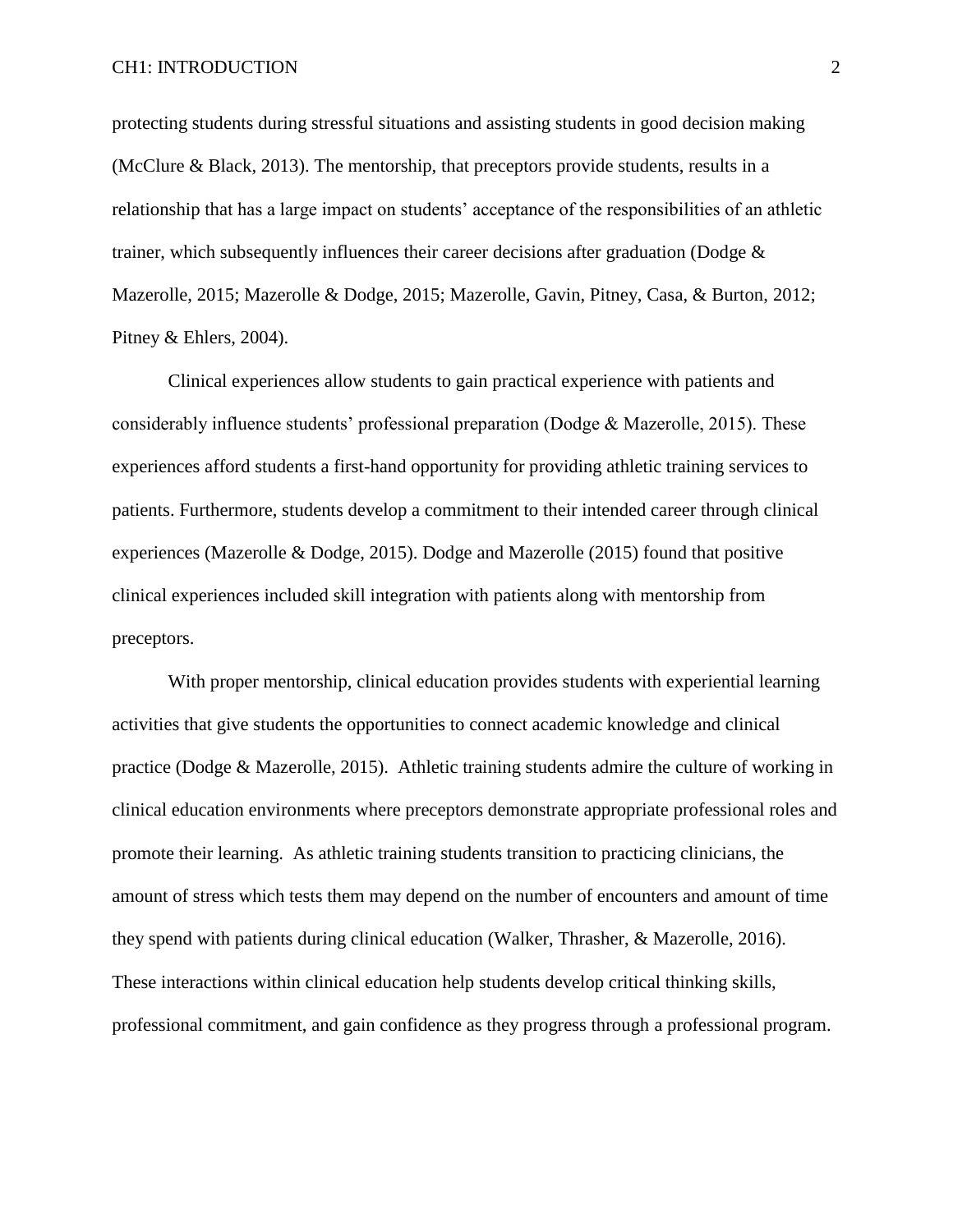Published literature suggests there are characteristics, behaviors, and skills that influence a preceptor's effectiveness, including those in communication, interpersonal practices, management, and problem solving (Lauber et al., 2003; Laurent & Weidner, 2001; Platt Meyer, 2002; Weidner & Henning, 2004, 2005). A preceptor's success in meeting the goals and objectives of clinical education may also depend on more innate characteristics such as patience, enthusiasm for the profession, self-confidence, and adaptability (Platt Meyer, 2002; Weidner & Henning, 2004). The characteristics, behaviors, and professional attributes of a capable preceptor are thought to be very like those of a developed leader (Platt Meyer, 2002). Preceptors' understanding of the education program's goals and objectives influence their effectiveness (Singer, 2006). Moreover, to properly adhere to the policies and procedures of clinical education within the athletic training program, preceptors must first thoroughly understand these protocols as well as the goals and objectives of clinical education. To effectively teach and evaluate students, preceptors must then model the previously mentioned characteristics, skills, and behaviors as well as thoroughly understand the policies and procedures of clinical experiences. Therefore, when not adequately developed, preceptors are often set up to fail at these critical expectations (Rye & Boone, 2009).

The need for the creation of preceptor development programs is profuse in the literature. One study reported that 49 percent of preceptors did not feel they were adequately prepared for the role of preceptor (Yonge, Hagler, Cox, & Drefs, 2008). Additionally, Windey et al. (2015) wrote that developing preceptors for their role leads to increased satisfaction and improved retention of both preceptors and students within the program. Clinical education is a required and fundamental component of a student's education (CAATE, 2018a), so it is imperative the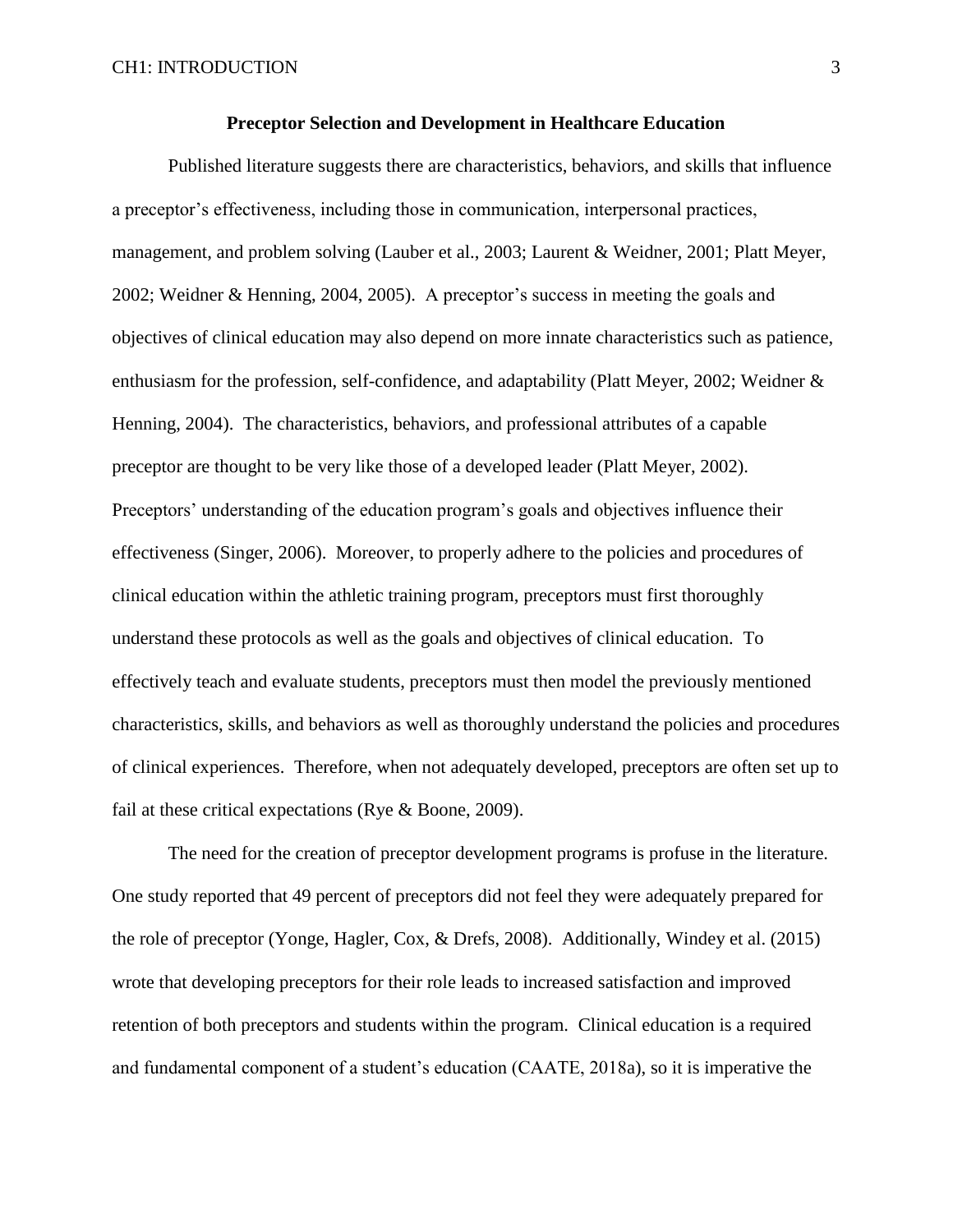preceptors guiding students during clinical experiences have the highest level of training. Preceptors' successful orientation to the clinical education environment is dependent on the proper preparation of the preceptor as supported by a formalized plan for ongoing preceptor education.

While some literature has focused on the challenges and barriers to precepting and preceptor development, there has been some discussion about innovations within preceptor development that have emerged over the last several years. Many healthcare programs use inperson workshops as a primary mechanism to deliver preceptor development content, while some others such as nursing have used creative modalities such as online, learner-centered modules (Windey et al., 2015). Online programming has been one area where many professions have turned to address the time constraints and scheduling difficulty associated with preceptor development (e.g., Ackman & Romanick, 2011). For example, a few athletic training programs have turned to online asynchronous learning to deliver programmatic and clinical teachingspecific content (Volberding & Richardson, 2015). Both formal and informal processes are utilized to address preceptor developing digitally using methods such as online modules and email as a form of delivery. These online interactions allow for the delivery of preceptor development without the administrative challenge of scheduling large meetings as well as allowing preceptors to engage in the material as their schedule permits.

In addition to innovative delivery mechanisms, program administrators are helping preceptors by developing mentorships between experienced and novice preceptors. Both formal and informal mentorships have been identified as a contributor to the socialization of athletic training preceptors and have allowed novice preceptors the ability to model the behaviors of their more experienced colleagues (Mazerolle, Bowman, & Dodge, 2014; Nottingham, Barrett,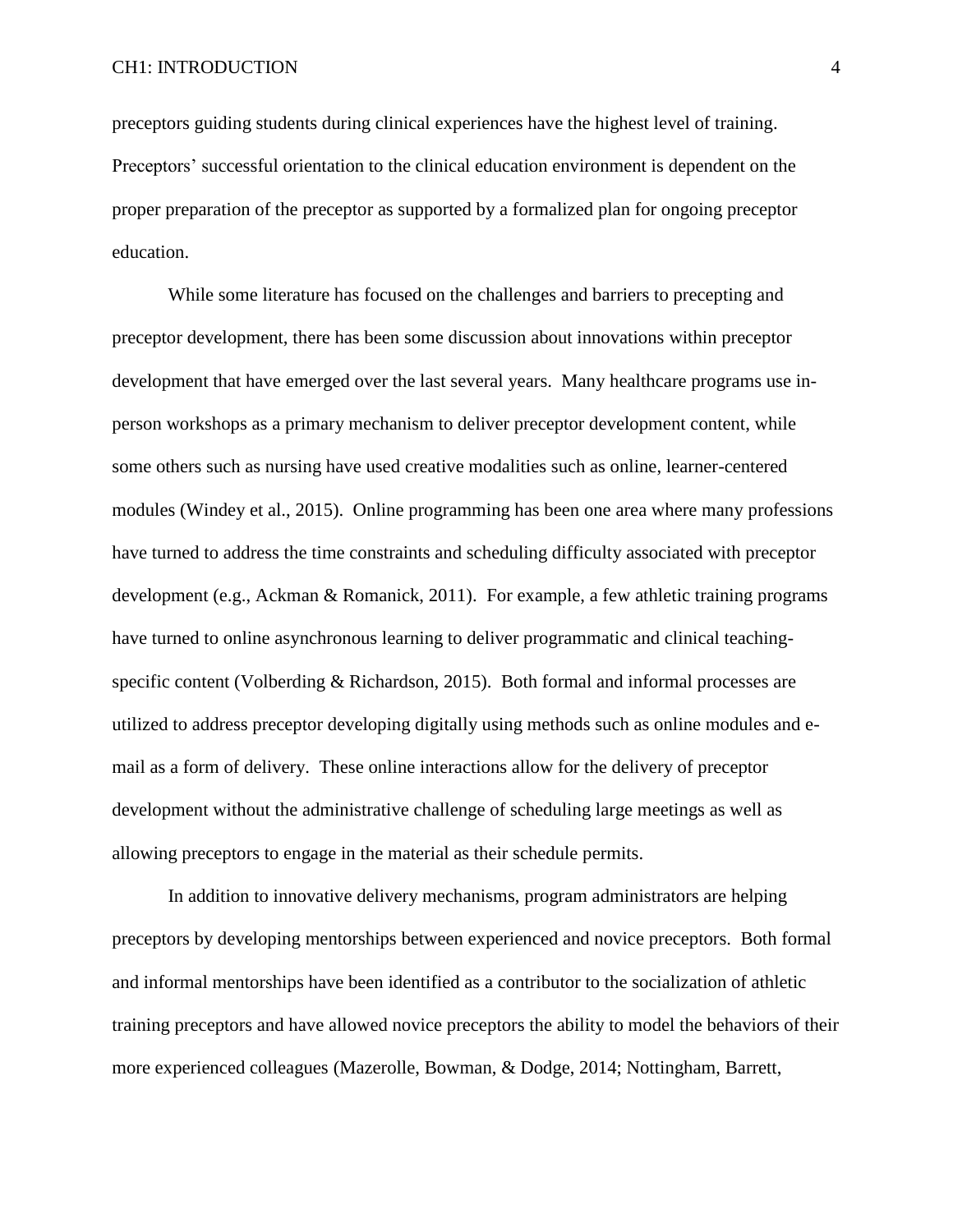Mazerolle, & Eason, 2016). Mentorships allow the new preceptor an additional way to orient to the role of being a preceptor. By connecting new preceptors with those who have more experience, program administrators are encouraging interaction with role models that will help novice preceptors to observe exemplary behaviors and self-reflect to improve their skills. Beyond mentorship, the content included within preceptor development has focused on developing specific skills associated with clinical instruction. The systematic review conducted by Windey et al. (2015) focused on reviewing interventions that support nursing preceptor development. They found the content most frequently included in preceptor development was giving and receiving feedback, effective communication, facilitating adult learning, reviewing roles and responsibilities of the preceptor role, and development and evaluation of clinical judgment.

#### **Regulation of Selection and Development of Athletic Training Preceptors**

The Commission on Accreditation of Athletic Training Education is a professional organization whose mission is to define, measure, and continually improve athletic training education (CAATE, 2017a). The CAATE is recognized as an accrediting agency by the Council of Higher Education (CHEA) and reviews the quality of athletic training programs across the country and internationally. This peer reviewing body recognizes whether a program has met pre-determined standards. The process of accrediting athletic training programs, assures students, families, and employers the educational content and methods of delivery within athletic training programs have been assessed and validated to ensure athletic training professionals have been trained at or above the peer-reviewed standard (CAATE, 2017b). While this quality assurance process of accreditation is voluntary, only those students graduating from accredited programs are eligible for professional athletic training certification.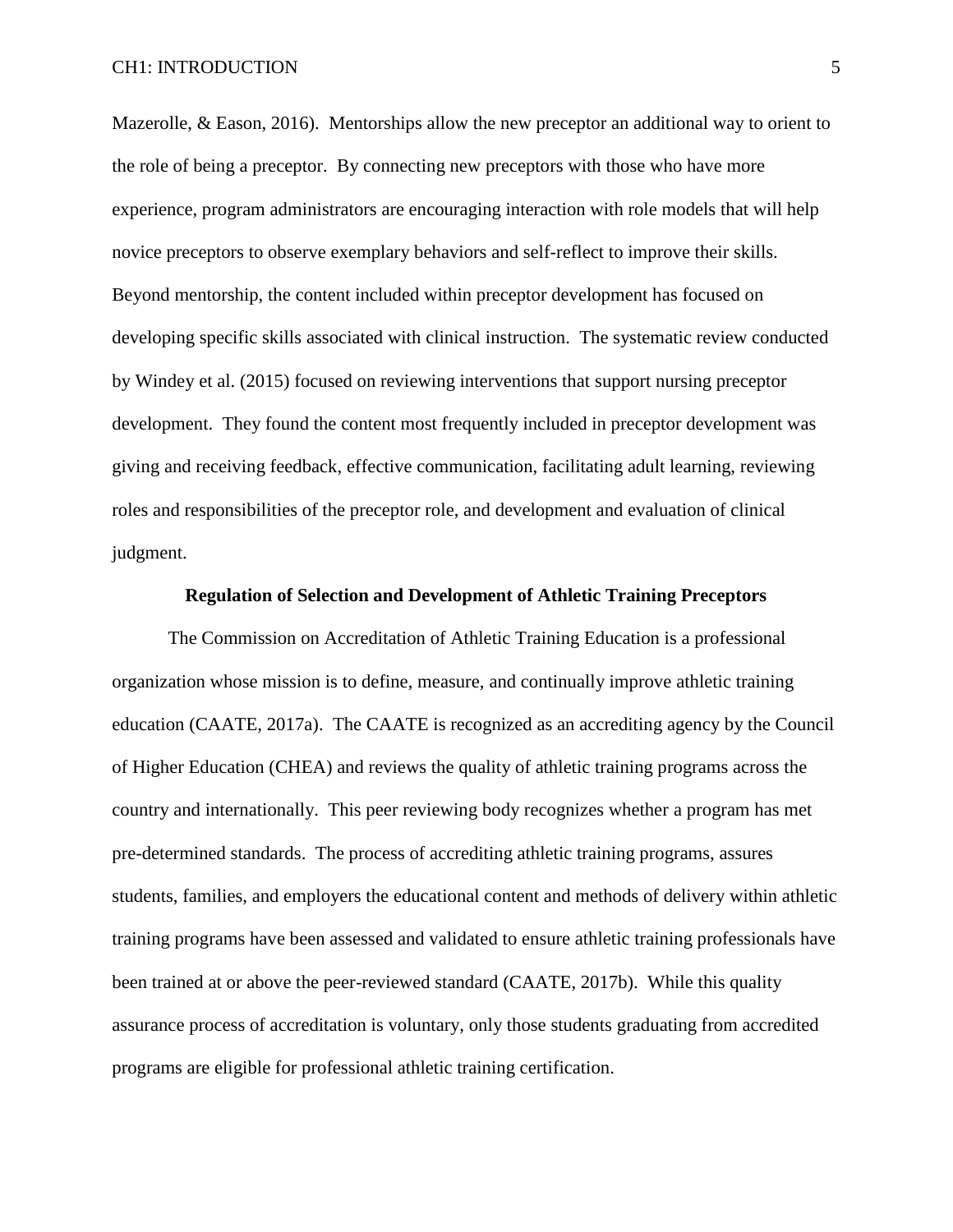Before 2012, the CAATE mandated the amount of experience an athletic training preceptor must have before working with students. Furthermore, previous specifications directed the specific frequency of and content within the training and professional development of preceptors (Weidner & Henning, 2002). In 2012, the CAATE loosened the regulations surrounding preceptor selection and development affording programs autonomy to make their own decisions (Hankemeier, Kirby, Walker, & Thrasher, 2017). By doing so, the standards aligned more closely with those of other healthcare professional programs. The 2012 standards established minimum requirements professional athletic training programs must meet regarding the selection and development of preceptors. These criteria manifested in Standards 38 and 41. They read: "A preceptor must demonstrate an understanding of and compliance with the program's policies and procedures. … A preceptor must receive planned and ongoing education from the program designed to promote a constructive learning environment" (CAATE, 2012, p. 5).

On May 20, 2015, however, the Athletic Training Strategic Alliance announced the professional degree for athletic training would change from an undergraduate to a graduate degree. This degree change has stimulated significant discussion and planning among athletic training educators as they work to determine the most appropriate way to implement the degree transition (e.g., Cavallario & Van Lunen, 2015; Mazerolle, Bowman, & Pitney, 2015; Ostrowski & Marshall, 2015). Much of this preparation has focused on the best way to approach clinical education at the graduate level. Along with the transition of the professional degree, CAATE recently released the 2020 Standards for Accreditation of Professional Athletic Training Programs on March 2, 2018. These new standards however will not be implemented until July 1,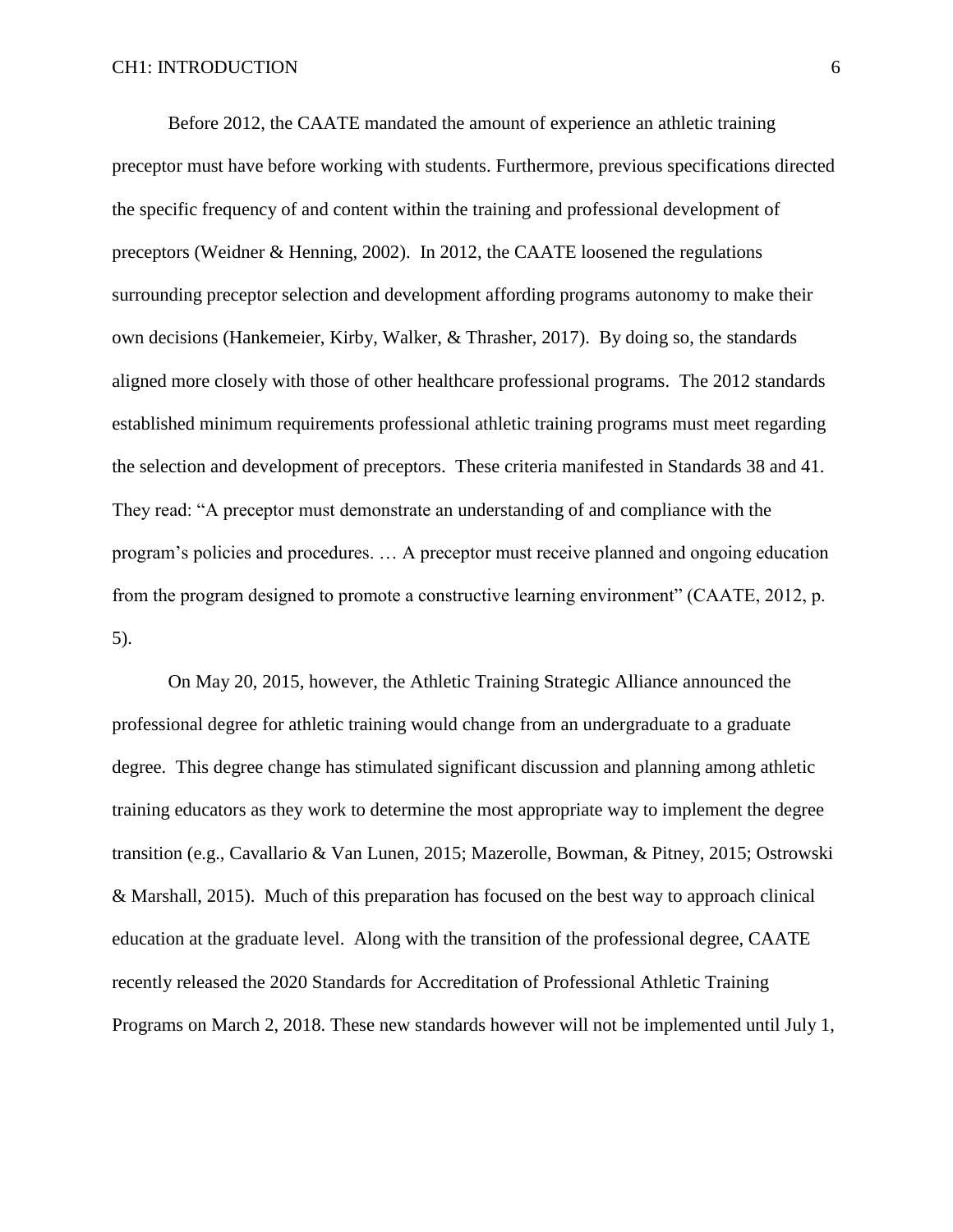#### CH1: INTRODUCTION 7

2020. The early release of these requirements allows program and institution administrators ample time to make the necessary plans as their program transitions to a graduate degree.

Adjustments were made within the 2020 Standards, which altered the language used to describe the requirements for preceptor selection and development (CAATE, 2018a). While the language utilized to describe the development of athletic training preceptors was modified in the 2020 CAATE standards, the overall philosophy to require programs to provide ongoing training to improve preceptors clinical teaching skills did not. However, the change to the athletic training professional degree combined with the changes to the professional standards has created a renewed need to examine athletic training preceptor selection and development.

#### **Statement of the Problem**

Clinical education helps students develop critical thinking skills, professional commitment, and gain confidence as they progress through a professional program (Edler et al., 2017; Levy et al., 2009; Dodge & Mazerolle, 2015; Mazzerolle & Dodge, 2015). Preceptors play a vital role during this time of development as they serve as the primary facilitators of student learning during clinical experiences and ensure optimal learning outcomes for students (Altmann, 2006; Lauber et al., 2003; McClure & Black, 2013; Pitney & Ehlers, 2004; Weidner & Henning 2005). Recent and ongoing reform in athletic training education has created a renewed need to examine preceptor selection and development. Unfortunately, professional organizations have not explicitly answered what best practice is for athletic training preceptor selection and development. The gap here creates a problem for program administrators as they are unable to use empirical evidence to support the autonomous decisions they make regarding preceptor selection and development.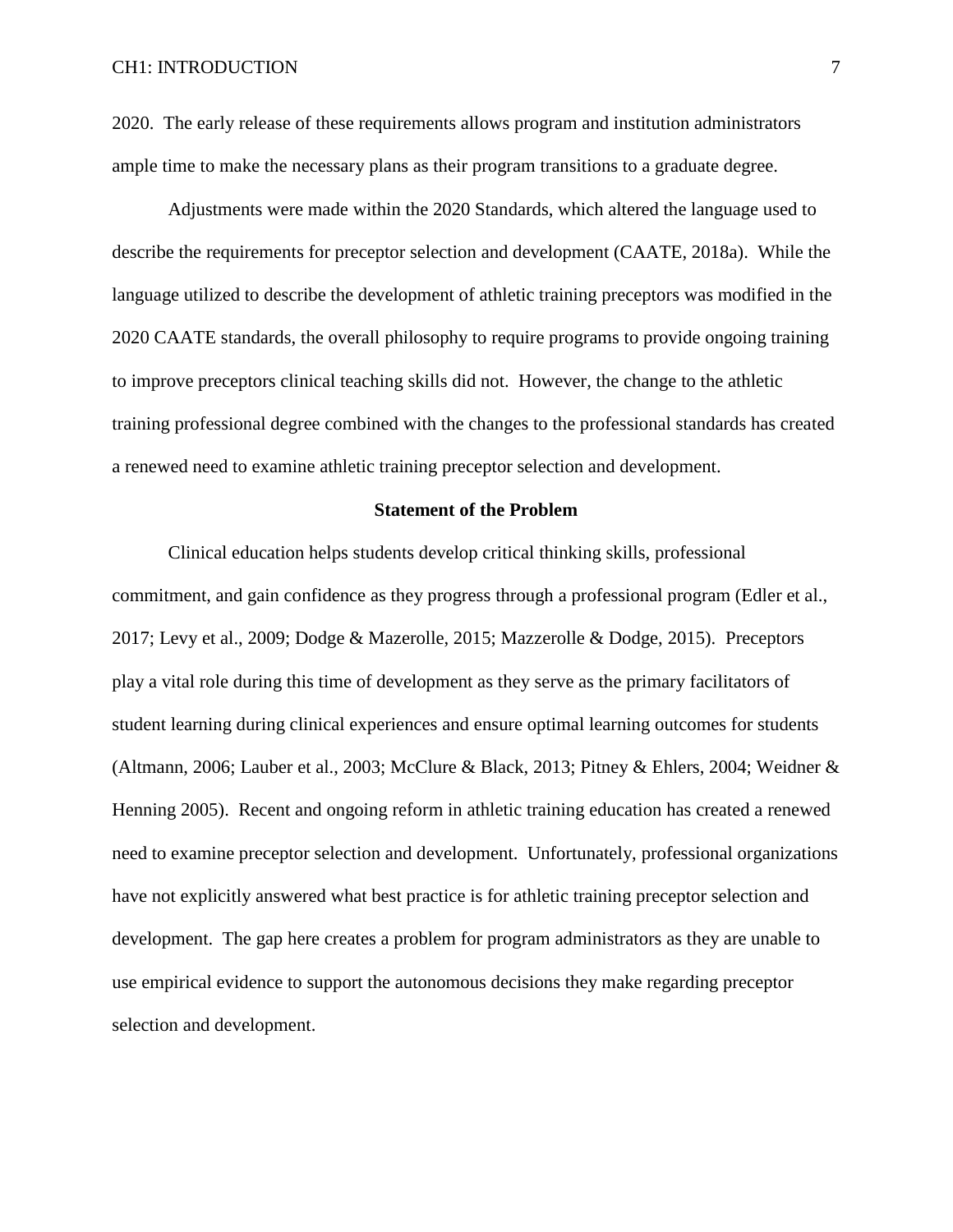#### **Purpose of the Study and Research Questions**

The purpose of this study was to explore how stakeholders (preceptors and program directors or clinical education coordinators) determine what is most appropriate for the selection and development of athletic training preceptors. The following research questions guided this study: (a) what are stakeholders' beliefs regarding preceptor selection, (b) what are stakeholders' views regarding preceptor development, (c) how do stakeholders determine what they believe is most appropriate for preceptor selection and development? This study was founded on a qualitative paradigm. Therefore, to be consistent with qualitative research, hypotheses were not warranted, as the nature of this type of inquiry is to allow findings of the study to emerge organically and inductively.

#### **Significance of the Study**

Selecting and developing capable preceptors is a challenge for many athletic training programs. As previously mentioned, the literature suggests characteristics, behaviors, and attributes of effective preceptors (Lauber et al., 2003; Laurent & Weidner, 2001; Platt Meyer, 2002; Weidner & Henning, 2004, 2005). However, this literature may be outdated as it has examined preceptorships at the undergraduate level as well as programs using old accreditation standards. Preceptors have an essential role within an athletic training program as their primary responsibility is to supervise students in clinical education. During these experiences, students combine cognitive knowledge with the development of psychomotor and affective skills (McClure & Black, 2013). Preceptors play a vital role during this time of student growth as they ensure optimal learning outcomes for students. Additionally, preceptors facilitate the advancement of students' professional socialization, prioritization, communication, and task management skills (Dodge & Mazerolle, 2015).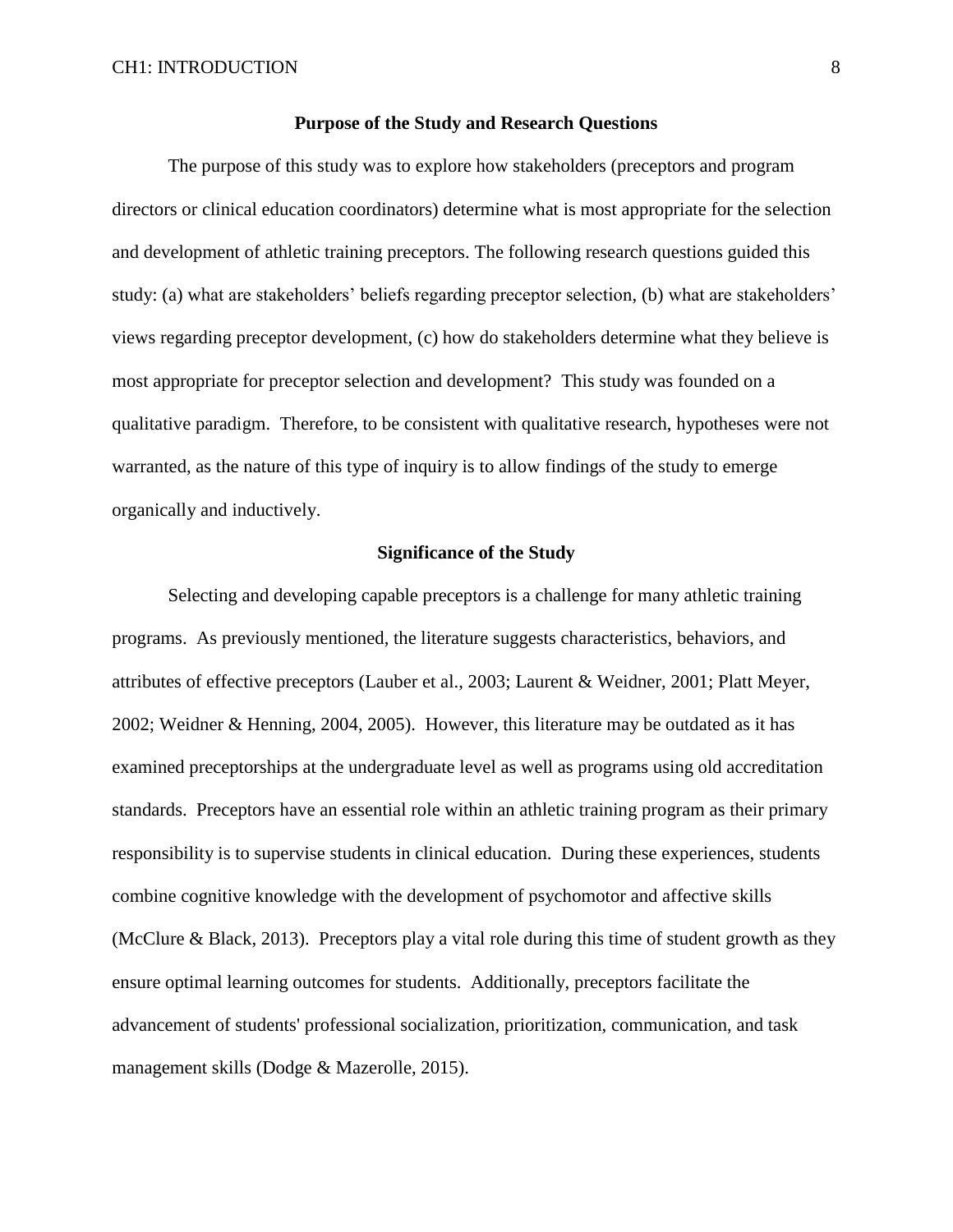Preceptors understand and accept their role as facilitators of student learning (McClure & Black, 2013). They also know that they have a role in protecting students during stressful situations and assisting students in ethical decision making. Although preceptors understand and accept their role as facilitators of students learning, they often report feeling anxious about balancing the needs of both the student they are teaching and the patients that they care for (Dodge, Mazerolle, & Bowman, 2014; Pollard, Ellis, Stringer, & Cockayne, 2007). The clinical learning environment can often be complicated and unpredictable fueling anxiety for preceptors as they must simultaneously tackle the demands of both the student and patients. Preceptors also, report insufficient time to teach students, lack of training for their role as clinical instructor, and increased workloads as primary barriers to be a capable clinical educator (Dodge et al., 2014; Pollard et al., 2007). Stress caused by preceptorships often leads to suboptimal patient care and burnout among those who take on this role (Angus et al., 2014). These barriers may decrease the effectiveness of students' clinical experiences.

Several other healthcare professions, including physical therapy, respiratory, therapy, nursing, and pharmacy have developed preceptor training models to help prepare and develop preceptors for the role of clinical educator (Dalton et al., 2007; Rye & Boone, 2009; Singer, 2006). However, no standardized model of developing athletic training preceptors exists. According to the CAATE (2018a), athletic training programs are to provide preceptors with planned and ongoing education for their role as a preceptor, which is designed to promote a constructive learning environment for students. While the lack of standardization gives programs the freedom to develop their preceptors based on the goals and objectives of the program, there is a lack of empirical evidence that identifies best practices for preceptor selection and development. Therefore, athletic training program administrators are also responsible for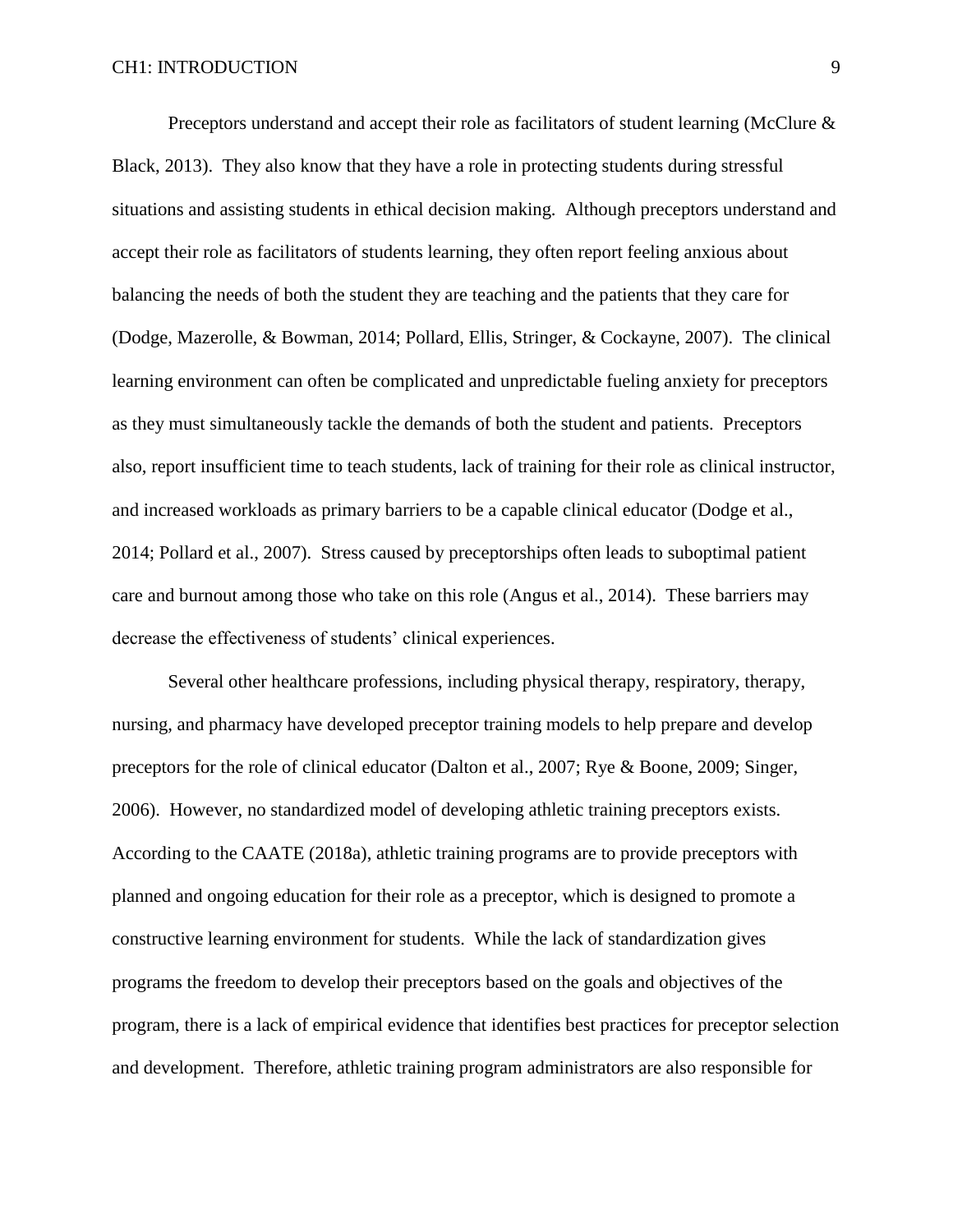appraising this among themselves. Gaining information on what stakeholders believe is most appropriate may be helpful in making these critical decisions.

#### **Definition of Terms**

**Athletic trainers:** Healthcare providers who render service or treatment, under the direction of or in collaboration with a physician, in accordance with their education and training and the state's statutes, rules, and regulations (CAATE, 2018a). As part of the healthcare team, services provided by athletic trainers include primary care, injury and illness prevention, wellness promotion and education, emergent care, examination and clinical diagnosis, therapeutic intervention, and rehabilitation of injuries and medical conditions.

**Clinical education:** a broad umbrella term that includes three types of learning opportunities to prepare students for independent clinical practice: clinical experiences, simulation, and observation experiences (CAATE, 2018a).

**Clinical experiences:** Direct patient care guided by a preceptor who is an athletic trainer or physician (CAATE, 2018).

**Clinical site:** A facility where a student is engaged in clinical education.

**Immersive clinical experience:** a practice-intensive clinical experience that allows the student to experience the totality of care provided by athletic trainers (CAATE, 2018a).

**Observation experiences:** Learning opportunities supervised by healthcare providers where students do not engage in direct patient care.

**Patient-centered care:** Care that is respectful of, and responsive to, the preferences, needs, and values of an individual patient, ensuring that patient values guide all clinical decisions (Institute of Medicine, 2003). Patient-centered care is characterized by efforts to clearly inform, educate, and communicate with patients in a compassionate manner. Shared decision making,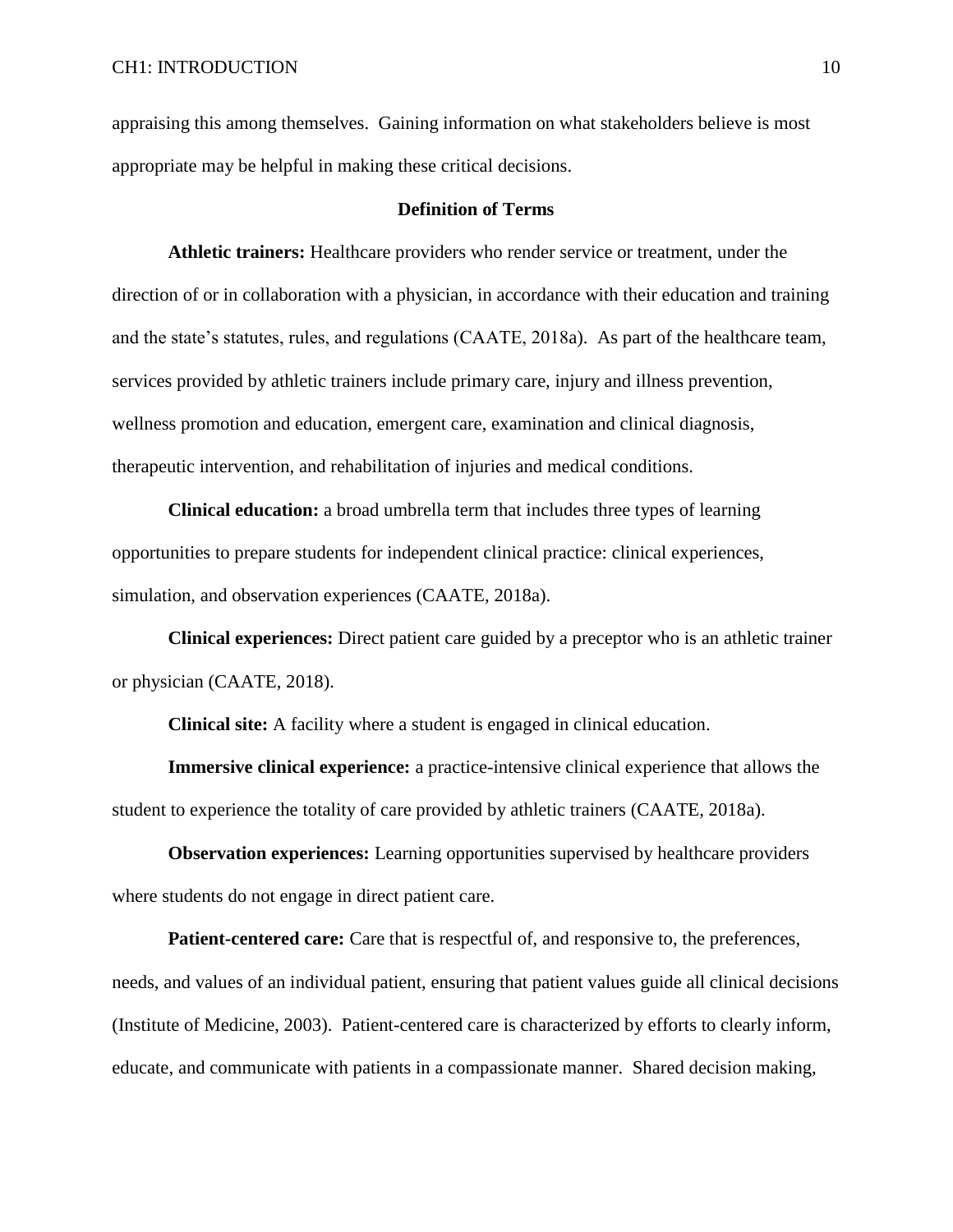and management are emphasized, as well as continuous advocacy of injury and disease prevention measures and the promotion of a healthy lifestyle.

**Physician:** Healthcare provider licensed to practice allopathic or osteopathic medicine.

**Preceptor:** preceptors supervise and engage students in clinical education (CAATE, 2018a). All preceptors must be licensed healthcare professionals and be credentialed by the state in which they practice.

**Professional program:** The coursework that instructs students on the knowledge, skills, and abilities necessary to become a healthcare provider.

**Professional socialization:** Process by which an individual acquires the attitudes, values and ethics, norms, skills, and knowledge of a subculture of a healthcare profession (Breitbach  $\&$ Richardson, 2015).

**Rural population:** Rural and suburban communities with a population of less than 50,000 residents.

**Simulation:** an education technique to replace or amplify real experiences with guided experiences that evoke or replicate substantial aspects of the real world in an entirely interactive manner (Gaba, 2004).

**Urban population:** communities with a population of greater than or equal to 50,000 residents.

#### **Positionality and Assumptions**

With every attempt to minimize the limitations of this study, there are factors which were beyond the researcher's control. First, my past experiences as an athletic training faculty member, preceptor, and clinician informed my perspective. To bracket off these perceptions of the topic would have been difficult, therefore instead of bracketing, I acknowledged these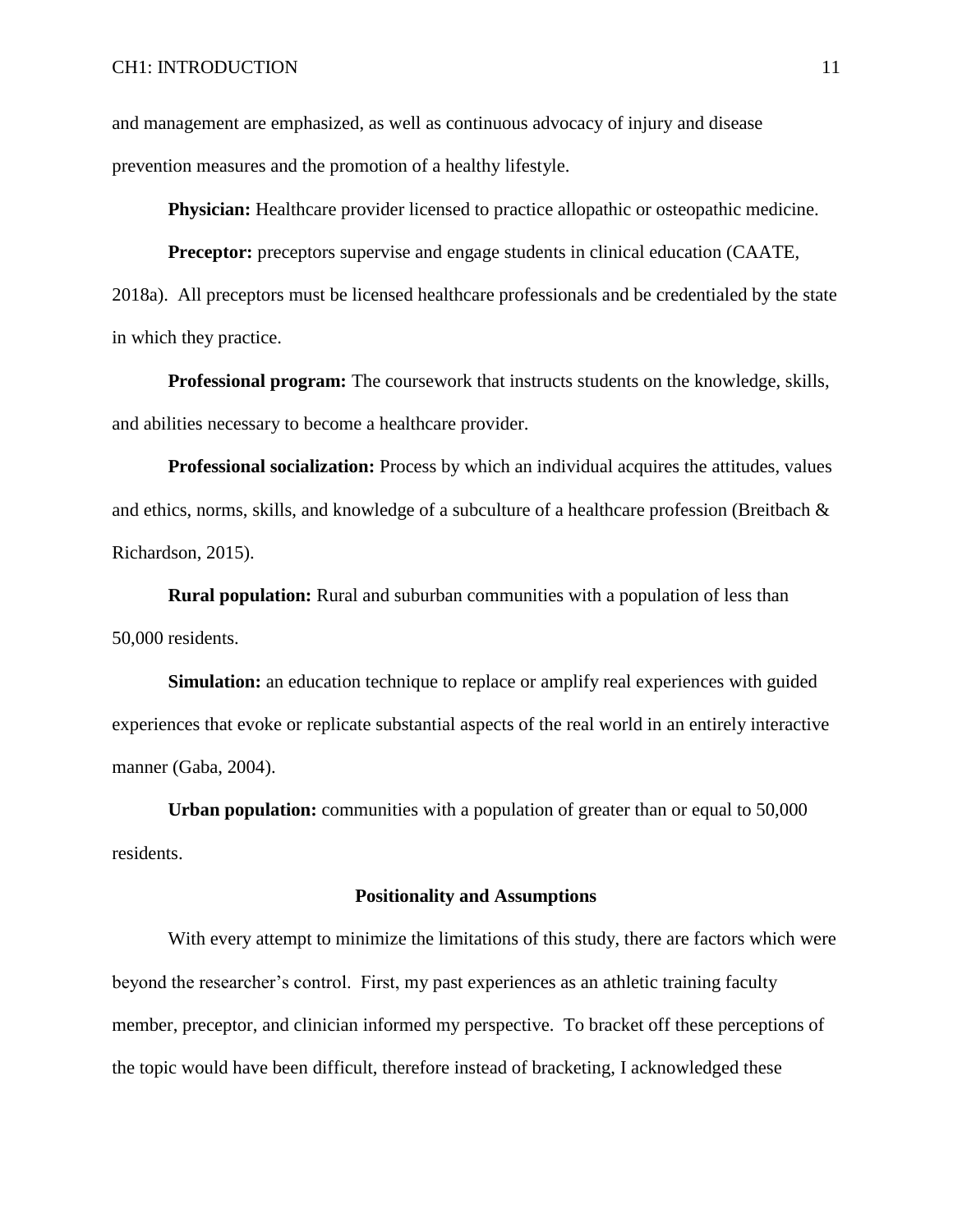perceptions and ensured they were identified throughout the research study (Davidsen, 2013; Heidegger, 1962/1927).

My background and experiences as an athletic training student, faculty member, and preceptor are the lenses in which I view the world and this study. Throughout this study, I attempted to increase my awareness of these experiences and my understandings of the phenomenon of interest; how program administrators and preceptors determine what is most appropriate for preceptor selection and development. To remain reflexive, I used a journaling strategy to help increase my awareness of how these experiences influenced my decisions as a researcher and my interpretations of each interview. As an athletic training student, a preceptor of mine did not provide much autonomy for me to interact with patients. Furthermore, my experiences with this preceptor while I was a student were negative as the preceptor did not engage me in learning opportunities often. I attribute her approach to clinical teaching to my experiences as a student. I worked hard to not replicate the behaviors of my preceptor to ensure the students I supervised had more positive experiences than I did as a student. As a preceptor, I assumed taking on the role of clinical educator meant accepting the many responsibilities of the position and I would be adequately prepared for the challenges I would face. While my first experience supervising students during clinical experiences left much room for growth, I was genuinely interested in teaching and improving my skills in this role. The idea of mentoring students as they gained experience as healthcare providers excited me and I was eager to receive feedback, which would help me improve my abilities. I assumed the program administrator responsible for selecting and training me to be a preceptor had adequate time for their position. So, I took the relationship I built with this program administrator very seriously, and carefully considered their input. Over time, as I have gained more experience working within an athletic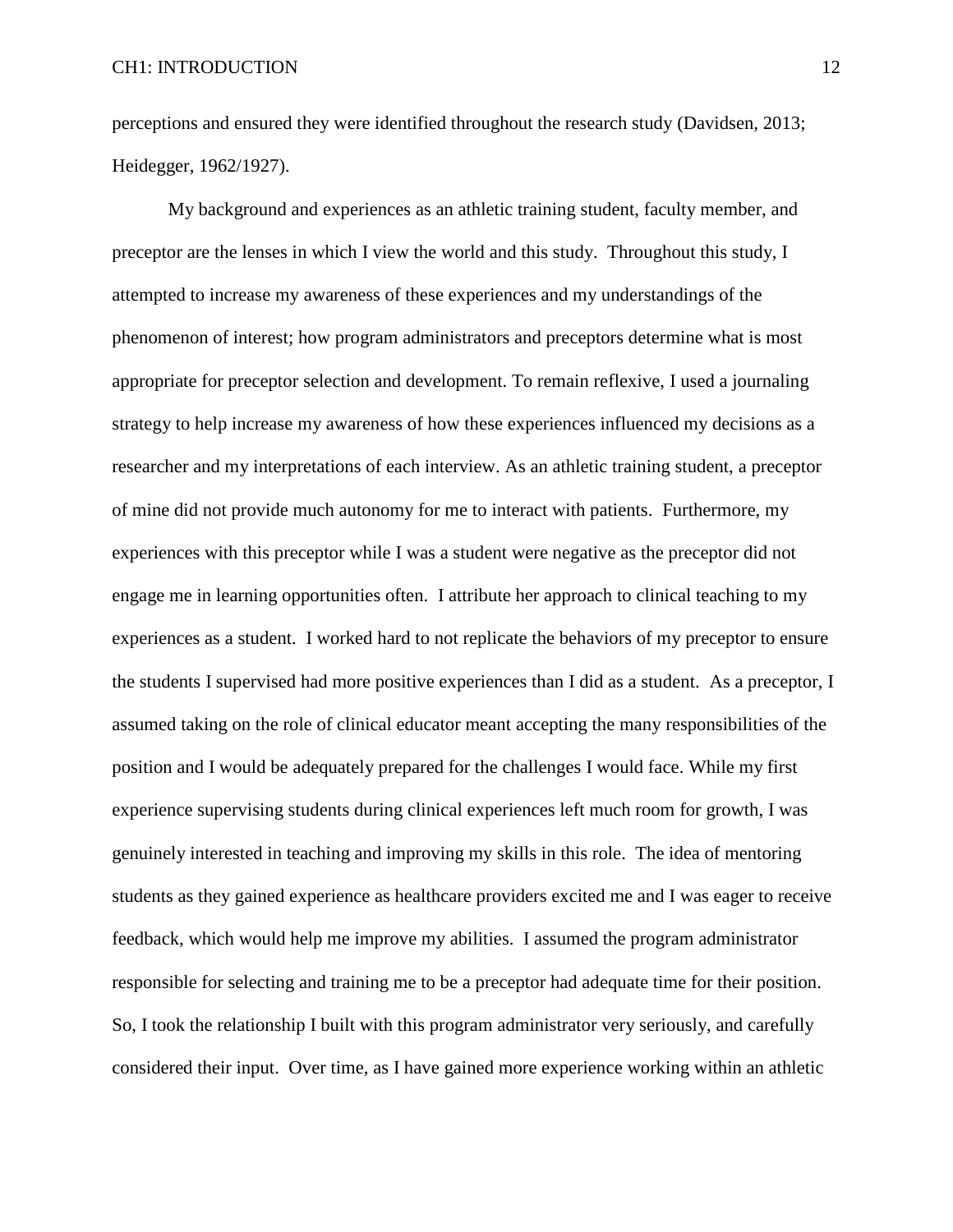#### CH1: INTRODUCTION 13

training program, I have come to appreciate just how complicated the process of selecting and developing preceptors may be. I have learned the motivations and experiences of each stakeholder determine how a preceptor is selected and furthermore, just how multifaceted training and developing preceptors to be better clinical teachers can be. Because of these experiences, I brought certain assumptions to this study that should be mentioned.

- 1. The process of selecting and developing the clinical teaching skills of preceptors is a time intensive and challenging process for the program administrator charged with this task.
- 2. Those clinicians who are selected to be preceptors for a professional program have a genuine interest in helping instruct and mentor athletic training students.
- 3. Preceptors who have an open mind and accept feedback from program administrators will have more significant development as preceptors.
- 4. Preceptors who have thorough orientation and training for the role of clinical teacher will have more positive experiences as preceptors.

#### **Summary**

This chapter set the stage for a phenomenological study of how stakeholders determine the appropriate selection and development of athletic training preceptors. The introduction included information related to clinical education, preceptors, and the selection and development of athletic training preceptors. Additionally, this chapter summarized the gap in literature on the selection and development of athletic training preceptors. Moreover, the chapter presented three researches questions which guide the study. Prominent operational definitions were offered to generate a consistent understanding of key terminology. Finally, the chapter explored the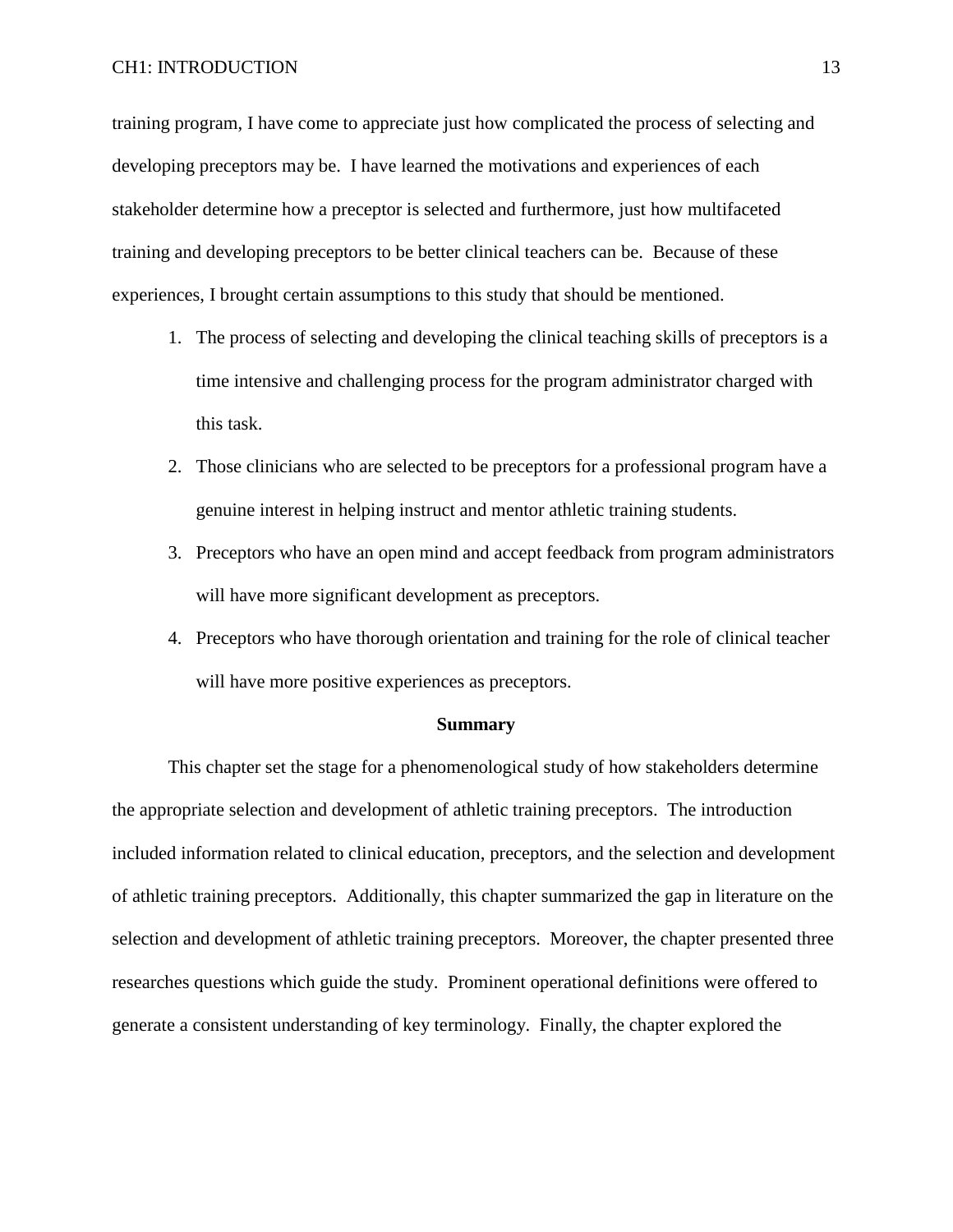researcher's opinion combined with a transparent reflection of her background and professional experiences.

This dissertation is organized into five chapters. Chapter two consists of an in-depth review of the salient literature, including theoretical frameworks guiding the study. Chapter three outlines the proposed study, including data collection and analysis techniques. Chapter four presents the findings of the study. Finally, Chapter five provides a discussion of these findings, including interpretation and application of the results as well as limitations of this study and suggestions for future research.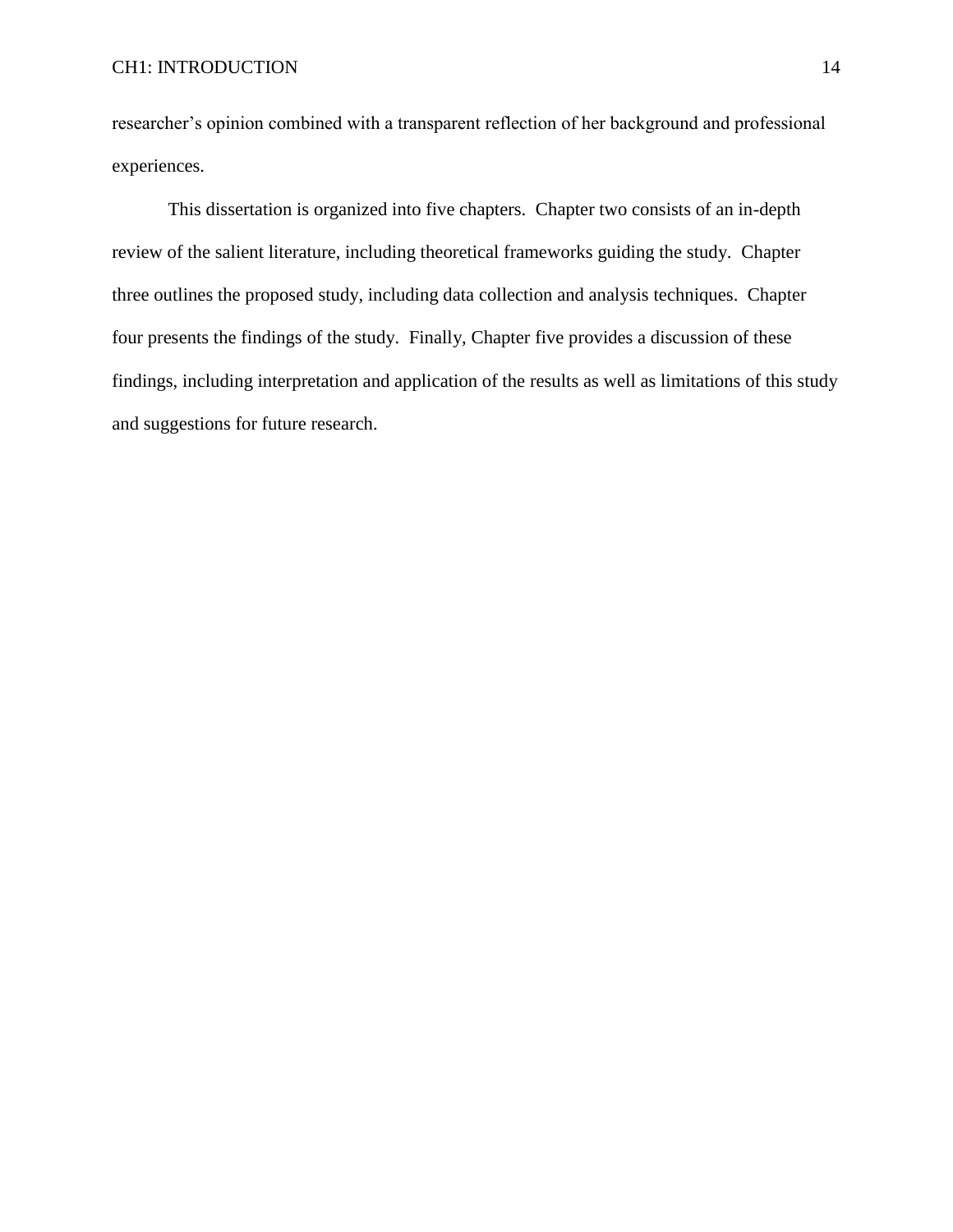## CHAPTER TWO: REVIEW OF THE LITERATURE

Developing capable preceptors is a challenge for many athletic training programs. The literature suggested specific characteristics, behaviors, and attributes of valuable preceptors (Lauber et al., 2003; Laurent & Weidner, 2001; Platt Meyer, 2002; Weidner & Henning, 2004, 2005). However, this literature may be outdated. Per accreditation standards, program administrators are tasked with preparing and developing preceptors for the role that they will assume as a clinical educator (CAATE, 2018a). Unfortunately, athletic training professional organizations have not identified best practices for preceptor development; therefore, administrators must appraise this themselves. Gaining information on how stakeholders (i.e., preceptors and program directors or clinical education coordinators) determine what they believe is most appropriate may be helpful in making these critical decisions.

The following review incorporated literature salient to this study, specifically athletic training preceptor selection and development. Chapter Two is organized into seven sections: (1) theoretical frameworks guiding the study, (2) differentiating clinical and didactic education in healthcare, (3) what is a preceptor, (4) the evolution of athletic training preceptor selection and development, (5) dominant issues in preceptor selection and development, (6) the benefits of effective preceptors, and (7) summary of the literature review.

#### **Theoretical Frameworks Guiding the Study**

The theoretical foundation for this study is grounded in Experiential Learning (Kolb, 2015) and Andragogy (Knowles, 1984). First, experiential learning (Kolb, 2015) consists of a four-part cycle that involves the introduction of new experiences followed by the reflection, integration, and repetition of these experiences. This type of learning involves the integration of didactic coursework into real-world settings, which further develops students' knowledge and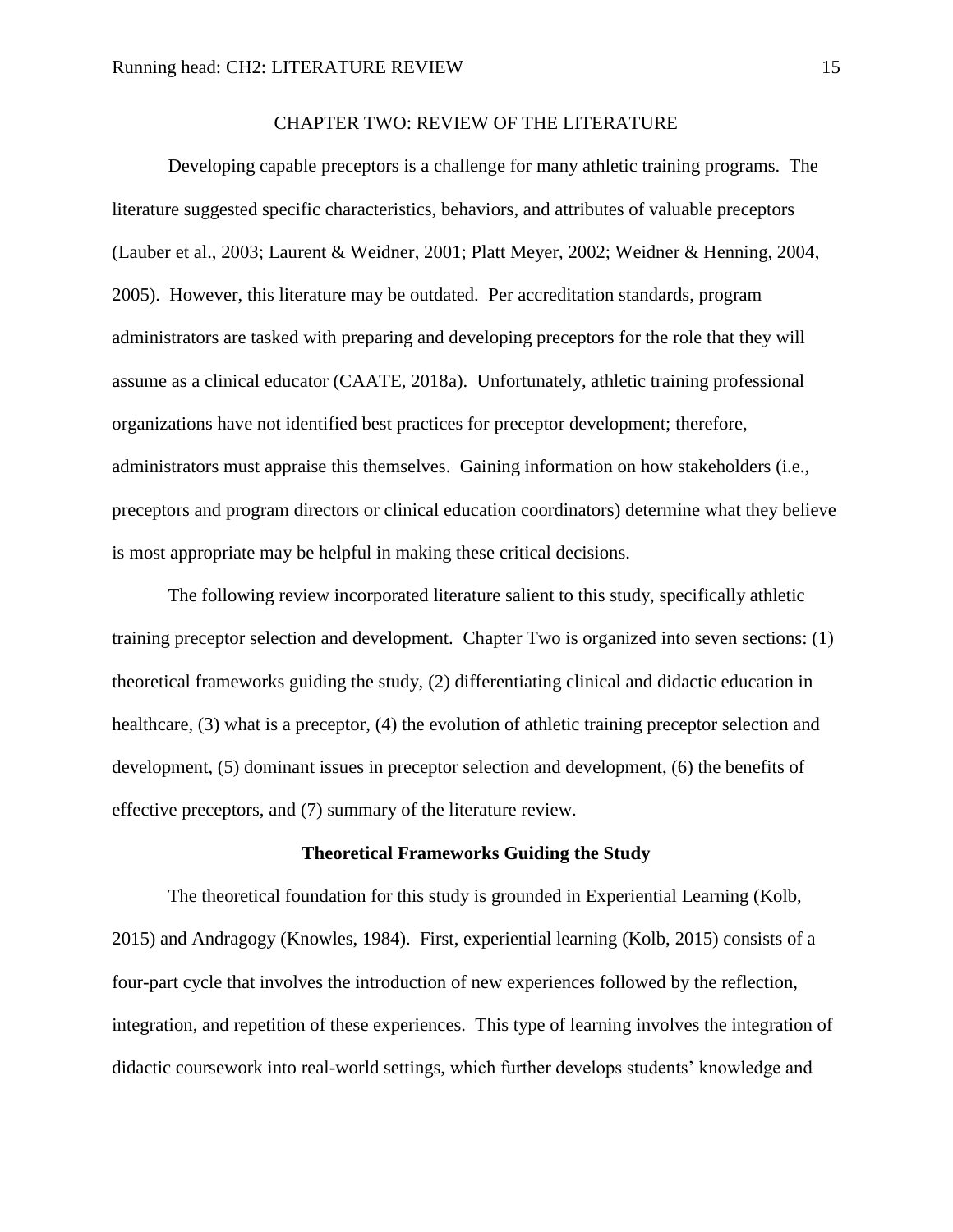skills. The experiential learning environment allows students to apply the theory learned in the cognitive domain and create a method of learning conducive to life-long growth. Kolb's (2015) theory of experiential learning has however come under critique due to its inefficient attention on a multitude of areas (e.g., Bergsteiner & Avery, 2014). A twin-cycle model for experiential learning has thus been proposed in the literature, which more holistically encompasses the complexities of learning. The experiential learning model proposed by Bergsteiner & Avery works to integrate extant models of learning previously critiqued with various learning activity types. In contract to Kolb's (2015) model, this model integrates previously siloed categories of learning style and activity types creating a more cohesive model, which provides greater diversity in approaches to learning. This model allows educators to use both passive learning methods such as reading literature or attending lectures with more active techniques such as simulations all while incorporating reflection into each stage of learning, which more learners may be comfortable with. The profession of Athletic Training has a long history of experiential education as a requirement for professional preparation (Perrin, 2007). While those requirements have drastically changed over the years, an emphasis has remained on experiential learning.

Andragogy (Knowles, 1984) outlines the many ways in which adult learning differs from that of children. This learning theory identified five assumptions about adult learning that are important: (1) adults are at a more mature developmental state and therefore have a more secure self-concept, which allows them to direct their own learning, (2) adults have diverse past learning experiences, which influence how they learn, (3) adults have an increased readiness for learning, (4) adults return to learning for practical reasons, and (5) adults are more internally motivated to learn than children. Knowles' theory of andragogy used these assumptions to develop four guiding principles. First, because of their self-directedness, adults should be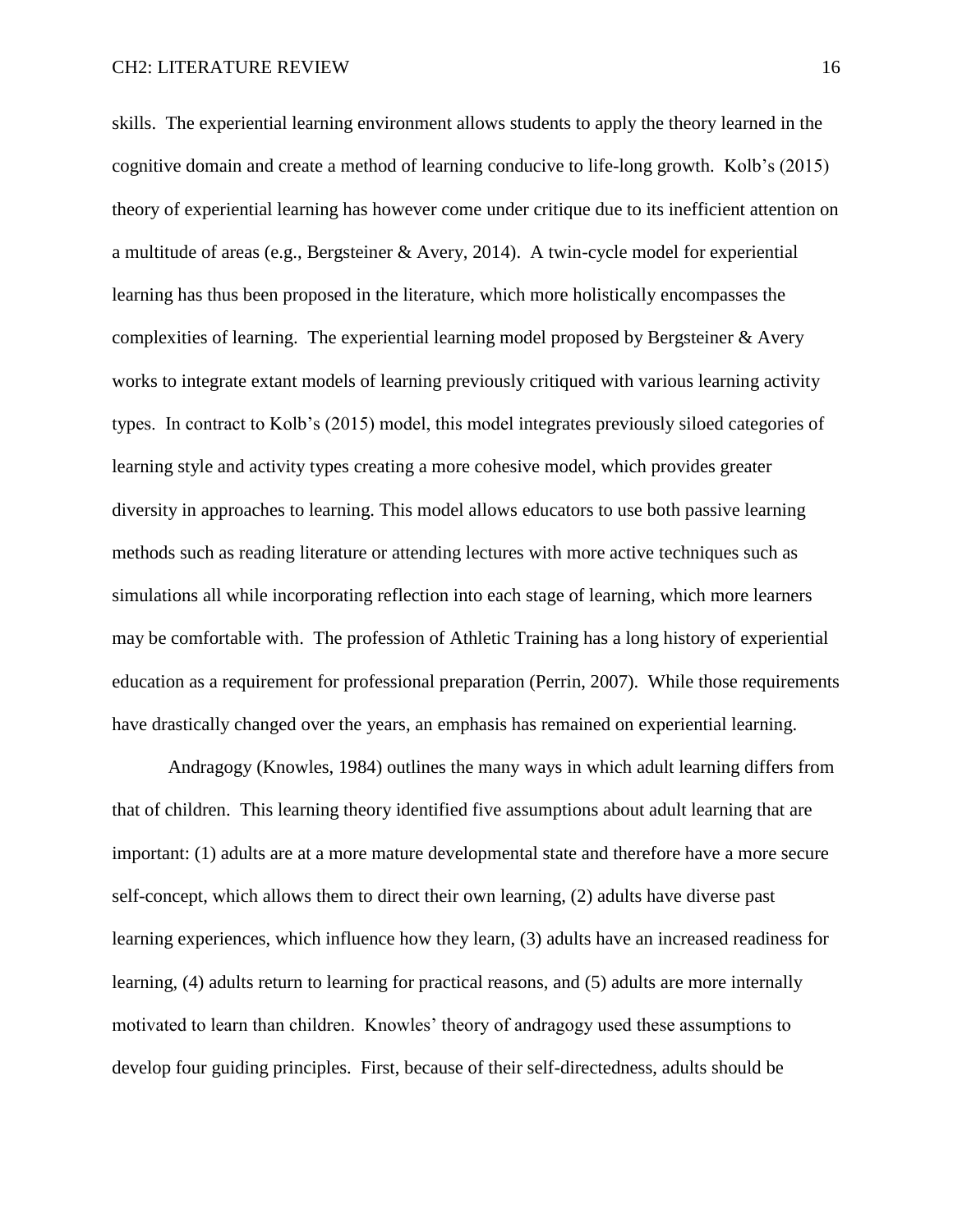involved in the development of the content and process of their learning. Secondly, adult learning should focus on drawing from the learners past experiences and build upon them. Third, the material included for adult learners should focus on issues related their work or personal life. Finally, the final principle of andragogy suggests learning should center on problem-solving rather than memorization. Overall the concept of andragogy shifts learning from teacher-directed to learner-directed.

Preceptors are healthcare professionals who have graduated from a professional program and earned the appropriate credential to practice in their respective profession. Therefore, it is safe to assume preceptors are adult learners who have past experiences in their field, are selfdriven, value learning that integrates with their everyday life, and are internally motivated. While presented as two distinct educational theories, experiential learning promotes active learning within the psychomotor and affective domains that are meaningful to adult learners. The environment fostered within experiential learning places learners, in this case preceptors, into professional contexts where they can experience the realities of the role they hope to fill. This hands-on learning suggested by Kolb's (2015) Experiential Learning theory and Bergsteiner and Avery's (2015) twin-cycle experiential learning model promote meaningful educational experiences, which Knowles (1984) suggested in his theory of andragogy.

#### **Differentiating Clinical and Didactic Education in Healthcare**

Healthcare professional programs include both traditional didactic courses as well as clinical or experiential courses, which allow the student to apply what is learned in the classroom. To better clarify the various components of the professional preparation of healthcare providers it is necessary to differentiate didactic and clinical education. During didactic classes, the overall goal is students increased cognitive learning, and specific course objectives are not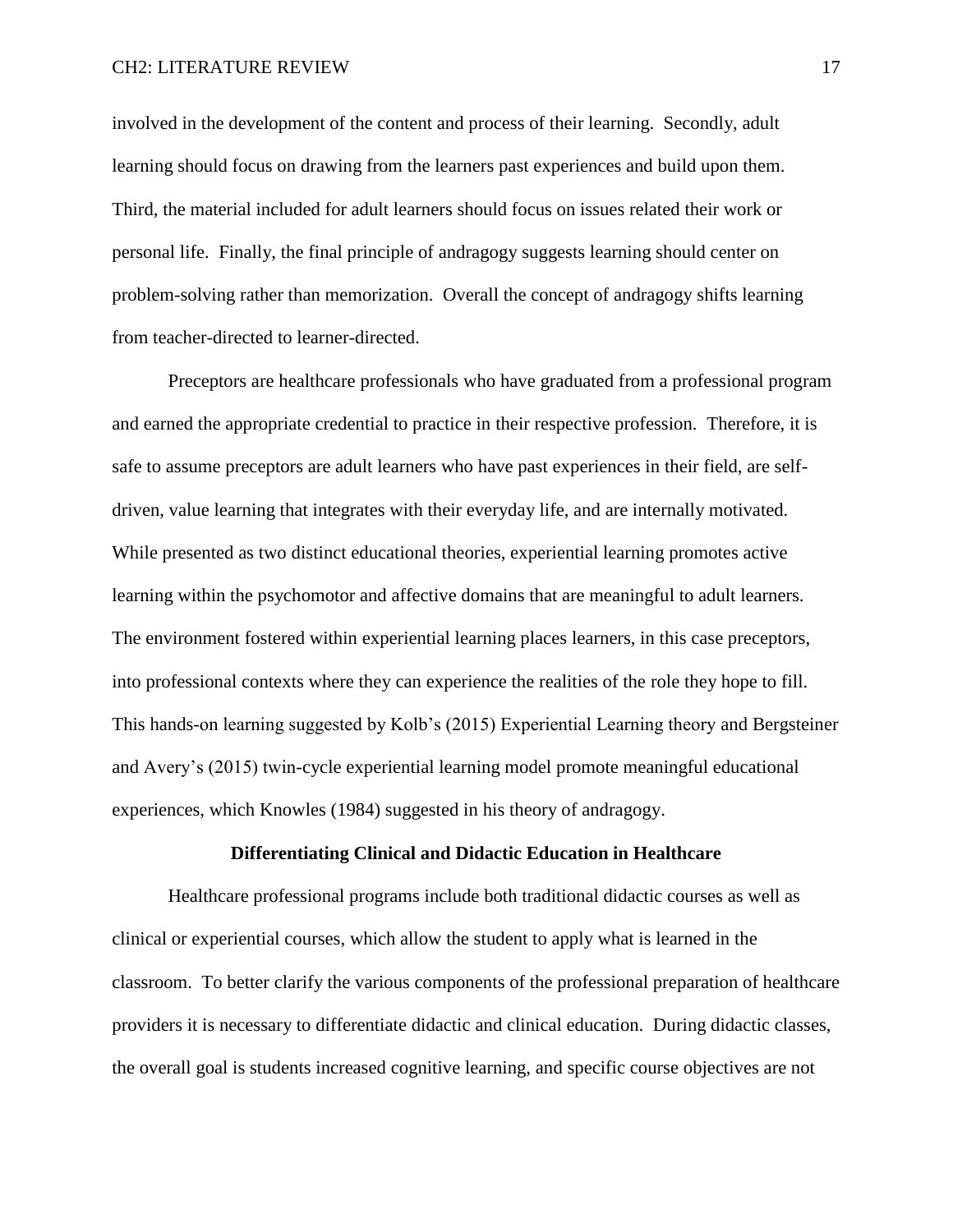necessarily correlated to clinical experiences (Karuhije, 1997). During clinical experiences, however, students apply knowledge, skills, and abilities when providing patient care under the guidance of a preceptor (Edler et al., 2017; Levy et al., 2009). Athletic training clinical experiences was defined as "direct client/patient care guided by a preceptor" (CAATE, 2018a, p. 18). Clinical experiences in healthcare provide one-on-one learning opportunities, which allow students to gain practical encounters with patients, which considerably influence students' professional preparation (Dodge & Mazerolle, 2015). During these experiences, students interact with patients in real time to learn how to provide care to their patients. These experiences afford students a first-hand opportunity for providing athletic training services to patients. With proper mentorship, clinical education provides students with experiential learning activities that give students the opportunities to bridge the gap between academic knowledge and clinical practice.

A crucial additional distinction between didactic and clinical education lies in the demands of the learning atmosphere. During clinical experiences, there is limited control over extrinsic factors such as interpersonal interactions and evolving patient needs. The learning opportunities afforded during clinical experiences are often unique to the circumstances and cannot be repeated nor anticipated or planned (Papp, Markkanen, & von Bonsdorff, 2003; Schultz, 2002). In contrast, the environment of didactic teaching utilizes preplanned lecture and lab activities to reinforce previous knowledge as well as create new awareness within the cognitive domain (Schultz, 2002). This atmosphere involves a planned syllabus, which outlines the full semester (Karuhije, 1997). Conversely, what may have been scheduled during clinical experiences can quickly change due to an evolving caseload and patient conditions (Schultz, 2002).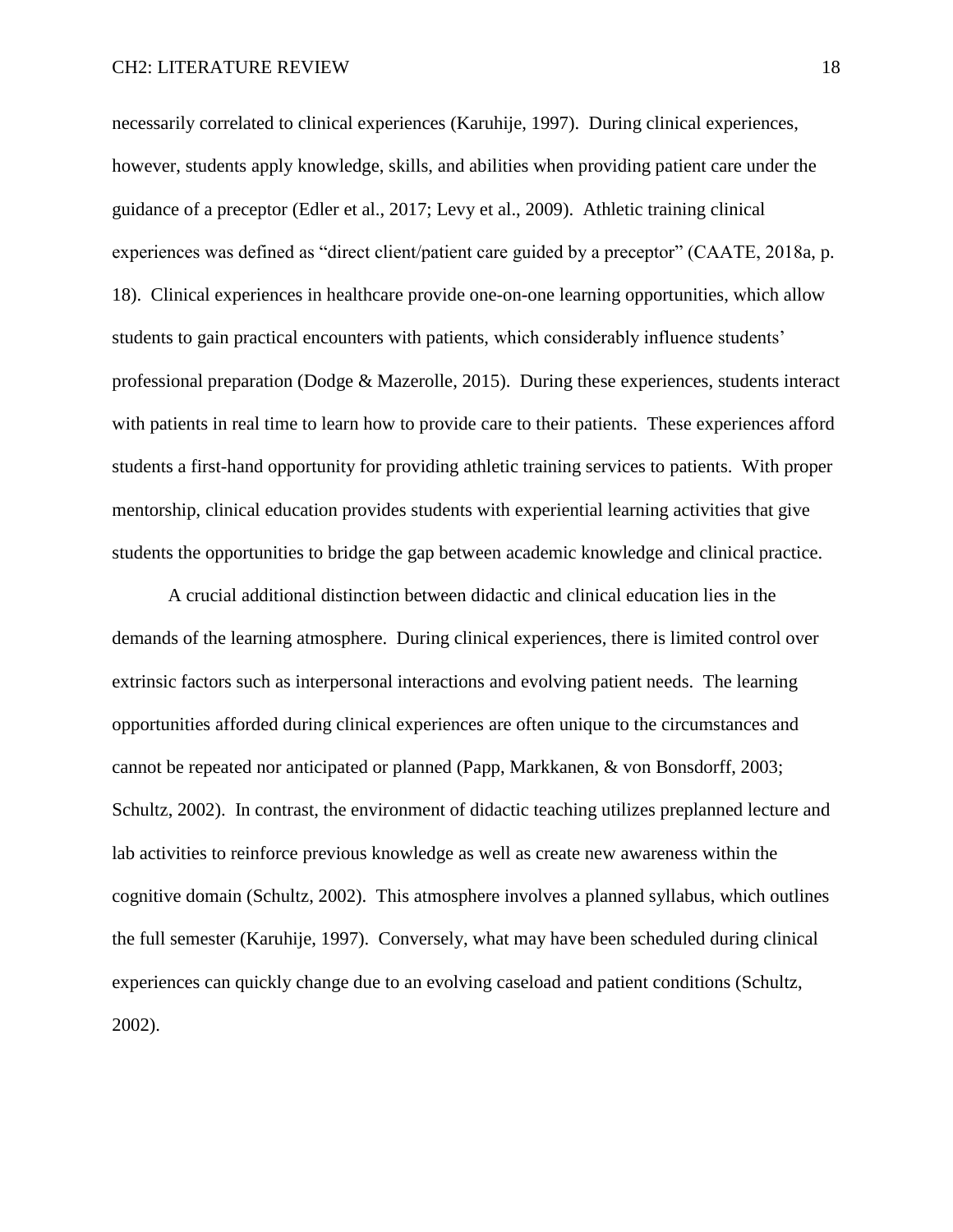Overall, where didactic teaching emphasizes learning theoretical concepts, clinical teaching emphasizes psychomotor skill development. It is in clinical experiences where students apply the theory that is taught in the didactic setting (Schultz, 2002). While both forms of education have been supported in the literature, no consensus exists to endorse one method over another (DeWolfe et al., 2010).

#### **What is a Preceptor?**

Preceptors are skilled practitioners within a healthcare profession who supervise and teach students during clinical experiences (Myrich & Yonge, 2005). Authors from various healthcare professions including nursing (Altmann, 2006; Singer, 2006), pharmacy (Dalton et al., 2007), and respiratory therapy (Rye & Boone, 2009) cited preceptorships as the model for clinical education. In athletic training education, the CAATE defined preceptors as licensed healthcare professionals who "supervise and engage students in clinical education" (CAATE, 2018a, p. 20). The CAATE established the responsibilities of a preceptor most recently in the 2020 Standards for Accreditation of Professional Athletic Training Programs. These include instructing, supervising, mentoring, and assessing athletic training students during clinical experiences (CAATE, 2018a).

Preceptors provide supervision and clinical instruction to help bridge the gap between educational theory and clinical practice (Altman, 2006). Additionally, preceptors greatly influence athletic training students' professional preparation (Dodge & Mazerolle, 2015) and help socialize students into the athletic training profession (Altmann, 2006; Lauber et al., 2003; Weidner & Henning, 2005). During this socialization, students learn the attitudes and behaviors within the healthcare culture, which cultivates excitement and commitment to the profession (Dodge & Mazerolle, 2015; Rye & Boone, 2009). Preceptors also mentor athletic training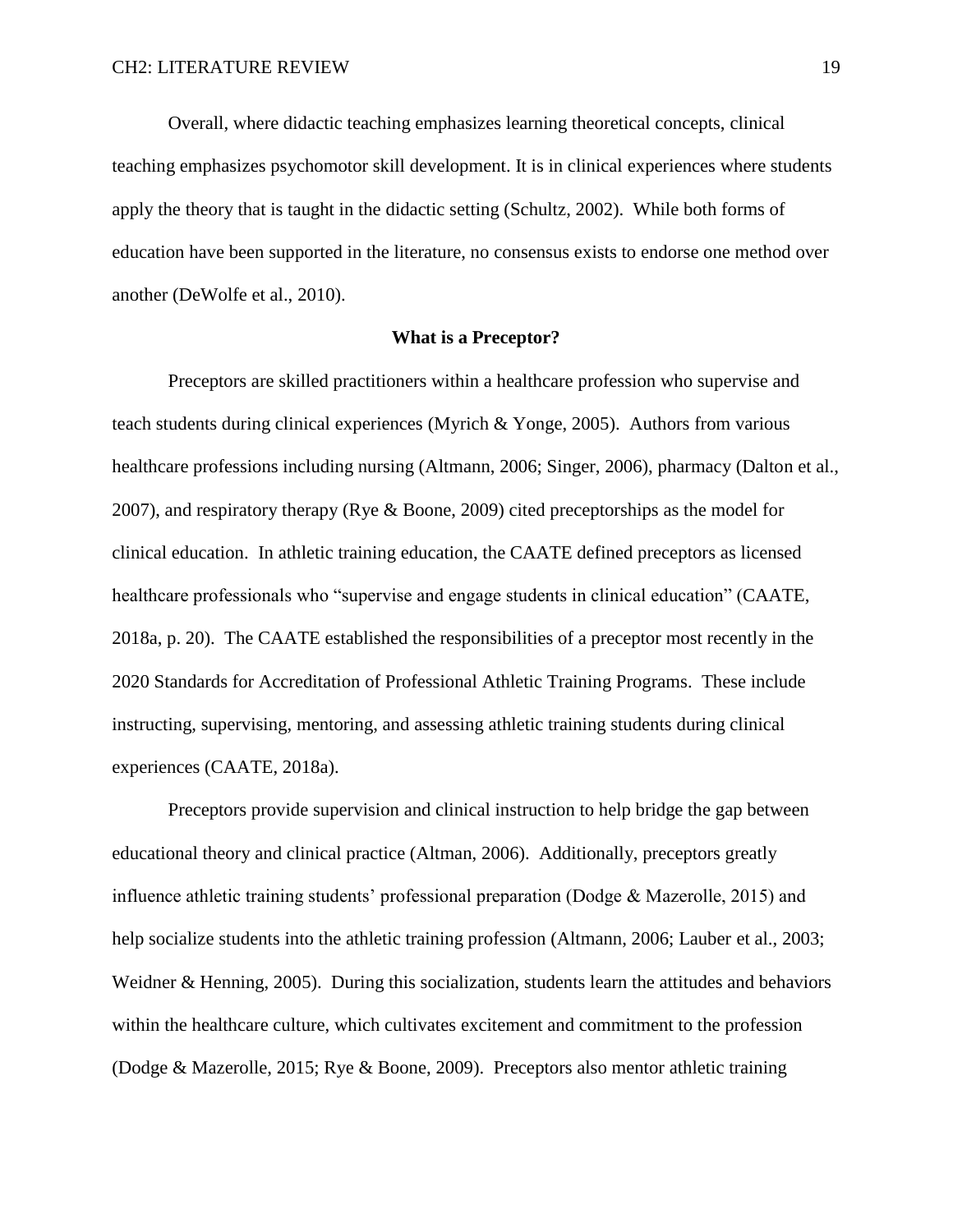students, which results in a relationship that has a large impact on students' socialization to the athletic training profession (Pitney & Ehlers, 2004) and subsequently influences their career decisions after graduation (Mazerolle et al., 2012).

Published literature suggested there are characteristics, behaviors, and skills that influence a preceptor's effectiveness, including those in communication, interpersonal behaviors, management, and problem solving (Lauber et al., 2003; Laurent & Weidner, 2001; Platt Meyer, 2002; Weidner & Henning, 2004, 2005). Additionally, a preceptor's success in meeting the goals and objectives of clinical education may also depend on more innate characteristics such as patience, enthusiasm for the profession, self-confidence, and adaptability (Platt Meyer, 2002; Weidner & Henning, 2004). Furthermore, a preceptor's effectiveness is influenced by their understanding of the policies and procedures associated with clinical education (Singer, 2006). Therefore, it is crucial for preceptors to understand the policies and procedures of the program with which they work as well as refine their skills in the aforementioned areas to effectively foster student learning

Preceptors themselves, though, may not have had a pedagogic or leadership focus in their professional preparation. Generally, preceptors have not been formally trained in educational theory and techniques but instead have been selected for their role based on their professional abilities as a healthcare provider (Jarski, Kulig, & Olson, 1990; Weidner & Henning, 2004). Being a skillful clinician though is only one-half of the skills necessary to promote student learning. Therefore, when not adequately developed, preceptors may be set up to fail at meeting the expectations of clinical education (Rye & Boone, 2009).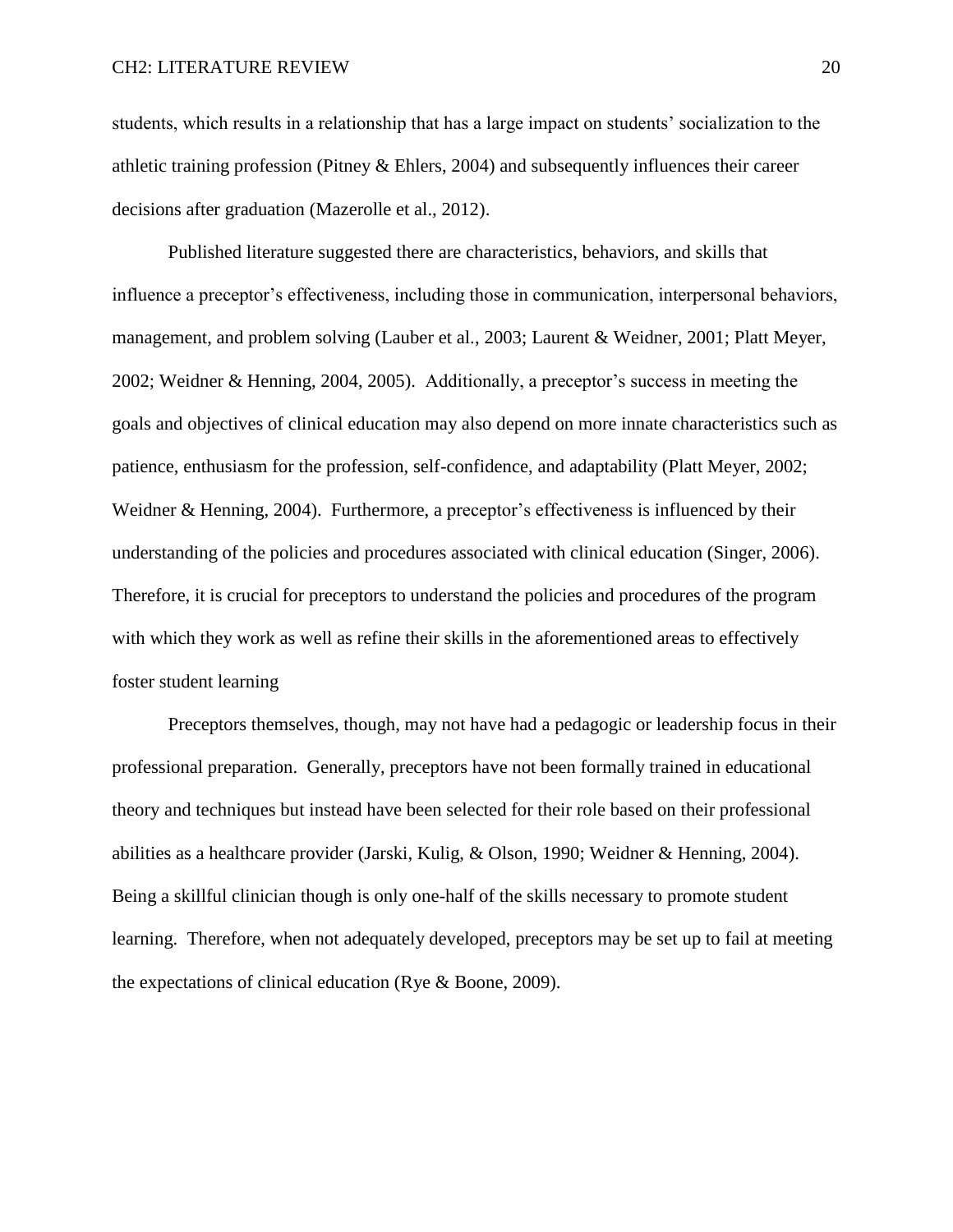#### **Evolution of Athletic Training Preceptor Selection and Development**

Historically, the profession of athletic training has understood the need to provide training and development for those who supervise and teach students in clinical experiences. The terminology and regulation associated with athletic training preceptors, however, has evolved over the past several decades. Previously, athletic training education guidelines were established by the National Athletic Trainers' Association (NATA) Education Council and regulated by the Joint Review Committee on Education Programs in Athletic Training (JRC-AT) and the Commission on Accreditation of Allied Health Education Programs (CAAHEP; Weidner & Henning, 2002). These groups established guidelines, which mandated athletic trainers complete professional training for their roles as clinical instructors (what are now labeled preceptors). To that end, in 2000 the CAAHEP (as cited in Weidner & Henning, 2004) began Clinical Instructor Educator (CIE) seminars, which aimed to provide program administrators with the tools to train clinical instructors. At the time, accreditation standards required CIEs to train clinical instructors to teach and evaluate students within clinical experiences effectively. By completing this training, clinical instructors earned the designation Approved Clinical Instructor (ACI). However, the numerous levels of training required to establish ACIs may have been too restrictive. On June 30, 2006, the JRC-AT separated from the CAAHEP and reorganized to create the Commission on Accreditation of Athletic Training Education (CAATE, 2018b). While the organizational structure may have changed, nothing at the time altered the requirements to train ACIs. However, in 2012, the CAATE released the new Standards for the Accreditation of Professional Athletic Training Programs. These revised standards redefined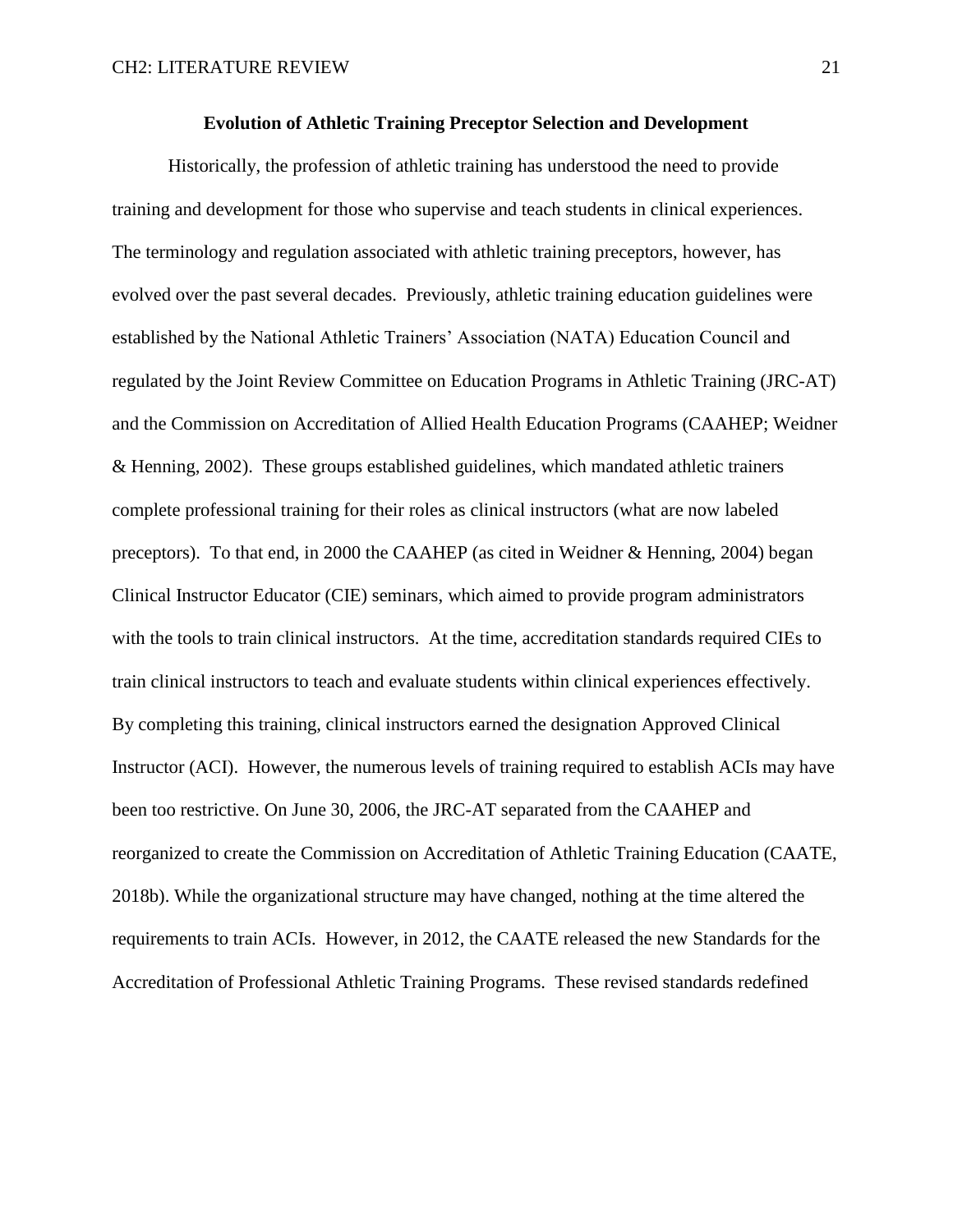ACIs as preceptors and altered the ongoing education required to train preceptors, which still stand today.

Previous educational standards dictated specific information related to preceptor education such as the frequency at which it must occur and the content that must be included (Weidner & Henning, 2004). For example, the previous requirements included seven standards with 50 criteria prescribing the skills ACIs must demonstrate. Benchmarks in legal and ethical behaviors, communication skills, interpersonal relationships, instructional skills, supervisory and administrative skills, evaluation skills, and clinical skills were established, which meant program administrators had to train ACIs in these areas to ensure they met or exceeded each of the 50 criteria within the seven standards. The requirements released in 2012, eliminated these criteria and left much more room for the selection and development of preceptors, affording each program more autonomy to select and develop preceptors based on their own goals and objectives (Hankemeier et al., 2017). The revised standards for preceptor development for professional athletic training programs manifested in Standards 38 and 41. They read, "A preceptor must demonstrate an understanding of and compliance with the program's policies and procedures. . . . A preceptor must receive planned and ongoing education from the program designed to promote a constructive learning environment" (CAATE, 2012, p. 5).

In 2018, the CAATE updated the standards for accreditation of professional athletic training programs, which will be implemented on July 1, 2020. Within these new requirements, the CAATE adjusted the language used to describe the specifications associated with preceptor selection and development. First, Standard 45 established only physicians and athletic trainers may serve as preceptors for athletic training programs. Once implemented, students may only engage in direct patient care while being guided by a preceptor who is an athletic trainer or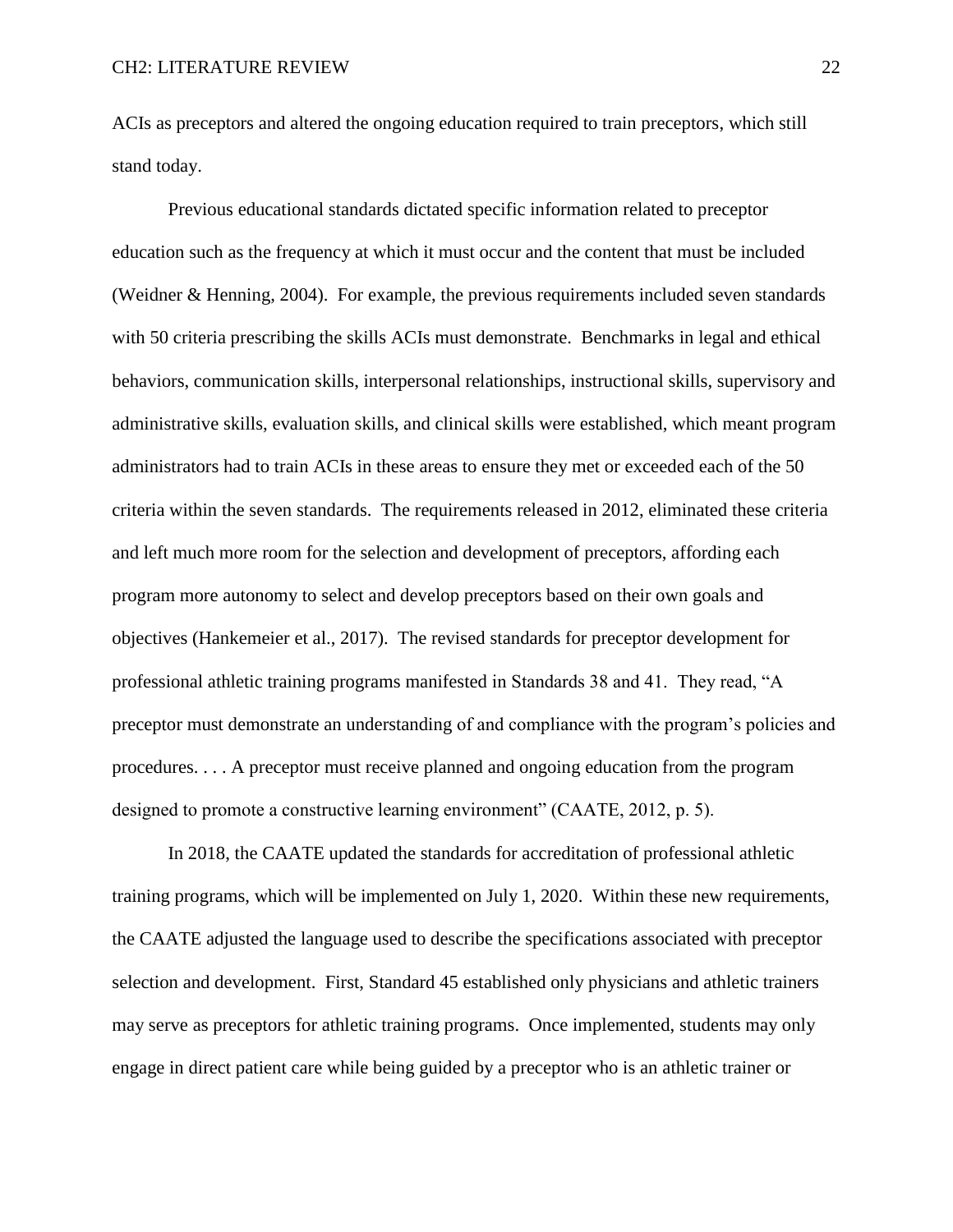physician. Programs may choose to continue to utilize other healthcare providers for observational opportunities, but only athletic trainers and physicians will be permitted to serve formally as preceptors. Additionally, Standard 40 clarified that program administrators must regularly communicate with preceptors to keep them abreast of the program framework and provide professional development opportunities specific to their role as preceptors. The CAATE (2018b) specified that preceptor education must be "designed to promote an effective learning environment and may vary based on the educational expectations of the [clinical] experiences" (p. 9). Finally, Standard 49 established that preceptors must receive regular performance evaluations and feedback related to their skills as clinical teachers.

By removing standardized training for preceptors in 2012, and maintaining a similar philosophy in the 2020 standards, athletic training programs are now afforded institutional autonomy regarding preceptor development. Furthermore, on May 20, 2015, the Athletic Training Strategic Alliance announced that the professional degree for athletic training would change from an undergraduate to a master's degree. This degree change has stimulated significant discussion and planning among athletic training educators as they determine the most appropriate way to implement the degree transition (e.g., Cavallario & Van Lunen, 2015; Mazerolle et al., 2015; Ostrowski & Marshall, 2015). Much of this planning has focused on the best way to approach clinical education at the graduate level. While athletic training educators can use other graduate, healthcare professional programs at their institution as a guide, no literature has examined current graduate-level professional athletic training program's approach to clinical education nor preceptor selection and development.

Weidner and Henning (2004) suggested selection criteria for preceptors in athletic training. These accepted characteristics and skills included: "legal and ethical behavior,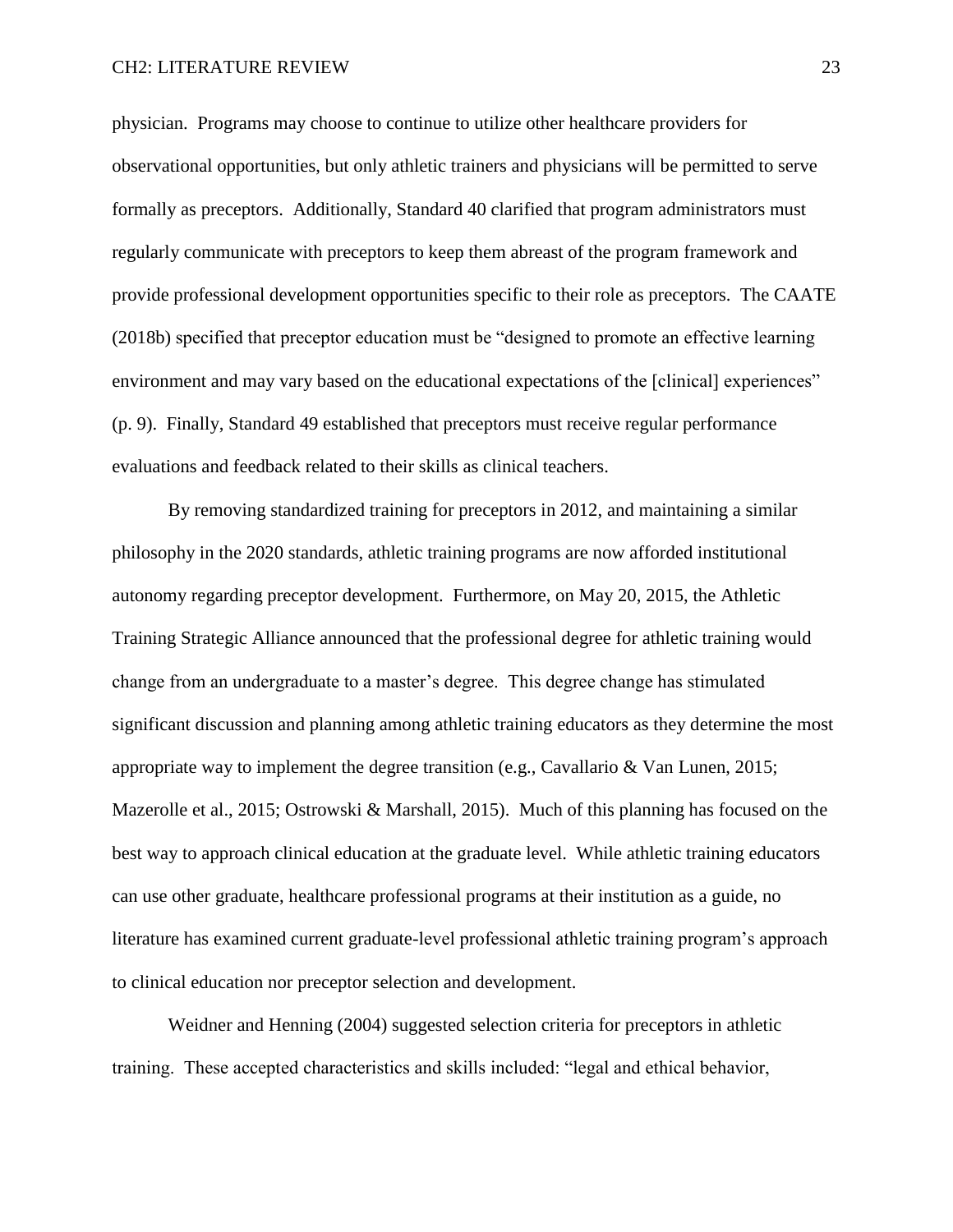### CH2: LITERATURE REVIEW 24

communication skills, interpersonal relationships, instructional skills, supervisory and administrative skills, evaluation of performance, and clinical skills and knowledge" (p. 335). Authors from this study mentioned these criteria could be used not only during the selection process for preceptors, but also useful tools for training and evaluating preceptors. While Weidner and Henning proposed helpful ways of selecting, training, and assessing athletic training preceptors, this literature may be outdated as it not only used previous standards regarding clinical education, but it examined athletic training preceptors for undergraduate programs.

### **Current Trends in Preceptor Development**

Today, preceptor development programming has aimed to prepare clinicians from various healthcare professions for the role of clinical teacher. In athletic training, there is anecdotal information of inconsistent methods for developing preceptors and little empirical evidence examining preceptor development. There has, however, been some discussion within the literature regarding delivery mechanisms (e.g., Ackman & Romanick, 2011), mentorships (e.g., Mazerolle et al., 2014), and content (e.g., Windey et al., 2015), which are believed to promote the development of preceptors.

**Delivery mechanisms.** Many healthcare professions, such as nursing, have continued to use workshops as a primary mechanism to deliver preceptor development (Windey et al., 2015). Others, like pharmacy, are beginning to utilize other modalities such as online modules to present preceptor development while accommodating the needs of the preceptor (Ackman & Romanick, 2011). Ricchetti and Jun (2011), for example, listed several online seminars and selfstudy modules aimed to improve the clinical teaching skills of pharmacy preceptors. Moreover, a few athletic training program administrators have also turned to online, asynchronous learning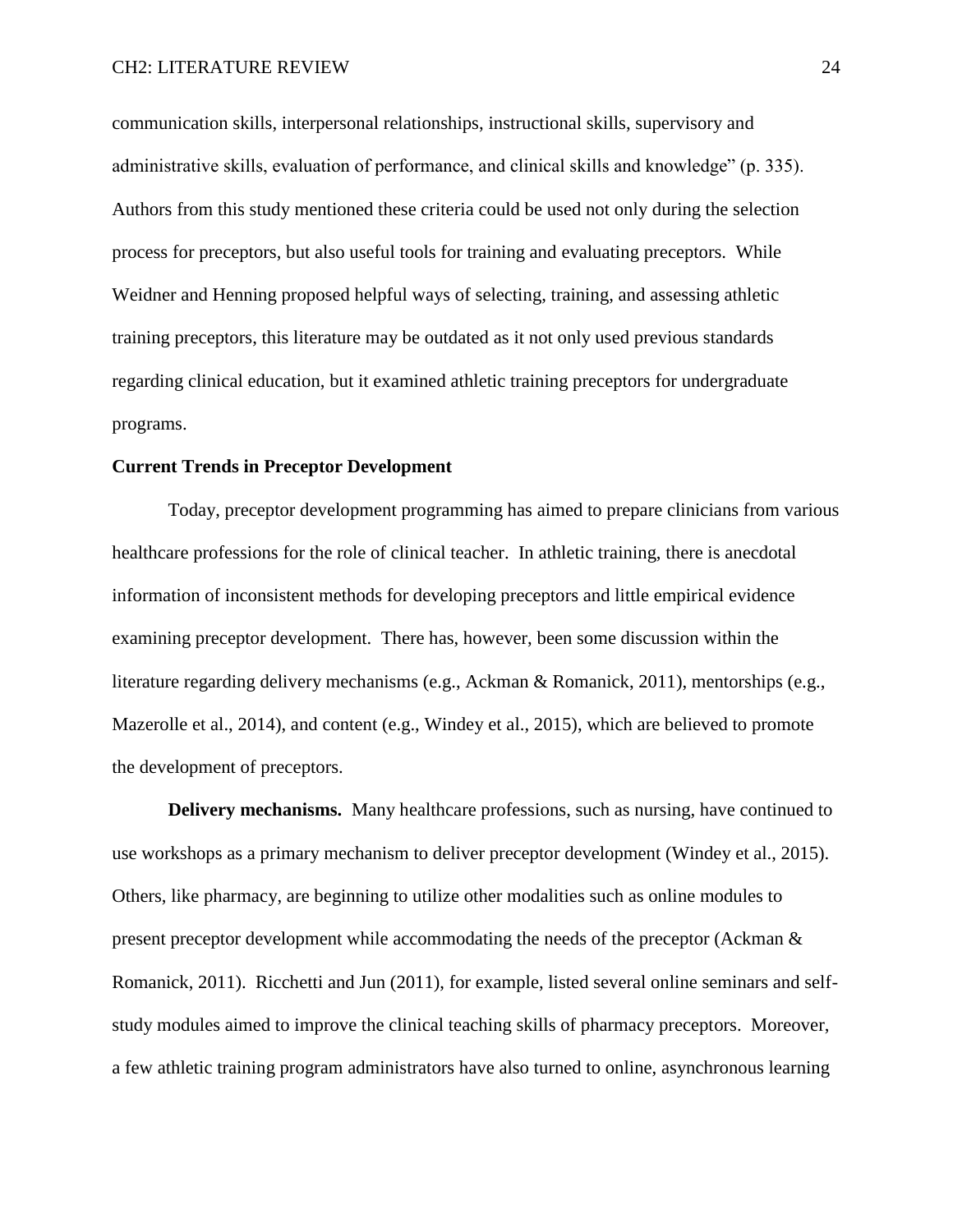to deliver preceptor development (Volberding & Richardson, 2015). These online interactions allow for the delivery of preceptor development without the challenge of scheduling large meetings, allowing preceptors to engage as their schedules permit.

Some professional organizations have also begun to form online continuing education opportunities for preceptors to supplement program administrators' efforts to develop preceptors. One example of this is occurring within pharmacy professional organizations. Certificate training programs such as the "Education Scholar" certificate offered by the American Association of Colleges of Pharmacy allow preceptors to choose self-directed modules aimed at improving their teaching and leadership skills (Ricchetti & Jun, 2011). Additionally, within athletic training, the NATA's Professional Education Committee recently launched "Master Preceptor" interactive online modules, which aim to provide clinicians with the opportunity to develop advanced techniques as preceptors (National Athletic Trainers' Association [NATA], 2017). Both examples show an organizational interest in improving the clinical teaching skills of preceptors to enhance the quality of the clinical education experience for students. Furthermore, these modules may help alleviate some of the challenges program administrators charged with developing preceptors report (Hartzler, Ballentine, & Kauflin, 2015)

**Mentorships.** In addition to innovative delivery mechanisms, program administrators are helping preceptors by developing mentorships between experienced and novice preceptors. Both formal and informal mentorships have been identified as a contributor to the socialization of athletic training preceptors and have allowed novice preceptors to model the behaviors of experienced preceptors (Mazerolle et al., 2014; Nottingham et al., 2016). Additionally, research in nursing (Haggerty, Holloway, & Wilson, 2012; Hallin & Danielson, 2008) and medicine (Sambunjak, Straus, & Marusic, 2006) suggested mentorship between preceptors has a positive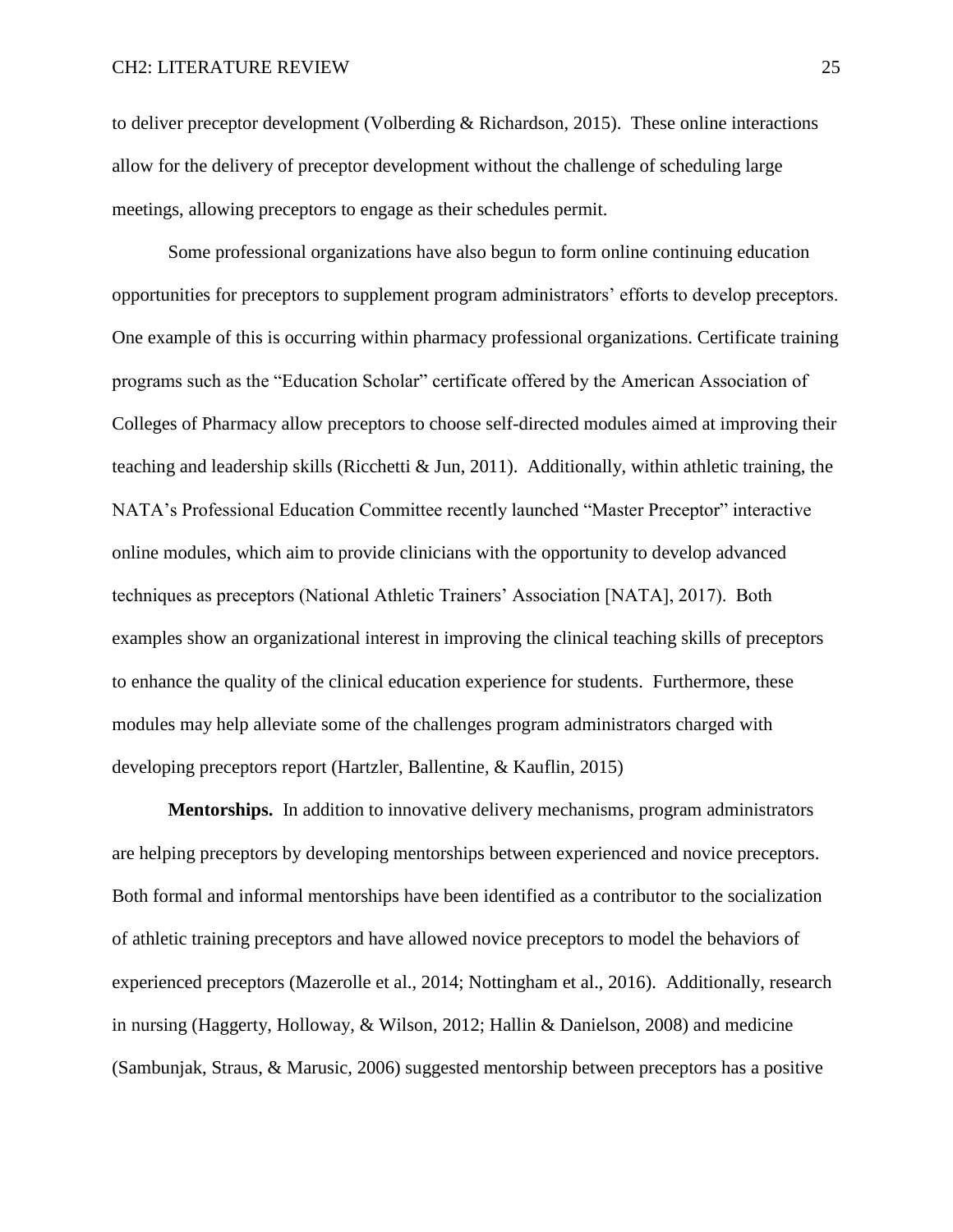### CH2: LITERATURE REVIEW 26

influence on their development as these relationships contribute to preceptors' career satisfaction, confidence, and productivity. By facilitating mentorship relationships, program administrators are connecting new preceptors with those who have more experience. Furthermore, these interactions may encourage collaboration with role models that help novice preceptors to observe exemplary behaviors and self-reflect to improve their skills.

**Content.** The content included within preceptor development has focused on improving specific skills associated with clinical teaching. The systematic review conducted by Windey et al. (2015) focused on reviewing interventions that support nursing preceptor development. They reported the content most frequently included in preceptor development was giving and receiving feedback, effective communication, facilitating adult learning, reviewing roles and responsibilities of the preceptor, as well as development and evaluation of clinical judgment. Additionally, Assemi, Corelli, and Ambrose (2011) found that pharmacy preceptors prefer topics including strategies to engage and motive students, updates on teaching techniques, and effectively questioning students. Similarly, athletic training preceptors appear to prefer guidance on developing students' critical thinking skills and teaching clinical decision making within preceptor development (Hankemeier et al., 2017). Regardless of the delivery mechanisms, the content included within preceptor development influences preceptors' confidence and comfort teaching students within the clinical setting. Examining the learning needs of preceptors may lead to more engaged preceptors who are better prepared to meet their responsibilities as facilitators of student learning during clinical experiences.

#### **Dominant Issues in Preceptor Development**

The 2012 revisions to preceptor development standards gave program administrators the freedom to form preceptor development programming that meets each preceptor's learning needs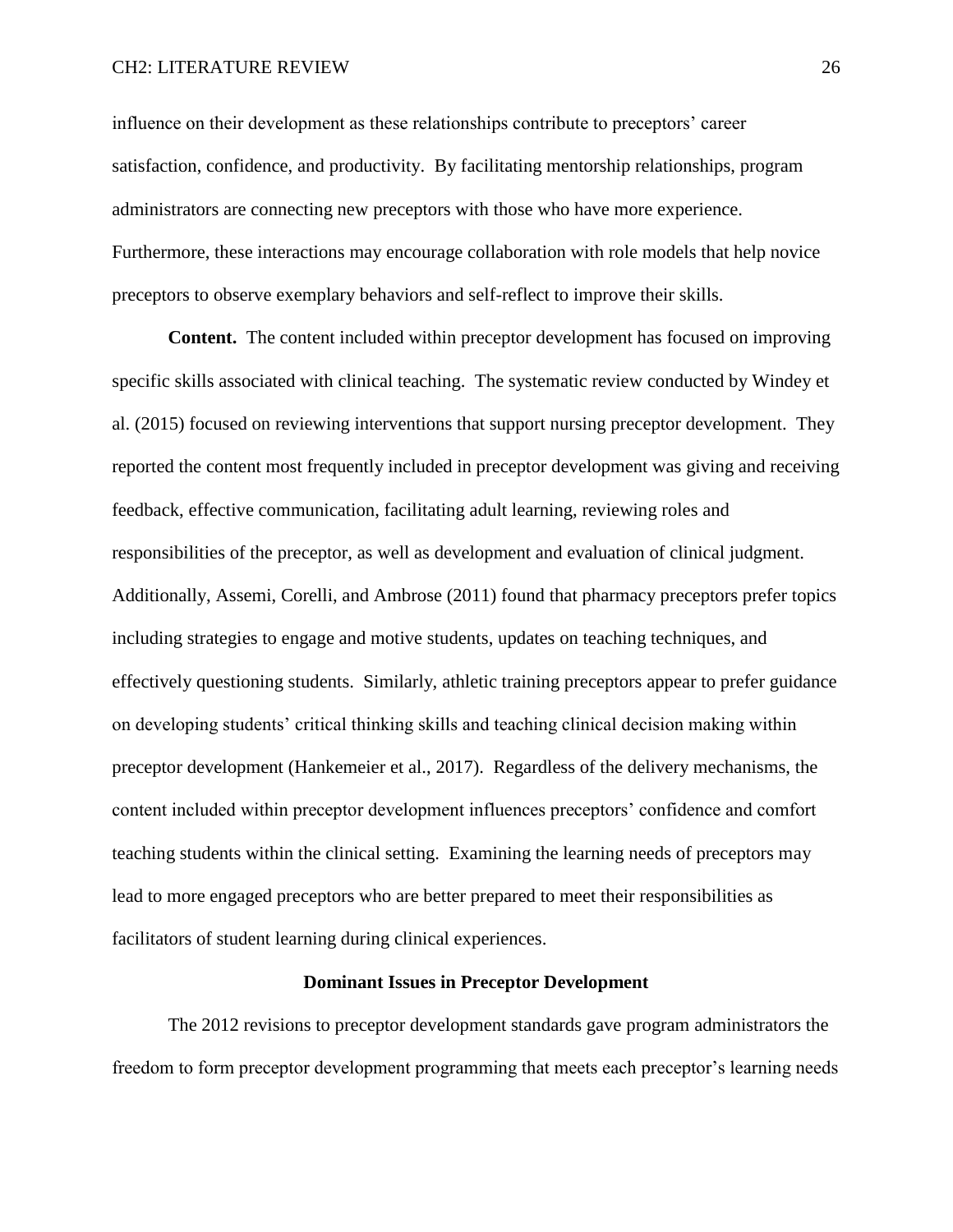best (Hankemeier et al., 2017). While the CAATE (2018a) requirements for preceptor development have evolved, the expectations of preceptors to teach, supervise, evaluate, and foster development of athletic training students have not. The recent reform in athletic training professional education has created a renewed need to examine appropriate selection and development of athletic training. As professional programs transition from an undergraduate to a graduate level, program and institution administrators will face a new demographic of student and athletic training clinical education may look much different (i.e., clinical immersion) than it does at the undergraduate level. Therefore, alongside their newfound freedom, program administrators must stay abreast of the learning needs of preceptors while maintaining clinical experiences, which meet the goals and objectives of an evolving program. Existing literature discusses two central issues which program administrators must consider when selecting and developing preceptors: (1) preceptors lack adequate time to engage in preceptor development, and (2) the role strain preceptors experience.

### **Preceptors Lack of Time to Engage in Development**

Program administrators have developed programming to enhance preceptors' skills but may have assumed preceptors have adequate time to engage in the programming. While preceptors appear to understand the benefits of participating in preceptor development, they often report the dominant barrier to their engagement is lack of time (e.g., Hartzler et al., 2015). However, participation and completion of preceptor development is a requirement to serve in this capacity. Hartzler et al. found that only 51 percent of pharmacy preceptors surveyed felt they had adequate time for engaging in preceptor development. Additionally, Nasser, Morley, Cook, Coleman, and Berenbaum (2014) found 95 percent of dietitians surveyed agreed preceptors should know about promoting learning, learner assessment, and evaluation. Furthermore, 90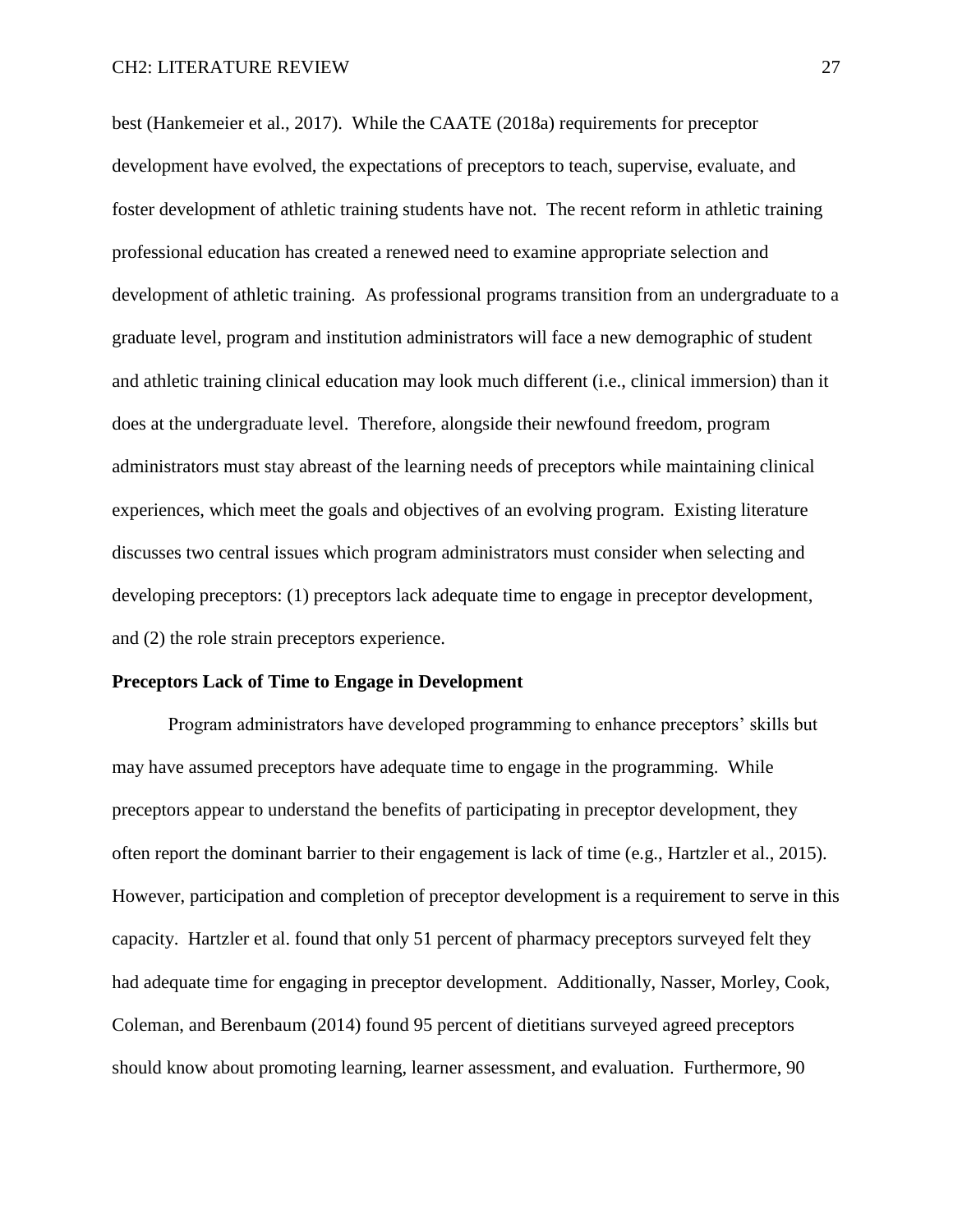CH2: LITERATURE REVIEW 28

percent of these participants agreed preceptors should have skills in planning, teaching, coaching, research, and facilitation. Overwhelmingly though, insufficient time was reported as a primary barrier to engaging in preceptor development. Athletic training preceptors report similar obstacles to participating in preceptor development (Dodge et al., 2014). While it appears preceptors want information to improve their skills as clinical teachers, it seems they often feel they do not have enough time in their schedule to engage in development.

# **Role Strain of Preceptors**

Preceptors often accept the role of clinical educator without fully understanding and appreciating the challenges they will potentially face (McClure  $\&$  Black, 2013). Role strain is experienced when a preceptor's attempt to balance the load between clinical practice and precepting becomes overwhelming (Dodge et al., 2014). Henning and Weidner (2008) posited the dual role complexity of healthcare provider and clinical educator causes preceptor role strain. This tension is argued to lead to weak interactions between preceptors and students, crippling student learning within clinical experiences (Dodge et al., 2014; Levy et al., 2009). Furthermore, Dodge et al. (2014) examined the challenges associated with athletic training preceptorships and found preceptors reported long hours and high patient volumes as barriers to their overall success in precepting. They concluded preceptors' ability to foster a positive learning environment for students was hindered by the role strain they experienced. Additionally, the literature review conducted by Pollard et al. (2007) noted that nursing preceptors face similar strain between the role of educator and clinician. Many initial preceptor development programs focus on accreditation standards, pedagogy, supervision, and methods of evaluation; which preceptors tend to prefer (Assemi et al., 2011; Hankemeier et al., 2017; Windey et al., 2015). But these workshops often fail to outline the complexities of balancing clinical practice with the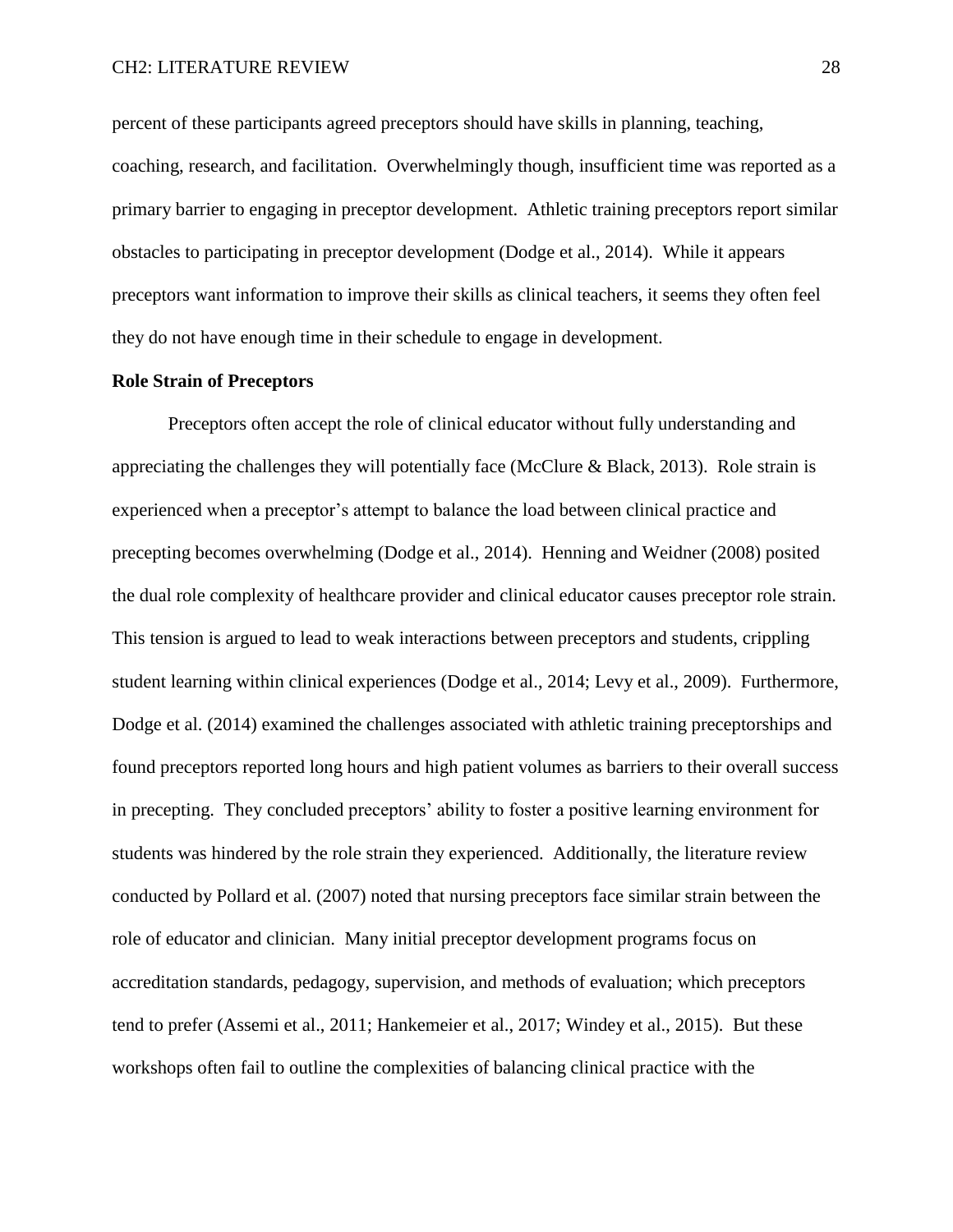responsibilities of being a preceptor. As a result, the role strain experienced by preceptors is perpetuated, hindering a preceptor's ability to foster a positive learning environment for the student.

### **The Benefits of Effective Preceptor Selection and Development**

The clinical education environment athletic training preceptors provide is well documented to be a vital component to overall student development (Benes, Mazerolle, & Bowman, 2014; Dodge & Mazerolle, 2015; Edler et al., 2017). Clinical experiences afford students opportunities to assimilate into the role of a healthcare provider by offering real-life encounters with patients. During this time, students establish their professional identities and become socialized to their chosen profession (Dodge & Mazerolle, 2015).

The need for the creation of effective preceptor selection and development programs is profuse in the literature. One study reported that 49 percent of preceptors did not feel they were adequately prepared for the role of preceptor (Yonge et al., 2008). Additionally, in their review of the refereed literature, Windey et al. (2015) wrote that developing preceptors for their role leads to increased satisfaction and improved retention of both preceptors and students within the program. Furthermore, providing preceptors with adequate preparation and development enhances student learning and enhances patient care (Thrasher, Walker, Hankemeier, & Pitney, 2015). These improvements may have positive implications for the athletic training profession.

Previous research has long established the experiences and difficulties of newly credentialed healthcare providers (Casey, Fink, Krugman, & Propst, 2004; Clark & Springer, 2012; Duchscher, 2001; Halfer & Graf, 2006; Henning & Weidner, 2008; Mazerolle, Monsma, Dixon, & Mensch, 2012; Mazerolle, et al., 2015; Walker et al., 2016). Clark and Springer (2012) identified the first year of practice as a critical juncture for clinicians. Many new clinicians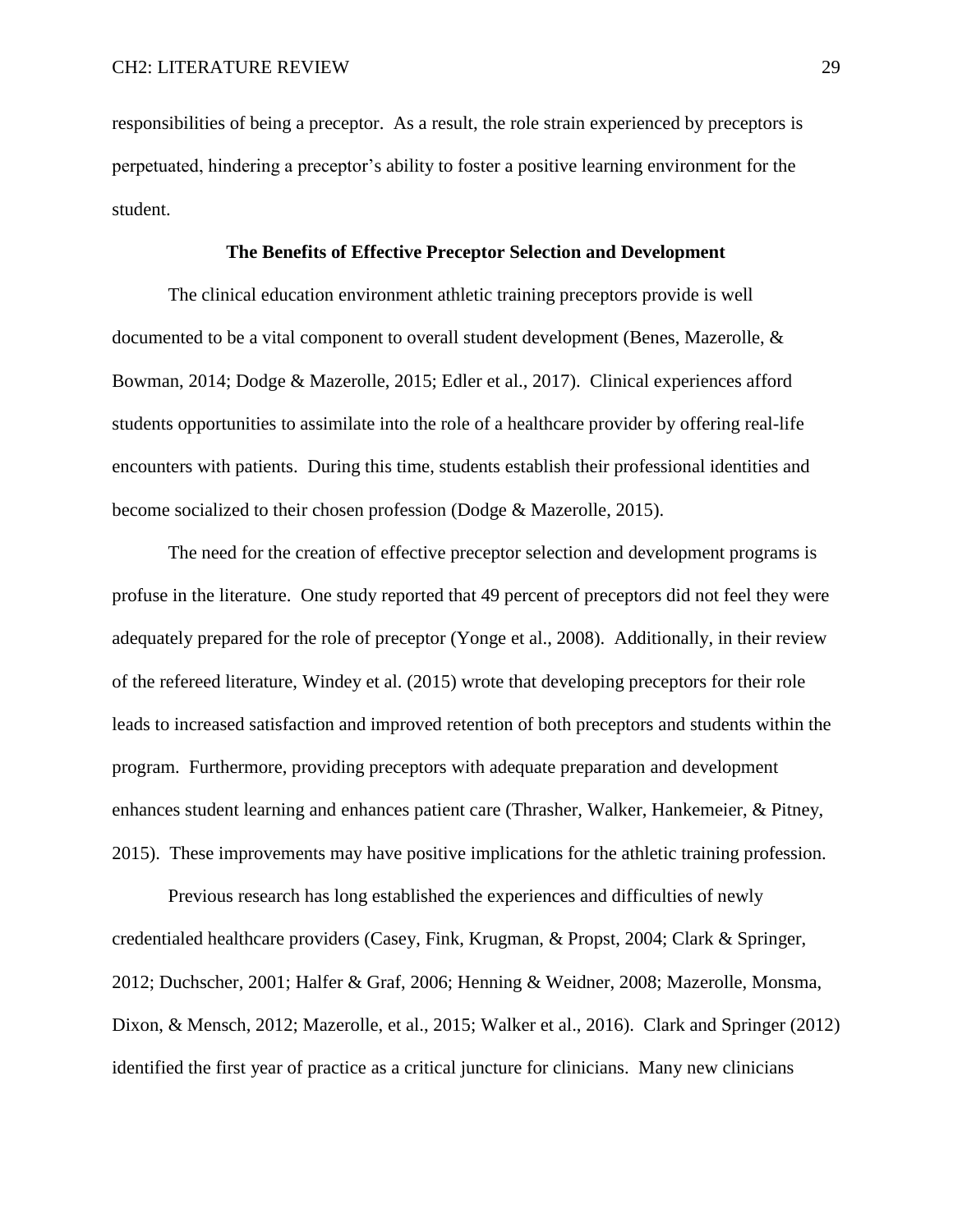choose to leave their profession because of job stress, unreasonable workloads, and difficulty transitioning to practice.

The difficulties experienced during this transition may be eased by better qualified, more prepared preceptors. Upon the transition to practice, newly credentialed athletic trainers' have yet to provide completely independent care to patients. Because these novice healthcare providers are still adjusting to making decisions autonomously, they lack the wisdom needed for confident decision making. Clinically, prior experiences with patients inform a clinician's decision making (Wainwright, Shepard, Harman, & Stephens, 2011). Preceptors facilitate realistic and positive environments, which lead student growth during diverse clinical experiences (Benes et al., 2014). Furthermore, the interactions with patients and preceptors during clinical education help students develop critical thinking skills and confidence as they progress through a professional program. Additionally, Bowman and Dodge (2013) stressed athletic training students often grow frustrated with monotonous clinical experiences. Therefore, placing students in a learning environment where the preceptor may be ill-equipped to provide an engaging and variable clinical experience may impede the overall development of the students' skills providing patient care subsequently impacting their transition to clinical practice.

The current value-driven payment system within healthcare forces administrators to find unique ways to decrease costs while increasing high-quality patient outcomes. Failure to do this may result in reduced reimbursement of third-party payers (U.S. Department of Health and Human Services [HHS], 2013). Effective preceptors impact the next generation of healthcare providers and should be recognized as a cost-effective asset within professional education. Hensinger, Minerath, Parry, and Robertson (2004) found that an investment in preceptor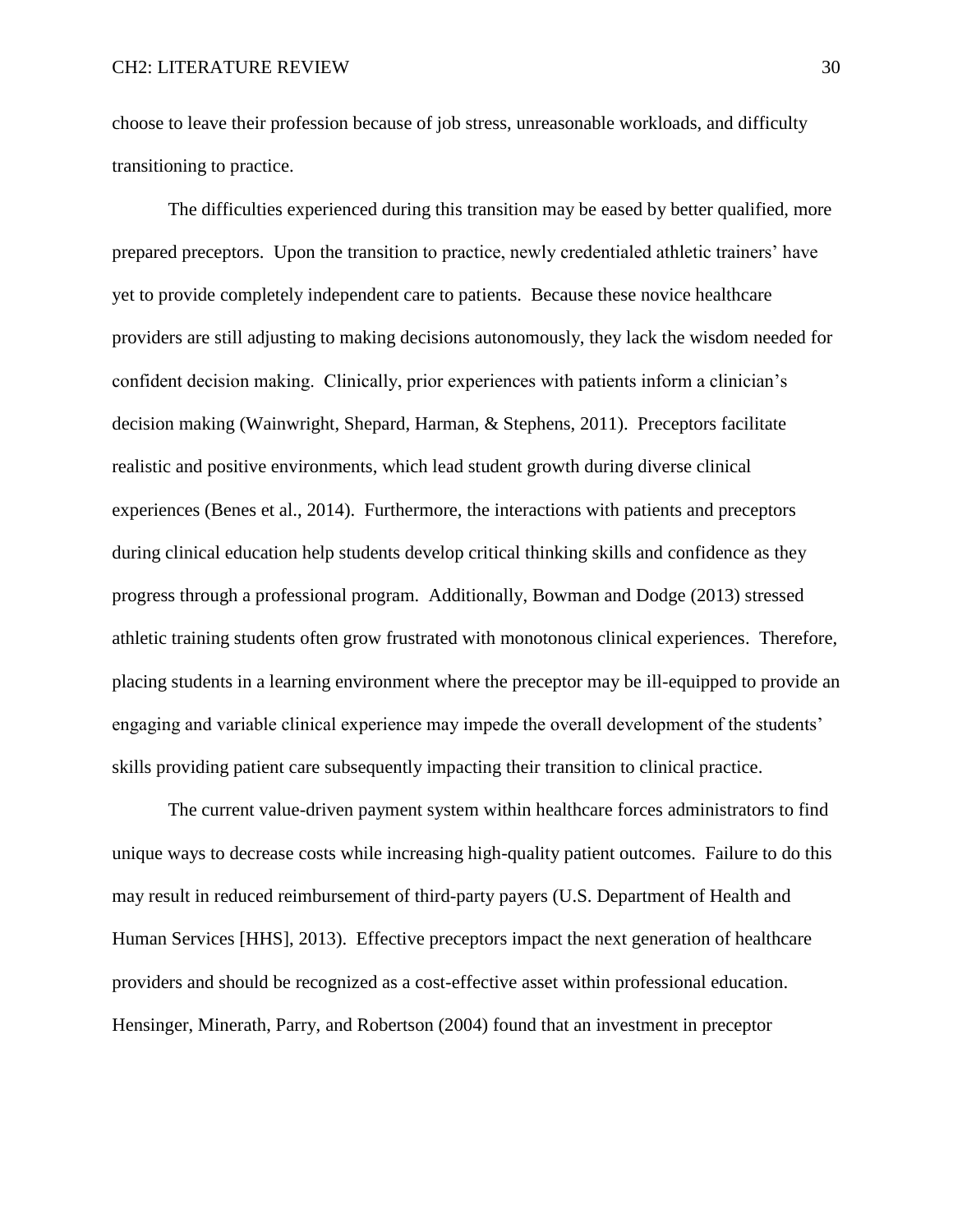education saves the healthcare system thousands of dollars when costs related to employee turnover, recruitment, and patient safety were considered.

Finally, when athletic training preceptors do not promote a healthy learning atmosphere, they risk students not integrating into the professional environment, which may increase student dissatisfaction (Dodge, Mitchell, & Mensch, 2009). Because of the role preceptors play in creating excitement and commitment to the field (Dodge  $\&$  Mazerolle, 2015), students who are supervised by preceptors who struggle in this role are less likely to appreciate the positive aspects of a career in athletic training (Dodge et al., 2014). As a result, utilizing unprepared and inadequately developed preceptors may lead to student discontent with the profession and increased attrition.

### **Summary of the Literature Review**

This chapter summarized the literature of four themes germane to the topic of appropriate selection and development of athletic training preceptors: an overview of athletic training education, identifying the role of a preceptor, preceptor selection and development in healthcare education, and the benefits of effective preceptor selection and development. The literature indicated since early 2000's there has been a sharp evolution in the accreditation guidelines and standards surrounding preceptor selection and development. The chapter differentiated between didactic and clinical education as identified in the literature (Edler et al., 2017; Karuhije, 1997; Levy et al., 2009; Papp et al., 2003; Schultz, 2002), yet found that no consensus exists to endorse one method over another (DeWolfe et al., 2010). Literature does suggest though clinical experiences and effective preceptors are paramount in creating empowered students and clinicians (Shultz, 2002).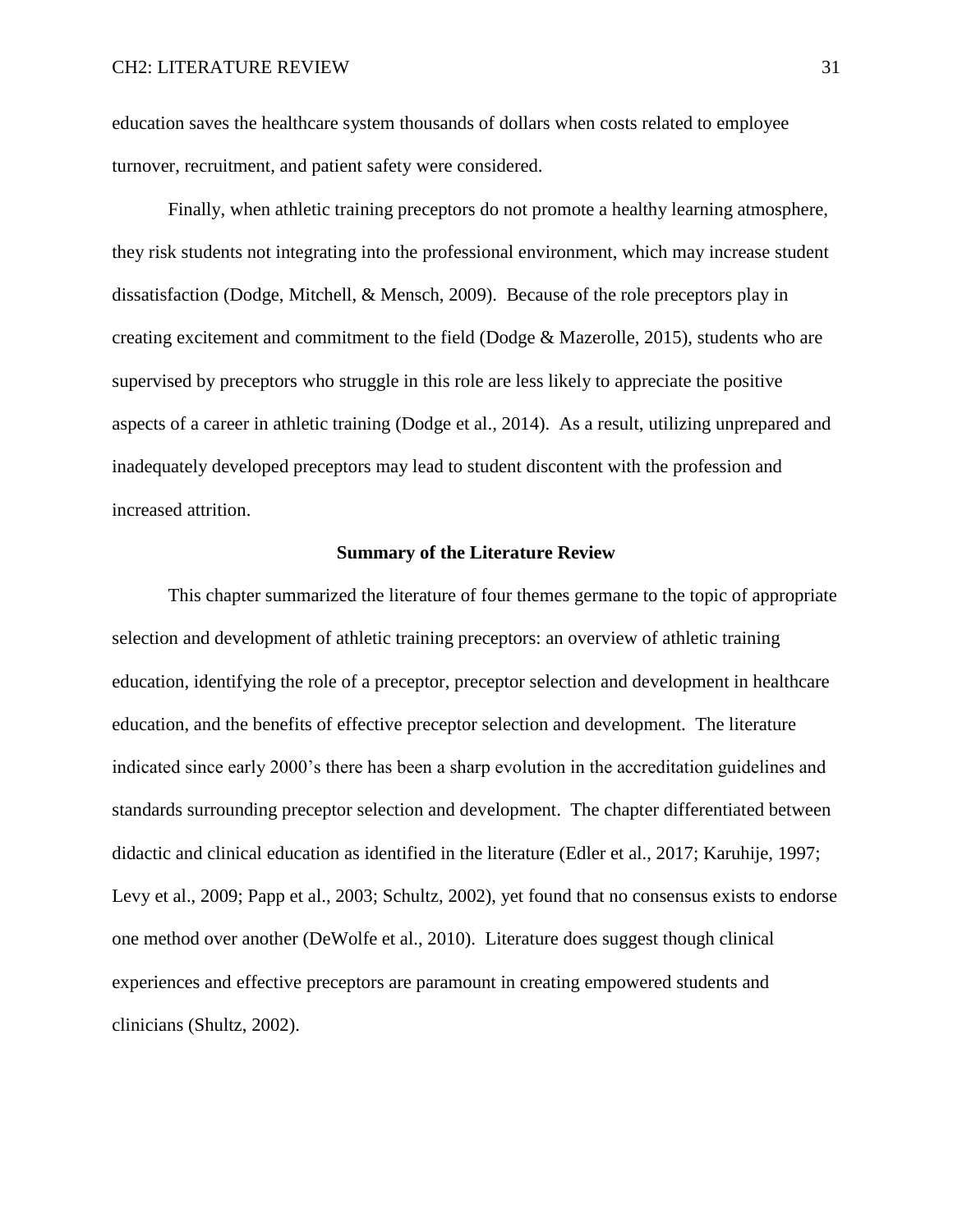The literature indicated that preceptors provide vital services to healthcare education. Authors from several healthcare professions have suggested that preceptorships are the model for delivering quality clinical education (Altmann, 2006; Dalton et al., 2007; Myrick & Yonge, 2005; Rye & Boone, 2009; Singer, 2006). Preceptors bolster professional socialization for athletic training students (Dodge & Mazerolle, 2015) as well as protect students during stressful situations (McClure & Black, 2013). Furthermore, preceptors have a strong influence over students' career decisions upon graduation (Mazerolle & Dodge, 2015; Mazerolle et al., 2012).

While the literature suggested there are standards and criteria that can be used in the selection and development of athletic training preceptors (Lauber et al., 2003; Laurent & Weidner, 2001; Platt Meyer, 2002; Weidner & Henning, 2002, 2005), this literature may be outdated due to the recent reform in athletic training education. Developing preceptors for their role however still leads to increase satisfaction of clinical experiences by both preceptors and students (Windey et al., 2015). Several techniques have been utilized to develop preceptors including workshops, online modules, and establishing mentorship relationships between novice and experienced preceptors (Mazerolle et al., 2014; Nottingham et al., 2016; Volberding & Richardson, 2015; Windey et al., 2015).

Barriers to effective precepting within the literature included lack of training, insufficient resources and personnel, lack of confidence, workload and time stressors, knowing how to manage challenging students, and balancing clinician and teaching roles (Johanson, 2013). Overwhelmingly though, insufficient time was reported as a primary barrier to engaging in preceptor development (Hartzler et al., 2015; Nasser et al., 2014).

The value preceptors add to healthcare organizations must also be recognized. The increasing emphasis on improving patient outcomes and reduce costs has placed a high amount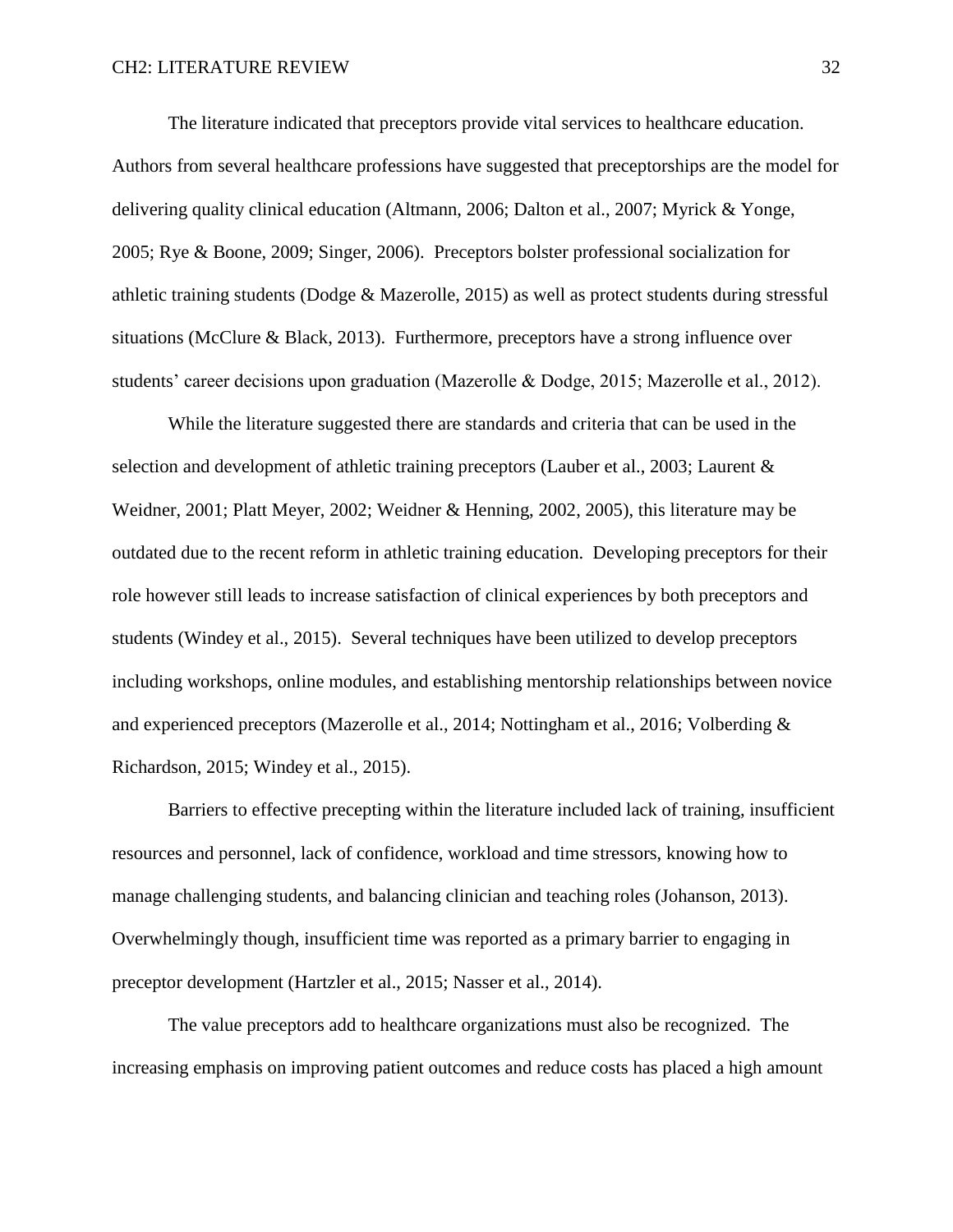of stress on practicing athletic trainers. Preceptors who are highly prepared for the role as a clinical educator have a positive impact on student transition to clinical practice (Thrasher et al., 2014). Preceptors help students develop critical thinking skills and confidence as they progress through a professional program (Walker et al., 2016), which can save the healthcare system thousands of dollars when considering costs related to employee turnover, recruitment, and patient safety (Hensinger et al., 2004). Therefore, the purpose of this study was to explore how stakeholders (preceptors and program directors or clinical education coordinators) determine what is most appropriate for the selection and development of athletic training preceptors.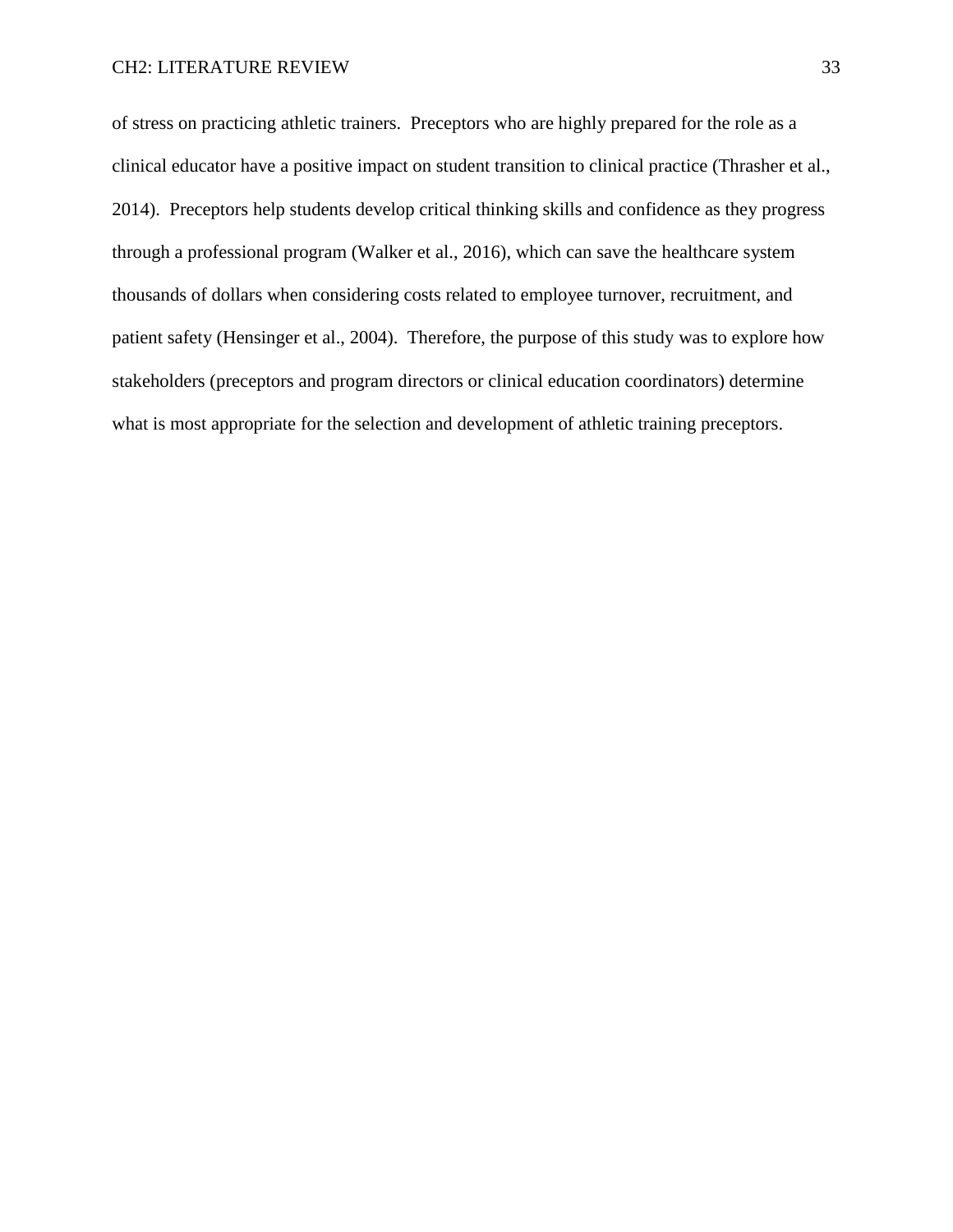### CHAPTER THREE: METHODOLOGY

Despite having a historical understanding of the need to provide professional development and training for preceptors, developing capable preceptors remains a challenge for many athletic training programs. Per accreditation standards, program administrators (i.e., program directors or clinical education coordinators) are tasked with preparing and developing preceptors for the roles they will assume as clinical educators (CAATE, 2018a). Specifically, preceptor development must be "designed to promote an effective learning environment and may vary based on the educational expectations of the [clinical] experiences" (p. 9). Alongside preparing effective preceptors, athletic training program administrators are also planning for their programs to transition to the graduate level by the year 2022. This degree change has stimulated significant discussion regarding the best way to approach clinical education at the graduate level (e.g., Cavallario & Van Lunen, 2015; Mazerolle et al., 2015; Ostrowski & Marshall, 2015). As a result, many administrators may turn to other graduate-level healthcare programs for information due to the lack of up-to-date evidence within the athletic training literature.

As previously mentioned, the literature has suggested effective preceptors demonstrate certain characteristics, behaviors, and attributes (Lauber et al., 2003; Laurent & Weidner, 2001; Platt Meyer, 2002; Weidner & Henning, 2004, 2005). However, this literature may be antiquated as it examined preceptors serving in undergraduate programs using outdated accreditation standards. Furthermore, literature has suggested the barriers to effective clinical experiences may include challenges such as the lack of time to engage in preceptor development (e.g., Hartzler et al., 2015) and role strain experienced when trying to balance the load between clinical practice and precepting (Dodge et al., 2014; Pollard et al., 2007). Athletic training program administrators should consider these central issues when selecting and developing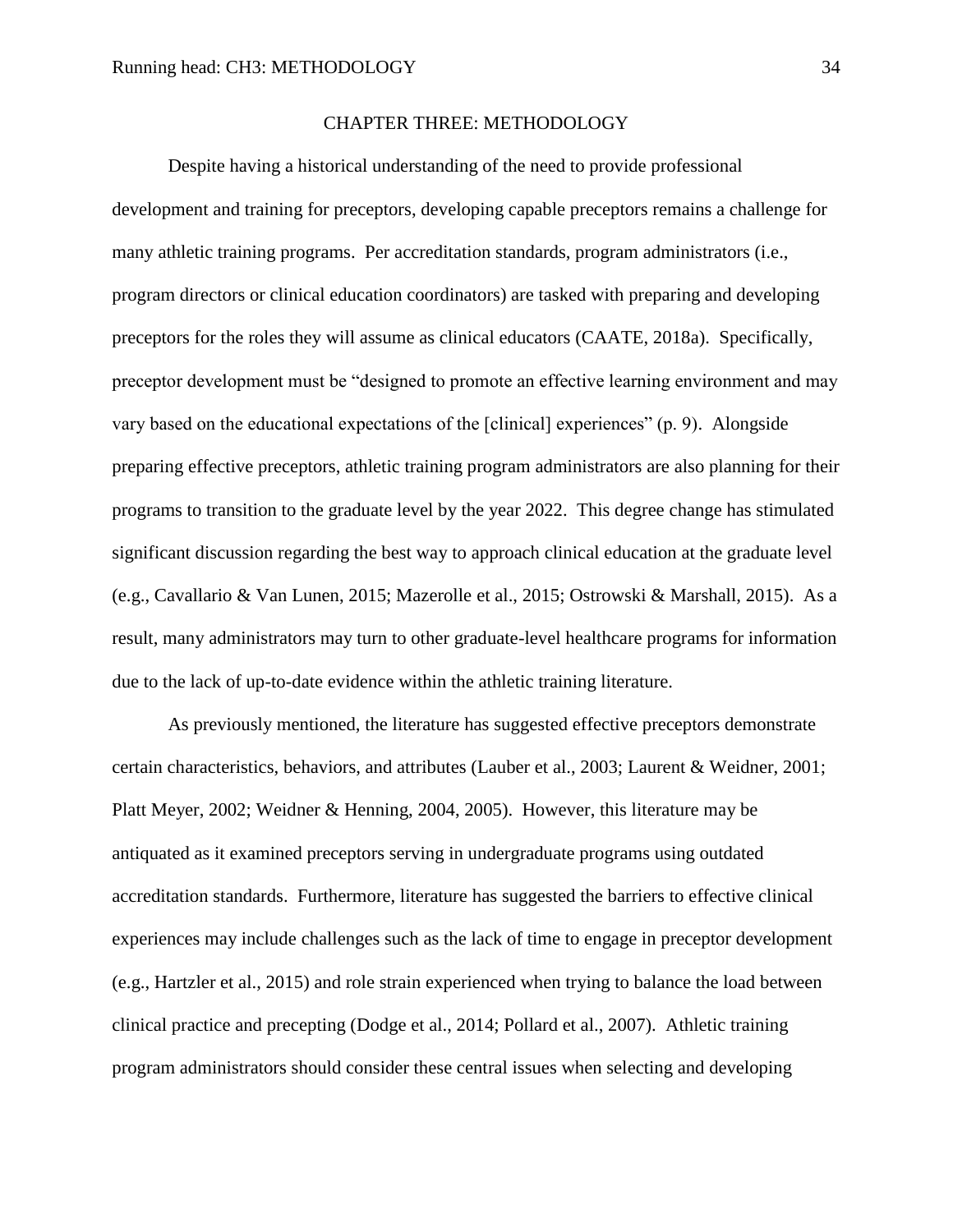preceptors. Additionally, these administrators must evaluate the learning needs of preceptors while maintaining clinical experiences which meet the objectives of an evolving professional program.

Selecting qualified preceptors and providing them with professional development opportunities to help them to become effective clinical teachers may be a vital component to enhancing the overall development of athletic training students. Unfortunately, athletic training professional organizations have not identified best practices for preceptor selection or development, so administrators are responsible for appraising these themselves. Gaining information on what stakeholders (i.e., program administrators and preceptors) believe is most appropriate may be helpful in making these important decisions.

### **Purpose and Research Questions**

The purpose of this study was to explore how stakeholders (preceptors and program directors or clinical education coordinators) determine what is most appropriate for the selection and development of athletic training preceptors. The purpose was realized through answering the following research questions:

- Research Question 1: What are stakeholders' beliefs regarding preceptor selection?
- Research Question 2: What are stakeholders' views regarding preceptor development?
- Research Question 3: How do stakeholders determine what they believe is most appropriate for preceptor selection and development?

# **Design of the Study**

### **Methodology**

This study was founded on a qualitative paradigm using a hermeneutic phenomenological approach to inquiry (Heidegger, 1927/1962). The goal of phenomenological studies is to explore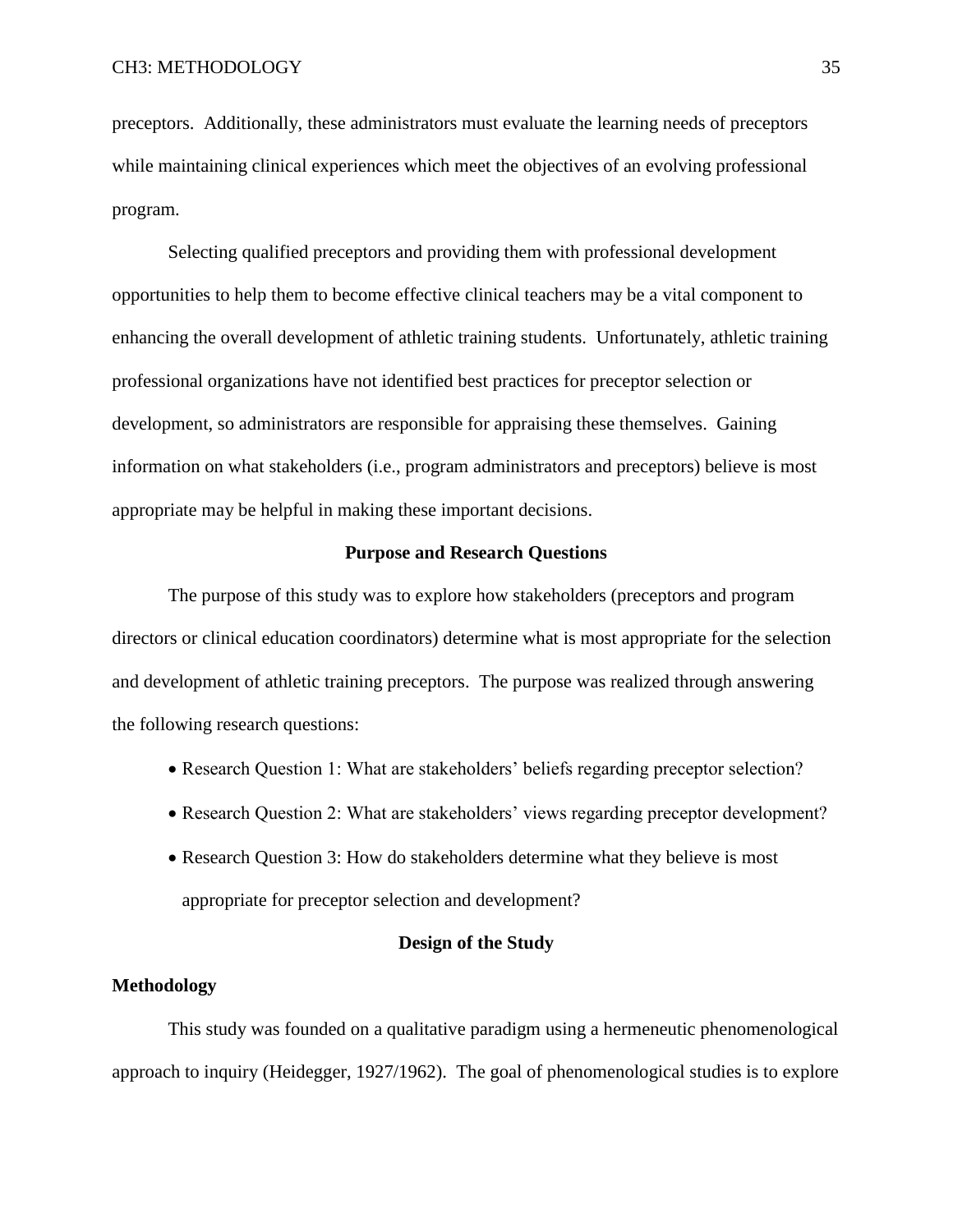the reactions of participants to a specific phenomenon (Creswell, 2013). For this study, the phenomenon being investigated was how preceptors and program administrators determine what is most appropriate for the selection and development of athletic training preceptors. Utilizing the qualitative paradigm helped develop an understanding of the experiences of those involved in athletic training clinical education to better understand how stakeholders interpret preceptor selection and development.

Phenomenology is situated in the context of constructivism where multiple realities may exist and the researcher and participant co-construct understanding (Hatch, 2002). It is the human experience which phenomenology relies upon to create meaning and a deeper understanding (Wilson & Hutchinson, 1991). Hermeneutic phenomenology, however, differs slightly from other forms of phenomenology. This subset of phenomenology was first introduced by Martin Heidegger in 1927 (Laverty, 2003). Unlike other phenomenologists (e.g., Husserl, 1952/1980), Heidegger (1927/1962) believed one's background (or historical experiences) could not be separated from their understanding of the phenomena being investigated. Furthermore, Heidegger emphasized the idea that each person draws from their experiences and cultural background to form new understanding (Laverty, 2003). Central to hermeneutic phenomenology is the idea of interpretation. To understand a phenomenon, in the case of this study, how preceptors and program administrators determine what is most appropriate for the selection and development of athletic training preceptors, both the interviewer (i.e., primary investigator) and participants (i.e., program administrator or preceptor) use interpretations of their lived experiences and cultural backgrounds to draw these conclusions. Therefore, hermeneutic phenomenology was selected as the most suitable approach to this study.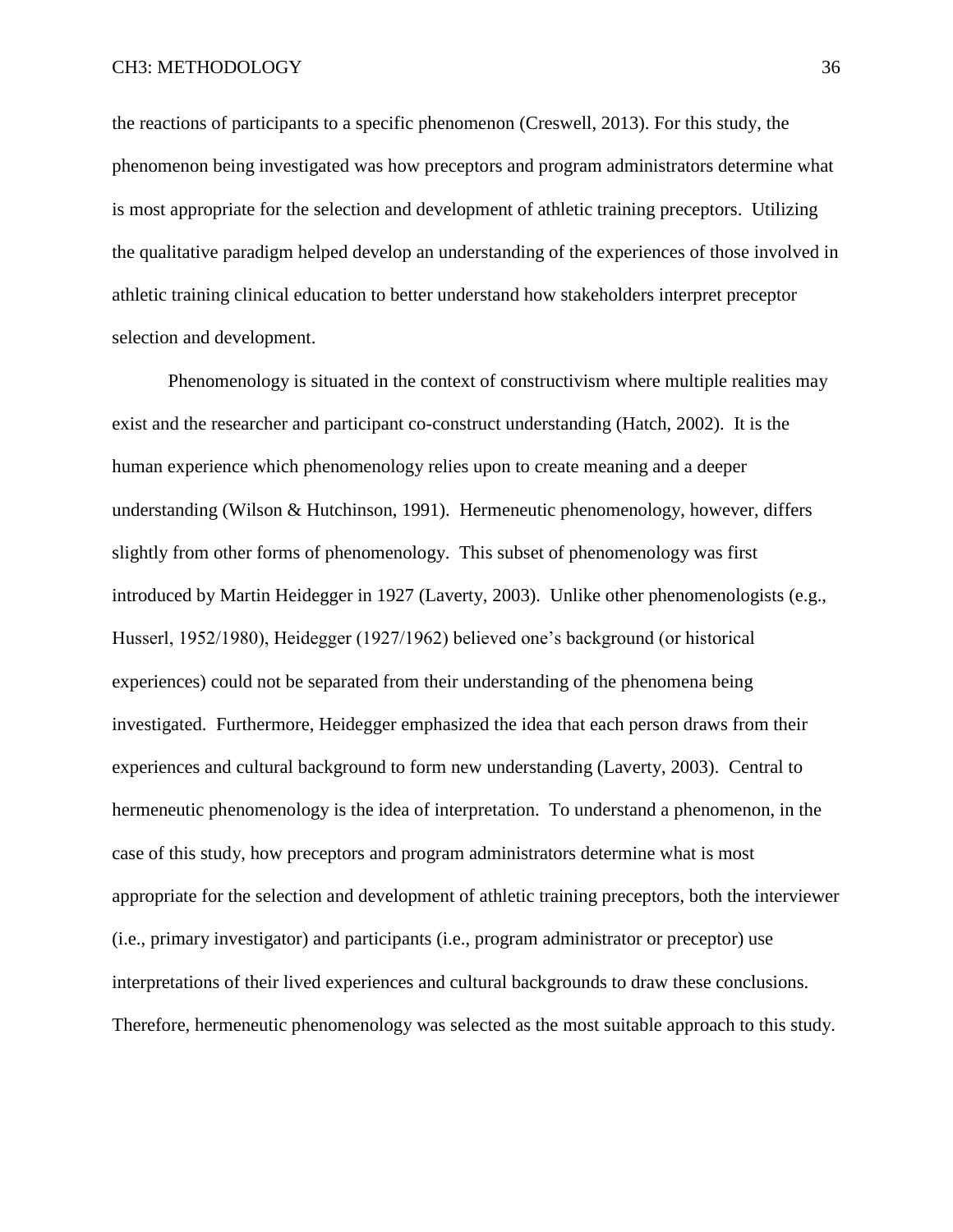### **Population**

The research questions were addressed by interviews with preceptors for graduate, professional athletic training programs as well as program administrators (i.e., program directors or clinical education coordinators) who are primarily responsible for selecting and developing preceptors for these programs. Additionally, to engage in this study, participants must have been at least 18 years old. Individuals who did not identify in one of these roles, served within undergraduate, professional athletic training programs, or were younger than 18 years old were excluded from participation.

# **Sample**

Participants were selected using reverse snowball and quota sampling (Creswell, 2013; Given et al., 2008). Portney and Watkins (2009) noted the importance of selecting the appropriate candidates for interviews so they have experience and interest in the topic being investigated. Snowball sampling is a technique which uses an initial participant pool and asks each informant to nominate other participants they think meet the inclusion criteria for the study (Creswell, 2013). This sampling technique was used to gain access to athletic training preceptors; a population central to this study, which may be difficult accessing. Initially, program administrators were identified using the CAATE website (www.caate.net). Recruitment emails (Appendix A) were sent to all program administrators (i.e., program directors and clinical education coordinators) for graduate, professional athletic training programs. Using reverse snowball sampling, the administrator mostly responsible for selecting and developing preceptors were asked to participate as well as forward the recruitment email onto preceptors for their program. The email sent to each potential participant asked them to complete a brief questionnaire (Appendix B) if they were interested in participating in this study. This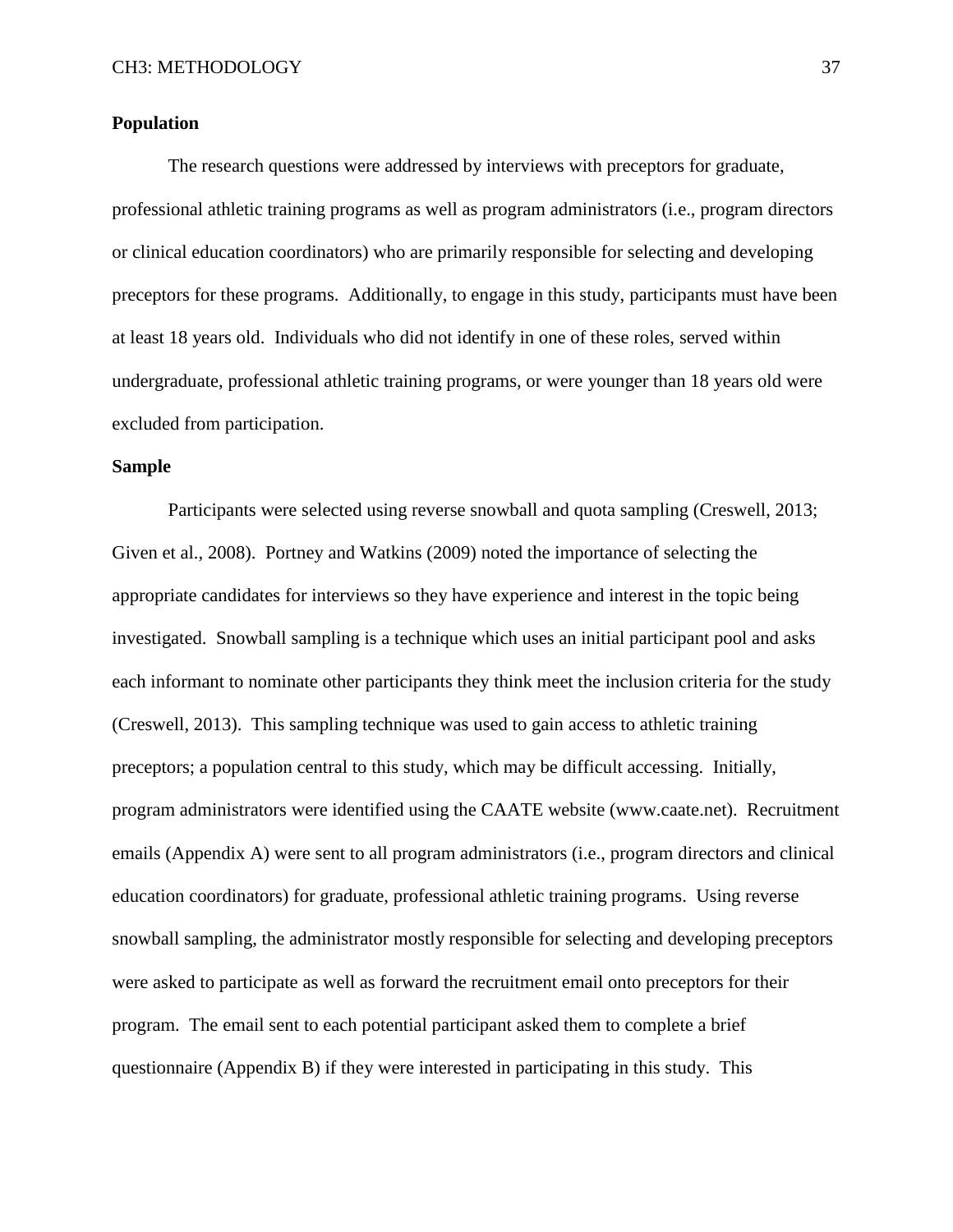questionnaire reviewed informed consent (Appendix C) and inclusion criteria as well as asked the participant to complete demographic information and asked for their contact information so that an interview could be scheduled.

Quota sampling is a technique that determines categories within the population and specifies the number of participants that should be included from each category (Given et al., 2008). Using quota sampling helped ensure both athletic training program administrators and preceptors were interviewed as well as help ensure inclusion of participants from diverse geographic areas and different experience levels. The recruitment and sampling procedures are outlined in Figure 1.

| Program Identification                                                                                                                                                                    | Initial Recruitment                                                                                                                                                                                                              | Reverse Snowball Sampling                                                                                                                                           | <b>Ouota Sampling</b>                                                                                                                                                                                                                                                                                                                                                  |
|-------------------------------------------------------------------------------------------------------------------------------------------------------------------------------------------|----------------------------------------------------------------------------------------------------------------------------------------------------------------------------------------------------------------------------------|---------------------------------------------------------------------------------------------------------------------------------------------------------------------|------------------------------------------------------------------------------------------------------------------------------------------------------------------------------------------------------------------------------------------------------------------------------------------------------------------------------------------------------------------------|
| • PI uses www.caate.net to<br>identify each program<br>• PI uses each program's<br>website to gather contact<br>information for program<br>director and clinical<br>education coordinator | • Email sent by PI to<br>program director and<br>clinical education<br>coordinator for each<br>program identified during<br>step 1<br>• Program administrator<br>completes questionnaire if<br>they would like to<br>participate | • Program administrator<br>forwards recruitment<br>email to all preceptors<br>• Preceptors complete<br>online questionnaire if<br>they would like to<br>participate | • Participant Role categories<br>created:<br>• Program Administrator<br>$\cdot$ Preceptor<br>• Demographic categories<br>created:<br>• Geographic Region<br>• Amount of experience in<br>role<br>• PI interviews participants<br>from each Participant Role<br>category<br>• PI interviews participants<br>with diverse backgrounds<br>in each Demographic<br>category |

*Figure 1.* Recruitment and sampling procedures

# **Data Collection**

The purpose and research questions were addressed through individual, semi-structured

interviews (Creswell, 2013; McIntosh & Morse, 2015; Savin-Baden & Major, 2012) with

preceptors for graduate, professional athletic training programs as well as program administrators

(i.e., program directors or clinical education coordinators) who are primarily responsible for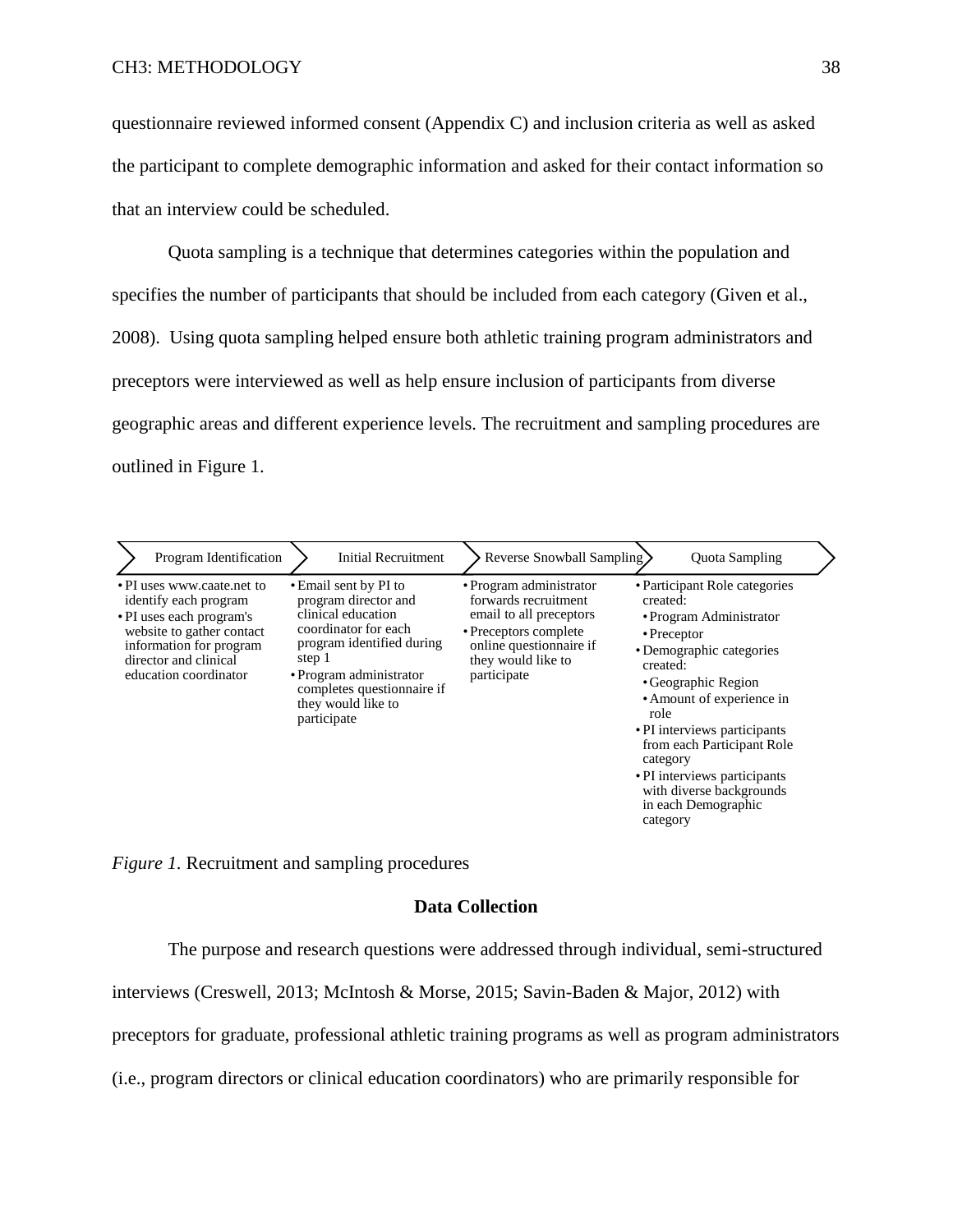### CH3: METHODOLOGY 39

selecting and developing preceptors for these programs. Individual, semi-structured interviews provided an effective way to examine preceptor selection, development, and delivery options as they offered rich contextual data in the participants' own words. While group interviews or focus groups may offer insights into group interactions on the subject, individual interviews were chosen for the sense of security they offer, which may have led to more honest and reflective responses. Additionally, individual interviews allowed an investigation into each participant's experiences with preceptor selection and development. A combination of in-person and phone interviews were used for this study. While in-person interviews were preferred, the flexibility offered by phone interviews created opportunities to expand the participant pool beyond the location of the primary investigator (PI). No universal approach to athletic training preceptor selection and development exists due to the freedom given by program accreditation standards (CAATE, 2018a). Therefore, there may have been variations of the experiences of preceptors and program administrators across the country. Therefore, phone interviews were used to interview members of the population who are geographically dispersed. Gaining information from a more diverse sample helped develop a more transferrable understanding of the beliefs of preceptor selection and development.

During each interview, the primary investigator used one of two semi-structured interview guides (Appendix D and E) based on the participant role assigned (i.e., preceptor or program administrator). These interview guides acted as a roadmap for where the discussion needed to go (Creswell, 2013; Hatch, 2002). Existing literature regarding preceptor selection and development helped guide the development of these interview guides. While other forms of interview guides exist, the semi-structured guide was selected for this study because it provides structure to the interview while providing flexibility for the researcher to ask probing questions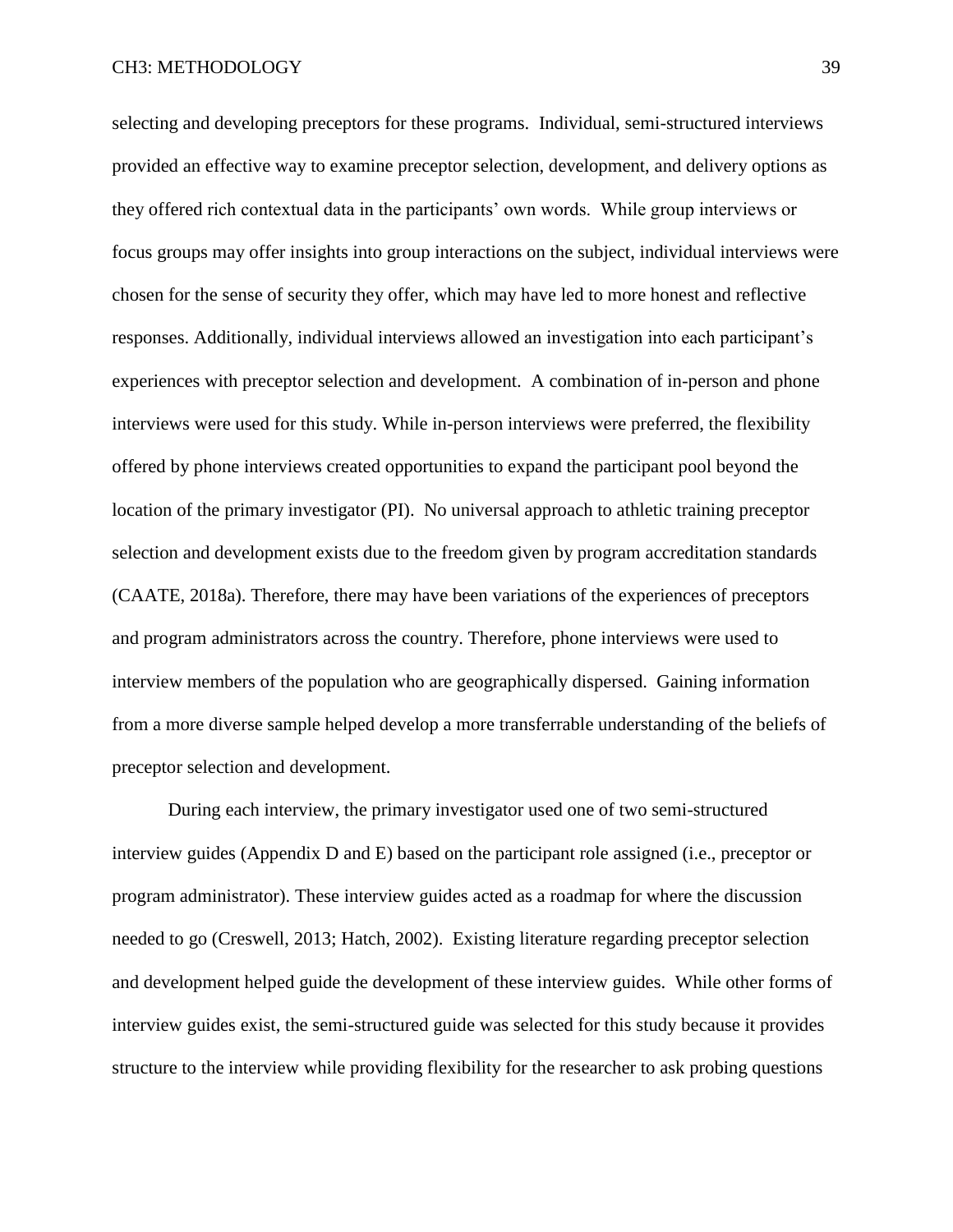when needed (Pitney & Parker, 2009). Separate interview guides were used for preceptors and program administrators to allow for more tailored questions to each participant role. However, to help foster consistency across interviews only minor differences between interview guides existed. Both interview guides included questions related to the following: participants beliefs of effective preceptor criteria, their views of the most appropriate approach to preceptor development, and how they determined what they believe is most appropriate for both preceptor selection and development. The use of a semi-structured interview guide allowed some freedom to probe participants when needed. Therefore, during each interview the primary investigator asked for elaboration and examples when further information was needed to better understand what the participants were reporting (Rabionet, 2011). These data gave insights into how program administrators and preceptors interpret what is most appropriate for athletic training preceptor selection and development.

To improve the trustworthiness of the interview process, the interview protocol was reviewed for understanding, content, and clarity by a panel of experts that have experience with athletic training clinical education and/or qualitative methods (Davis, 1992). These individuals were independent from the research study, thus reducing researcher bias during the development of the interview framework. Review of the feedback provided during this process led to the development of separate interview guides for preceptors and program administrators to facilitate clear questions that all participants would be able to answer. For example, peer reviewers suggested preceptors may not be equipped to answer questions about why they believe utilizing a preceptor should be discontinued. Reviewers did not feel preceptors would have the administrative perspective to inform a response to this question therefore that item was removed from the preceptor interview guide. Additionally, Small (i.e., wording, grammatical)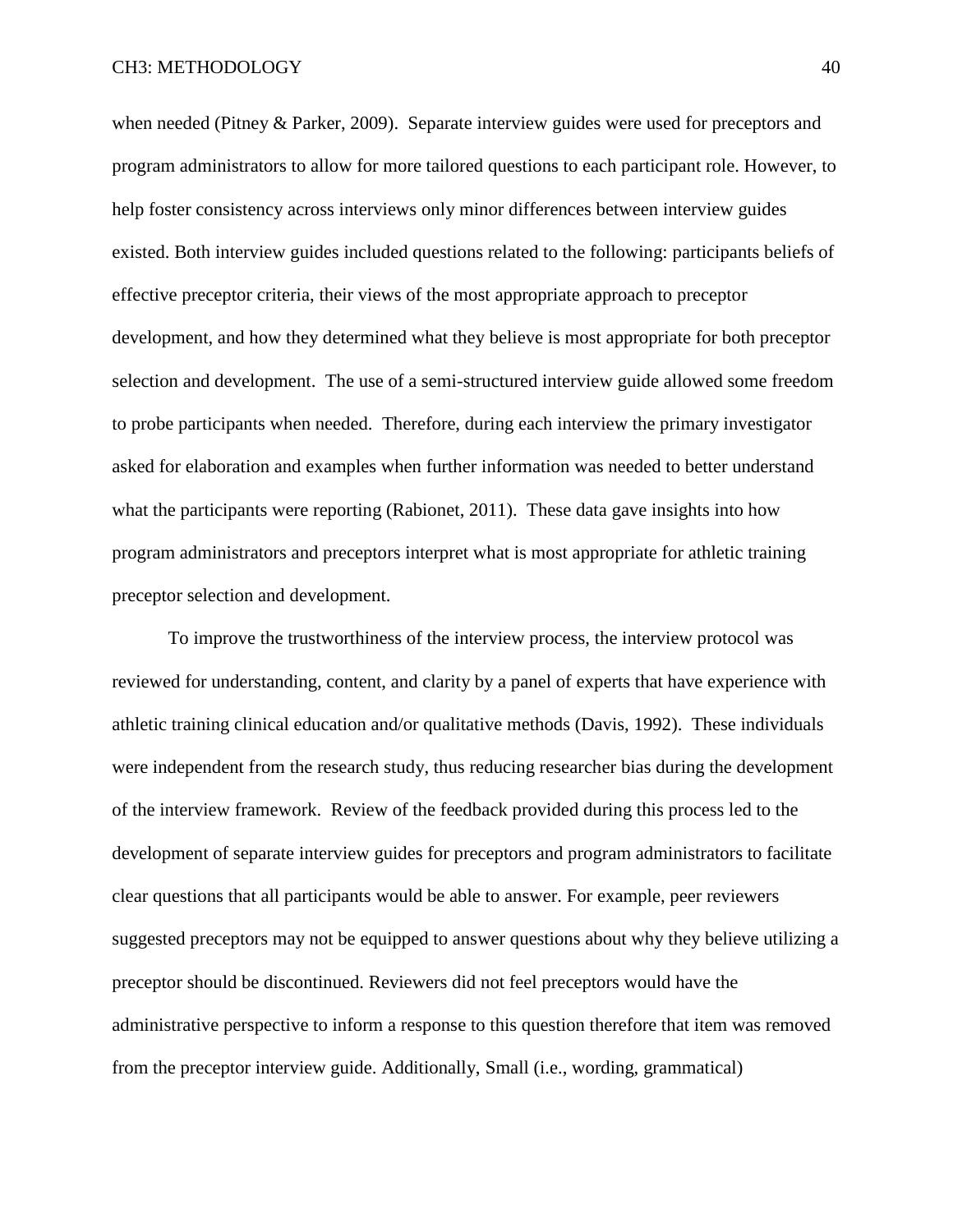modifications were made upon review of the feedback provided during this process. The interview guides were then piloted to help determine any flaws or limitations. These pilot interviews were conducted with two individuals (one preceptor and one program administrator) who served within for an undergraduate athletic training program. The primary investigator asked the pilot interviewees to review the interview directions and questions and give feedback on understanding, content, and clarity. Based on their feedback during these pilot interviews, the primary investigator made small wording modifications to the questions to improve clarity. The researcher secured approval for the project from Ball State University's Institutional Review Board (IRB) prior to recruitment (Appendix F).

Prior to recruitment (June 2018), all graduate-level, professional athletic training programs (*n*=83) were identified using the public database on the CAATE website (www.caate.net). The CAATE website offers an up-to-date directory for all athletic training programs throughout the country and abroad. As of June 2018, this database listed 83 graduate, professional athletic training programs that were active and in good standing. The primary investigator used the directory on the CAATE website to identify all graduate, professional athletic training programs and then searched each institutions website to identify the athletic training program director and clinical education coordinator. Once IRB approval was obtained, the primary investigator then sent a recruitment email (Appendix A) to the program director and clinical education coordinator for each institution. This recruitment email provided details related to the study and asked the person primarily responsible for the selection and development of preceptors to participate as well as forward the email to all preceptors of their athletic training program. If they were interested in participating in the study, individuals completed the demographic questionnaire (Appendix B). Participant confidentiality and informed consent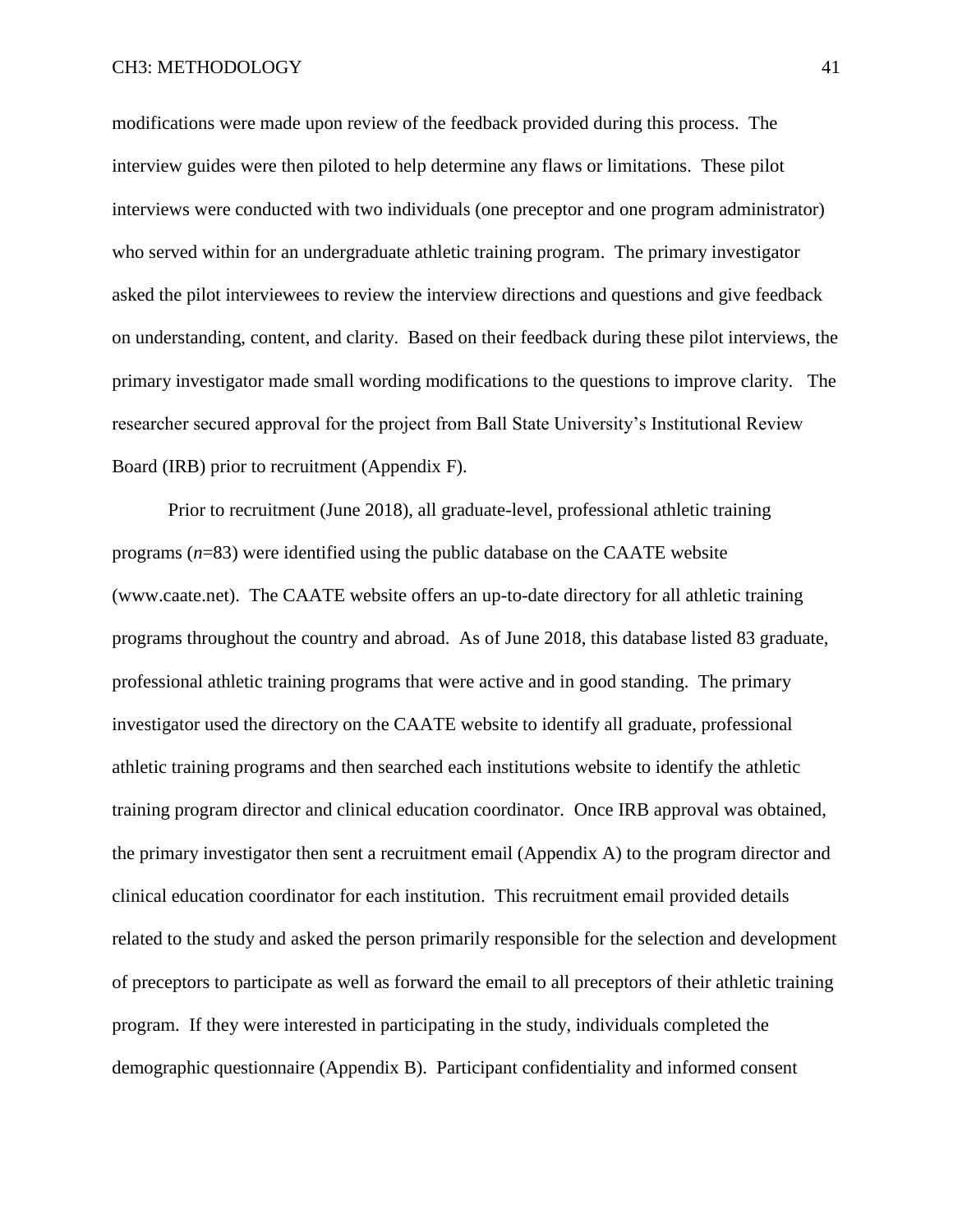### CH3: METHODOLOGY 42

(Appendix C) were outlined and obtained from each participant before beginning all interviews. Furthermore, to protect the identity of the participants, pseudonyms were assigned and used for the remainder of the study. All other identifiable information (i.e., institution name, colleagues name) that may have come up during the interview was deidentified during the transcription process to maintain the participant's confidentiality.

Each semi-structured interview lasted approximately 60-90 minutes and was conducted by the primary investigator. Interviews were conducted with participants who have different backgrounds and professional roles including preceptors and program administrators who oversee preceptor selection and development. These individuals all brought unique viewpoints regarding the best qualifications of preceptors for graduate, professional athletic training programs and how preceptors should be developed to meet student learning needs. Because participants' experiences informed their beliefs of preceptor selection and development, it was important to interview participants with varied experience levels to gain insights into the beliefs and motivations of both novice and veteran preceptors and program administrators. Therefore, the interviews were conducted with participants of varied experience levels and geographic backgrounds, so the researcher could gain diverse perspectives of what is most appropriate for preceptor selection and development. These categories were used to guide the data analysis process.

Creswell (2013) recommended including data from five to 25 participants for phenomenological studies. However, data saturation guided the total number of interviews (Brinkmann, 2014; Hatch, 2002). Pitney and Parker (2009) described data saturation as a point within data collection when the researcher encounters redundant information from participants. The researcher individually determined when data saturation has been reached, however as a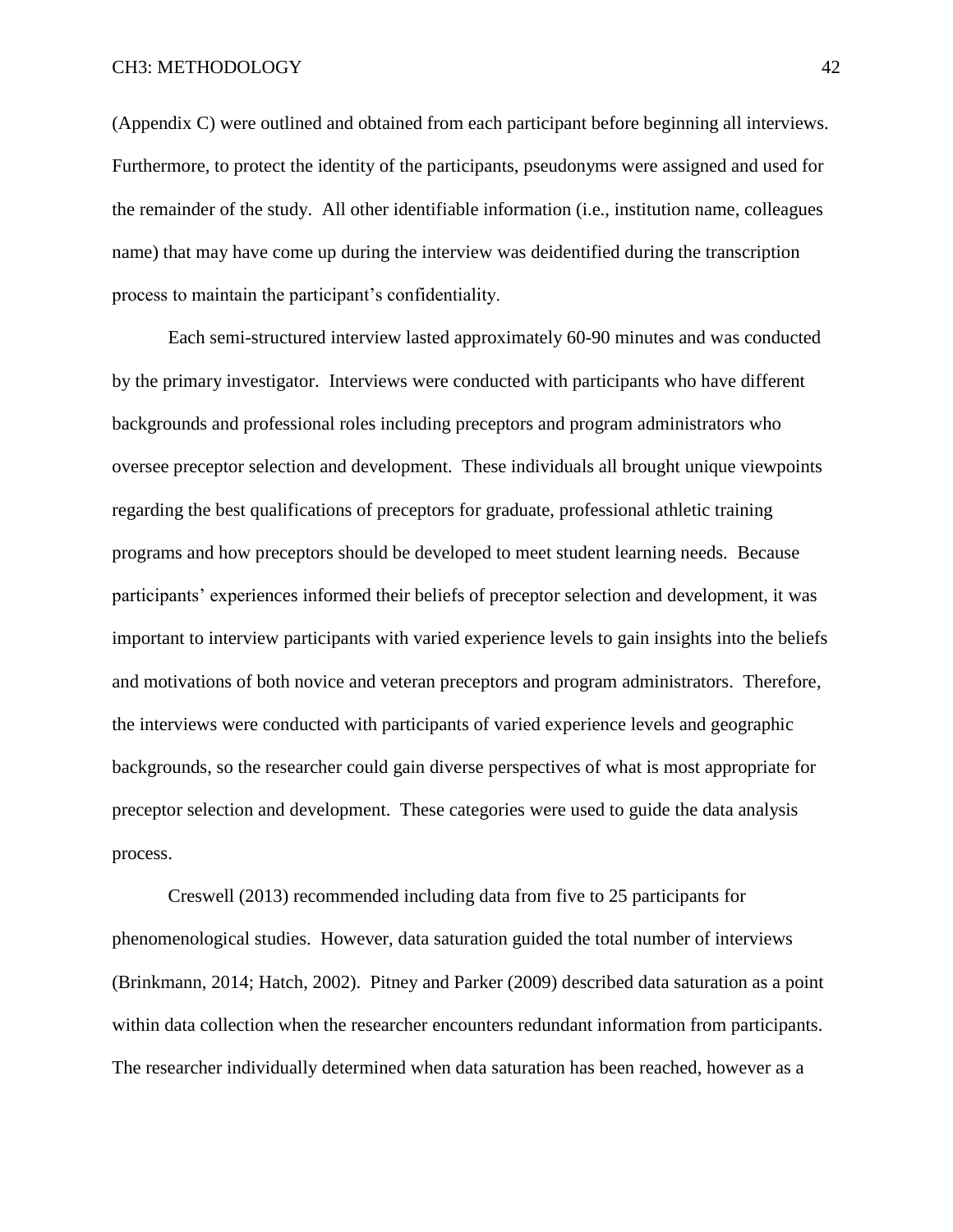guide, Pitney and Parker suggested when the researcher has heard a concept presented on three different occurrences it becomes redundant and the saturation point has been reached. Finally, each interview was audio recorded and transcribed verbatim by the primary investigator to increase the credibility of the data (Creswell, 2013; Hatch, 2002).

#### **Data Analysis**

Each interview was audio recorded, transcribed verbatim by the primary investigator, and coded using the Interpretative Phenomenological Analysis (IPA) approach (Smith, Flowers, & Larkin, 2009; Smith, Jarman, & Osborn, 1999; Smith & Osborn, 2003). IPA is rooted in phenomenology and the analysis technique aims to explore the participants' experiences and perceptions (Davidsen, 2013). Hermeneutic phenomenological research demands an analysis process of constructing interpretations of experiences while continually questioning the development of those interpretations (Hertz, 1997). This process, known as the hermeneutic circle (Heidegger, 1927/1962) required the researcher of this study to continually revisit the data while constructing interpretation and meaning. IPA involves a double hermeneutic circle as it attempts to develop a description of the participants' experiences and perceptions while interpreting and understanding the context each participant is part of (Smith & Osborn, 2003).

As with most qualitative research methodologies, no recipe for data analysis exists. Rather the researcher must adapt the analysis technique to the topic being investigated (Davidsen, 2013). With that in mind, the first step in the data analysis process for this study was for the primary investigator to construct a description of her experiences with preceptor selection and development as both an athletic training faculty member and preceptor (Creswell, 2013). This reflexive journal was used throughout data collection and analysis to help the primary investigator maintain an awareness of her perceptions of the phenomenon being investigated and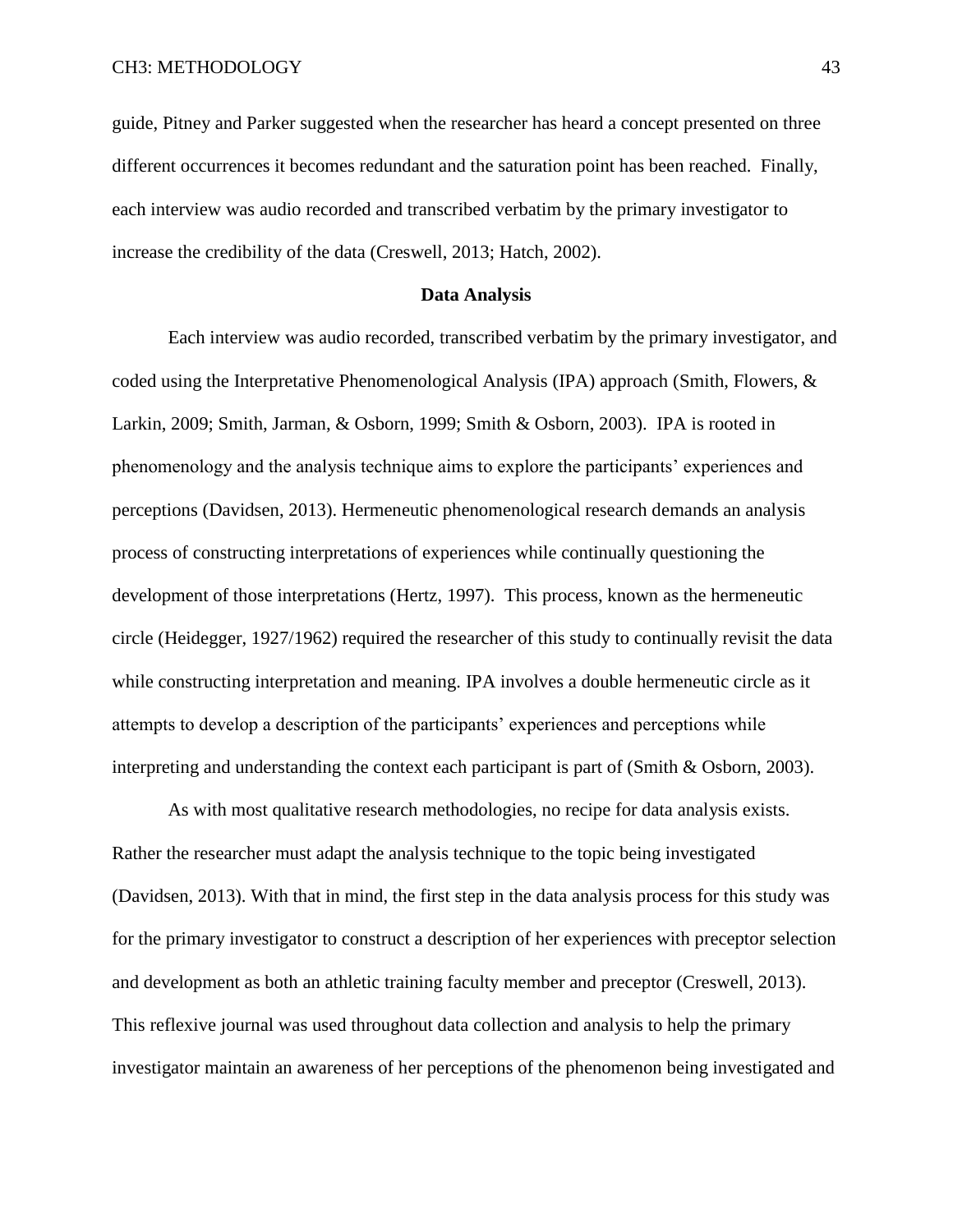her interpretation of the participants' interviews. Following the IPA procedures described by Smith et al. (1999), the primary investigator familiarized herself with the data by reading and rereading the transcripts several times. Then, one transcript was randomly selected to begin data analysis. While reading this transcript, the primary investigator made annotations in the left-hand margin related to her understanding of the participant's account. Additionally, this margin was used to note preliminary associations and interpretations. The right-hand margin was used to document emerging themes and categories throughout the transcript. Once the primary investigator read and annotated this initial transcript, she listed the categories noted in the righthand margin and looked for connections between them. A directory of quotes to support each emergent category within this initial transcript was then compiled. This process was repeated for each remaining transcript, which resulted in a table of categories for each participant. A master list of categories was then created, and the primary investigator looked for connections between these categories to search for common themes and a codebook was created containing the categories and themes (Creswell, 2013; Hatch, 2002). The themes were then collated and combined with supporting quotes from the transcripts. Both Davidsen (2013) and Arvinen-Barrow, Massey, and Hemmings (2014) described an approach to IPA, which guided data analysis for this study.

Peer debriefing and narrative-accuracy member checks established trustworthiness of the findings. Peer review was used to establish credibility (Creswell, 2013; Lincoln & Guba, 1985). Three individuals with experience in athletic training clinical education or qualitative inquiry provided peer debriefing of the research process. The process of peer review helped to ensure the study was conducted in an appropriate fashion (Pitney & Parker, 2009). For this study, the peer reviewers were given three coded transcripts with the codebook and a description of the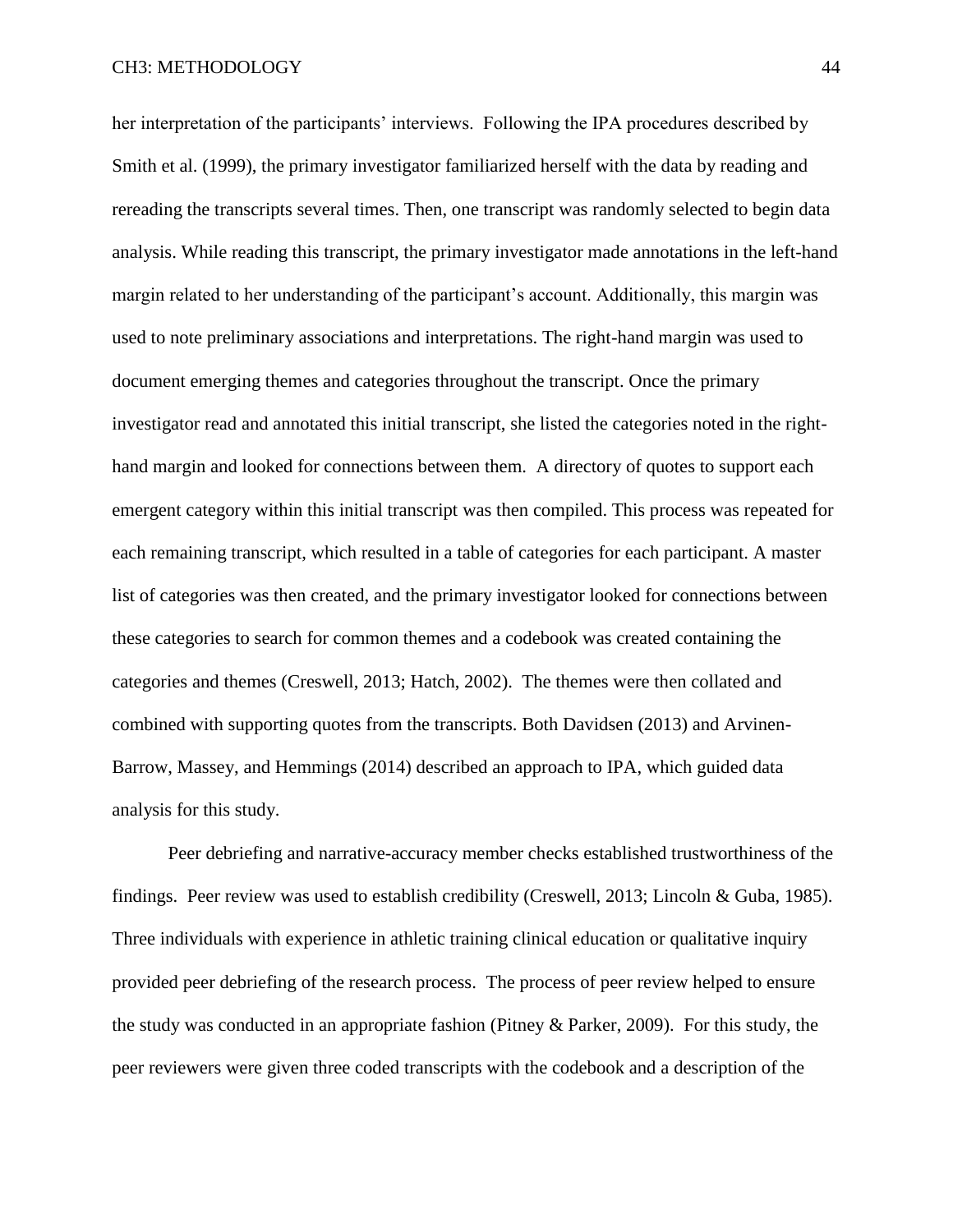emergent themes. Additionally, peer reviewers were given the purpose, research questions, and methods to give context to the study. The process of peer review or debriefing served as an external check to ensure the data were properly supported within the findings. Furthermore, narrative-accuracy member checks verified the accuracy of the transcription process (Savin-Baden & Major, 2012). The primary investigator sent each participant a copy of their interview transcript and asked each participant to read through and verify what was transcribed accurately represented their responses to the questions asked. Of the 19 member checks, three participants provided additional information to the transcript. This information was included during data analysis, but it did not alter the meaning of the original responses.

### **Summary**

This chapter outlined the purpose, research questions, and design of this study. Specifically, the research method, participants, instrumentation, data collection, and analysis techniques were addressed. Chapter four will present the findings of this study describing the essence of what participants believe is most appropriate for preceptor selection and development.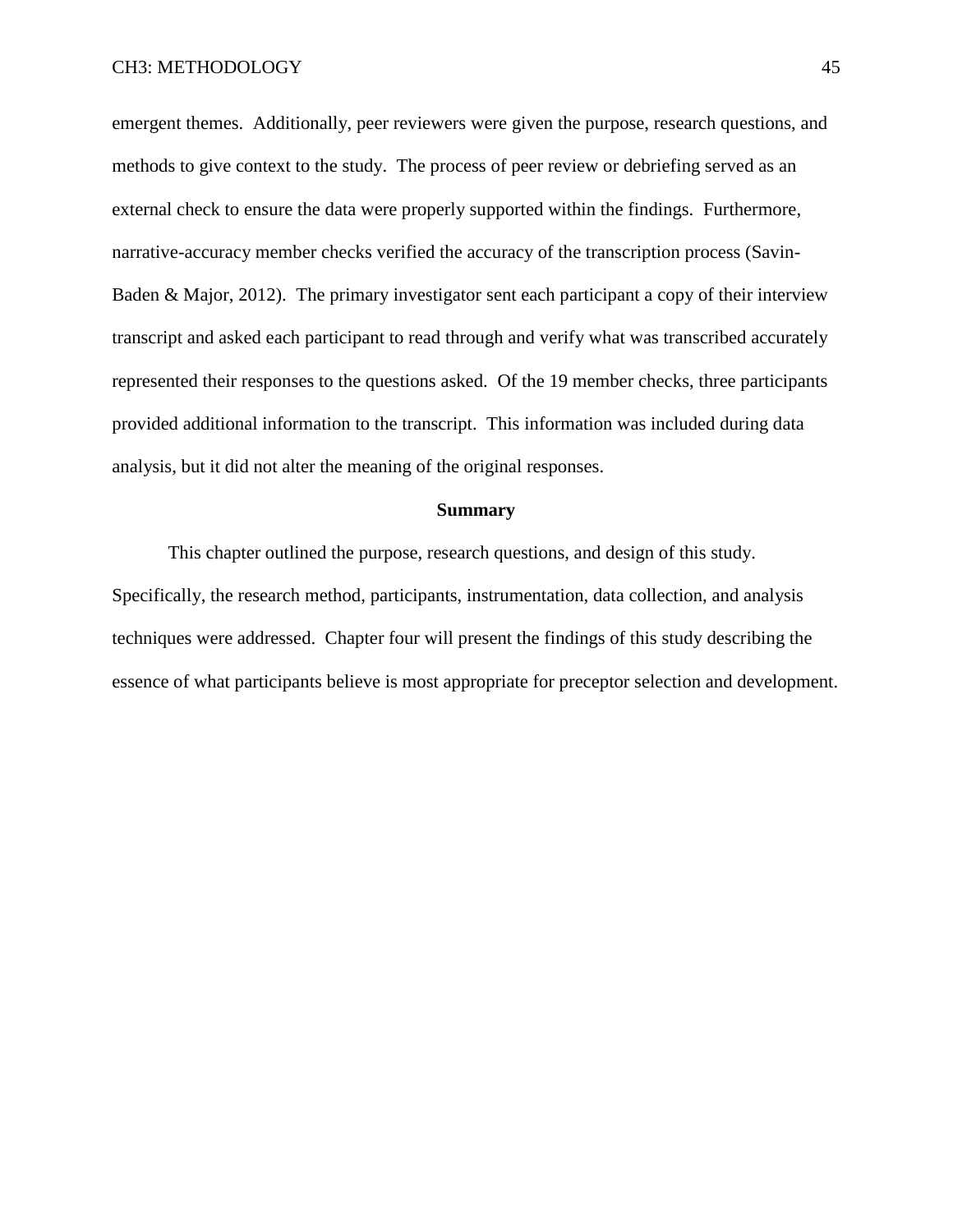### CHAPTER FOUR: FINDINGS

Per accreditation standards, program administrators are tasked with preparing and developing preceptors for the role they will assume as clinical teachers (CAATE, 2018a). Previous literature has suggested there are certain attributes valuable preceptors possess; however, due to the evolution of athletic training education (i.e., changes to accreditation standards and the professional degree), this may be outdated. Furthermore, the literature does not clearly identify best practices for developing preceptors, which forces program administrators to make critical decisions regarding the selection and development of effective preceptors without the support of empirical evidence. This study sought to explore how stakeholders (preceptors and program directors or clinical education coordinators) determine what is most appropriate for the selection and development of athletic training preceptors.

### **Participant Characteristics**

This study included interviews from 19 stakeholders (i.e., preceptors and program directors or clinical education coordinators) of athletic training preceptor development. Individual participant demographics are presented in Table 1. A large percentage of participants in this study reported they serve as clinical education coordinator (53%, *n=*10). Thirty-seven percent (*n*=7) served as a preceptor, 5% (*n*=1) as a program director, and 5% (*n*=1) indicated they serve as both program director and clinical education coordinator.

Participants reported a mean of 7.74 years of experience in their current role with a standard deviation of 6.30 years. Participants also provided some geographical characteristics of the area in which their program lies. To begin, participants listed the district of the National Athletic Trainers' Association (NATA) in which they work. The NATA is the professional membership association for athletic trainers, and it is geographically segmented into ten districts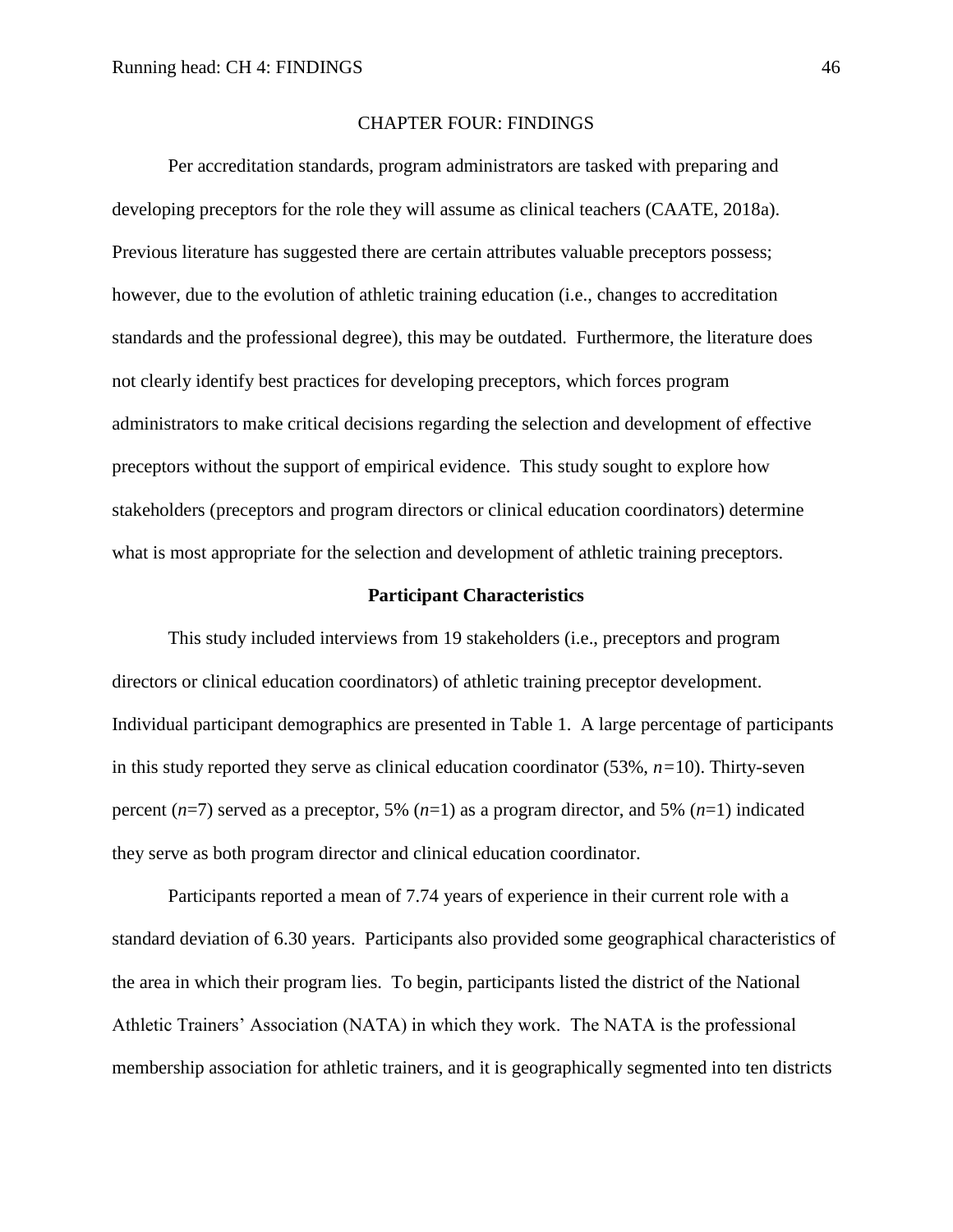Table 1

| Participant        | т аниеранг Бетодгарна туотпанон<br>Role in AT | Years of Experience    | <b>NATA</b>    | Population | Miles to         |
|--------------------|-----------------------------------------------|------------------------|----------------|------------|------------------|
| Pseudonym<br>Aiden | <b>Clinical Education</b><br>CCE              | in Current Role<br>7.0 | District<br>6  | Urban      | Next City<br>n/a |
| Anne               | <b>CCE</b>                                    | 2.0                    | 9              | Urban      | n/a              |
| Anthony            | ${\bf P}$                                     | 12.5                   | 10             | Urban      | n/a              |
| Carrie             | <b>CCE</b>                                    | 2.0                    | $\mathfrak{Z}$ | Rural      | 50               |
| Charlotte          | $\mathbf P$                                   | 3.0                    | 9              | Urban      | n/a              |
| Harry              | PD                                            | 15.5                   | 5              | Rural      | 62               |
| Jack               | ${\bf P}$                                     | 8.5                    | $\sqrt{2}$     | Rural      | 40               |
| John               | <b>CCE</b>                                    | 3.0                    | 3              | Urban      | n/a              |
| Maria              | <b>CCE</b>                                    | 3.0                    | $\mathfrak{Z}$ | Urban      | n/a              |
| Mary               | $\mathbf P$                                   | 3.5                    | 9              | Urban      | n/a              |
| Miranda            | <b>CCE</b>                                    | 2.0                    | 10             | Urban      | n/a              |
| Natasha            | <b>CCE</b>                                    | 2.0                    | 9              | Urban      | n/a              |
| Ray                | ${\bf P}$                                     | 26.0                   | 3              | Urban      | n/a              |
| Richard            | $PD+CCE$                                      | 10.0                   | $8\,$          | Urban      | n/a              |
| Robert             | ${\bf P}$                                     | 9.0                    | $\mathfrak{S}$ | Rural      | 10               |
| Samantha           | ${\bf P}$                                     | 17.0                   | 3              | Urban      | n/a              |
| Stanford           | CCE                                           | 3.0                    | 5              | Urban      | n/a              |
| Steve              | CCE                                           | $10.0\,$               | $\mathfrak{Z}$ | Urban      | n/a              |
| Trey               | <b>CCE</b>                                    | $\!\!\!\!\!8.0$        | 5              | Urban      | n/a              |

*Participant Demographic Information*

*Note.* CCE = Coordinator/Director of Clinical Education, PD = Program Director, P = Preceptor; Urban = population  $\geq 50,000$ , Rural = population <50,000; n/a = not applicable.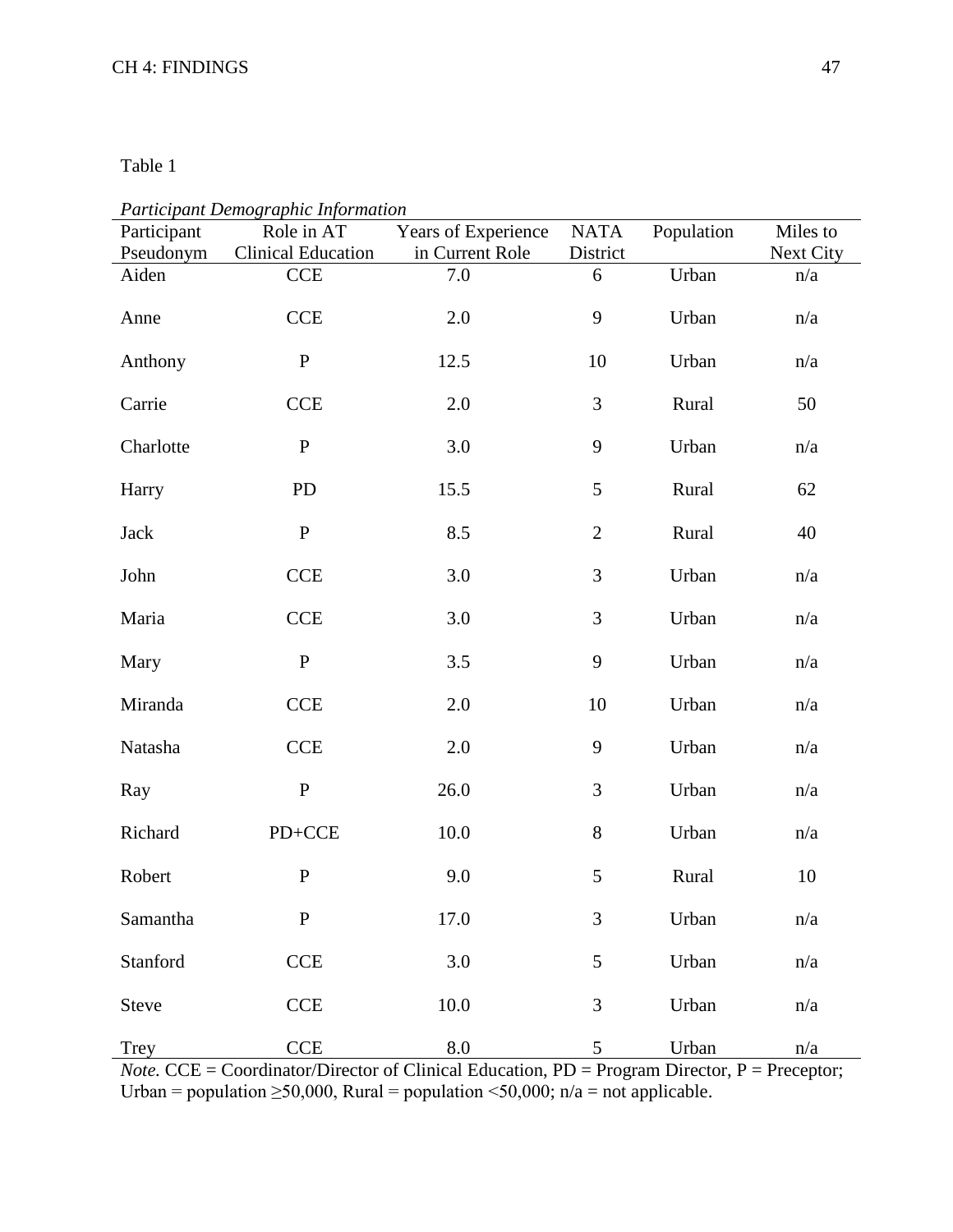based on states near each other. A map of the NATA districts is presented in Figure 2. Seven NATA districts were represented by the participants of this study, with participants coming from 13 states. Thirty-two percent (*n*=6) of participants reported they work in District 3, 21% (*n*=4) in District 5, 21% (*n*=4) in District 9, 11% (*n*=2) in District 10, and 5% (*n*=1) in Districts 2, 6, and 8 respectively. Furthermore, 78% (*n*=15) of participants indicated the program they work within is in an urban area with a population greater than or equal to 50,000. Those who indicated the program is in a rural area (population  $<$  50,000; 22%, *n*=4) reported a mean distance of 40.5 miles to the nearest city with a standard deviation of 19.25 miles.

Three themes emerged from the findings that described participants' beliefs of preceptor selection and development: beliefs of ideal preceptors, views of preceptor development, and influences on beliefs of preceptor selection and development. These themes were further divided into nine subthemes (Figure 3) and are presented in this chapter along with an examination of the characteristics of the sample.

### **Beliefs About Ideal Preceptors**

During their interviews, participants discussed what qualities they reported were important for preceptors to have. These descriptions included the qualities of an educator, a professional, and a leader.

# **Educator**

In their descriptions of ideal preceptors, participants discussed their desire for a preceptor to be someone who gives themselves not only as a clinician but as an educator; that they see one of their primary responsibilities as teaching students. Participants described a commitment to teaching and creating purposeful experiences as important characteristics of athletic training preceptors.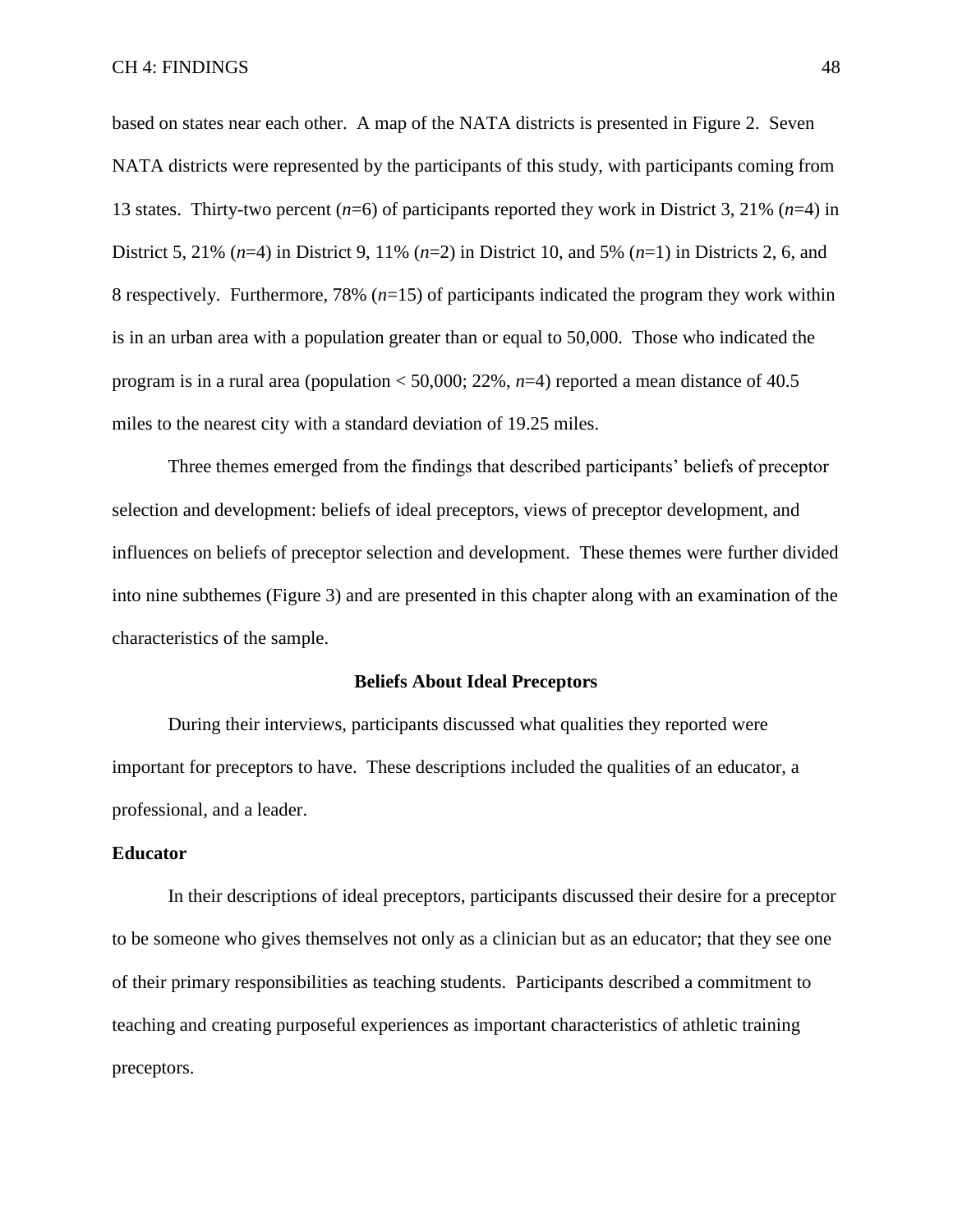

*Figure 3:* Districts of the National Athletic Trainers' Association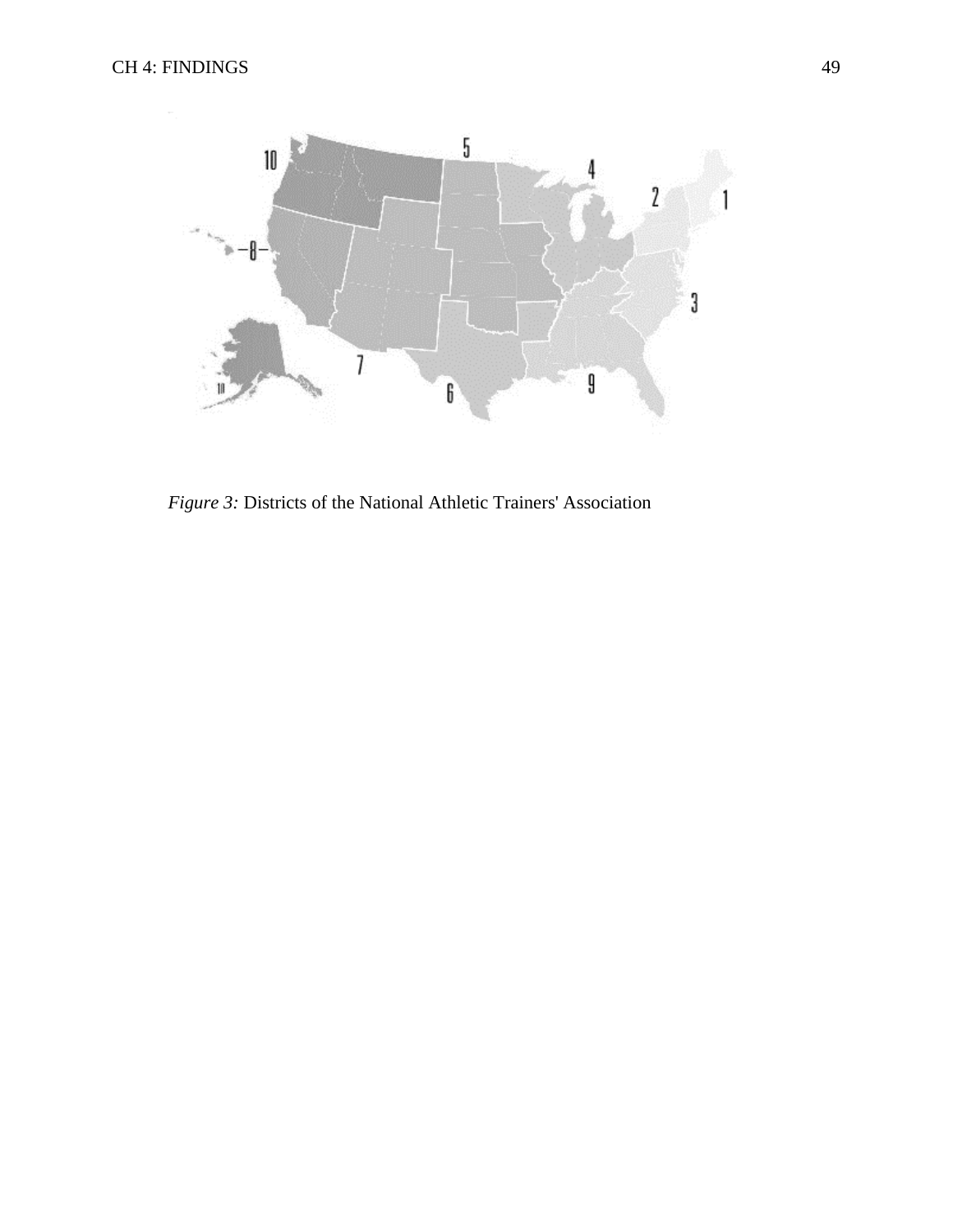

*Figure 2:* Emergent Themes and Subthemes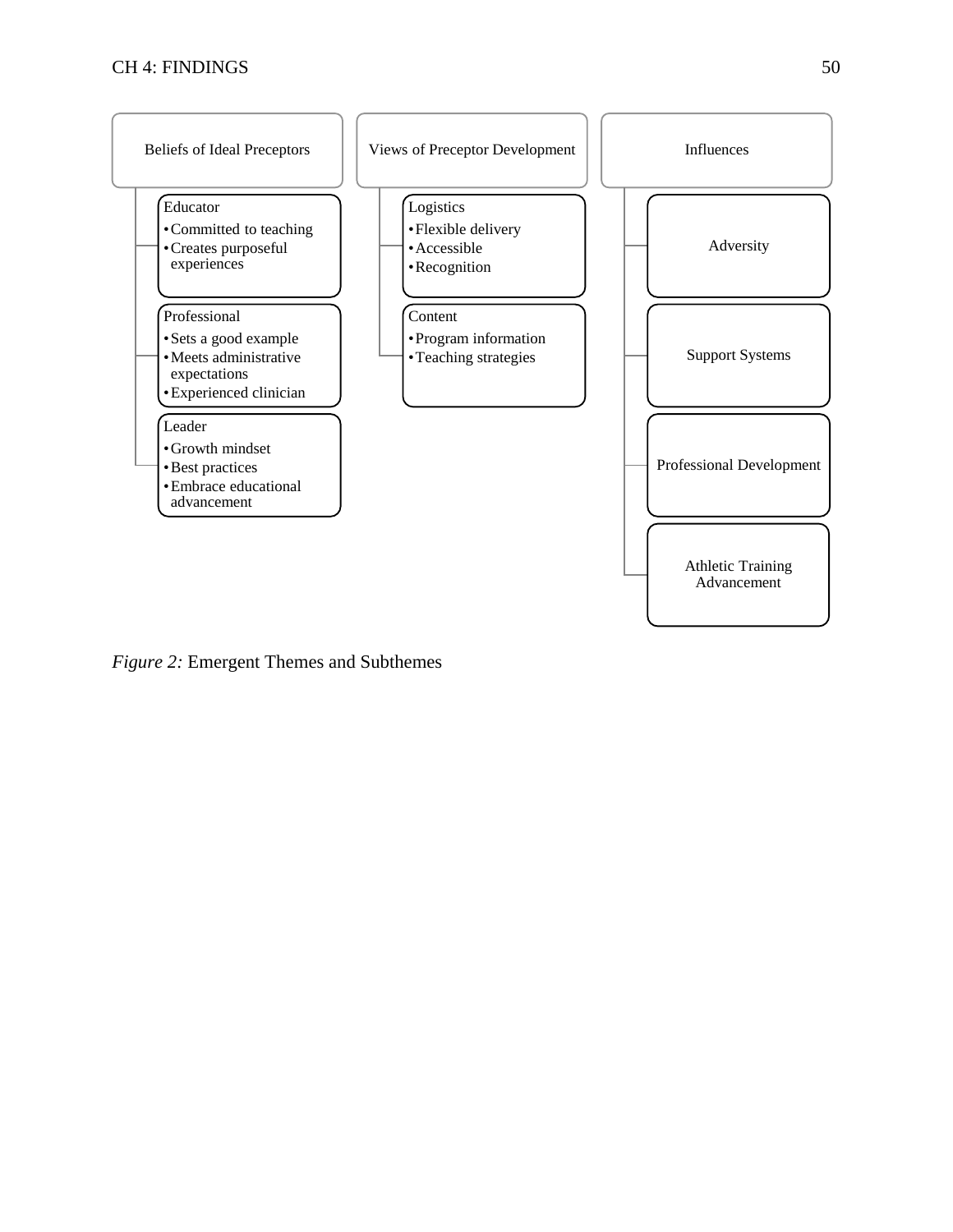**Committed to teaching.** A consistent descriptor of the qualities a preceptor should possess given by participants included being committed to teaching students. Preceptor and administrator participants both frequently described an ideal preceptor being one who is truly committed to educating students. They expressed this commitment in several ways, one of which being the preceptor's passion for teaching. Furthermore, they discussed a preceptor's effectiveness as a clinical teacher is negatively affected if the preceptor is not enthusiastic about educating students. Participants such as Aiden, Carrie, Jack, Maria, Miranda, Richard, and Steve all described a preceptor's willingness and passion to teach students as an ideal quality. When discussing his beliefs of ideal preceptors, Steve, a program administrator, prioritized preceptors' commitment to teaching. He expressed that due to the numerous responsibilities a preceptor has related to patient care, if they are not dedicated to teaching students, they often lose sight of the students' learning needs. Steve said:

They need to be passionate about education and teaching first. I do not want preceptors to view students as, "Oh, I just gained an extra set of hands, eyes, etc." I want a preceptor to view students as "I gained a student I can teach, mentor, develop."

This difference in a preceptor's motivation to working with students was a primary concern for participants. When discussing his desire for preceptors to be committed to teaching, Richard, an administrator, described what this meant to him. He stated:

They truly want to work with students, to mentor and educate. They are vested in the educational process of the profession, the program, and the student. They want what is best for the education of the student and the athletic training profession.

Jack, a preceptor, also agreed, stating, "I think there has to be some passion behind becoming a preceptor. If you just go through the motions, you are doing a disservice to yourself and to the students." When describing a commitment to teaching, Aiden, an administrator pointed out he had some ownership in preceptors viewing themselves as educators. He stated: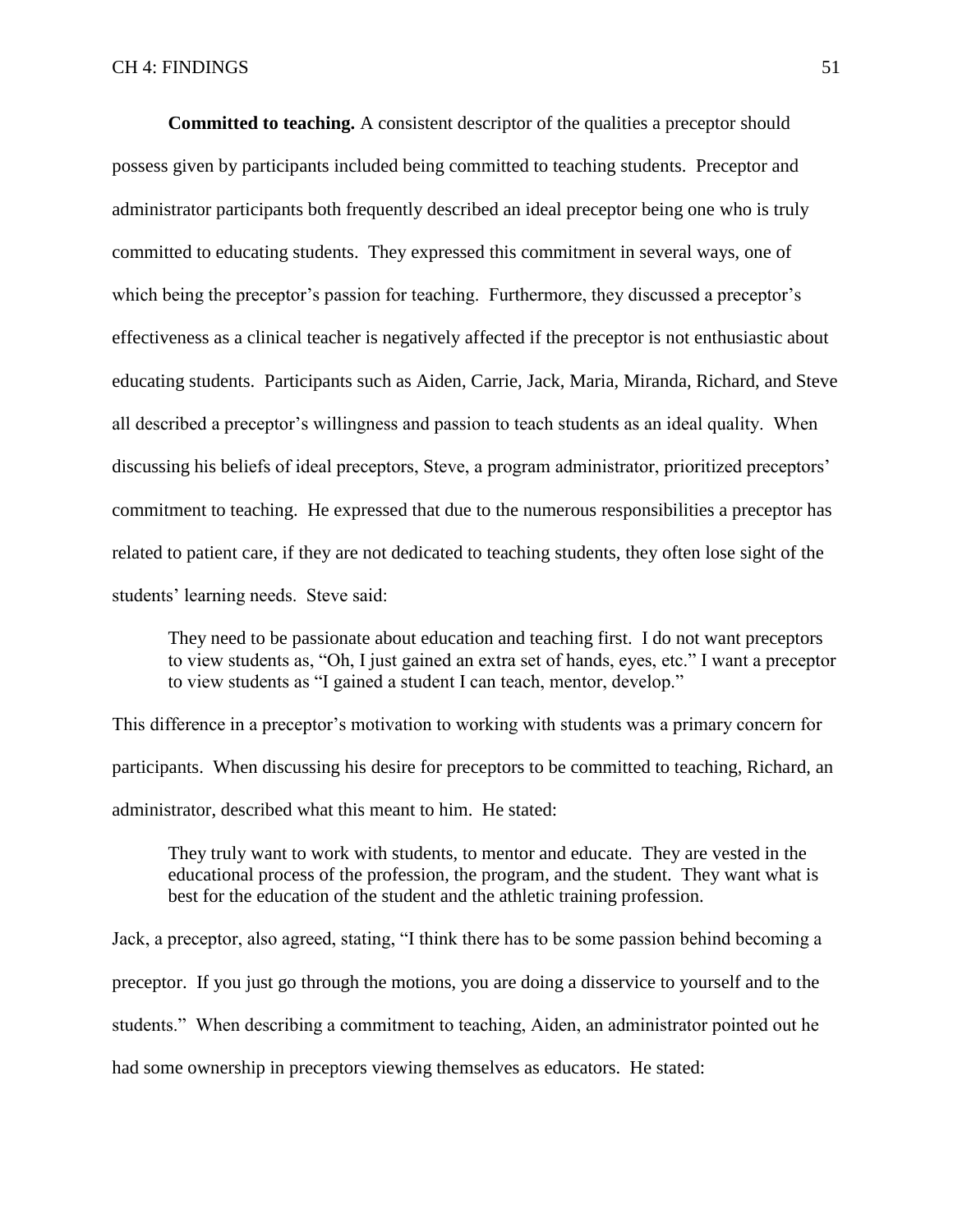It is more about developing a faculty of preceptors, and we do not tend to view athletic training preceptors as faculty. They are somehow different. They are clinicians who are willing to teach students out of the kindness of their heart, with little to no compensation. If we empower them and say "no, you are part of our faculty." I want to do whatever I can to make preceptors feel more like members of our faculty.

Carrie and Maria, both administrators, also described the importance of having preceptors who are committed to teaching students. Carrie mentioned, "not all athletic trainers go into the profession to be teachers, but I think it is an important quality to have for successful clinical experiences." Maria further described why it is so important to have preceptors who are enthusiastic about educating students. For her, clinical education is designed for students to apply what they have learned in the classroom, and without effective preceptors, students' learning may be inhibited. Maria reported:

They [preceptors] absolutely must be willing and excited to teach our students. That is absolutely crucial because this [students' clinical experiences] is where they learn many skills, this [clinical experiences] is what reinforces what we teach them in the classroom. So, preceptors have to be willing to teach students.

Additionally, when describing the importance of preceptors' commitment to teaching, participants noted the value of a preceptor taking time out of each day to educate students. An often busy and hectic workday can test a preceptor's dedication to teaching, but participants highlighted that ideally preceptors can devote time each day to teach and mentor students. When discussing preceptor qualities, Anthony, a preceptor, mentioned how it is easy to forget students' learning needs when trying to balance a patient load. He said, "many times athletic trainers get locked into helping patients. They can sometimes lose sight of teaching students, so they can focus solely on being a clinician, but this does not give students the opportunities to learn they need." Anthony explained that preceptors who are truly committed and motivated to teaching students take time out of their day to help students learn and grow. Carrie, an administrator, agreed. She shared how preceptors must be able to give time to helping students grow, especially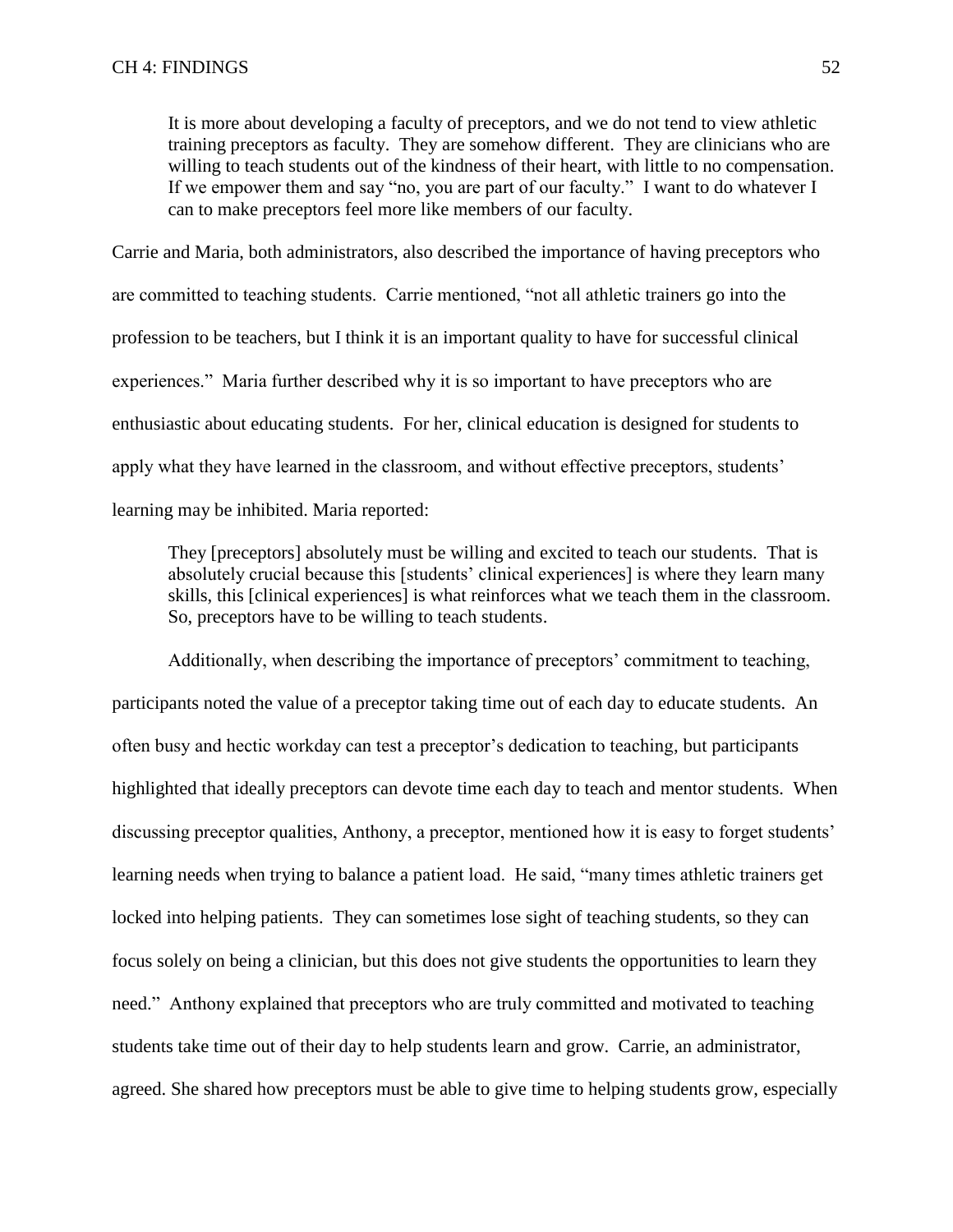## CH 4: FINDINGS 53

during the first year of the program. She said:

I think they [preceptors] are used to students in the undergraduate level who have had one or two observational experiences, or they were further along in skills and content knowledge before working with them [the preceptor]. When you think about their [students'] first experiences as a master's student, they have only had one or two courses, and their skill level is minimal. Preceptors have to be willing to take the time to mentor those students and give them learning opportunities.

Charlotte, a preceptor, spoke from personal experience when describing the necessity of

dedicating time for working with students. She mentioned:

They [preceptors] must be generous in terms of willingness to use their time. Sometimes the only quiet I get all day (because I am a mother to young children and work in a busy environment) is during a baseball game or a soccer game I am covering. As a preceptor, you give up what could have been quiet time to talk over things with them [students]. You have to use that time to break down a situation with a student and discuss things with them.

Participants, especially those who reported the program they serve is located in the

southeastern region of the country (i.e., NATA districts nine and three), also discussed that

preceptors show they are committed to teaching by being warm and open with students.

Charlotte, Maria, Natasha, Ray, and Samantha all discussed the importance of this quality.

described warmth and openness as being not only understanding with students but also openly

giving feedback and sharing their own missteps as a clinician. Charlotte, a preceptor, discussed

how preceptors must be patient with students while they work through their process of decision

making. She said:

Students are coming in, and they are going to be nervous and unsure of themselves. They [preceptors] need to have the patience to let students engage in patient care and talk them through procedures because they cannot learn if they do not practice their skills.

Maria, another preceptor, described ideal preceptors as those who are warm towards students.

When describing what warmth meant, Maria shared, "they are welcoming, not standoffish. They go out of their way to talk to students. They have a personality that is comforting, and students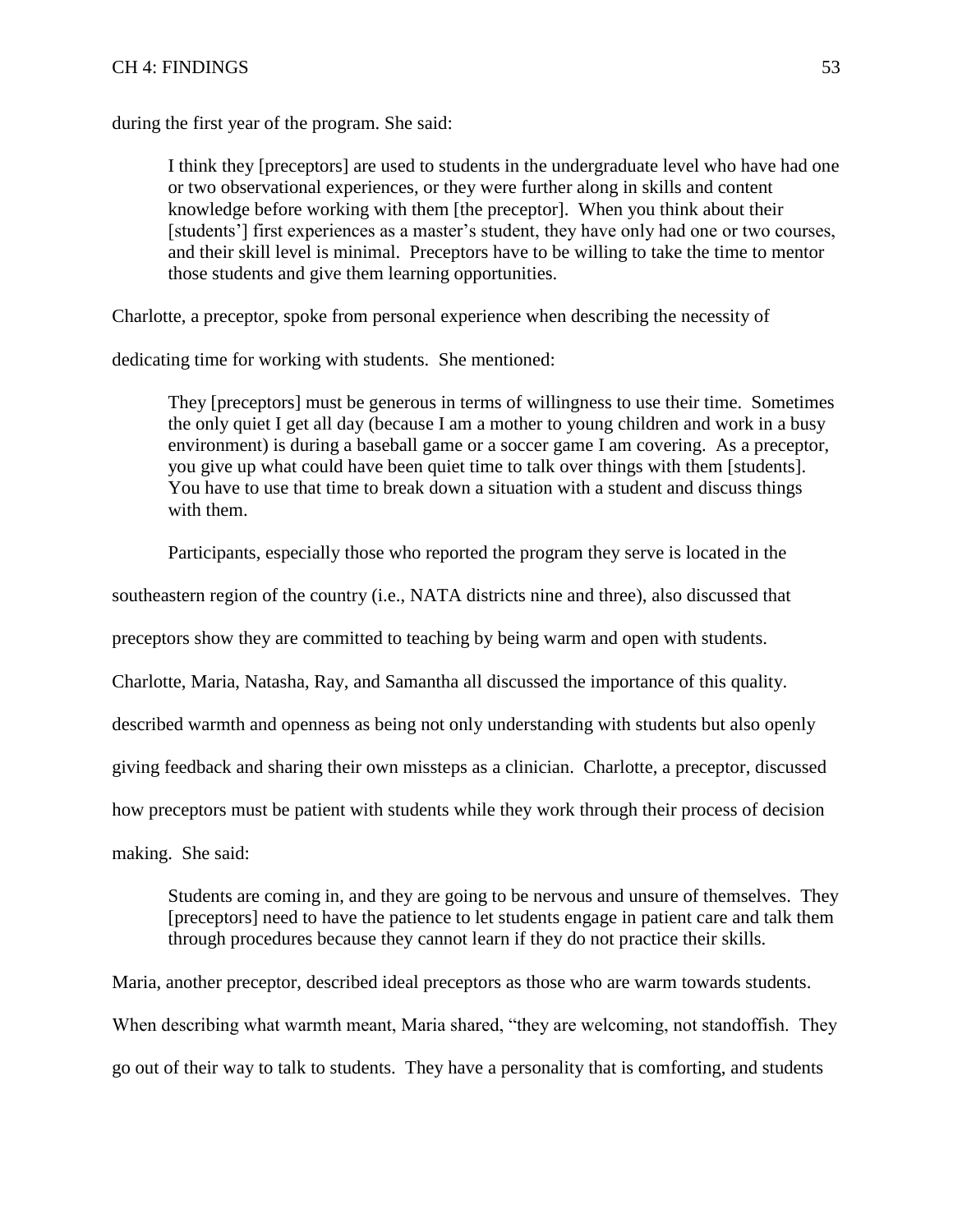feel like they could talk to them about anything."

Natasha and Samantha described the importance of preceptors being open with students. For Natasha, an administrator, this openness meant that preceptors were willing to give students frequent feedback. She revealed this open and frequent feedback helps students learn how to improve as a clinician. Natasha added that without feedback, students often do not understand how they could improve as a healthcare provider. Natasha shared:

I want a preceptor who is willing to be open and honest with positive and constructive feedback. That is extremely important for students' learning. Not only do they need to have positive reinforcement when they do something correct, but they also need to be corrected with constructive feedback. They need to understand where they can improve. When you have a preceptor that does not give this feedback early, I then get evaluations about the students where the problems were never addressed. That is an issue because it is too late at that point.

Samantha, a preceptor, discussed how openness with students means preceptors are willing to engage in conversations with students about challenging situations. She said, "they [preceptors] should be open about sharing mistakes with students so they can understand we are not perfect and we make mistakes and how you can turn those missteps into positives." When describing this openness, Samantha also mentioned that sometimes those conversations need to be about difficult professional issues. She said:

We need to be open to discussing with students some difficult issues such as the relationship between athletic trainers and other healthcare professions and how it could be more positive. Just having an open discussion about it and allowing them [students] to see that it is something that is going on and talk about how it may affect their practice in the future. Being open to me means not hiding warts but to put them out there and say, "this is a challenge we are facing, and I can understand both sides, but we need to be on the same team. So, how do we make this happen?"

**Creates purposeful experiences.** Participants also discussed the need for preceptors to

create purposeful experiences for students by engaging students in patient care in meaningful

ways and not overutilizing students as a labor force. This quality was especially important for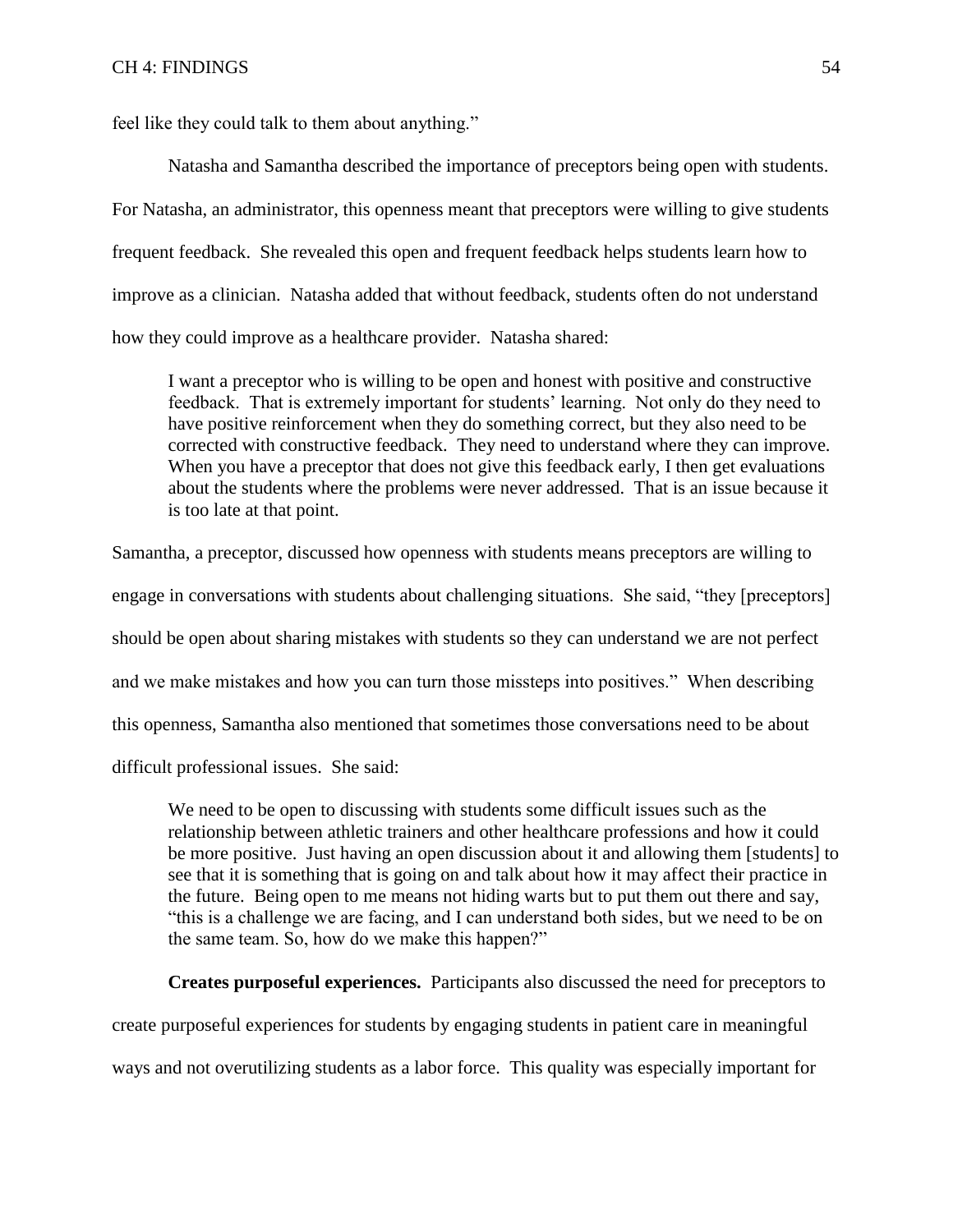## CH 4: FINDINGS 55

those participants who were serving as program administrators. When describing his beliefs of ideal preceptors, Trey, an administrator, mentioned he values a preceptor who can guide students through patient care using verbal prompts without stifling the student's experiences. He explained:

My favorite preceptors are those who are willing to be confident in their skills and to bury their hands in their pockets and let students apply their skills. To let the students be challenged, but at the same time, be there so you can intervene on behalf of the patient if need be. Preceptors should not be the ones doing the evaluation, the treatment on patients. But, rather they guide the student through the evaluation and treatment using verbal cues. I think our students deserve the opportunity to try. They deserve the autonomy and respect to practice their skills on real life patients.

Ray, a preceptor, added, "they [preceptors] need to allow students to experience and do things.

We need to let them [students] get their hands dirty."

Participants like Aiden, an administrator, mentioned that students value preceptors who plan learning opportunities for them and create a more effective clinical experience. He said, "students' value someone [a preceptor] who is organized and consistently has things [learning activities] for them. They have a plan for each day." Additionally, Aiden shared that without highly engaging clinical experiences, athletic training would not align with how peer professions prepare their students. He added:

The more effective preceptors understand students need to be actively engaged during clinical experiences. They understand you cannot have students come in for 12 hours and only engage in 30 minutes of meaningful experiences and the rest of the time sitting around and cleaning. That is an inefficient use of time, and, frankly, it is a disservice to the profession. Our skills are more valuable than that. That is not how any other healthcare profession trains their next generation.

Carrie, Steve, and Trey described negative experiences with preceptors who were not creating purposeful experiences. By not engaging students in meaningful experiences, participants discussed students did not have opportunities to learn and develop their skills as clinicians. For example, Steve, an administrator, told a story about a discussion with a preceptor. He shared: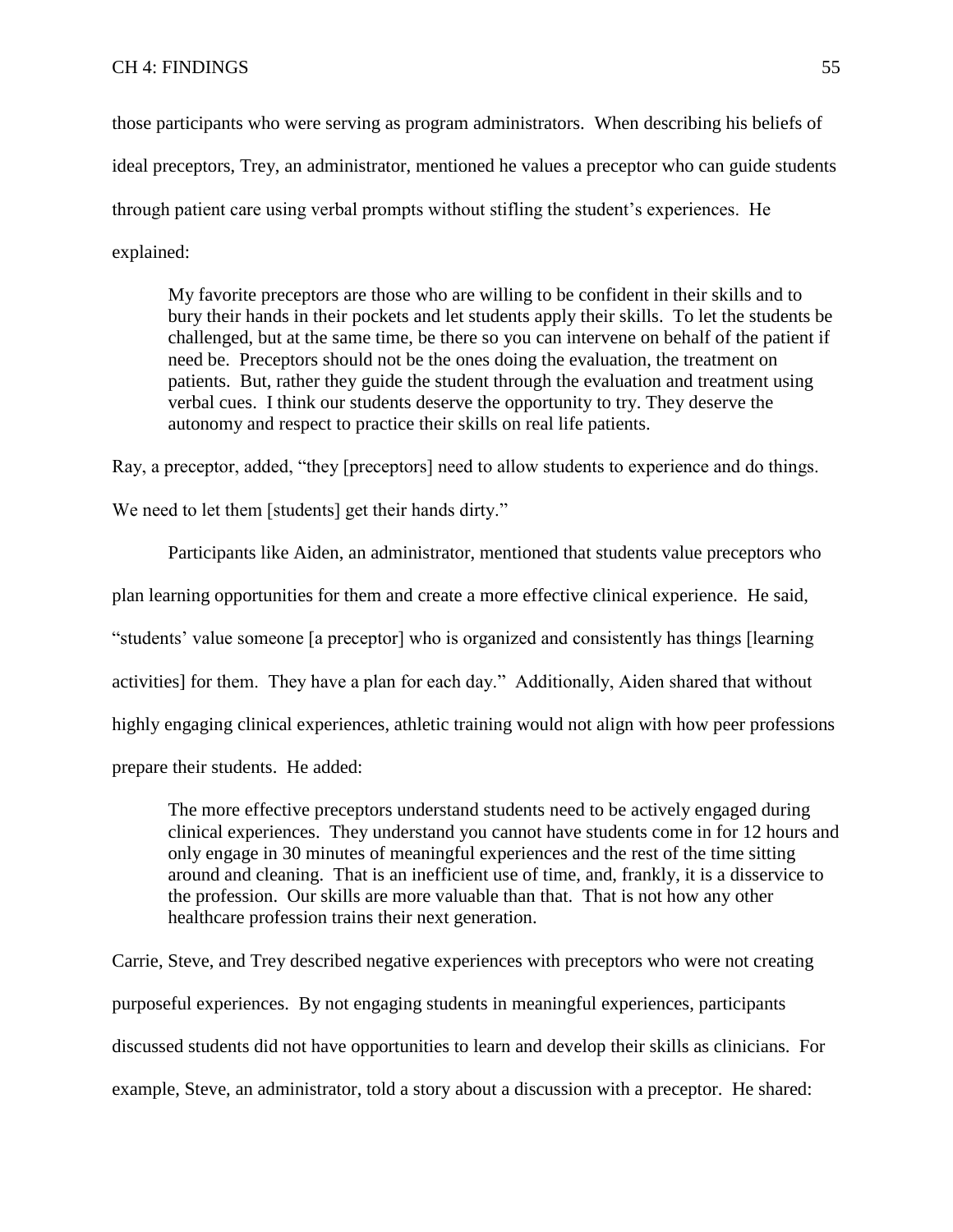One preceptor was having our student work these insane hours, for whatever reason. I asked them [the preceptor], "why is this student here so much? We want quality hours, not quantity." I do not want the student to report to me they are completing 70 hours per week. There is no reason. They [the preceptor] told me, "well, that is how I did it. They need to learn, and when I was learning how to be an athletic trainer that is how we did it. It made us tougher." And to me that is not a valid reason. That, to me, is a dated practice that has no weight. It is not effective at helping students learn.

Several participants, namely those who are administrators, noted how adding immersive clinical

experiences into the program has shed light on preceptors who were not creating purposeful

experiences for students. Aiden commented:

Immersion has separated the haves from the have nots. It has made us more aware of who our stronger preceptors are because our students will tell us, "I had a great experience with my preceptor. If we were not working with a patient, I was working on lesson prep, or reviewing the emergency action plans, or doing a documentation analysis. We were always doing something." And those preceptors packed as many learning opportunities into a week as they could get.

In general, participants believed preceptors should view themselves and be viewed as

educators who are vital contributors to student growth, and they should be committed to teaching and creating purposeful clinical experiences for students. Participants preferred a preceptor who takes time to engage with students and help them learn as well as those who have a warm and inviting approach to mentoring students. Intentionally engaging students in patient care was an important quality for participants because it gave students opportunities to practice their clinical skills and learn the behaviors of an athletic training professional.

# **Professional**

In addition to having the qualities of an educator, participants described an ideal preceptor as someone who practices with professionalism, someone who sets a good example, meets administrative expectations, and has experience beyond their professional degree.

**Sets a good example.** Participants, especially those who were administrators, believed to qualify as a preceptor, one should set a good example for students. For example, Harry, an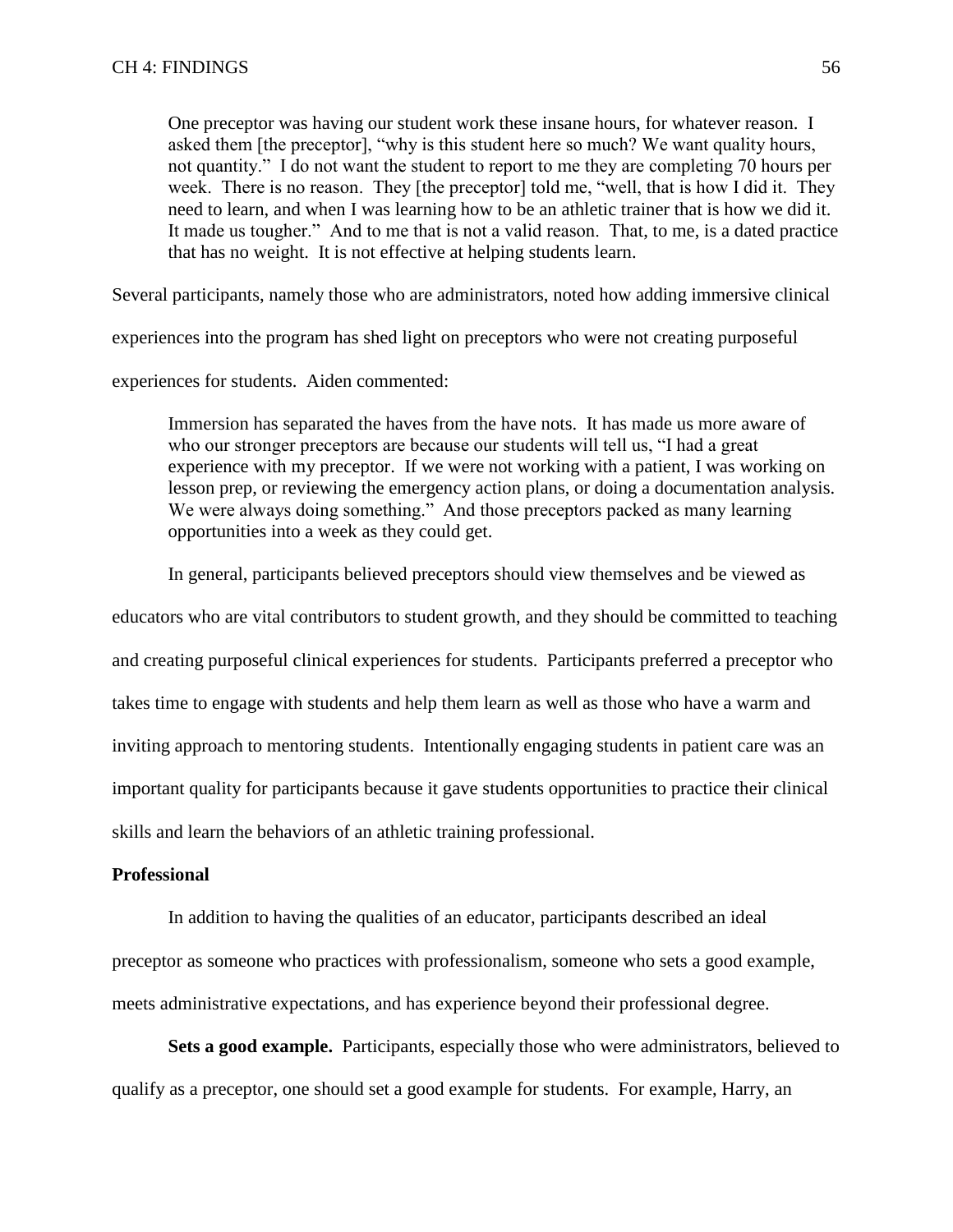# CH 4: FINDINGS 57

administrator, described the importance preceptors modeling strong communication skills with

stakeholders such as coaches and the parents of patients who are minors. He said:

I want them [preceptors] to talk appropriately with athletes' [a patient's] parents and coaches. I want them to be a good role model to students on how they should communicate with people. I think a good preceptor is one who can show them [students] when a patient is injured and there are others asking them about what happened to the patient they are able to show the student how to answer questions from others without violating HIPAA [patient privacy laws].

Setting a good example for students was also important for Steve, an administrator, who believed

preceptors should have a positive attitude about athletic training. He said:

I want preceptors to be positive about the profession. We are all aware of the trials and tribulations of being an athletic trainer, but I do not want preceptors who are "Debbie downers" with a negative attitude towards athletic training. I do not like that negative energy. I get that we all have bad days, but if there is a consistent theme of negativity, I will not send a student to work with that preceptor again.

Natasha, also an administrator, offered that preceptors should set a good example by following

professional standards for documentation and record keeping. When discussing reasons why she would no longer use a preceptor Natasha mentioned, "I would not use a preceptor who was not practicing to the standard of care. For example, if a preceptor was caring for an entire team of athletes and never documenting anything they did with their patients." Another way participants highlighted that preceptors should set a good example for students was by being engaged with the athletic training profession and staying tuned into professional matters. Richard, for example, discussed how he wants preceptors to attend meetings of professional organizations and be able to discuss current professional topics with students to reinforce what they are discussing in their classes. He shared:

I want preceptors to know what is going on here [in our state] regarding licensure and state legislative acts. It is hard for preceptors to mentor or have discussions with our students on these things if they are not informed, and we want students to be a part of those discussions.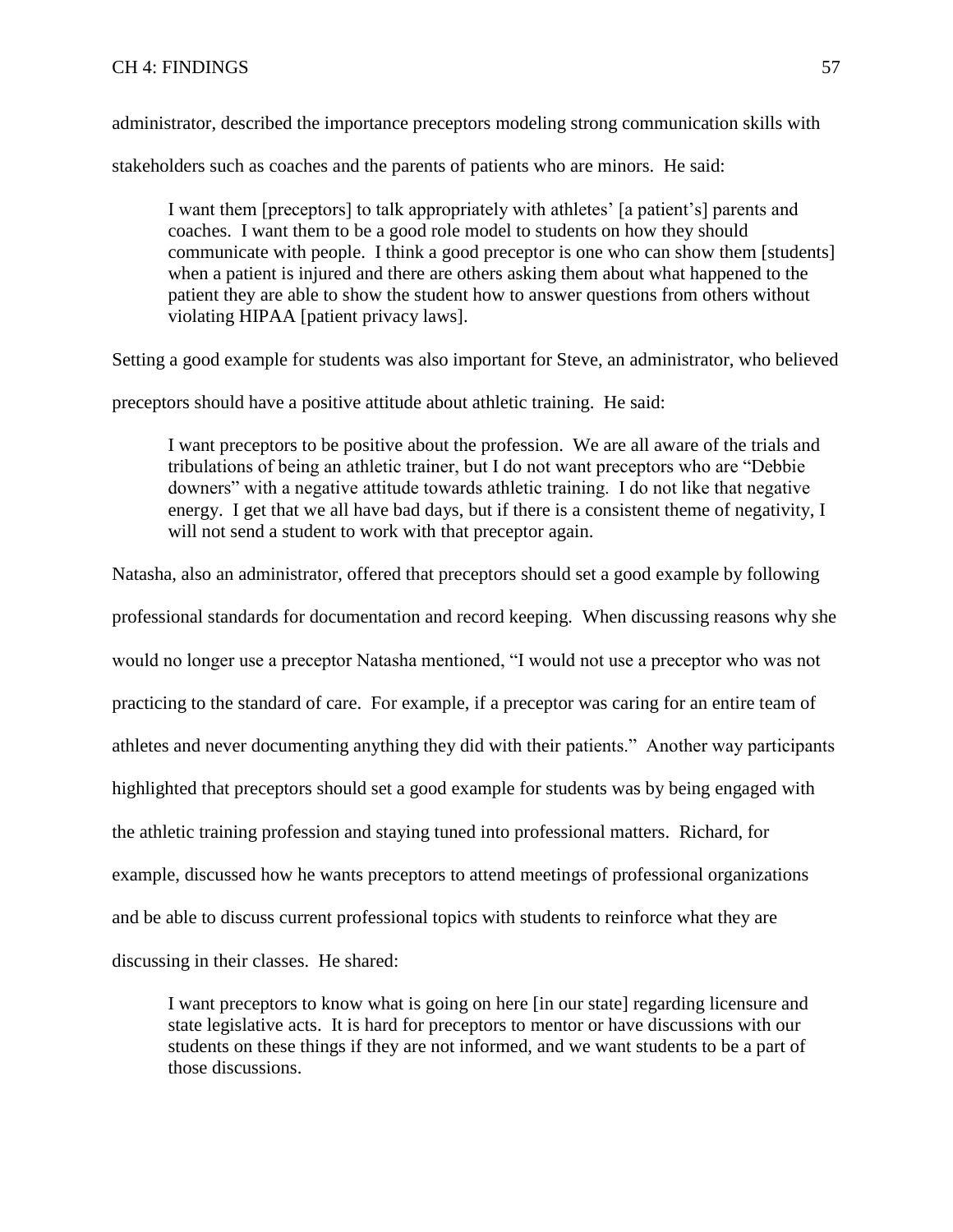Setting a good example was important for participants like Miranda, an administrator, because she desired coherence between what students learn in the classroom and what they see modeled by their preceptors. She reported:

There are preceptors who are very willing to teach, but if they are modeling inappropriate or unprofessional behaviors, that becomes a major issue because the students see a disconnect between what we [course instructors] are teaching them in their courses and what is being modeled by their preceptors.

**Meets administrative expectations.** Participants, namely those who were

administrators, also discussed desiring preceptors who meet administrative expectations. When discussing their beliefs of ideal preceptors, Maria, Aiden, and John, all administrators who reported the program they serve is in an urban community, said an ideal preceptor promptly responds to messages, submits necessary records, and proactively communicates student difficulties to the administrator. Maria stressed the importance of preceptors who quickly replied to students to demonstrate their commitment to helping them develop. She said, "preceptors should not take three, four days to respond [to messages] if a student is trying to get a hold of them. I think that is important because it shows they care. That they want to help the student." Aiden desired preceptors who complied with policies regarding the administrative aspects of clinical education, such as submitting forms. He disclosed:

If I have to ask a preceptor six times to send their bloodborne pathogen policy, then I am pretty sure there are other aspects of their practice that are not optimal, and we do not want students in those environments.

Furthermore, John believed preceptors should be proactive in communicating situations with students to the administrator. He shared:

Can they [preceptors] come to me about a student? Can they come to me and discuss any issues? Can they call me and say "hey, this is what is going on. Wanted to let you know; I'll keep you updated," before it is too late to do something about the issue.

**Experienced clinician.** While they did not describe a set amount of experience,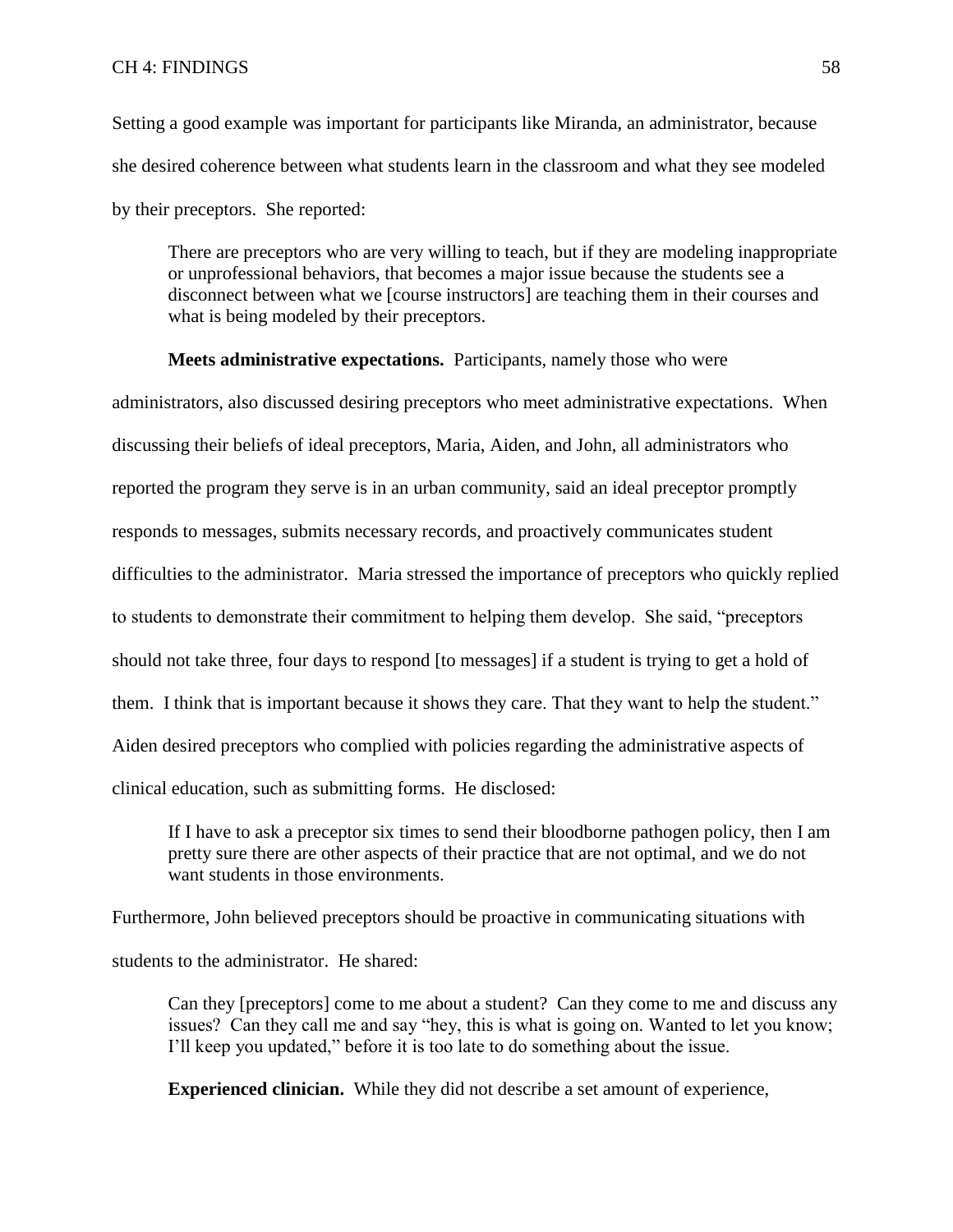participants, namely administrators who reported the program they serve is in an urban community, stated to best embody their beliefs of an ideal preceptor a clinician should have spent some time practicing as an autonomous healthcare provider. Richard, an administrator, reported his beliefs regarding how younger clinicians may not be able to give students the experience caring for patients they need. He shared, "younger preceptors tend to feel they need to be in charge; they need to build their reputation as a clinician. They do not allow the student to be involved in patient care as they should." Ray, a preceptor, agreed, stating, "I do not think a new graduate should be a preceptor. A new graduate in their first job does not have enough experience to give the student a quality experience." Trey, an administrator, also discussed the importance of allowing the new clinician time to develop as an autonomous healthcare provider without the demands of working with students. He shared, "part of the reason is it gives them [the new clinician] an opportunity to become more confident professionally without having a student who is always looking for answers, looking for feedback." John, an administrator, reflected on his experiences being a preceptor while adjusting to being a new clinician. He revealed:

I remember when I was fresh out of school and I was a preceptor. I wanted to do it all because I was also learning. I had just graduated so I wanted to get the experience, but I had to remember "oh, wait, I have students, they also need experience." I think preceptors should have a couple of years of experience to give them an opportunity to work autonomously with patients. They [the new clinicians'] need that experience to figure things out for themselves. Then once they do work with students they are more willing to give up the reins and let students have opportunities providing care to their patients.

Overall, participants believed preceptors should display the qualities of a professional by being good role models, meeting the administrative demands associated with working with students, and having had autonomous experiences as a healthcare provider. Participants acknowledged these qualities were needed to help develop students who embody that idea of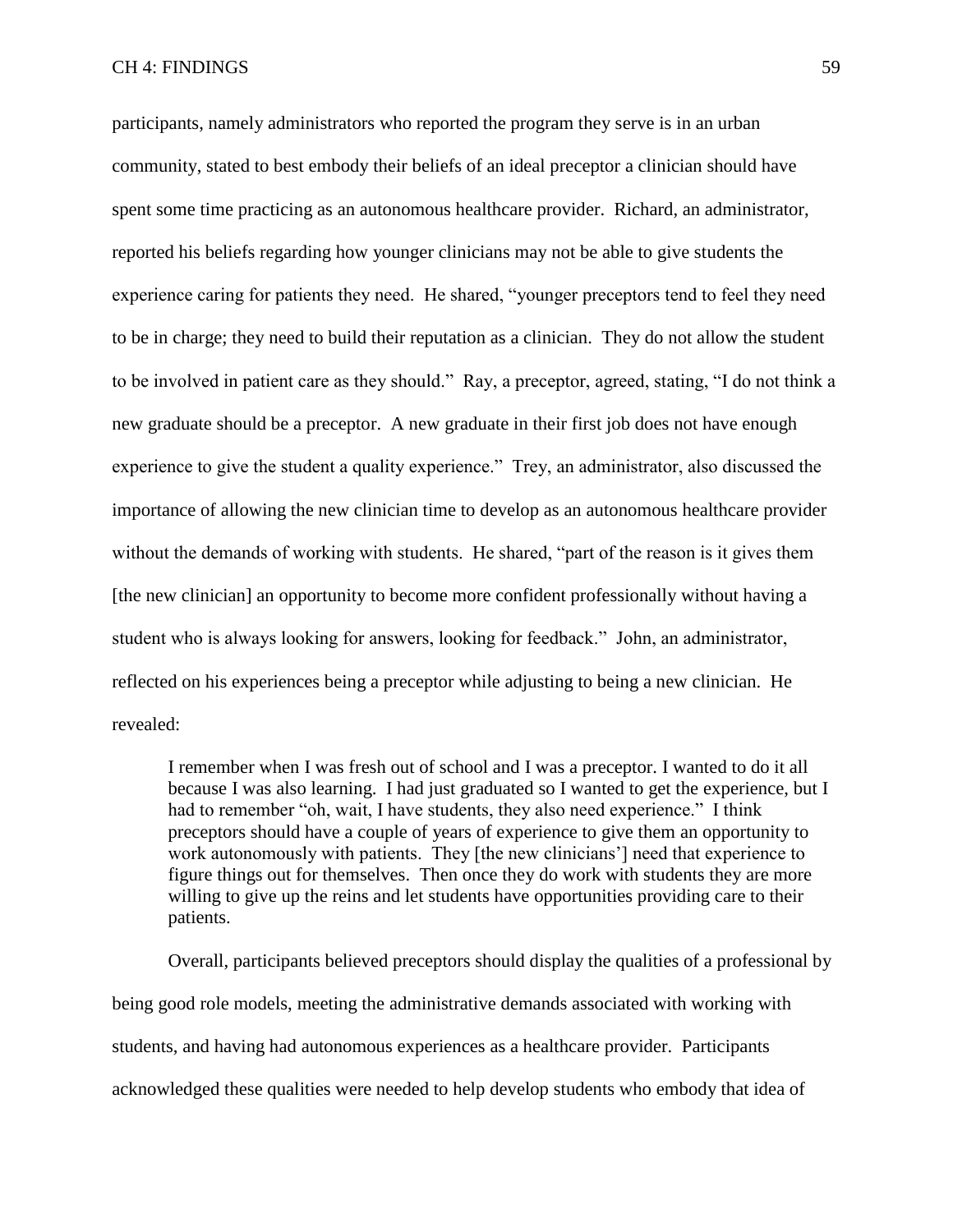professionalism upon graduation.

## **Leader**

Another subtheme to emerge referred to participants describing ideal preceptors as those who possess the qualities of a leader, preceptors who have a growth mindset, utilize best practices, and embrace educational advancement.

**Growth mindset.** Participants reported that preceptors should exhibit a growth mindset to be effective in their role. This characteristic was mentioned by only participants who reported they had less than 10 years of experience in their current role. They believed that ideally preceptors should have the attitude of continuing to not only develop as clinical teachers, but also, their skills related to patient care should adapt alongside the evolution of healthcare. Aiden, an administrator, mentioned his desire for a preceptor who seeks opportunities to grow, which helps them make more meaningful connections with students. He stated:

Preceptors should understand that being a preceptor is not just a one-and-done deal. They should constantly seek to connect; especially as students' change over time, as learning styles evolve. They [preceptors] want to be effective and they are not complacent with how things have gone in the past. They are always looking for newer, better ways to connect with students.

As the conversation continued, Aiden elaborated that preceptors who have the mindset of continual advancement tend to be preferred by students. He shared, "the preceptors our students request repeatedly are those who have the mentality of improving each day. They [students] request them because the experiences of the students who have worked with those preceptors are so much better, richer." Maria, Carrie, Mary, and Robert all agreed a preceptor should possess a growth mindset. In his accounts of ideal preceptors Robert, a preceptor himself, reported the importance of preceptors to want to improve not only their skills as clinical teachers but also to advance their skills related to patient care. He pointed out this attitude of continual advancement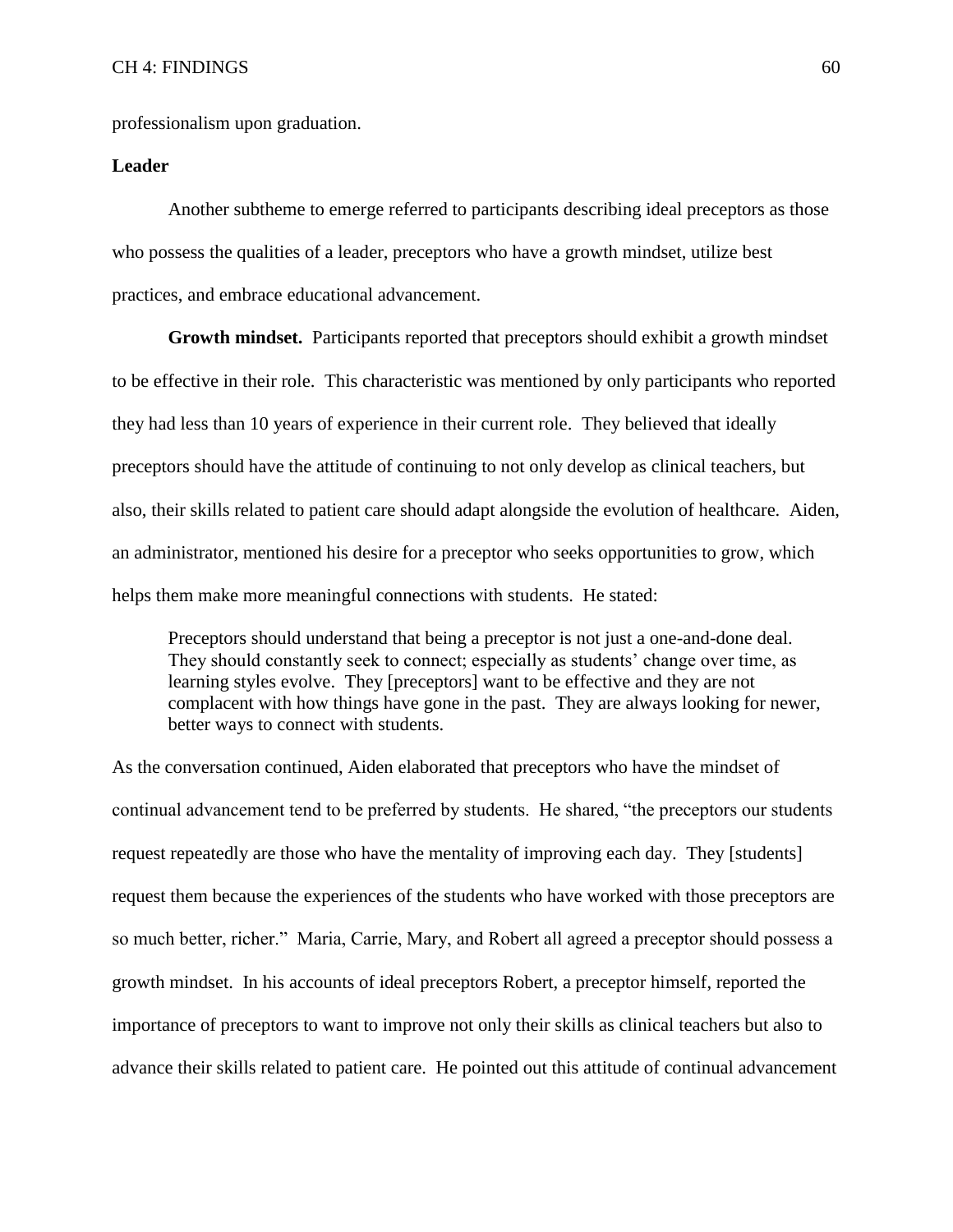helps preceptors connect with students by mutually identifying as a learner. He stated:

They [preceptors] should not think they know everything. They should not be stuck in their ways. They [preceptors] should want to continue to learn new [teaching] techniques and new approaches to patient care. I think that helps them understand what students are going through. They can relate to students better.

Stanford, an administrator, reflected on difficulties with preceptors not wanting to continue to

grow professionally. He spoke of his desire to change their mindset and help them be more open

to new techniques. Stanford reported:

We have had some preceptors in the past we have always had issues with. They have the attitude of, "well, I did not learn this specific thing in school, so I do not feel comfortable evaluating a student on that specific technique." We try to identify preceptors who have that attitude and ask them to be more open minded and want them to continue to enhance their practice.

**Best practices.** Participants also discussed how preceptors should incorporate the best

available evidence into their practice and keep abreast of evolving skills being taught within

professional curriculum. Participants who reported the program they served lies in an urban

community and who have no more than 10 years of experience in their role appeared to prefer

preceptors who incorporate best practices. Furthermore, this quality appeared to be notably

essential for administrators. However, preceptors such as Mary also divulged that it was

important. When discussing her beliefs of preceptor qualities, Mary mentioned the importance

of preceptors staying up-to-date with their clinical skills, something she revealed she herself

might be weak in. Mary stated:

They [preceptors] should be up-to-date on what is going on in healthcare. I work in a clinic setting, so I am not as up-to-date on some of the things that are going on as I should be. I feel this is a weakness of mine.

Other participants like Anne, an administrator, agreed preceptors should keep up on best practices in healthcare, because when they are not well-informed, they may teach students outdated information. Anne said: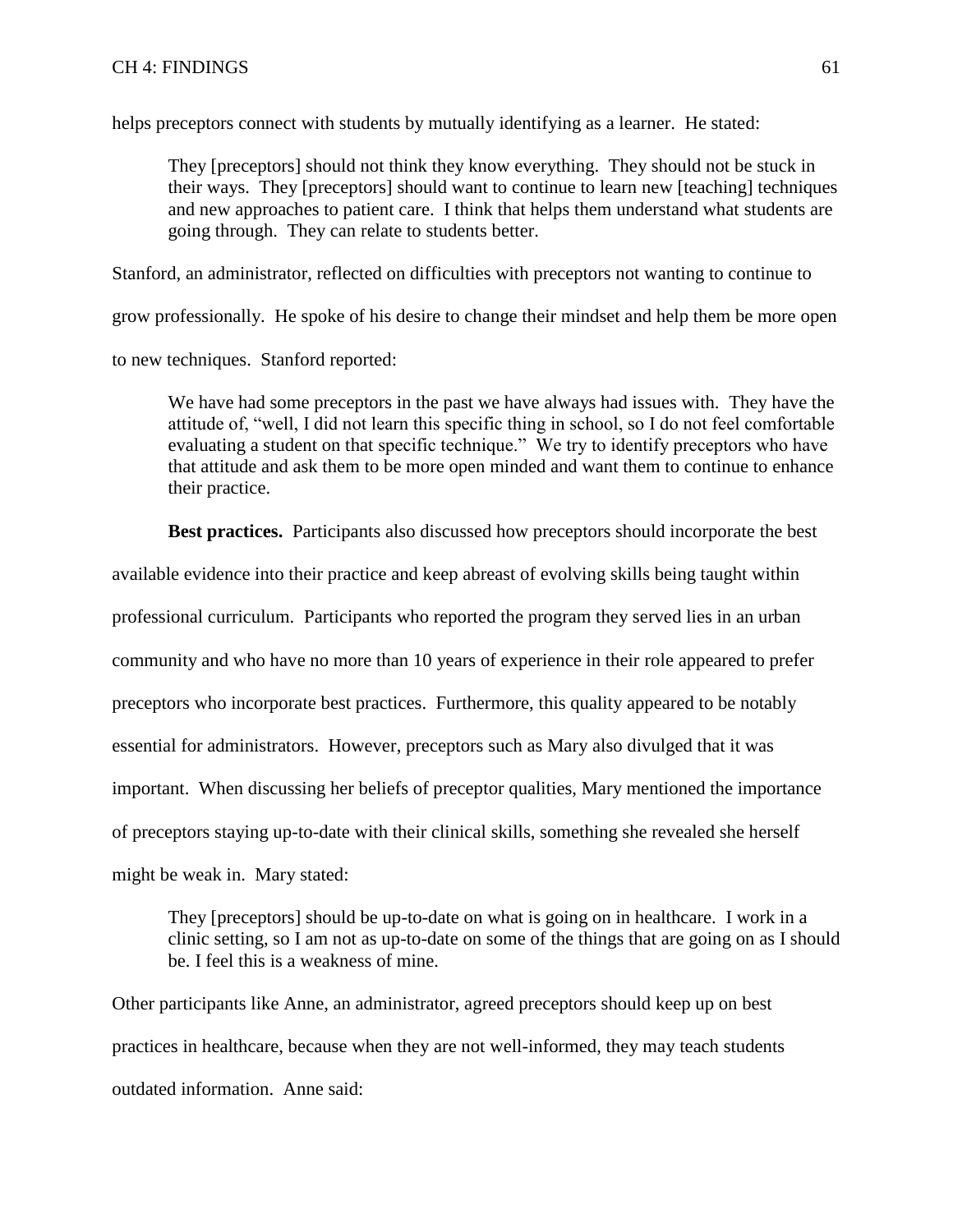Preceptors should keep up with best practices and keep up with position statements and new clinical skills. For example, if a preceptor is not doing everything in their power to incorporate rectal thermometry in how they manage heat illness that is a big problem because they are then showing students it is okay to not use rectal thermometry for recognizing heat illness.

Other administrators such as Maria, Richard, Steve, and Trey discussed how important it was for

preceptors to utilize best practices by staying up-to-date with the current clinical skills being

taught in the curriculum and incorporating evidence into their practice. Maria, for example,

wanted preceptors to be able to help teach students the new skills which are being taught in the

curriculum. She said, "how can preceptors teach students if they themselves do not know how to

perform the skill? We are being asked to teach more and more skills [in the curriculum], so

preceptors need to keep up on these new skills." Richard, also an administrator, added how

crucial it was for preceptors to strive for positive outcomes with their patients by integrating

evidence into their practice. He shared:

One of the big qualities I want in a preceptor is someone who takes the time to understand the position statements and is concerned about quality outcomes with their patients. I think these outcomes come by providing care that is based on current evidence and best practices.

Steve, an administrator, discussed a preceptor who students were having negative experiences

with and who was not incorporating best practices. He said:

I have had some students in the past come to me and tell me their preceptor was telling them different information from what they were learning in class or the preceptor had no idea what they were referring to and they did not know what to do. For example, they [students] just went through the chapter on [Therapeutic] Ultrasound, and the preceptor is still locked in to the outdated information they learned in the '80s and has not embraced or utilized current evidence. So, students were very confused on the content because they were getting mixed information.

Trey, an administrator, also spoke of a challenging experience with a preceptor who was not

willing to change the way he practices even though it conflicted with best practices. He stated:

A preceptor once told a student of mine, "well, you know, I have been doing things my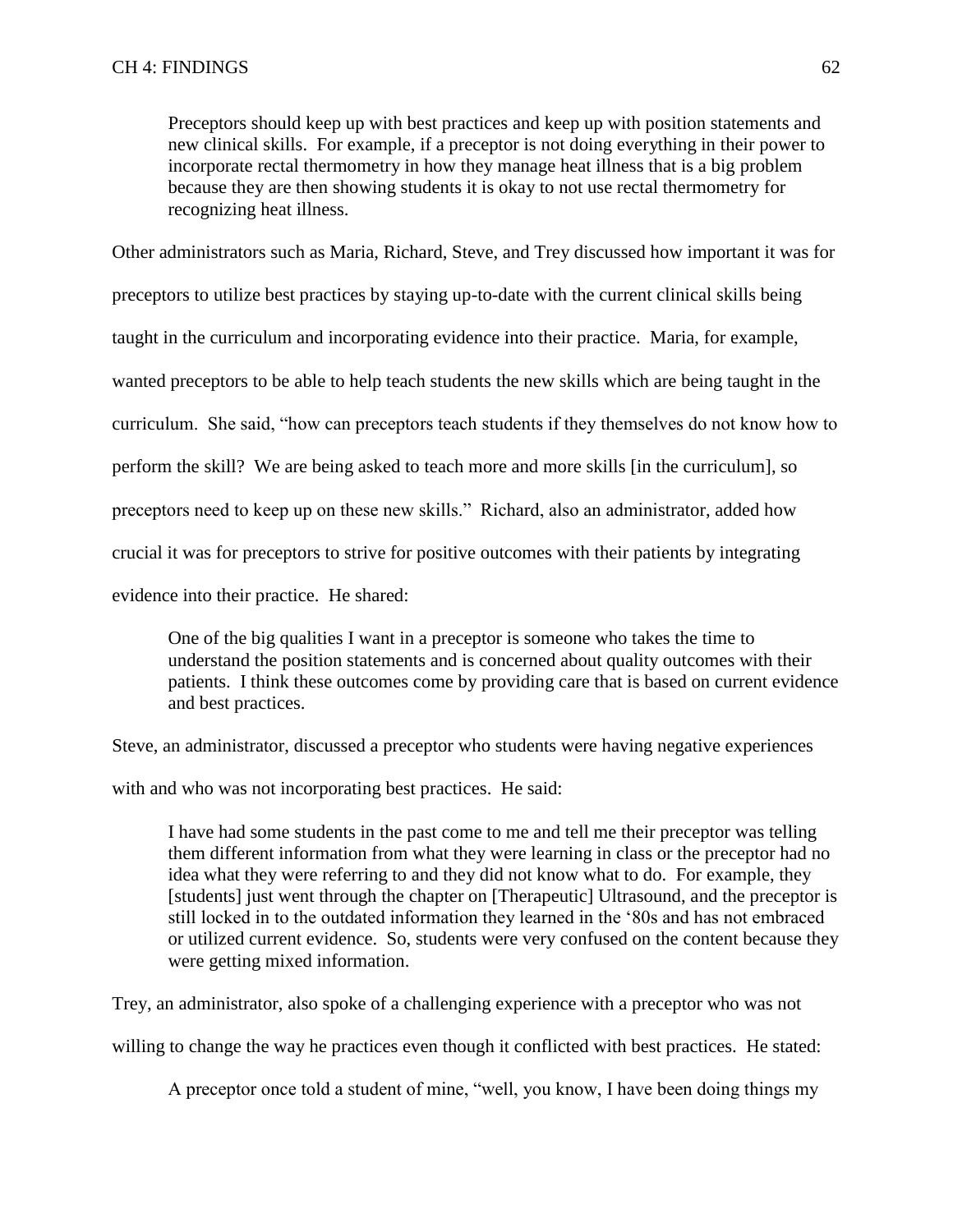way for a long time and it works for me, so we are going to do it my way." And, the student presented them with the evidence to suggest maybe he should reconsider, but they still responded with "no, we are going to do it my way." That is a big issue with me, and I have not used that preceptor again.

# **Embrace educational advancement.** Additionally, the educational transition to the

graduate level has left participants, especially those who are administrators whose programs are

in the southeast region of the country (i.e., NATA Districts three and nine), desiring preceptors

who have embraced this change and who buy-in to the programmatic transformations as a result.

Maria discussed her experiences with preceptors during programmatic transition at her

institution. She shared:

They [preceptors] need to be willing to adjust as the program changes. They need to be able to think a little more outside the box, as we are all trying to do, with the transition. . . . As things change in the program like policies and procedures, clinical experiences, expectations of preceptors, the best preceptors we have had have been those who have taken those changes and ran with them. And, I think for the most part the ones [preceptors] who we have retained throughout our transition have been those who were very willing to change alongside us.

Often when they were discussing how crucial this quality of embracing educational advancement

is participants shared challenging experiences they have had with preceptors who have not

embraced the transition of the professional degree. Carrie, a program administrator, said:

Even though we have limited resources we have stopped using a couple of preceptors because of a negative attitude toward our program now that we are at the graduate level. I did not feel like they were open-minded enough to teach our students. It was like our students would start off in a hole with them, like they were being stereotyped or they had a bias against them. So, as a result the students had very poor clinical experiences with those preceptors because the preceptors had such a wall up. If students spend half of their rotation trying to get their preceptor to open up to them, that is a terrible experience, and students do not learn in those environments.

Natasha and Steve, both administrators, shared the same opinion about how vital it was for

preceptors to embrace the advancement of the professional degree. Natasha stressed this was the

most important quality a preceptor should have. She declared: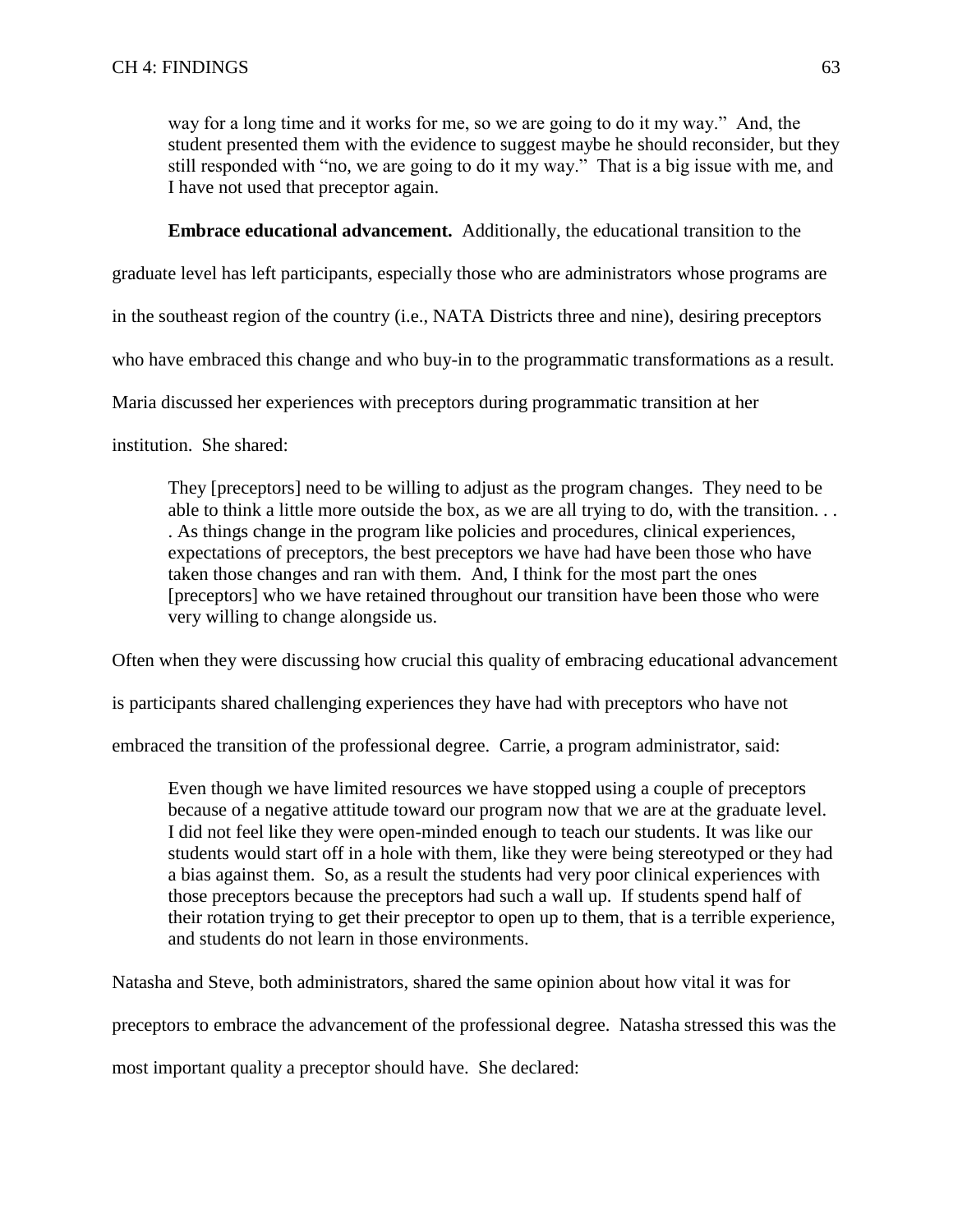The number one characteristic a preceptor should have is being open to the new changes with the professional curriculum. Having a preceptor who understands or is at least open to learning about the changes and to move forward with us is important. I have worked with preceptors before who do not agree with or have negative feelings towards the changes, and they do not appreciate the learning process with our students.

Steve added how the addition of immersive clinical experiences has caused some problems with

preceptors. He shared:

They [preceptors] have to be willing to buy-in to our program philosophy now, even if it is different than what they are used to. With the new [accreditation] standards, I have to be willing to decide that a preceptor should no longer be used because they do not buy-in. For example, since we have added immersion [immersive clinical experiences] there have been a few preceptors who are not on board with that. They do not want anything to do with those types of experiences. So, I have had to decide not to send my students to them any longer because they no longer align with our philosophy.

Generally speaking, participants stated preceptors should have leadership qualities to best

prepare students during their professional education. That is, participants reported there was

value behind possessing a growth mindset, utilizing best practices, and embracing educational

advancement.

#### **Views of Preceptor Development**

Participants also discussed their beliefs of how preceptors should be developed.Their descriptions included both the logistics of preceptor development as well as the content they reported should be included within preceptor development opportunities.

#### **Logistics**

While describing their views of preceptor development, participants discussed logistical aspects, which were important to them. These included three facets of preceptor development logistics: flexible delivery, accessible, and recognition. Participants discussed the value of preceptor development having the logistical flexibility required to meet the many learning needs of preceptors. Additionally, participants discussed that developmental opportunities should be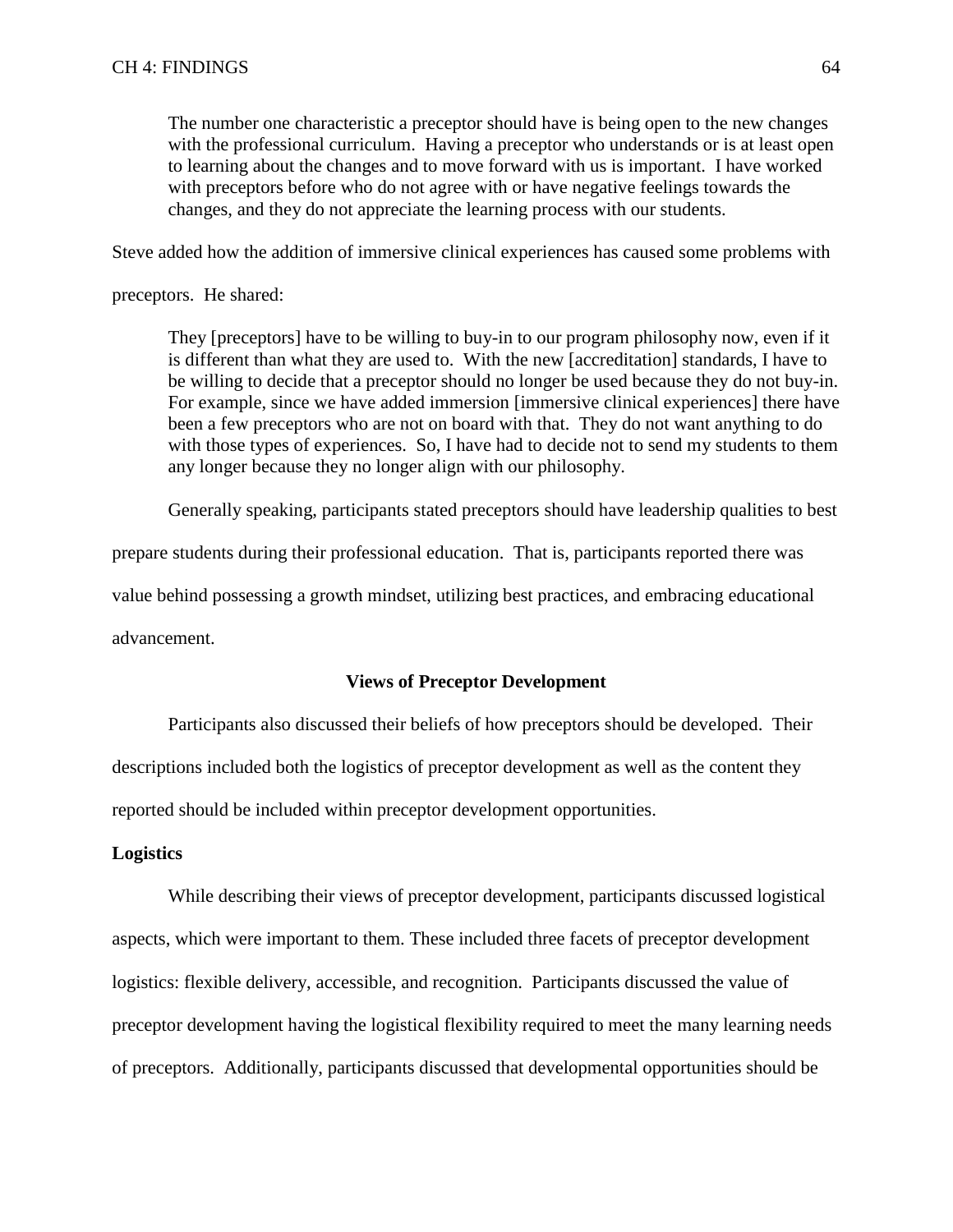easy for preceptors to access. Finally, participants acknowledged the need for preceptors to be recognized for their efforts teaching students during clinical experiences.

**Flexible delivery.** Participants discussed one of the most effective ways to deliver preceptor development was through an in-person, group workshop. However, they also revealed the delivery of preceptor development should be malleable and various delivery techniques should be used to ensure engagement of all preceptors despite individual circumstances such as geographic barriers and scheduling conflicts. It was also important to participants for preceptors who are newly credentialed healthcare providers to receive more frequent preceptor development opportunities.

Participants strongly expressed one of the most effective methods of developing preceptors was in-person, group workshops, because these types of workshops provide an opportunity for preceptors to engage with and learn from each other in meaningful ways. Miranda, an administrator, discussed in-person workshops as she described how preceptors should be developed. She stated:

Ideally, I really like face-to-face meetings. I think there is a lot of value in being able to develop preceptors with a group of individuals together. I want to be able to open the floor for discussion and let preceptors talk about their experiences and learn from each other. . . . Because, it has been a long time since I have practiced clinically, so I do not feel like I can speak to their challenges very authentically. I think there is a level of validity when preceptors hear from each other in that way.

Participants who were preceptors often described in-person, group workshops as their preferred method for delivering preceptor development. Robert, for example, reflected on his experiences attending in-person workshops and why this method was important to him:

It is good to hear from other preceptors. What works for them [with students] and the bad experiences they have had. There is one preceptor who is really good about including students when he is evaluating a patient. That is something I think I could be better at. I tend to not interact with students when I am evaluating a patient's injury. I tend to just have them stand and watch me. So, that is something another preceptor here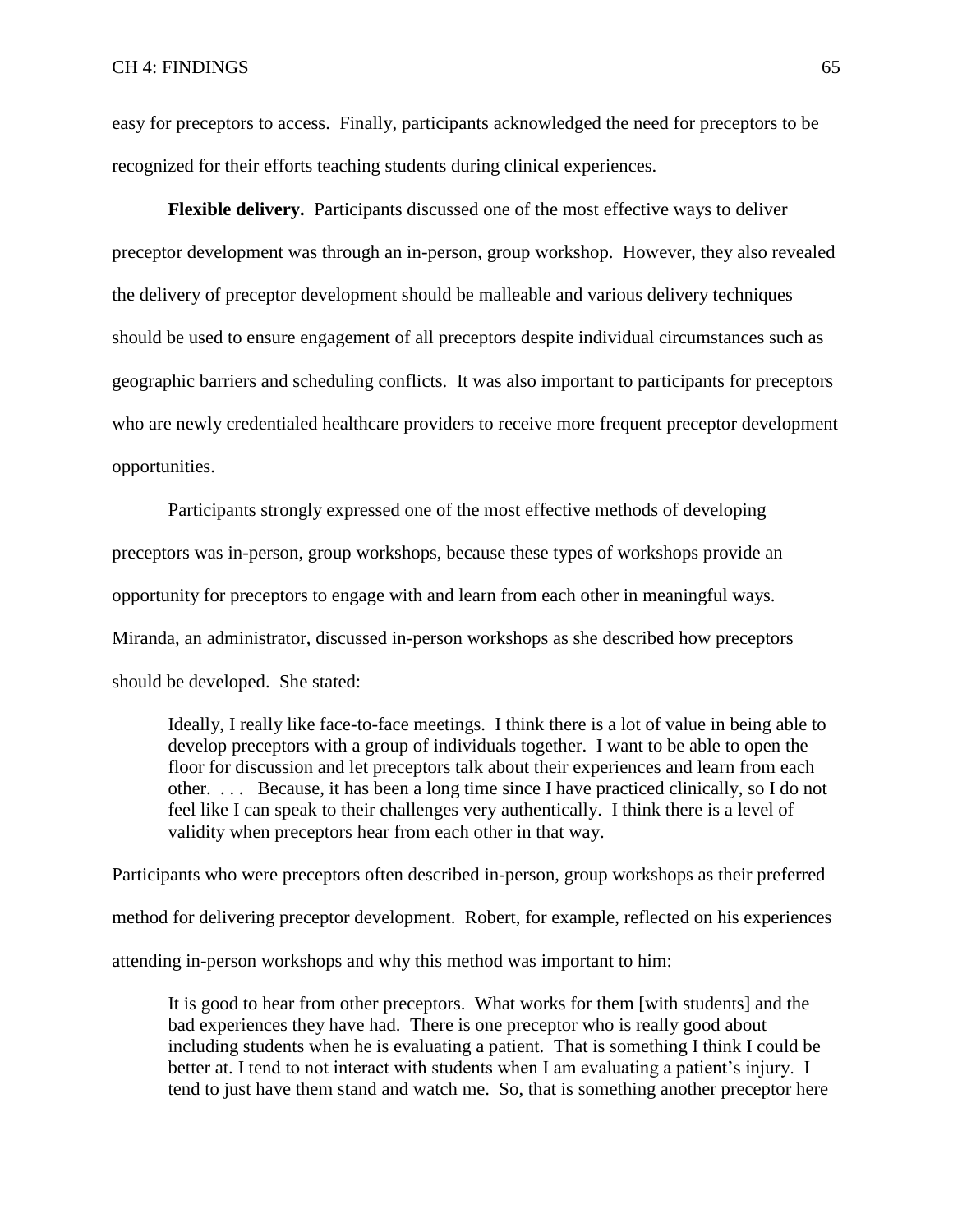does really well, so I like to hear about the things they [other preceptors] do. That has been helpful for me.

Charlotte, also a preceptor, agreed that getting together with other preceptors is a great way to stimulate discussion. She said, "when you are in-person, you have all of, or the majority of, the preceptors together. I think that elicits conversations that probably would not have happened otherwise." Stanford, an administrator, mentioned he preferred in-person, group workshops over other methods of delivering preceptor development because preceptors within his program prefer an in-person format over online methods. He reported:

We have mainly done preceptor development face-to-face. We have explored the idea of doing something online, but we have not gotten that off the ground yet, because many of our preceptors enjoy the face-to-face workshops. They enjoy the personal interaction amongst other preceptors as well as with the administrators.

Samantha, a preceptor, similarly described her beliefs of in-person group workshops and added

how they give an opportunity to simulate interactions with students. She shared:

I like it when all the preceptors are together, especially when we can meet each other, network, and talk about our experiences [with students]. That is my favorite. Most preceptors have made a point to come to these meetings because we enjoy each other's company, and it is valuable time to learn from each other. Plus, you can have other experiences such as role playing. We can do some practice scenarios, like conflict management. You cannot do those things as effectively online.

Steve and Trey, both administrators, acknowledged that in-person, group workshops were

ideal for preceptor development. However, they both have experiences in their role that make

this format very difficult to execute for all the preceptors with whom they work. Steve liked the

idea of having all preceptors together, but he pointed out there were significant scheduling

difficulties associated with bringing a large group of healthcare providers from different work

settings together at the same time. He stated:

I would love to get preceptors in a space together. It would be great to have the high school ATs, and college ATs, and ATs who work in clinics together along with the physicians and physical therapists, but, that is so hard. Everyone's schedules never line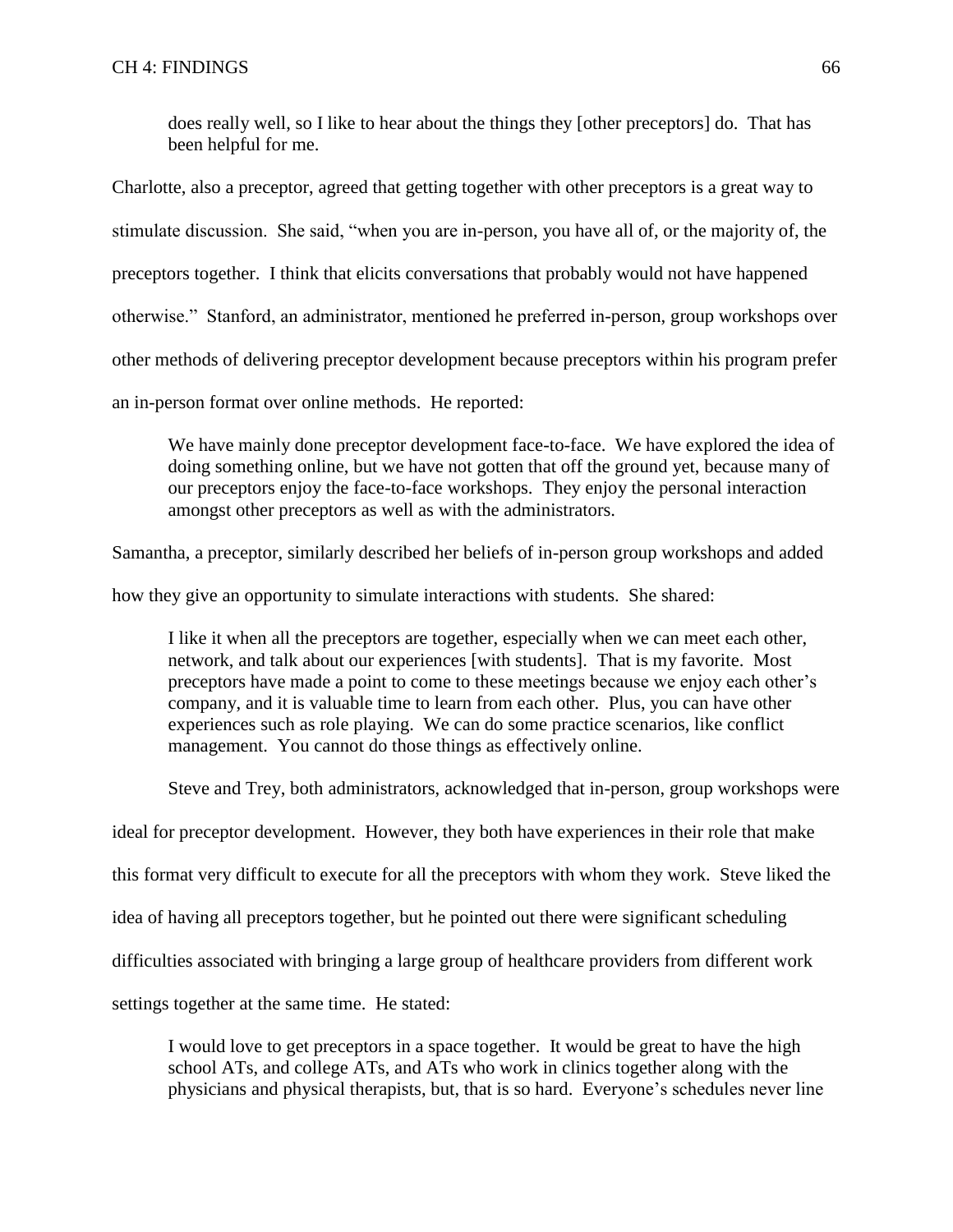up. Have you ever tried getting 15 clinicians together in a room at the same time? That is so difficult.

The addition of immersive clinical experiences has allowed students to travel away from the local area to complete their clinical experiences. These immersive experiences have added logistical challenges to bringing preceptors together for an in-person workshop. Even though Trey believes preceptor development should be delivered in-person, he does not feel it is a realistic method for developing preceptors who are not in the same geographic region as the program. Trey reported:

What I have found is that the best way to develop preceptors is to get them together, so they can share with each other, share what has worked [with students], what has not worked, and share those experiences. They develop a bond with each other that way. ... Unfortunately, our summer field experiences are immersive, and students can go anywhere in the world. We have some students who travel to Madrid, Ireland, Scotland, and Australia for these immersive experiences. To have those preceptors physically sit in the same room together is not an option.

Ray similarly described that in-person workshops would be the best way to deliver preceptor

development, but there are logistical barriers to getting preceptors together in the same space.

He shared:

Ours [preceptor development] is delivered via online courses. Being honest, that is probably not the best way to ensure everyone fully engages in the content. Because if you are watching a video, you may let it play and walk out of the room, and you miss things. Ultimately, I think the best way to do it [preceptor development] would be inperson. . . . But you cannot do that with preceptors who are across the state.

Miranda, an administrator, shared similar experiences to Ray regarding in-person preceptor

development. As a result, she has implemented online methods of delivering preceptor

development, but does not feel preceptors have been as engaged with the content as she would

like them to be. She stated:

It is very difficult to get preceptors in one room at the same time, especially as our program has grown. We have close to 50 preceptors this year and have added clinical experiences all over the state. We even have students who are in different regions of the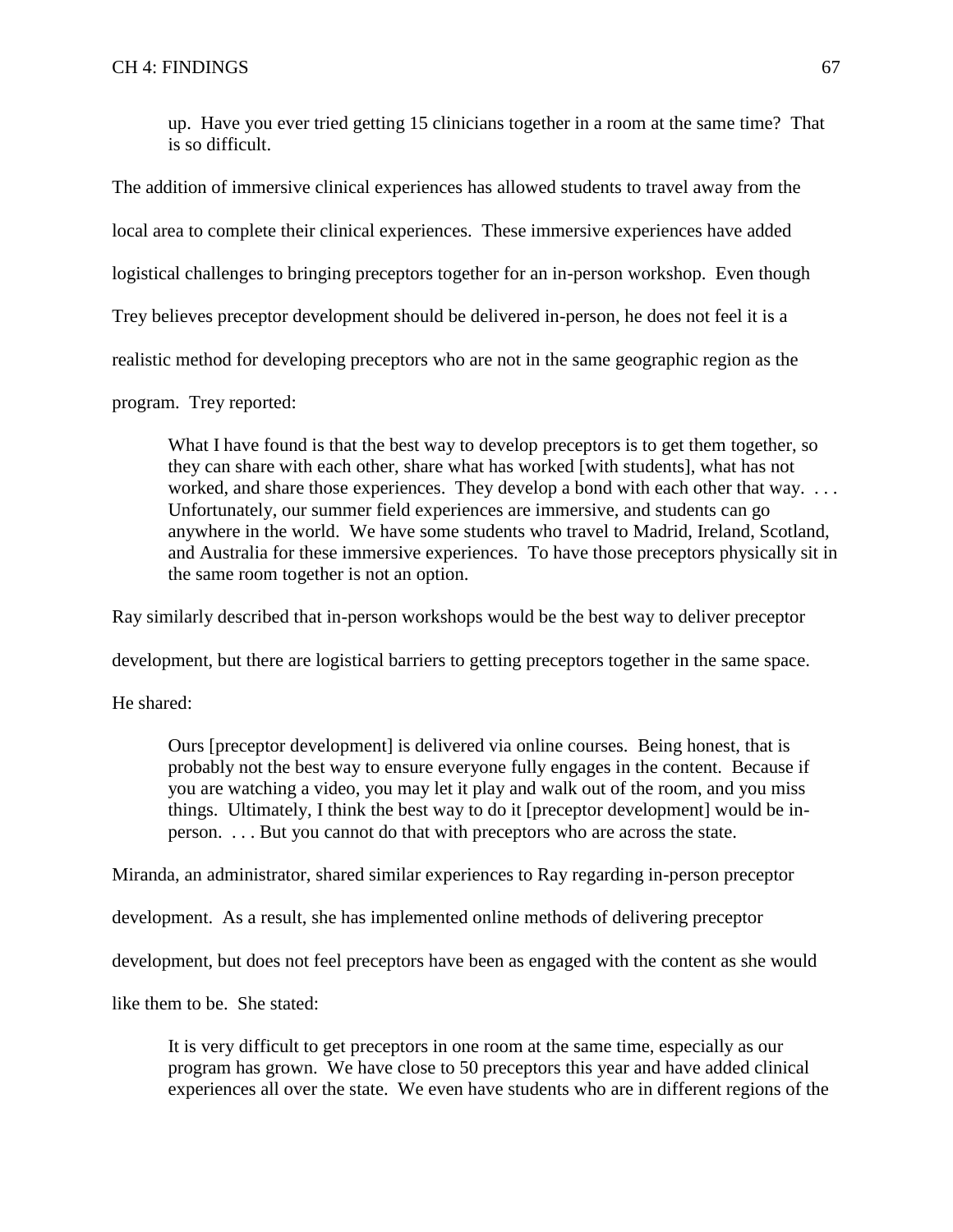country this semester. So, in-person training for those preceptors is not possible, so, we have done more online training with those preceptors. For me, the challenge now is trying to find a way for preceptors to be more engaged during the online training, rather than sit and watch a couple of videos and answer some quiz questions.

In addition to their views on delivering preceptor development via in-person, group

workshops, participants, barring those from the west coast (i.e., NATA Districts eight and 10),

also indicated there should be a multi-modal approach to delivering preceptor development. All

participants who expressed this opinion had 10 or less years of experience in their current role.

By using methods other than in-person workshops, participants explained that more preceptors

would engage with the content. Some participants, like Carrie, an administrator, offered that

preceptor development should use multiple delivery methods due to the differences in

preceptors' experience levels and learning styles. She shared:

We have to have multiple ways of delivering preceptor development. Just like with our students, there is no one way to teaching something. We need to individualize it based on the preceptor, on their experiences with students, and how long they have been a preceptor.

Jack, a preceptor, agreed, "it should not be the same for every preceptor because everyone has

different circumstances." Mary, also a preceptor, added preceptor development should be

tailored based on the preceptor's teaching and learning style. She shared:

I do not believe preceptor development should be standardized, because just like students learn differently, preceptors teach differently. It depends on the setting a preceptor works within. I am in a clinic-based setting rather than a university or high school, so my approach to teaching students is going to be different than a preceptor in one of those settings. So, I think preceptor development should be tailored to the individual.

Steve, an administrator also discussed that a multi-modal approach to delivering preceptor development was important to ensure all preceptors can pick up the information. He said, "I think everyone learns differently. Some people latch onto content in different ways, and I want to hit as many preceptors as possible and appease as many as possible." Steve added a few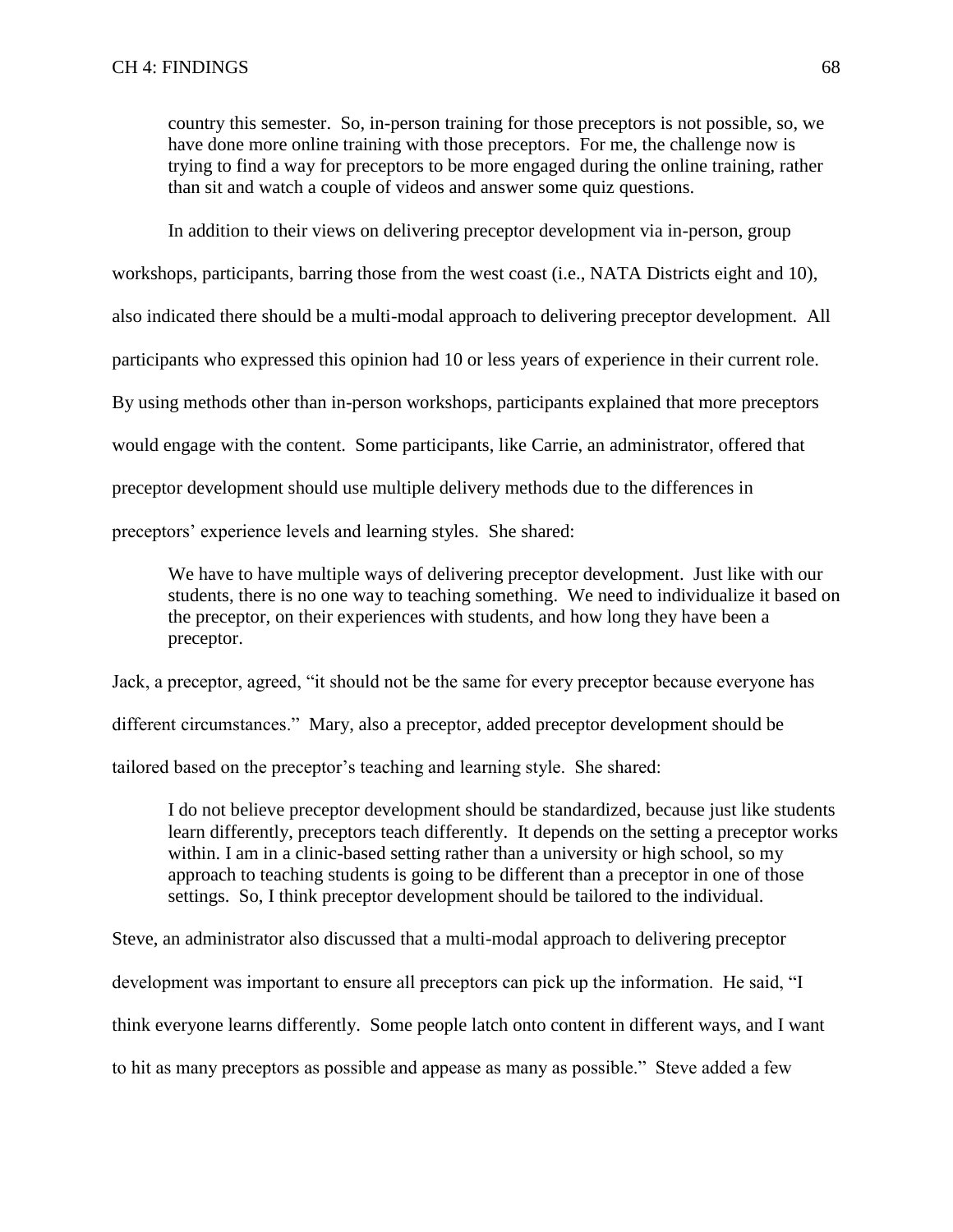examples of different modalities he has used to deliver preceptor development:

Some content lends itself better to certain things. For example, if I am teaching preceptors about pedagogical theory, I will use infographics, because I think those work better for the content. If I want to include teaching tips, I may develop a podcast where you can talk through some of those tips.

Aiden, an administrator, reflected on his experiences as a preceptor and why he felt it was

important to use multiple methods for delivering preceptor development opportunities. He

shared:

I have served as an AT and preceptor in just about every type of setting. When I served in that capacity, there were clinical education coordinators who understood the demands of my job and others who did not. Because of those experiences, I do not like to do things that impose unnecessary demands on the preceptor's time. I want to be as flexible as possible.

To be flexible, some participants like Carrie, Stanford, and Trey, all administrators, shared their

experiences conducting site visits to meet with individual preceptors less formally. Carrie, for

example, shared how she prefers to use these visits as a less formal way to meet with preceptors

individually at their place of employment. She stated:

I try to do one-on-one [preceptor development] that is less formal. It is more of a conversation with the preceptor. . . . I will share some teaching strategies, or we will debrief on their experiences with students. I like to be able to give them helpful suggestions in this type of way instead of a more formal workshop.

Stanford agreed the site visits offer an opportunity to meet with preceptors individually. He described some of the topics he discusses with preceptors during these opportunities. Stanford said, "we talk about how things are going with the students, any issues they are having. It is an opportunity to sit down with preceptors individually, so I can give them advice on how to manage a specific situation." Trey added using site visits to deliver preceptor development gives an informal opportunity to help preceptors improve while also helping to build relationships with each preceptor. He stated: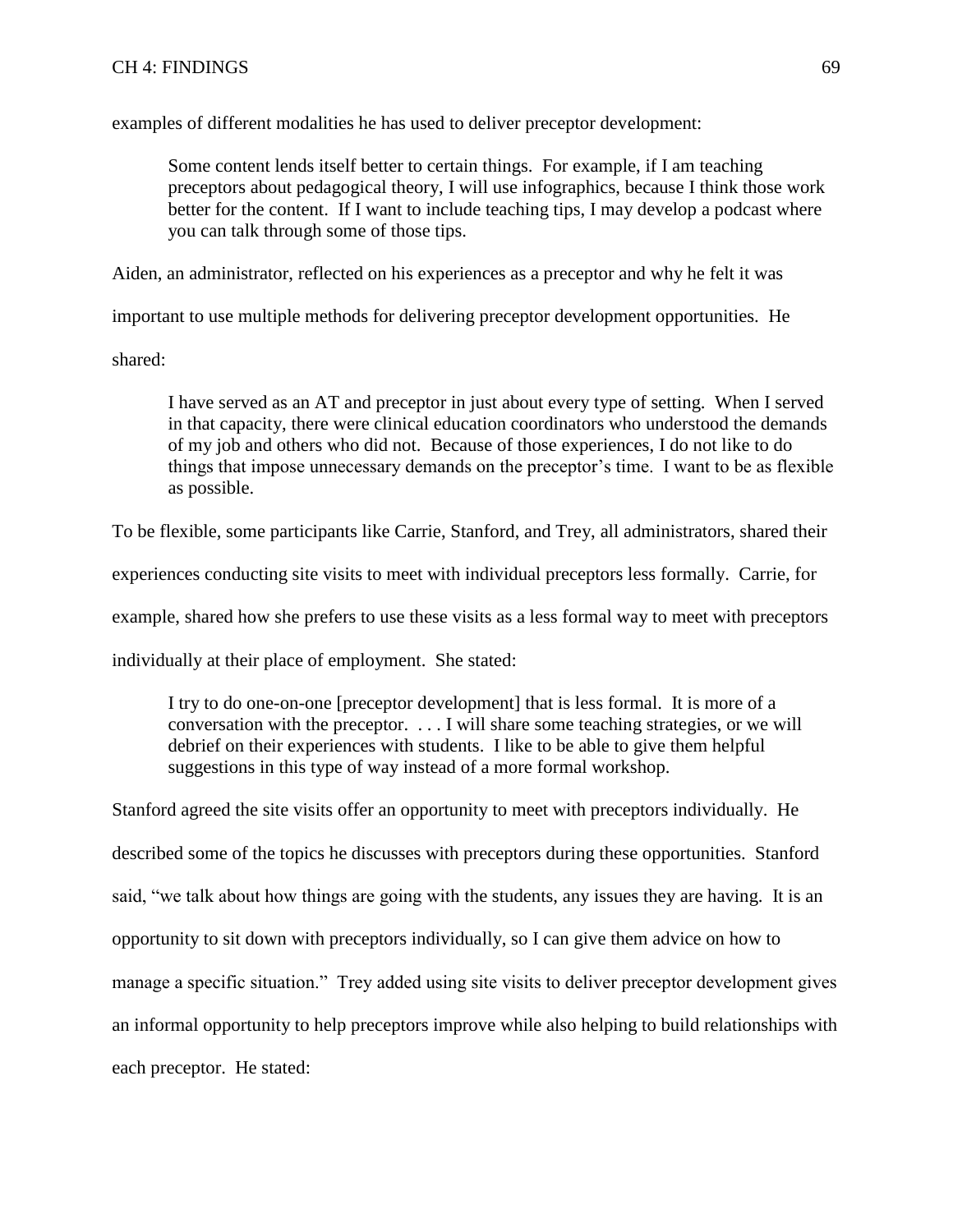Even though they may only be 45 minutes long, there is always a whole lot of development that happens, and what I think is really cool is that it is really informal. I usually have a short agenda, but it is not formal. It is a good opportunity to build relationships.

Participants, namely administrators with no more than 10 years of experience who

reported their program lies within an urban community, also explained the delivery of preceptor

development should happen more frequently if a preceptor is new to their role as a clinical

teacher. When discussing his views of preceptor development, Aiden, an administrator, reported

he should reach out to new preceptors more often and connect with them one-on-one. He shared:

Particularly for new preceptors, I might visit more frequently to make sure things are going well. I think it is important to meet with them one-on-one and answer questions they have in their environment. There is value in that so administrators absolutely need to get out of their office and into the preceptor's space.

Miranda also stated it was important to reach out to new preceptors, especially those who were

newly credentialed athletic trainers. She discussed how valuable it was to meet with those

preceptors more frequently to help them in their role as clinical teachers and to show those

preceptors she cares for them. Miranda reported:

I try to visit with our younger preceptors, particularly our graduate assistants. I want to take time to meet with them informally on a regular basis. I want to see how things are going, what they might be struggling with, what is going well for them, or how we can help them. I do not want them to feel like they have been left to sink or swim on their own.

While participants revealed the most effective way to deliver preceptor development was

through an in-person group workshop, they agreed the approach to preceptor development

should be multi-modal. Additionally, participants believed accommodations should be made to

preceptors who are not located near the program and for those preceptors who are new to their

role as clinical teachers.

**Accessible.** To increase the likelihood preceptors would engage in preceptor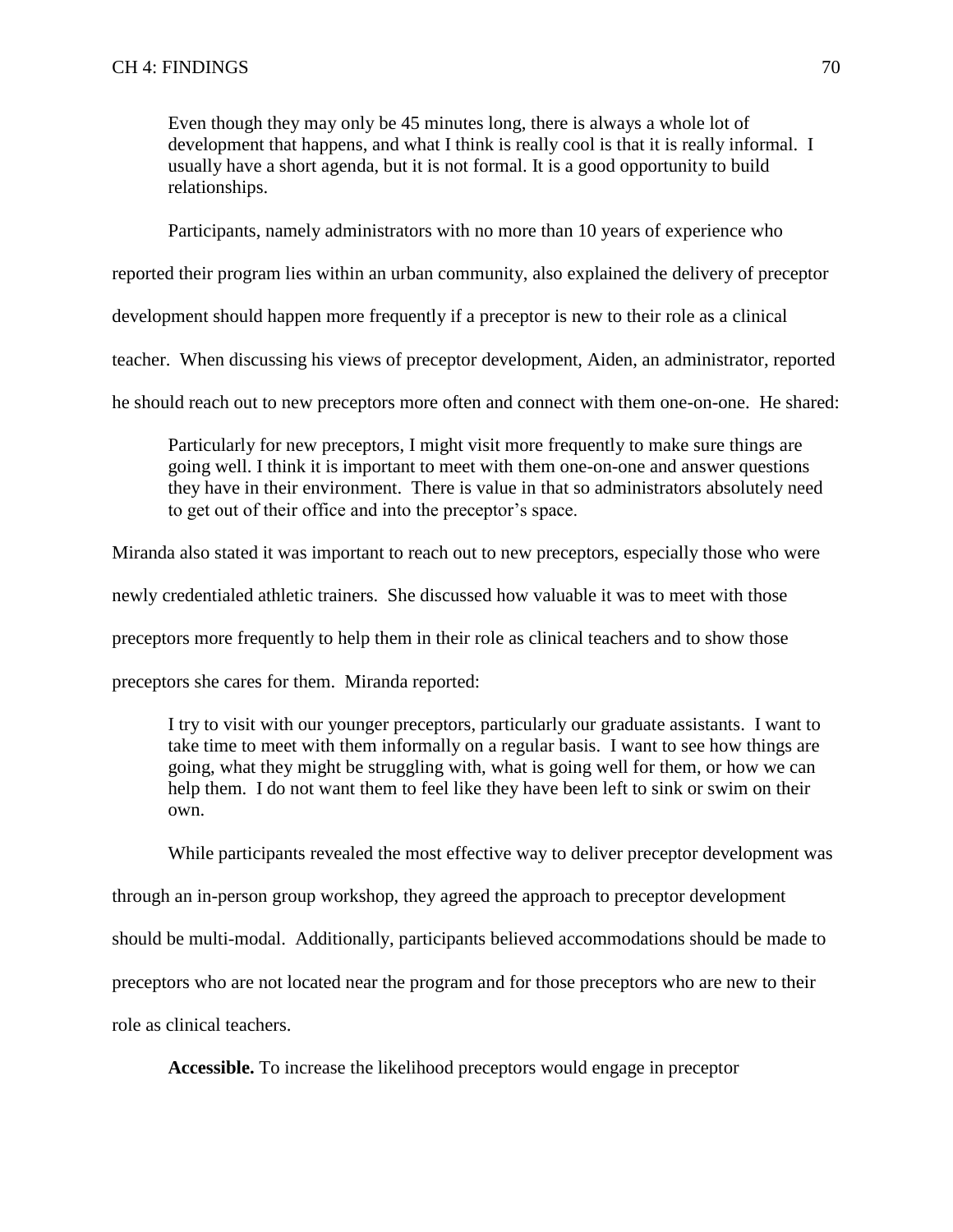development, participants, especially those with less than 10 years of experience, reported these opportunities should be easily accessible. Participants who served as preceptor as well as those who were administrators stressed their desire to promote preceptors' development as clinical teachers without creating a burden on their time. As Stanford put it, preceptors often are not paid for their time to teach students, so he wanted to make sure what he asked preceptors to complete did not ask too much of their time. He stated:

I think we are very aware they [preceptors] are volunteering and doing this out of either a vested interest in mentoring students or as professional service. I want to be very mindful of their time and not require a ton of investment into the training process but still making sure it is an effective training process.

While describing their views of preceptor development, participants suggested preceptors should be able to engage in these opportunities on their own time. Jack, a preceptor, commented on the time commitment associated with preceptor development and how preceptors' time should be respected. He mentioned:

I prefer it when we have an initial meeting in-person then everything else is online. I have access to information when I have time to look at it. I prefer it when it [preceptor development] is left up to me and when I have time to get to it, especially during the school year.

Additionally, participants explained the way preceptor development is structured should make the content easy to digest. As Carrie, an administrator, said, "I think we need to make tools preceptors can use easily, and they understand easily. They should not be a time or resource burden on preceptors either." This view was echoed by another participant, Miranda who is also an administrator. When discussing the importance of preceptor development not being burdensome, she shared, "burnout is such a big problem in our profession, and I think I am very mindful of the fact we do not want to be a reason for preceptors' burnout." When reflecting about his experiences creating preceptor development events, Aiden shared his beliefs that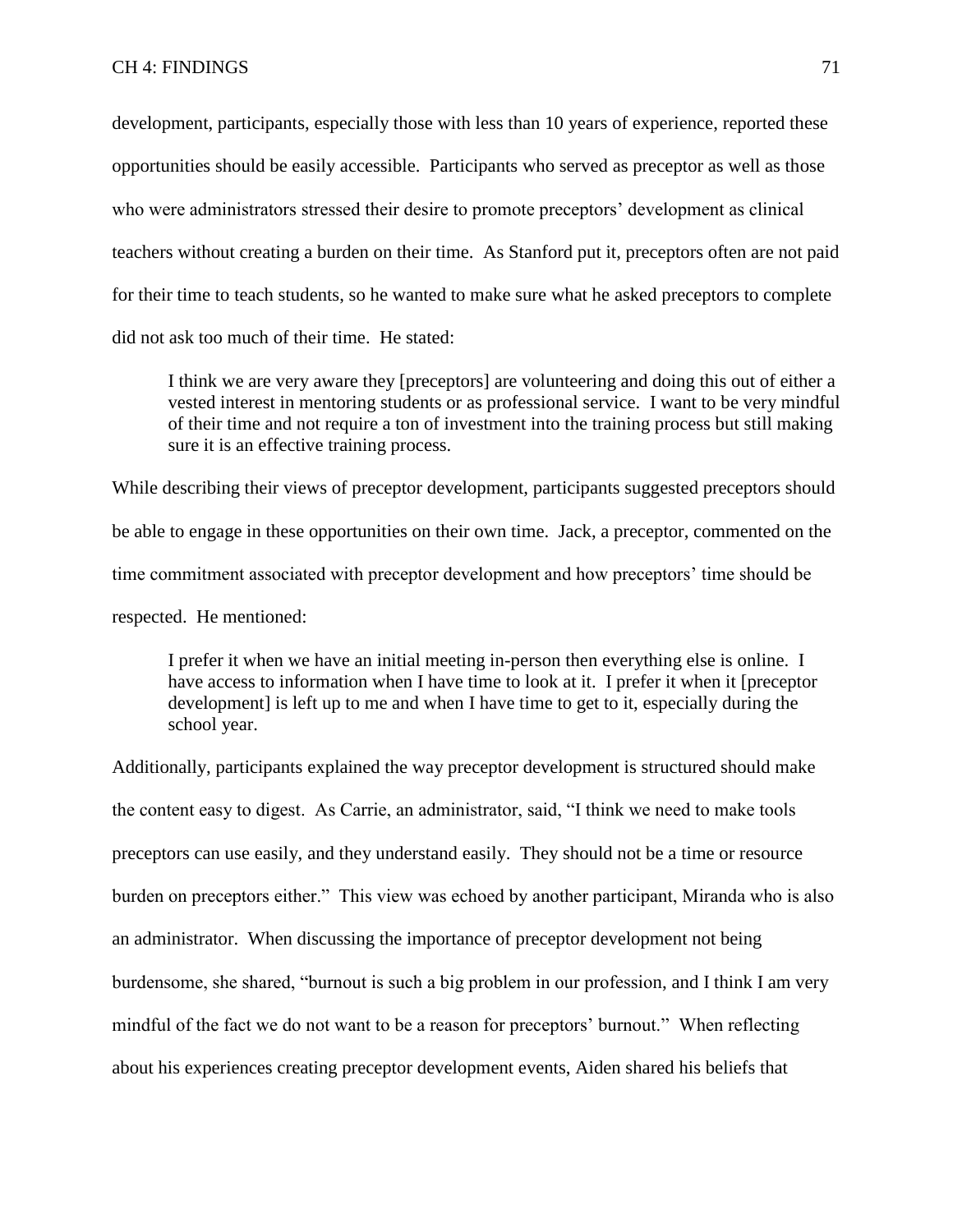# CH 4: FINDINGS 72

delivering more frequent opportunities in smaller pieces was more meaningful than other

methods of developing preceptors. He reported:

I can remember my first year as a program director. The only preceptor training we did was an annual [in-person] meeting with preceptors. We would record it, and if someone did not come to the meeting they would have to watch the video and take a quiz. That is all we did, which is not as important, in my mind, as recurring, quick hitters, small snippets and feedback to preceptors over the course of the [academic] year. We have our annual meeting with preceptors tonight, and I believe a week from now, most preceptors will not even remember what the theme was.

Furthermore, participants suggested that to promote their development preceptors should have

access to program administrators and quick responses regarding questions they may have. For

example, Stanford shared his desire for preceptors to feel close to the program by being available

to preceptors when they have concerns. He reported:

If preceptors are having additional issues with students or have concerns, we have an open-door policy. They [preceptors] can reach out to me by phone or email any time and get a pretty quick response. . . . I think it allows preceptors to feel connected to our program when we maintain those open lines of communication.

When asked about her beliefs on the delivery of preceptor development, Charlotte, a preceptor

discussed the value behind being able to reach out to another preceptor for guidance. She stated:

My company has a mentorship program that might be a good idea. I think it would be great if we paired a preceptor who has been doing this for two or three years and another preceptor who is just starting. So, if the newer preceptor has any day-to-day type questions, they can reach out to their preceptor mentor for answers. Like, "I have seen that with my student, that is totally normal" or "no, that is a problem. You need to talk to the clinical coordinator about that."

**Recognition.** A variety of perspectives were expressed, and differing opinions surfaced

regarding the concept of incentivizing preceptor development. A common view among

participants from eastern states (i.e., NATA districts two, three, and nine) was that serving as a

preceptor was a form of professional service, which should be a reward itself. All participants

who discussed this opinion all reported they had 10 or fewer years of experience in their current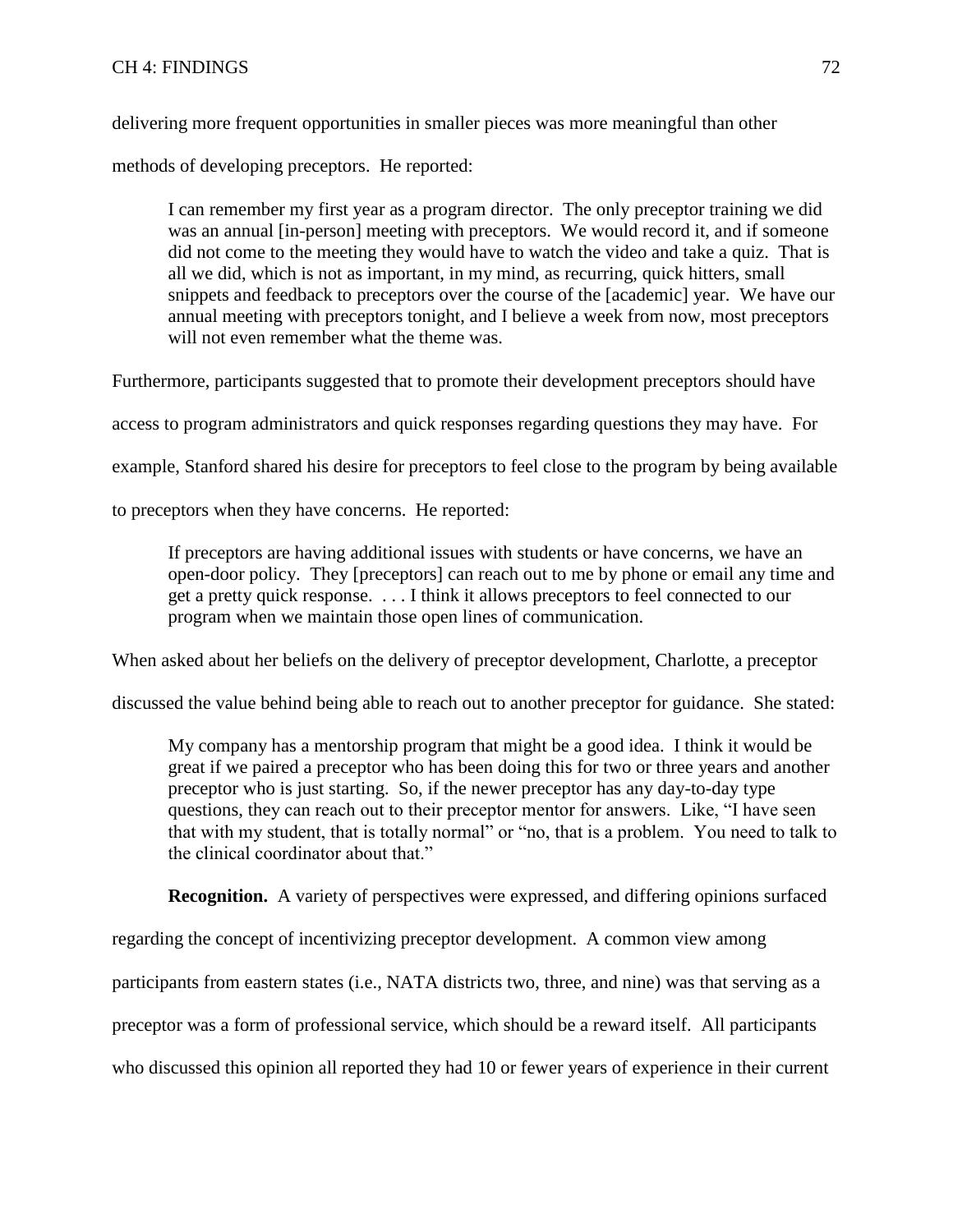role. Jack said:

I think it [being a preceptor] is a way for athletic trainers to expand and give back to their profession. . . . Probably every athletic trainer would love a little extra money, but when it comes down to it, my reward is giving back to the profession.

Natasha and Carrie, both administrators, agreed that they believed being a preceptor was more about giving back to the profession, and there should not be a monetary incentive for serving in that capacity. Carrie discussed her experiences previously serving as a preceptor. She commented:

Our preceptors receive an honorarium for each student they work with. I do not agree with it though. . . . I was never paid when I was a preceptor. You do it because you enjoy working with students and teaching. You are doing a service to the profession, and I think that is enough incentive.

Natasha, also an administrator, shared her views on incentivizing preceptor development and why she felt preceptors should not be paid for their role as clinical teachers. She said, "it is about giving back to the profession and giving back as a mentor. That is service to the profession. There are many things we do as service that we do not get paid for."

Other participants described their beliefs of recognizing preceptors differently and stated preceptorships should be incentivized. There was a sense among these participants that while serving as preceptor is a way for athletic trainers to give back to their profession, there are other ways of recognizing preceptors for the work they do to help students grow. Richard, for example, believed since preceptors are often volunteering, he should use rewards like continuing education units (CEUs) to recognize them. He stated:

When it [being a preceptor] is voluntary, there is no financial benefit. Giving them [preceptors] one night for their hotel room at a district meeting or going to a CEU workshop and not having to pay the registration fee is a great incentive for people. It is an incentive for people to be involved [with the program] and they will work hard for you. An "attaboy" or "attagirl" are very important, but when you also give someone \$100 for being a guest lecturer in your class because they do great work, that is a nice thing to do for them.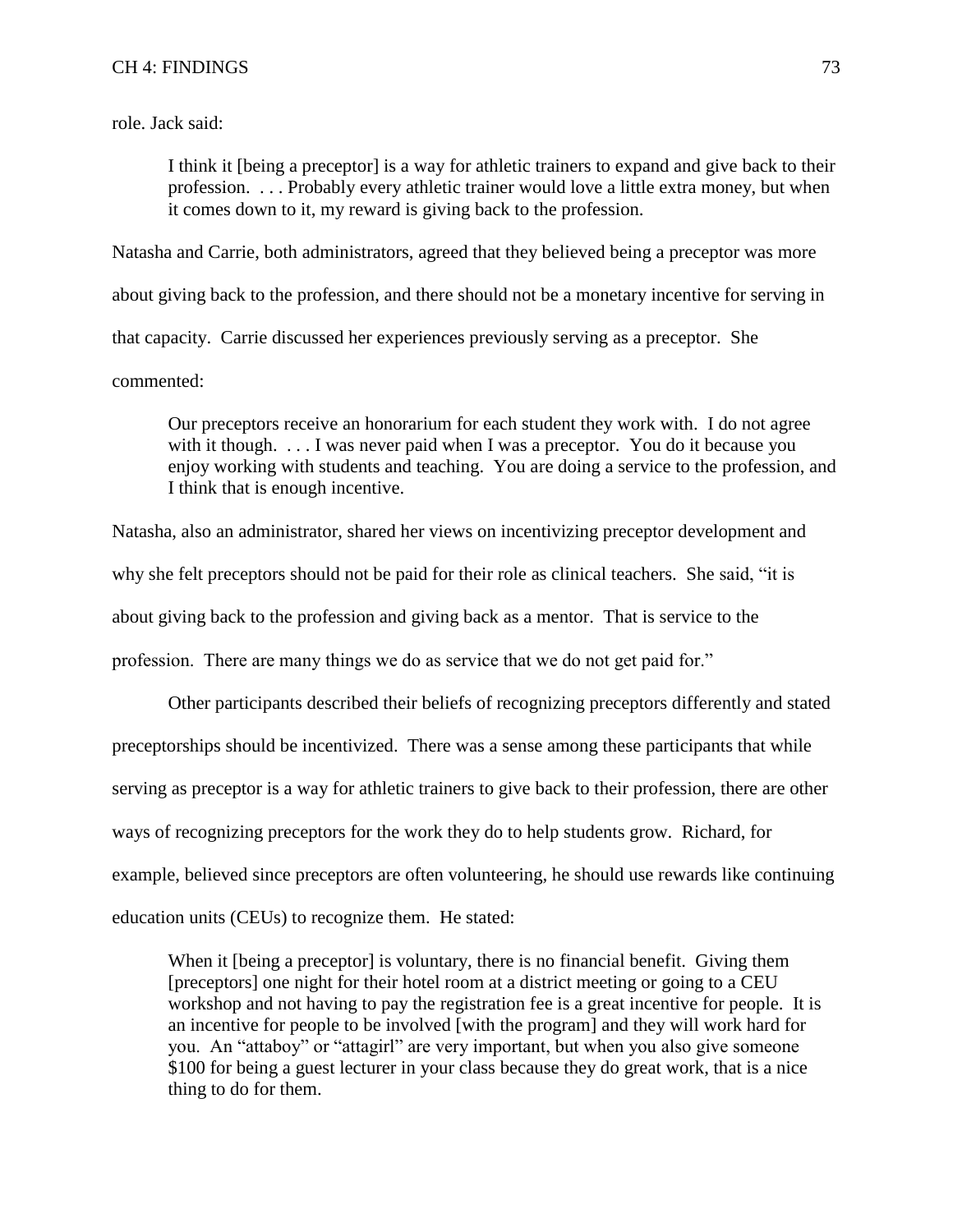Charlotte, an administrator, mentioned again, the significant time commitment to being a preceptor and how nice it is to be able to give something back to them. She said, "it does take more time than I think people realize. So, it is nice to give preceptors CEUs for coming to it [a preceptor development workshop]." Harry, also an administrator, agreed that preceptors should be rewarded for the effort they put into helping students during their clinical experiences. He reported:

I want them [preceptors] to understand I appreciate them, and nothing says appreciation more to me than money. I hear preceptors complain a lot about how they are not being paid despite how much extra work it is to be a preceptor. I think anytime you can give someone appreciation, whether it is a gift card, cash, or a meal; I think you have to do those things.

Participants appeared to be conflicted on their beliefs of paying preceptors a stipend for their work as clinical teachers. For some, this was due to administrative barriers within the university for which they work. When discussing incentivizing preceptor development, Stanford mentioned the difficulties of paying preceptors but discussed other methods he has used to recognize preceptors for their work. He stated:

For many institutions of higher education to pay preceptors is difficult. But certainly, for a large chunk of people, money talks. I think offering a small stipend per semester would be nice, but you could also pay for their [preceptors] maintenance of certification fee. Preceptors can also count up to five category B CEUs for being a preceptor. I think those can be huge incentives for them.

The topic of incentivizing preceptor development prompted an expressive response from Aiden.

As he was describing his opinions, Aiden discussed how not paying preceptors may affect how

they prioritize their role with students, and he talked about the challenges he has faced when

trying to reward preceptors for their time. He reported:

People value and prioritize the things other people value and prioritize. So, if a student is assigned to a Division I football athletic trainer for their clinical experiences and no amount of that preceptor's salary is paid by us [the academic program], then guess what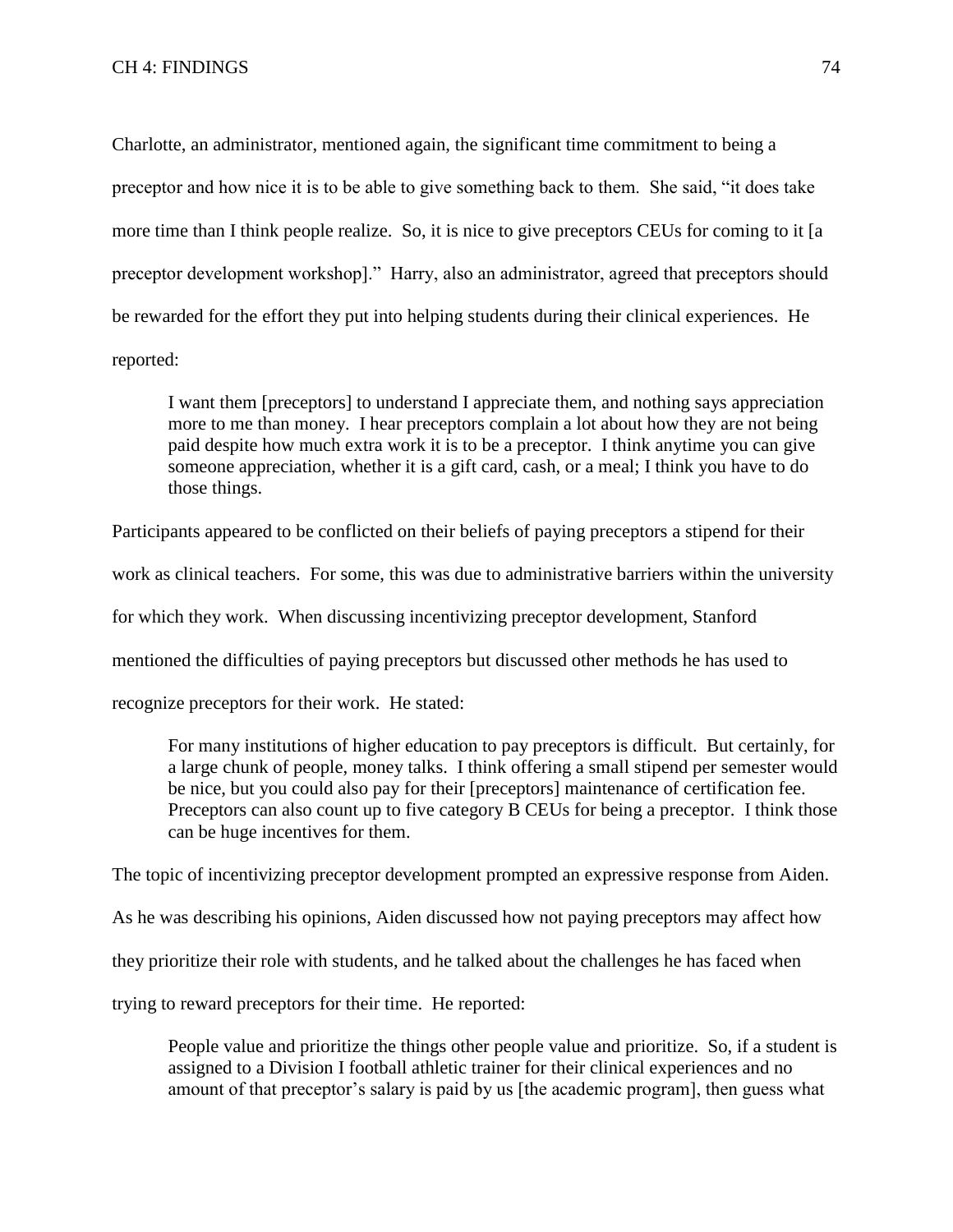is most important to that preceptor? Well it is certainly not precepting. While wellintentioned and as kind-hearted as those folks [preceptors] may be, there comes a point where they have to answer to what pays the bills. I do not think we will ever get to a point where we have people who are paid just to be preceptors, but I think anything would be better. . . . But, our [the institution's] administration has not been supportive to paying preceptors. And I understand, we are one program in a school with 18 or 19 other professional programs, many of which have clinical education components. If you pay our preceptors, you have to pay them all. So, we are not talking about a few thousand dollars here. We are talking about a significant investment. So, they [institution administrators] do not want to change that. But, I would like to be able to give something that shows preceptors are valuable. Our profession just fought for so long to not volunteer our time [as clinicians] for tournaments and the like. Was it because we are not charitable? No. It was because we want people to value what we do. . . . I think in a situation like ours, where it has been clearly communicated it cannot be and likely will not ever be a check, then we owe it to our preceptors to find other ways [to reward them]. Anything we can do to provide incentives and support for the preceptor is huge.

When discussing the issue of incentives, Samantha, a preceptor, suggested there may be other

ways in which a program can support preceptors to show their appreciation for the work they do.

She said:

I think you can support preceptors in other ways. I would love to call up the program and say "hey, I need to borrow a portable table for a program I am piloting with [my patients]. Can I do that?" and they said, "yes, absolutely. We appreciate your help for the program. Borrow the table for as long as you need." Or another example, "hey, are there a couple of students that would be interested in coming out and taking heart rate and blood pressure during our health screens?" That kind of support, that kind of willingness to help us with things in our work lives. That would be great.

Together, these results provide insights into participants views of the logistics around

delivering preceptor development opportunities. Participants pointed out it was important for

preceptor development to be delivered in a way that was flexible enough to meet the learning

needs of all preceptors, for it not to be laborious but rather easy to access and digest.

Furthermore, participants reported mixed views regarding incentivizing preceptor development

but explained overall that preceptors should be recognized for the time they commit to teaching

students during their clinical experiences.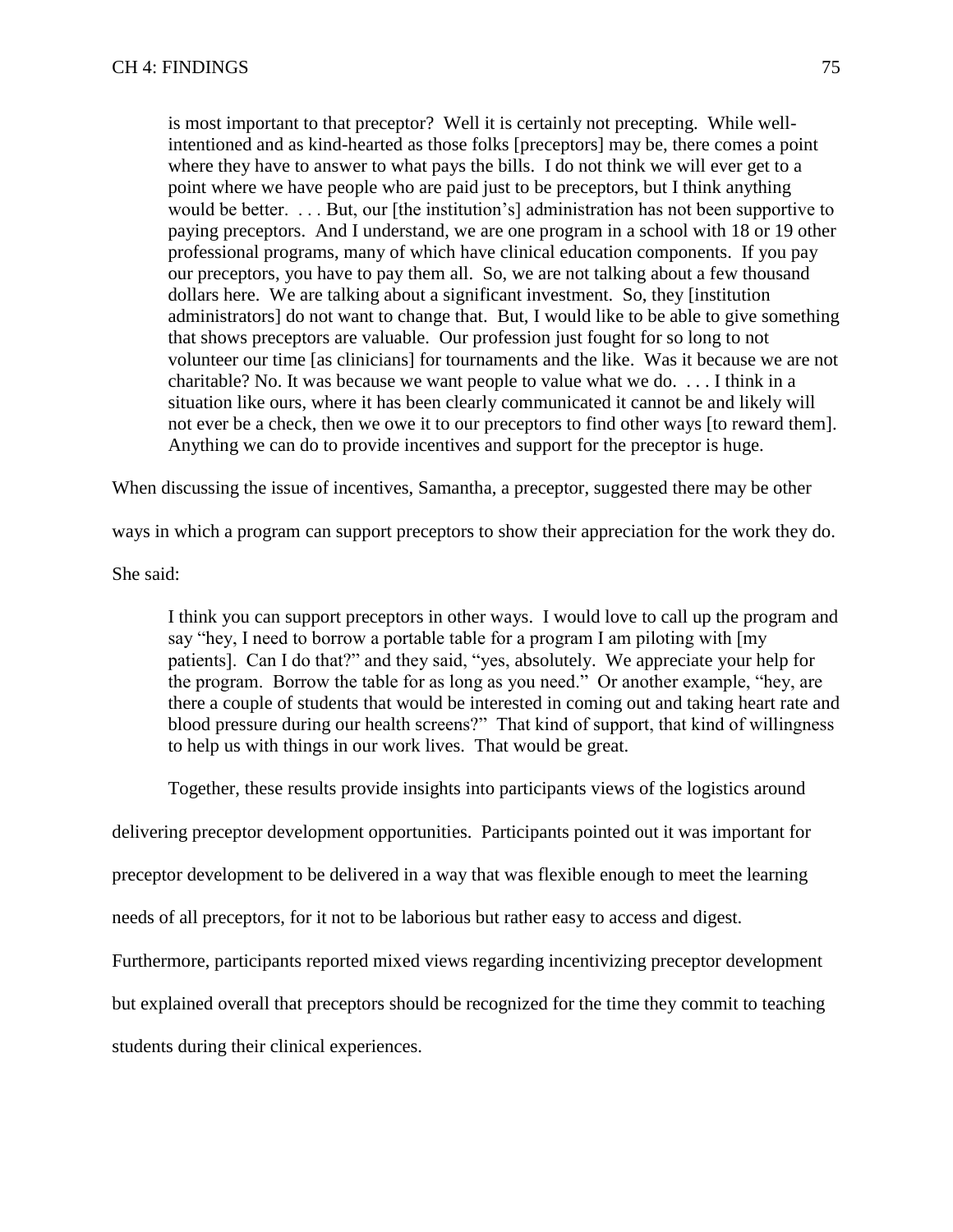# **Content**

While on the topic of preceptor development, participants described their views of the content which should be included in preceptor development opportunities. Their ideas of preceptor development content featured two aspects: programmatic information as well as teaching strategies.

**Programmatic information.** A common view amongst participants was that preceptor development should include the various components of the program, specifically, the policies within the program, the expectations of preceptors, and the curriculum and course sequence. Furthermore, participants offered this should include information related to new clinical skills that have been recently introduced into the curriculum.

Orienting preceptors to the curriculum and course sequence was an important aspect for participants who were both preceptors as well as those who were administrators. Initially that should occur to orient preceptors who are new to the program but should be repeated for those who have previously served as a preceptor to keep them informed of programmatic changes. For example, Jack, a preceptor, appreciated being updated on programmatic information regularly. He said, "we are kept up-to-date with the program information. I think it is helpful to have that refresher, so we do not forget." Miranda, an administrator, described this content to help ensure preceptors follow the program policies. She stated:

There needs to be an orientation to the program policies and procedures. I think students get frustrated when there is a disconnect between the academic side of the program and the clinical [education] side. When students ask preceptors questions, or when preceptors do things that are not in line with our policies, students get frustrated when they see that disconnect.

When discussing programmatic information, Samantha, a preceptor, stated preceptors should be aware of and comfortable with the program policies and what the administrators expected of her,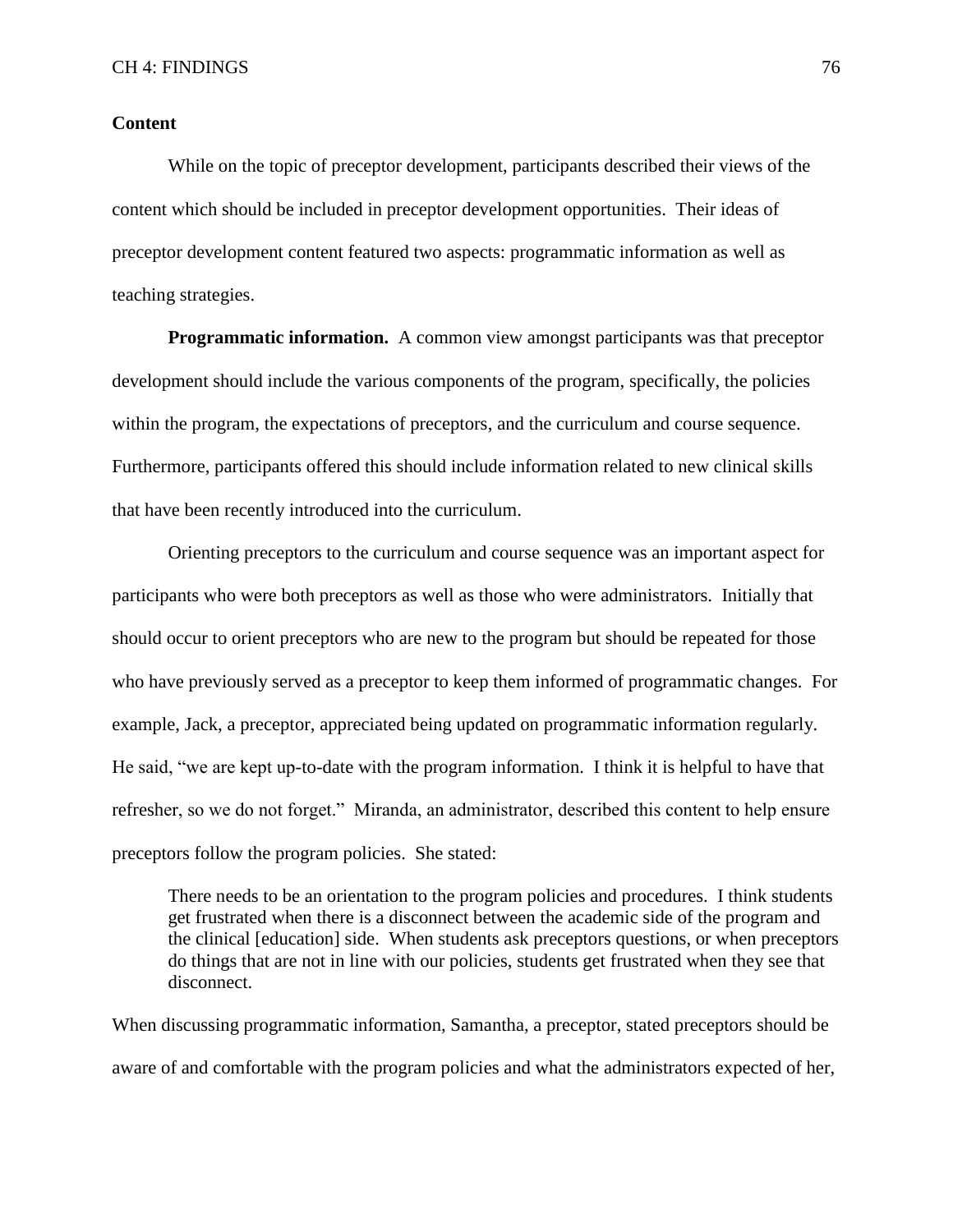especially because she had served as preceptor for multiple institutions. She shared some of the challenges she has faced trying to adapt herself to how different programs choose to orient her to

their program:

Preceptor development needs to include expectations for the preceptor. I was a preceptor for one program who used Google  $\text{Docs}^{\text{TM}}$  for everything and had a very strict structure for what they students were doing while they worked with me. But, I had no introduction to that beyond an email. I felt like I was always catching up. Then, another program had absolutely no structure. They just told students "hey go learn something."

Other participants, like Carrie described their experiences including programmatic information

such as the assessment tools preceptors will use to evaluate students. She stated:

We train preceptors how to use the evaluation forms. . . . What I have found is even though we ask them to assess something simple like communication their [preceptors] definitions of that is so varied. So, we need to make sure we are all on the same page.

Natasha, an administrator similarly offered her beliefs of including programmatic information in

preceptor development. She expressed why this was so important to her:

Preceptors need to understand what is expected of them and what we [the program] want our outcomes to be so they understand what they are getting into. I feel like it is unfair to send a student out to a preceptor who has had no training, who does not understand what they are supposed to do.

Beyond the program policies and expectations of preceptors, participants reported the

programmatic information should include materials about the curriculum and course sequence.

It was important for participants like Richard, an administrator, for preceptors to understand

what students have learned in class as well as what information students have yet to learn. He

said:

Preceptors need to know what a student is capable of, what the student has learned or not learned yet. They need to know when to and when not to put a student into certain environments based on what they have learned in class. For example, students may have an evaluation during their clinical experience that involves a [therapeutic] modality. Well, they may be taking the [therapeutic] modality class at the same time, so being evaluated on that topic is not appropriate at the beginning of the semester. It is important, so those teachable moments can be appropriately determined and scheduled for the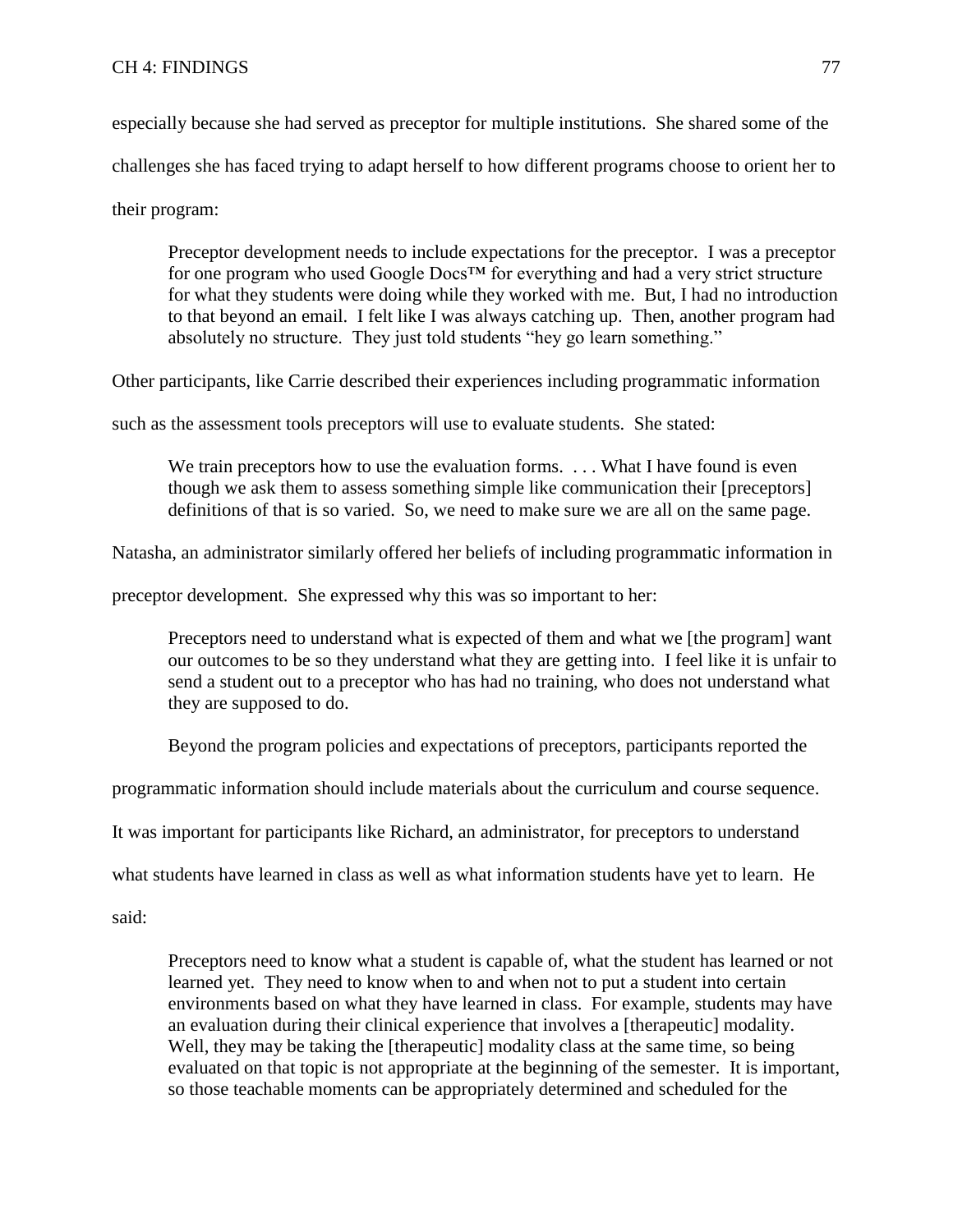student.

Mary agreed preceptors should understand what students have learned up to the point of engaging in a particular clinical experience. She stated, "making sure we [preceptors] know what the students' abilities are when they get to us, understand their coursework, and what all they have learned so far."

The transition to the graduate level has left some participants, like John, wanting preceptors to understand how students may be different than what preceptors were acclimated to with undergraduate students. He discussed that this programmatic information should be included into preceptor development opportunities to help preceptors understand how teaching graduate students might be different than undergraduate students. He reported:

Preceptor development should include what is going on in our program, what types of students do we have, and how are those students changing, the characteristics of students. They need to understand how students are evolving now that we are a graduate program.

Additionally, participants revealed the programmatic information should include content related to new clinical skills that have been added to the curriculum in recent years as well as those that were recently added to accreditation standards. Some participants, like Richard, had been anticipating new curricular content standards and had been incorporating those skills into preceptor development to help prepare preceptors to teach those skills during clinical experiences. Richard shared:

For example, our latest workshop for preceptors involved training preceptors on what we thought was coming down the pipe from CAATE, things like suturing and injections, interpreting EKG's [electrocardiograms], and IV's [administering intravenous fluids]. We wanted to ensure preceptors we were there to help with their education, so they could teach students those skills as well.

Anthony, a preceptor, also discussed that preceptors should be up-to-date with the skills that have been added or are in the process of being added to the curriculum. He said: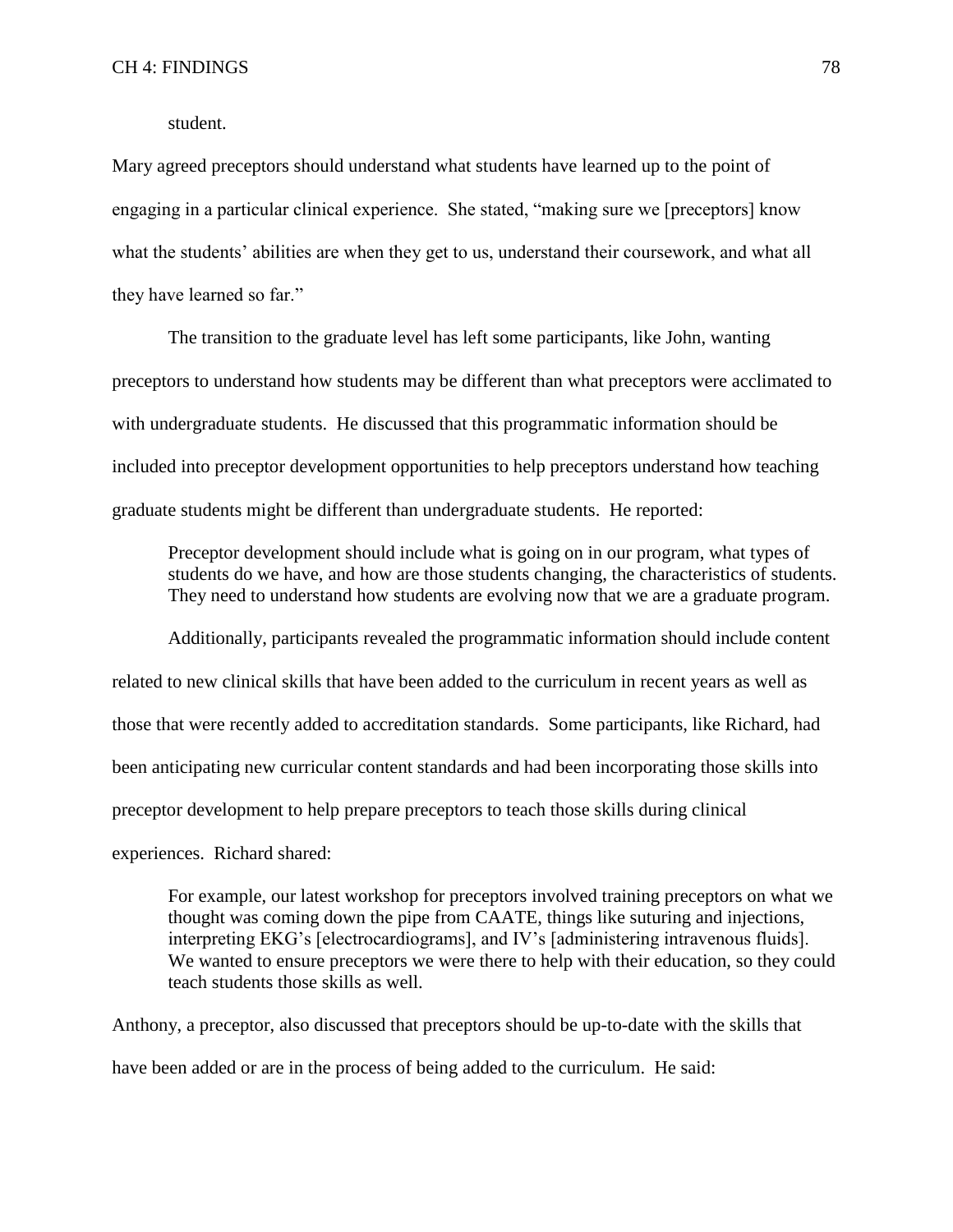We need to educate our preceptors on what the current standards are and what is changing. For example, the accreditation standards have changed so much in the past few years that even though I teach a course in the program, even I need to go learn some new skills to teach that course.

It was important for participants to give preceptors opportunities to update their skills not only so they were better equipped to teach students but also to give the resources and equipment to which they may not otherwise have access. For example, Maria, an administrator, discussed how some preceptors do not have the equipment necessary to practice certain clinical skills that are being taught in the curriculum such as rectal thermometry. She shared:

I feel like some high school ATs do not have access to the supplies and simulation equipment that we do. For example, just last night we went over rectal temperature and advanced airways. Because, I asked them if there were skills they wanted additional practice on, and most of them said those skills. They just do not have the resources to practice those skills in their own clinics.

**Teaching strategies.** To help preceptors become strong educators, participants

highlighted that preceptor development should also include content aimed at helping them develop their clinical teaching abilities. A variety of specific content areas were introduced by participants including basic teaching and learning theory, debriefing, and helping preceptors create an inclusive learning environment. Participants also discussed using simulated experiences during preceptor development as an approach to incorporating this content.

Participants suggested preceptor development should include basic information regarding teaching and learning theory. Steve discussed the pedagogical content he prefers to include in preceptor development to give preceptors a baseline introduction to being an education professional. He said:

They [preceptors] have to learn how to teach. I would break it down to square one for them, so they can begin to understand. So first, I would include what it means to be an educator. From there, you include Bloom's taxonomy, some educational theory, really give them [preceptors] a strong theoretical basis in pedagogy, in education. So, now they have a good nucleus and can branch off. I have done this, and because they have a good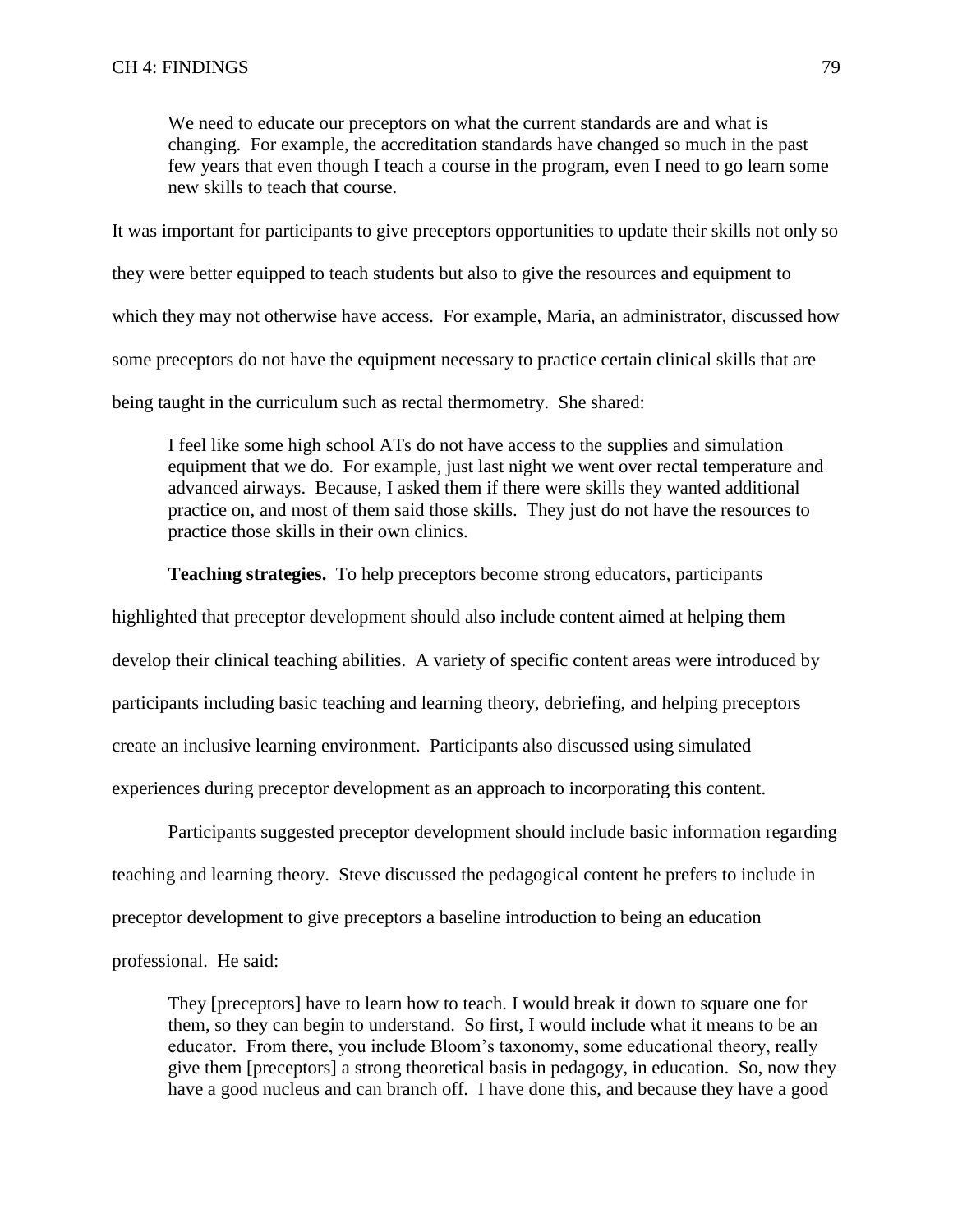base, I can build on this and send preceptors a teaching tip each week they can use.

Charlotte, a preceptor, also pointed out it was important to understand different ways in which students learn because preceptors' professional education does not include information on teaching students. She stated, "most of us [preceptors] do not have a background in teaching, so, I think the content that would be helpful is information on different types of learners and how to teach students who learn in different ways." Robert, also a preceptor, agreed that preceptors are not trained to teach during their professional education, so including content on learning styles was important to him. He added, "most of us athletic trainers do not have any background in teaching. We have not had education classes. So, some content so we can learn about how students learn would be beneficial. That would be helpful for me."

Another common view amongst participants was their desire to help preceptors create positive learning environments, which was described using several ideas that should be included in preceptor development to help preceptors establish an atmosphere which promotes student learning. One of the methods participants mentioned was debriefing. Debriefing is an educational technique that allows learners to process their experiences by reflecting on and appraising a shared event in a structured way (Dennehy, Sims, & Collins, 1998). Miranda, an administrator, explained that students appreciate when this technique is incorporated into their clinical experiences. Therefore, she recommended information on using debriefing be included in preceptor development. Miranda reported:

Something students really like is the concept of debriefing after events or on a regular basis, like once a week. They appreciate debriefing with preceptors, because it makes them feel like they are part of the process [patient care]. So, I think information on debriefing is an important thing to include in preceptor development.

Other content participants acknowledged would help preceptors create learning environments included preventing and managing conflict, appropriately planning time spent with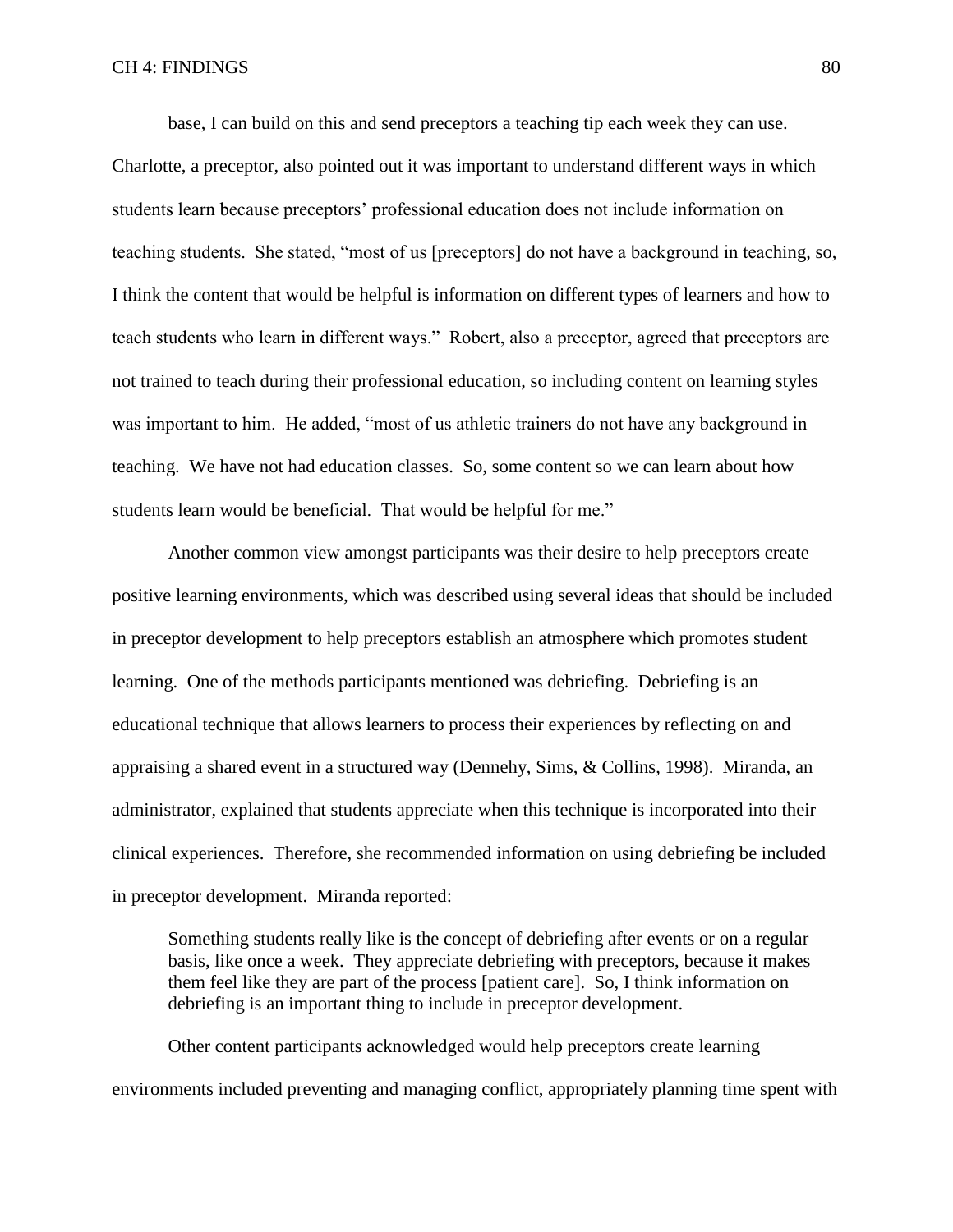students, and being more aware of implicit bias. Maria discussed the importance of preceptors being able to mitigate conflict and the ways that can be accomplished by having a better understanding of personality types. She suggested, "I would include the Myers-Briggs personality test [Myers-Briggs Type Indicator®]. It sheds light on how they [preceptors] function and how they deal with people and different situations. They learn how to work with others better." Samantha, a preceptor, discussed that conflict was inevitable and described the need to teach preceptors how to appropriately manage conflict based on an experience she had while working with a student. She reflected:

Preceptors should know how to discipline students while keeping a positive demeanor. I think this is something they [preceptors] struggle with. Students mess up and do the wrong things all the time. I worked with a student once who let a patient return to a football game after a concussion without consulting me first, despite strict instructions he had been given. When that happens, when a student does not listen and are endangering patients' lives, that can be hard. I wanted to rip that student apart. So, preceptors need to understand how to manage those situations in a way that will impart the seriousness of the mistake but not be so hard on them they choose another profession.

Some participants, particularly administrators, discussed the worth of helping preceptors determine appropriate ways to structure students' experiences. For Aiden, this meant helping preceptors organize students' clinical experiences to push them to new and more complex modes of thinking. He stated, "a great idea would be practically, how can preceptors structure their interactions with students to force them to think deeper and to view clinical experiences as more than just putting in time." Harry, also an administrator, wanted to be able to help preceptors determine the appropriate timing and skills for students to perform during their clinical experiences. He reported:

We need to give them [preceptors] guidelines on when it is best to incorporate certain skills. For example, I do not want a student to do a knee evaluation on a patient if all they have learned in class is how to tape ankles. Preceptors could ask them to take a patient's history or to perform an inspection, but after that, I am not sure that student has the knowledge to be able to continue the evaluation beyond that point.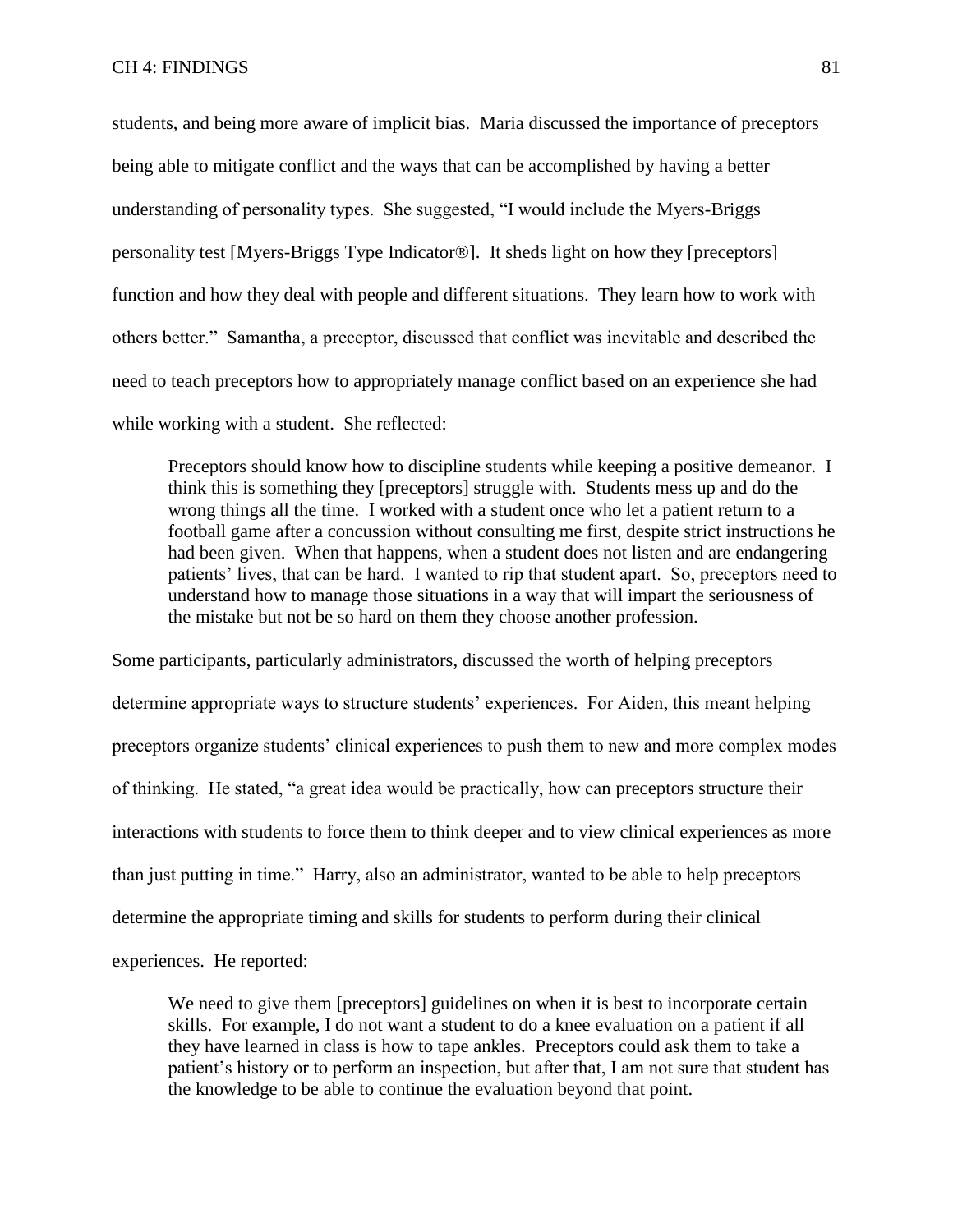Participants also highlighted to improve their clinical teaching abilities preceptors should promote cultural awareness. Carrie, an administrator, mentioned the importance of incorporating this information into preceptor development so students have strong role models who support an inclusive working environment. She stated:

One of the things I want to do for our preceptors is cultural competence or implicit bias training. That can be tough because it takes several hours to complete. But, being more aware of those things is something students need to be exposed to in appropriate ways.

Participants, namely those with 10 or more years of experience, reported to promote the advancement of preceptors' skills as clinical teachers, preceptor development should include scenarios and simulated experiences. Samantha specifically discussed how preceptors should be able to practice strategies using simulations. She shared, "I think the content should be practiced during practical scenarios or learning simulations where preceptors have to role play how to interact with students during a common scenario." Richard, mirrored Samantha's beliefs and shared examples of different types of simulated experiences that would help preceptors. He reported:

We give them [preceptors] learning scenarios on how to use their time wisely with students. Some of those include how they [preceptors] can involve students in conversations with [athletic] coaches or developing injury reports or other types of documentation. Scenarios that help preceptors' practice how to create productive learning experiences and that they are not using down time to just shoot the breeze.

Together, these results provide important insights into participants' beliefs of preceptor development. Participants described their views of important logistical aspects of preceptor development including a flexible approach to delivering preceptor development, highly accessible preceptor development opportunities, and recognizing preceptors for the work they do to teach students. Furthermore, their descriptions included information on the content participants felt should be included in preceptor development opportunities, including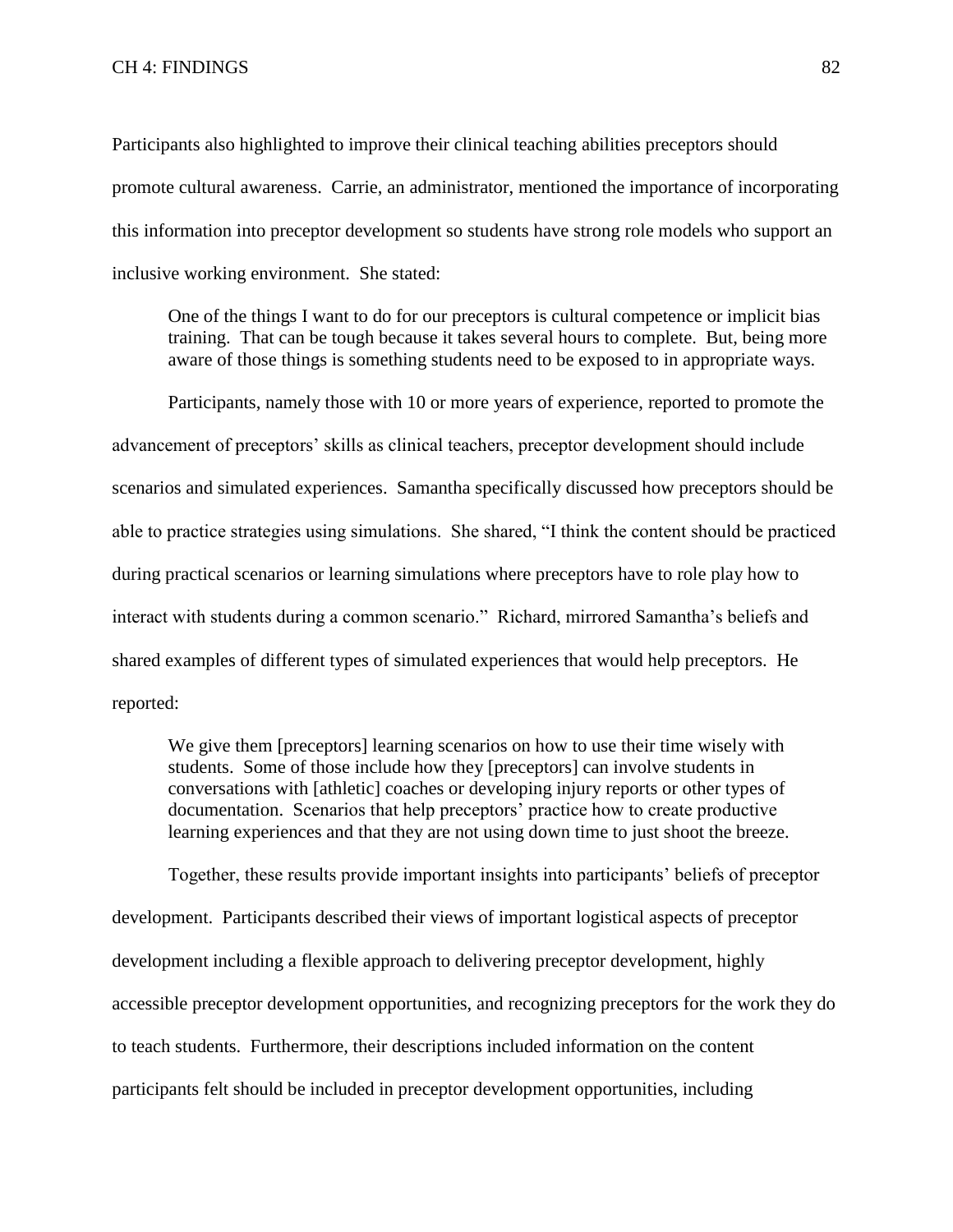programmatic materials and strategies to promote preceptors' skills as clinical teachers.

### **Influences on Beliefs of Preceptor Selection and Development**

Finally, participants were asked to describe the things that may influence their beliefs towards preceptor selection and development. During their interviews participants recounted several aspects that have helped shape their views, which included: adversity, support systems, professional development, and athletic training advancement.

## **Adversity**

While discussing the ways in which their views have been shaped, participants described moments of adversity that molded their beliefs of preceptor selection and development. In their explanations, participants reflected on their experiences as students, in previous professional roles, and in their current positions and described moments of adversity as students that shaped their predilections. Ray, a preceptor, explained how a previous professor who he revealed did not teach well influenced his preferences. To Ray, this experience shaped why it was so important to him preceptors be committed to their role as educators as well as why he felt preceptor development should focus on teaching strategies. He said:

I had a trigonometry professor during undergrad who was not a good teacher. When I would ask him questions, he was not able to explain things to me clearly, so I could understand. He was very intelligent, but I had to find someone else who could actually explain things to me, so I understood.

Miranda, an administrator, also had a poor experience as a student, which she acknowledged has shaped her viewpoints. She explained:

When I was a graduate student, there was a situation where my supervisor did not communicate to me about my performance until it came time to turn in my performance review, and it was awful. I felt blindsided, and I told myself I would never let that happen to a student I worked with.

A small number of participants also described hardships during previous professional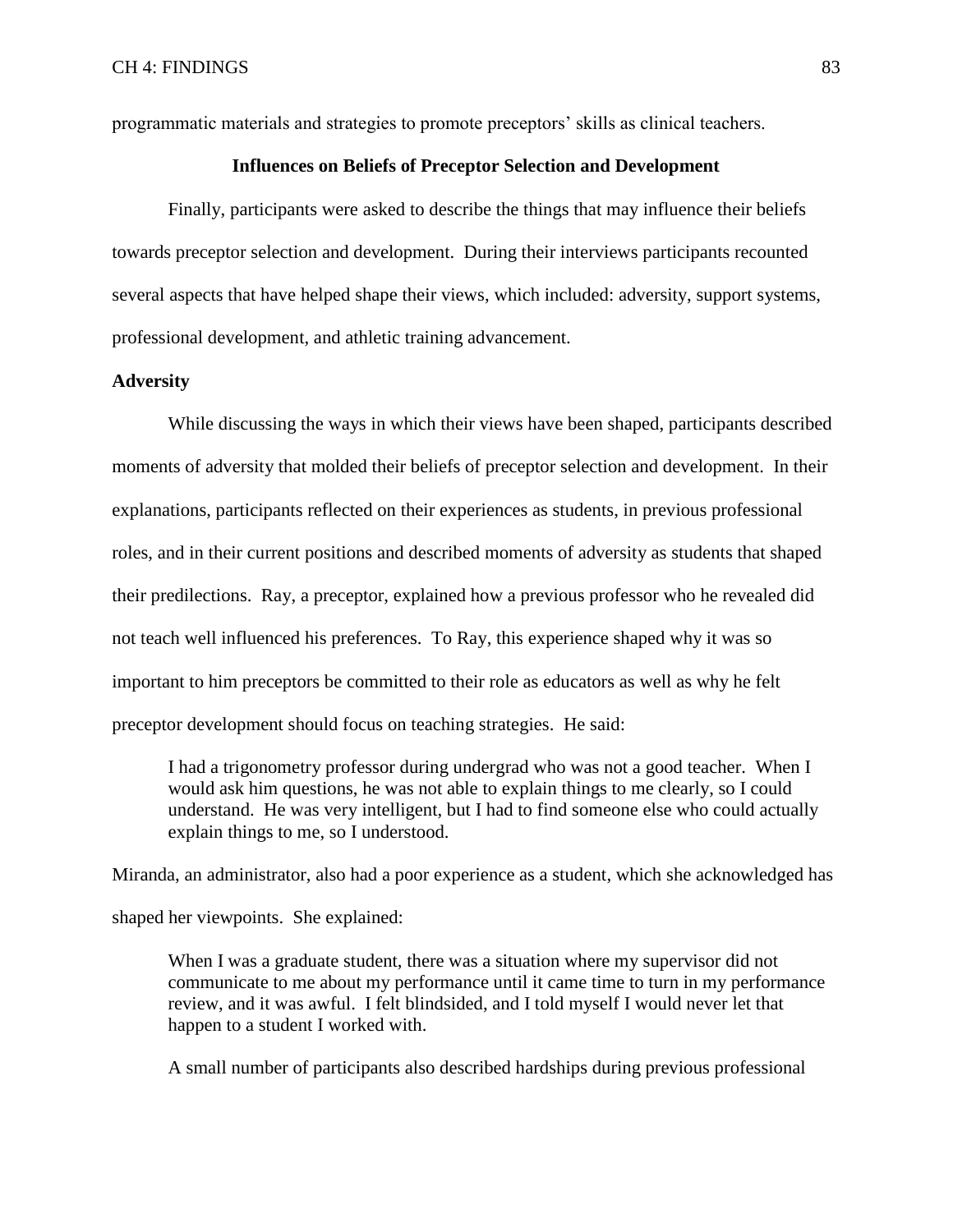# CH 4: FINDINGS 84

roles, which guided their views of preceptor selection and development. For Jack, a preceptor, it was an experience serving as a preceptor just after becoming a credentialed athletic trainer. He stated:

I remember being an athletic training student and then the next year being a preceptor. It was a shock. I was just a student, and I did not know what I was going to teach them [students]. It was intimidating because I did not have any guidance on how to teach them. I had just graduated. I had just started working on my own, freshly certified, and now I have a student that wanted to learn from me. I was still trying to get my bearings as an athletic trainer. I did not have the confidence. I had not figured out my system, my way, and I had to be able to teach students.

Several challenges associated with their current professional positions also influenced

participants' opinions of preceptor selection and development. Carrie, an administrator,

described a situation when a preceptor was not interacting with a student due to their own

negative feelings towards the advancement of the athletic training professional degree. She

reported:

It has been incredibly challenging for me because many of our preceptors are having trouble with the transition to the master's degree. There was one preceptor who stopped giving a student opportunity to engage with him. I went there to observe the preceptor and student interacting, and the student was on one side of the court and the preceptor at the other because the preceptor did not want to be around the student and engage with them.

Additionally, while discussing her preference for in-person preceptor development opportunities,

Charlotte, a preceptor, described her lack of interaction with other clinical teachers due to her

being the sole preceptor at the clinical site. Because of this adversity, she appreciated the

opportunity to engage with preceptors during in-person group workshops and prefers that method

of delivering preceptor development over others. Charlotte shared:

The university I am affiliated with has mostly off-campus preceptors, so, we do not have many opportunities to talk about our experiences with one another, to talk to each other about this student or that student or what is working for me or what is working for you. So, it is nice to be able to come together as a group and meet.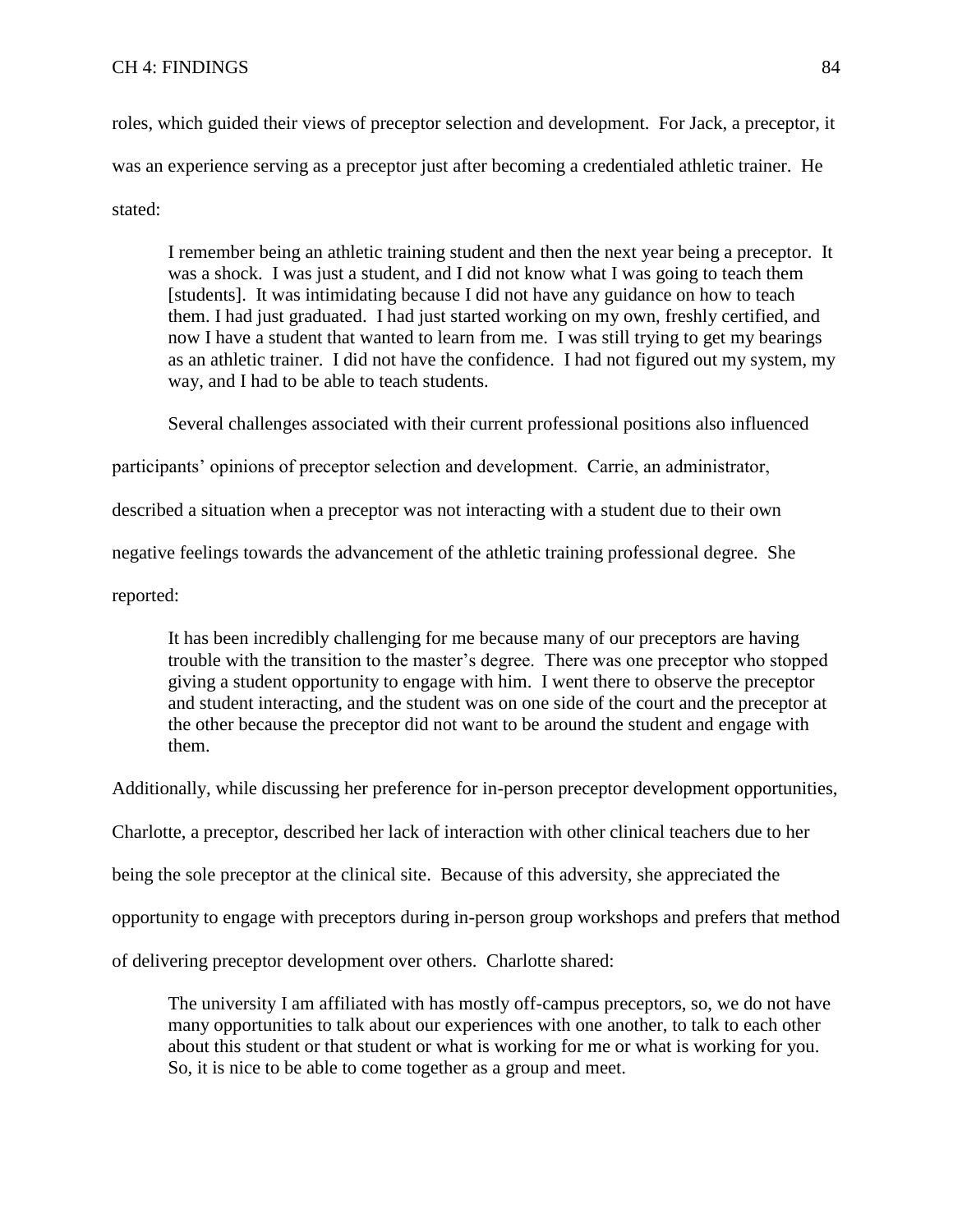Miranda, an administrator, discussed the difficulties trying to develop online formats to deliver preceptor development. While reflecting, she shared her experiences of preceptors not viewing the materials she had asked them to look through; which was a frustrating realization for her and has influenced her feelings towards using online modes of delivering preceptor development.

Miranda said:

One of the sobering things that happened during one of our faculty meetings recently, our program director had gone onto Moodle™, our online teaching management software where we share all our preceptor development content. She ran a report of that year's content. Less than half of our preceptors had even viewed our preceptor manual, which is very concerning because this is where we communicate all the policies and procedures for our program. We also looked at how many preceptors had viewed the video we had shared, and again, the numbers were very poor.

The addition of immersive clinical experiences has added a level of complexity, which some

participants, like Aiden, find challenging. This type of clinical experience has influenced

Aiden's views of delivering preceptor development, because the preceptors for these experiences

are not located in the same geographic area as the program. He reported:

Immersion has added a whole new complexity to preceptor development, because students can go anywhere. We have dozens of preceptors now who I have never met face to face. So, that is a challenge we are going to have to work through. I cannot fly to those places and meet with those preceptors. So, whether we meet on Skype or WebEx we have to do things differently because the way we have done it in-person will not work for them.

Maria agreed the addition of clinical experiences away from campus has influences her views of

preceptor development. She also noted that her discomfort using technology has played a role in

her preference regarding the use of online platforms to deliver preceptor development. Maria

stated:

I am just not as comfortable with online delivery. I think it could absolutely work, and it will probably have to work because if I send students to Timbuktu I have to reach those preceptors somehow. And, I probably will not be able to go to visit the preceptor inperson. So, if students have immersive [clinical] experiences outside of this area, I am going to have to get more comfortable with online platforms.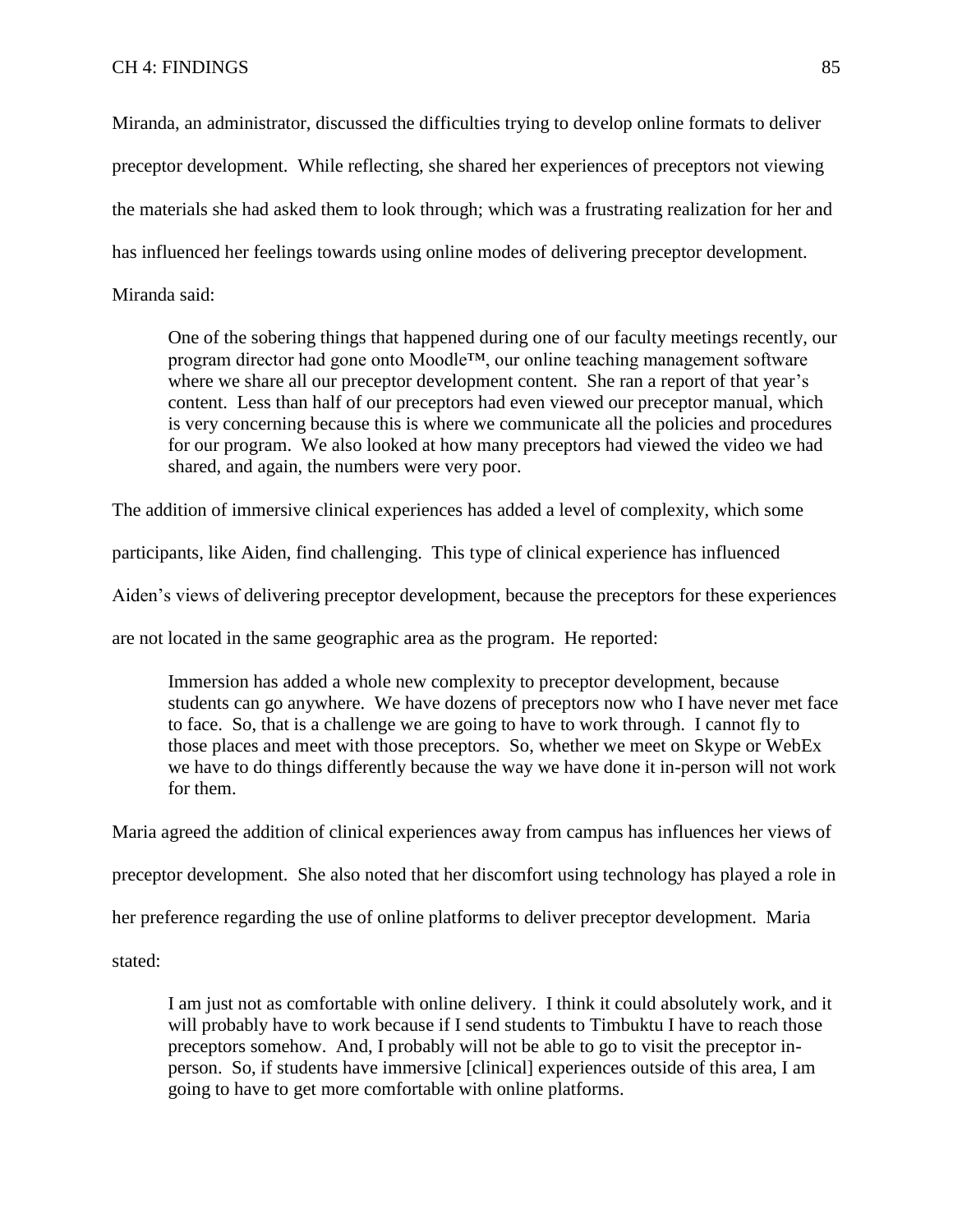While ruminating on what has shaped their views, several administrators spoke about how hearing negative reports from students has helped them determine what is appropriate when selecting preceptors. Aiden, for example, shared how students' evaluations of preceptors influence the qualities of preceptors he prefers. He commented, "if students are consistently scoring a preceptor low and they are difficult to work with, then usually we will not send a student to work with them for a semester or two." Anne agreed that students' feedback has influenced her opinions of ideal preceptor characteristics. She shared, "students have come to me with stories about them having a bad learning experience with a preceptor. So, I try to get more information from them on why their experience has been bad and what could be different."

In her role as program administrator, Carrie has also faced adversity that has guided her beliefs of preceptor development. One of the experiences she shared involved conflict between a student and preceptor, which she had to mediate. She expressed dissatisfaction with her need to intervene and as a result explained that it was important to teach preceptors to be able to resolve conflicts with students themselves. She retorted:

I have had to have so many meetings to diffuse situations between preceptors and students. At the end of the conversation I think, "why am I involved? I do not understand why you two people, two adults, are not communicating and figuring things out." So, I think it showed me there was a need for conflict resolution strategies within preceptor development.

Participants who reported they serve as preceptor mentioned how their demanding work schedules have influenced their beliefs of preceptor development. Jack, for example, spoke about how he prefers preceptor development that is highly accessible because of the timing of his work day. He noted:

I basically have a second shift position working in the secondary school setting. I am at work until 8:00 or 9:00 at night, sometimes later. I prefer the freedom to get preceptor development done on my own time instead of going to a required meeting then rushing to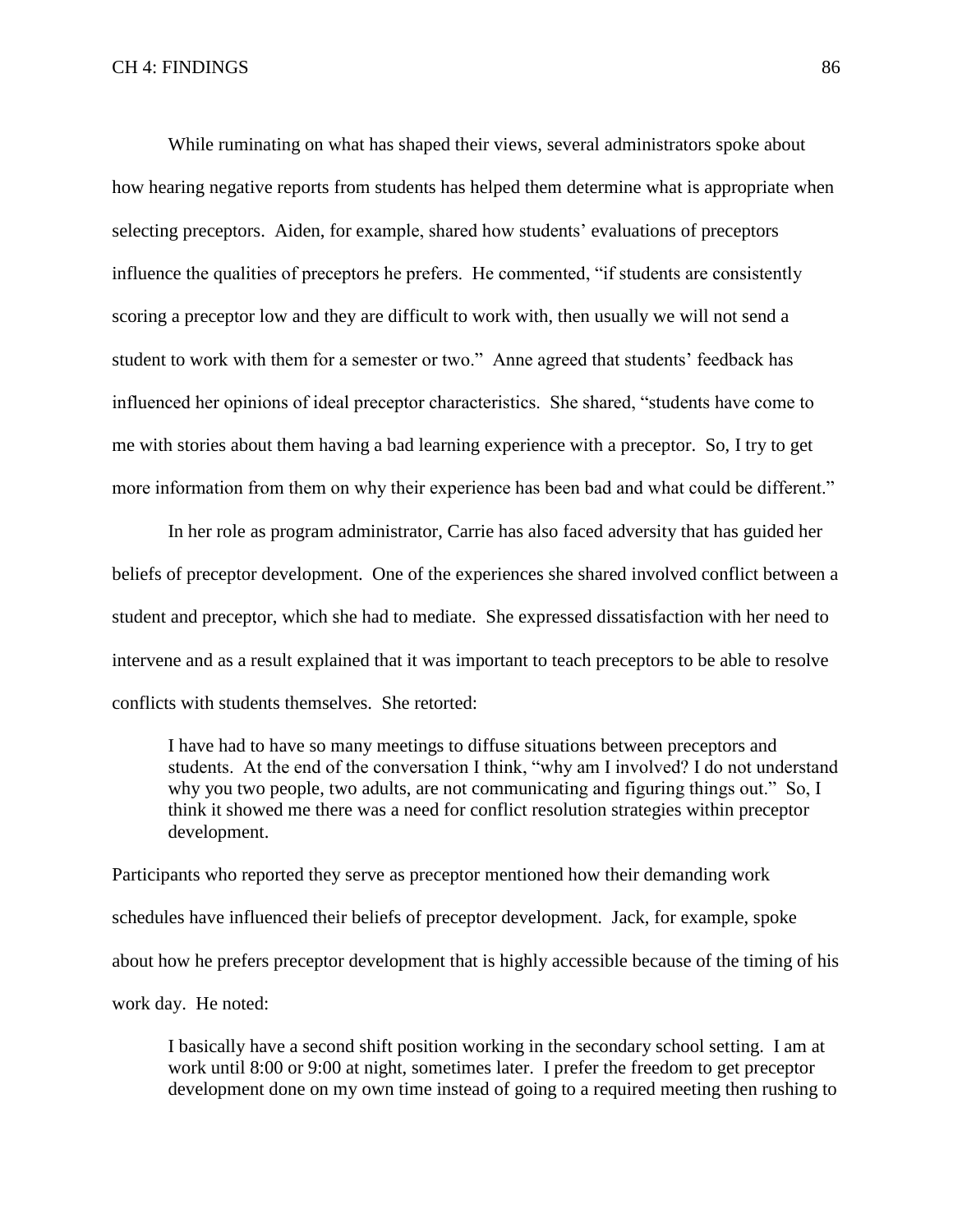work. I like the freedom of being able to do the self-guided learning.

Charlotte, also a preceptor, agreed and added how being a parent has made her schedule even more complex. She said, "I think we all know how busy an athletic trainer's schedule is, especially those who are working parents. That makes attending a [in-person] meeting difficult."

While describing their views of preceptor selection and development, participants shared how adversity has shaped what they believe to be most appropriate. Participants recounted experiences they have had as students as well as those in previous and current professional roles.

#### **Support Systems**

In addition to the adversity which has shaped their views of preceptor selection and development, participants described sources of support that guide their preferences. Participants discussed having role models and mentors, having many choices when selecting preceptors, and receiving feedback, which have steered their beliefs.

Role models and mentors have played a substantial part in shaping participants' beliefs of preceptor selection and development. This was especially true those who reported they had 10 or fewer years of experience in their current role. Participants said this support came from preceptors with whom they worked as students and programmatic administrators who have all set examples and guided them as they have determined their views of preceptor selection and development. Jack, a preceptor, discussed how a preceptor he worked with as a student set an example of the type of clinical teacher he wants to be for other students. He said:

I have looked back to my preceptors and how I thought they were effective at helping me. I wanted to pull from them to help me teach students the same way. One of my preceptors, for example, I learned so much from. He had a wealth of knowledge, and he helped me balance work with my home life. He was able to communicate in a way that resonated with me. He was able to show me that you are doing your job, but you are also helping students by showing them both life skills and clinical skills.

Robert, also a preceptor, reflected on a preceptor he worked with as a student when he was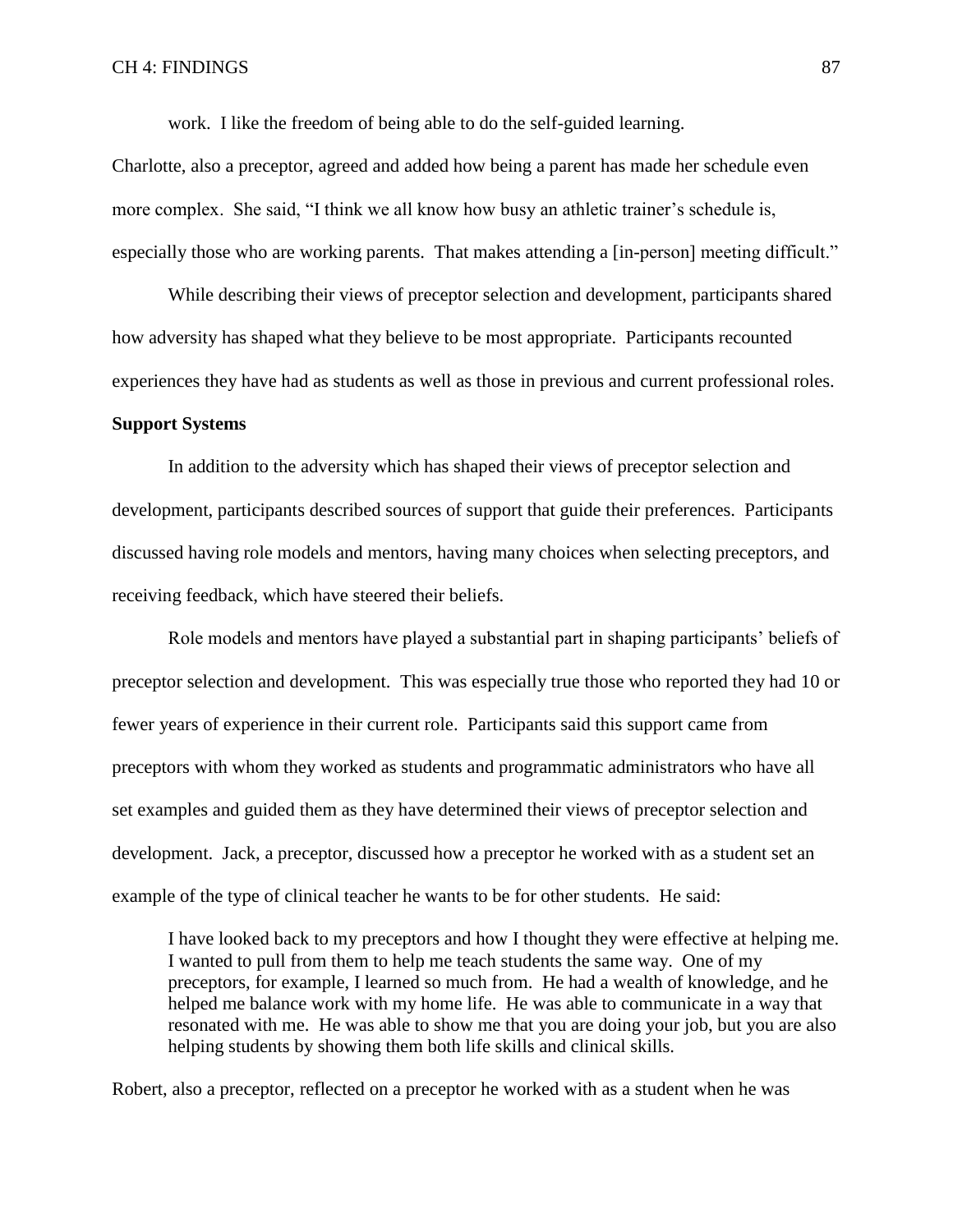## CH 4: FINDINGS 88

discussing his views of preceptor selection and development. He explained:

The best preceptor I had was someone who connected with their patients very well. You could tell they really cared for their patients and us students. He always treated everyone with the same level of care. ... I think it is important to have compassion for everyone and try to meet everyone's needs. That preceptor set a good example of that for me to see.

During her accounts of preceptor qualities, Mary, a preceptor, described a fondness for the

preceptors who helped her when she was a student. She recognized how much her preceptors

helped her and discussed her aspirations for students to view her with the same reverence. Mary

reported:

I think of all the people who helped mold me into the athletic trainer I have become. I look at the preceptors I had and the experiences I had, and I want others to have those kinds of experiences because mine were so good. I felt I had an excellent education that shapes how I think all experiences should be. I look at all the preceptors who helped me when I was a student. I try to take all the good qualities from each of those individuals to guide how I teach students now.

Anne, an administrator, shared her experiences with role models who set a good example of the

qualities she reported a preceptor should possess. She stated:

I thought the preceptors I had as a student were great. They had high expectations of me, and I turned out, I think, pretty well. Having preceptors who pushed me to be better but also encouraging me to be resourceful and teaching me how to find answers on my own was valuable to me.

Participants who have served as administrators discussed how other athletic training

program administrators have helped guide their preferences of preceptor selection and

development. It should be noted that in addition to these participants having similar roles, they

also reported 10 or less years of experience in their role and the program they serve lies within an

urban community. Maria noted how an administrator who served before her has mentored her

and shaped her beliefs of preceptor selection and development. She reported:

I had a very good mentor who used to be a Clinical Coordinator. She has been my mentor ever since I was a student. We have had conversations that have helped me, but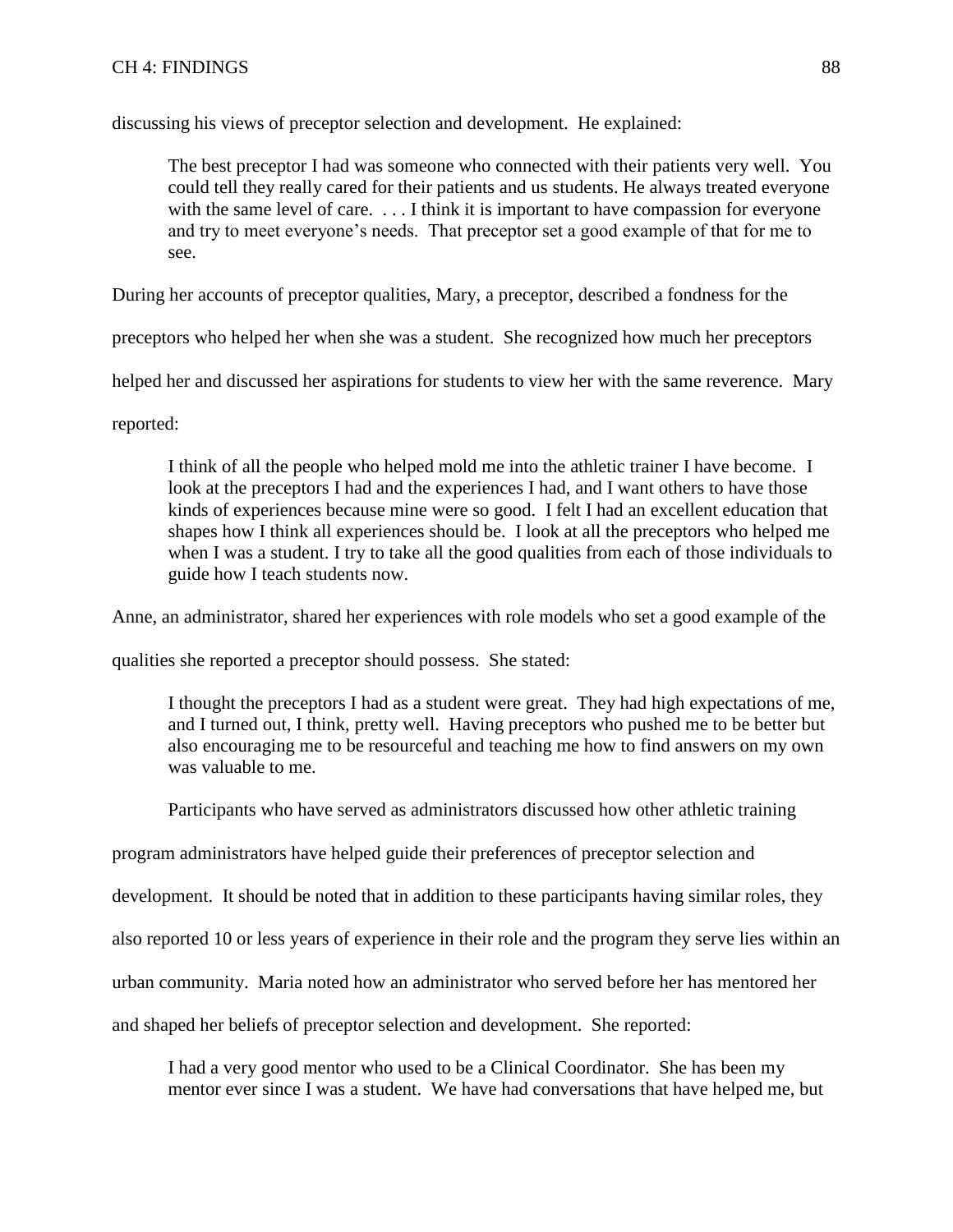also using the preceptor training she has done as an example. Those have helped guide me.

Natasha, spoke admirably of a program administrator who she has learned from while new to her

role. She complimented:

This is my first time working as clinical education coordinator, but I have been very blessed to work with an amazing program director at a previous institution who I have learned so much from. She is a mentor and role model of mine, and we still meet and have quarterly lunches. She helps mentor me in my new role.

Although he has served as program administrator for longer than his colleague, Richard

expressed respect for another colleague who he felt had developed an expertise relative to

preceptor selection and development. He praised:

Even though she [my colleague] is a former student of mine, has gone on and developed an expertise and become a leader in these areas [preceptor selection and development]. Her knowledge is for beyond what mine is. She is an expert in clinical education. I am not. So, I have utilized her as a mentor, and I have tried to follow her lead. . . . I see her approach, how she has trained preceptors, how she gets them involved, how she keeps them informed. Even though our styles may be different I have tried to incorporate a great deal of my approach in the same way she has.

In their depictions of preceptor selection, participants who were administrators serving

programs which lie within an urban community mentioned the ability to be selective when choosing preceptors. Having a large pool of potential preceptors allowed them to carefully consider the qualities of each clinician and choose only those they felt would teach students best. Having this large network of preceptors was one type of support participants discussed during their interviews. Richard, for example, brought up how being in an urban area allowed him to be highly selective when making decisions about student placements. He said:

We have a tremendous advantage in that we live in an urban area. We have fantastic settings that are diverse and help our graduates' transition to practice because of living here [in an urban area]. We have the opportunity to be picky about our preceptors.

Aiden added that the addition of immersive clinical experiences has allowed him to utilize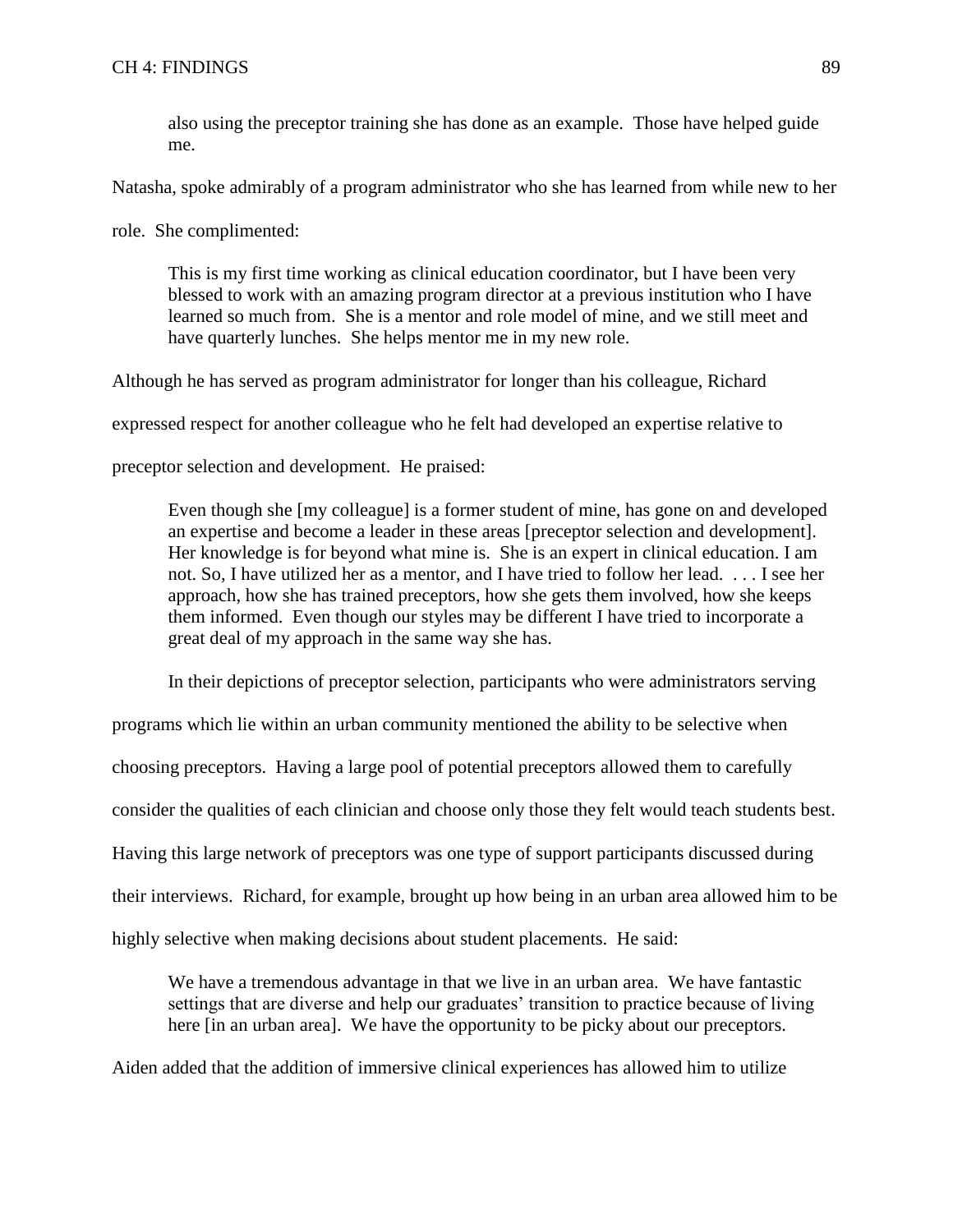professionals as preceptors who he had not been able to use previously because they work in another region of the country. The addition of these types of clinical experiences gives him the opportunity to be more selective with preceptors because he has more options than he had in the past. Aiden commented:

It [immersive clinical experiences] gives us tremendous leverage now. Since we have so many students and the number of potential preceptors in town, I did not have the luxury of being selective five years ago. If a clinician was willing to teach a student, they became a preceptor because we had so many students. Immersion has changed that. We can very easily say, "you are clearly not interested in teaching our students. We have another preceptor who is." And, that preceptor could be across town or across the country. We can very easily choose the best possible preceptor out there.

In addition to having many options when selecting preceptors, participants, especially

those with no more than 10 years of experience, described support they receive from student and preceptor feedback. Jack, a preceptor, discussed feedback he has received from former students and how it helps affirm the techniques he uses to teach them. He reported:

Having the reward when a student from years ago comes back and tells you, "I remember when you taught me this or that when we were treating this patient." When students come back a year later and they tell you, "I remember when so-and-so patient had so-andso injury, and you did this, and I never saw it done that way, and that helped me." It is rewarding when you receive that feedback. And you see ATs you have taught become better clinicians.

Miranda, an administrator, spoke of how the feedback students give about their preceptors helps inform her decisions about preceptor selection and development. She stated, "the students, thankfully, are very open and willing to talk about their experiences with preceptors. They will share their thoughts in-person, but it also comes out in the evaluations they complete. That has absolutely informed my beliefs."

Participants who were administrators expressed how feedback they receive from preceptors has helped them determine the best approaches to preceptor development. For instance, while Aiden was discussing how he had recently implemented online preceptor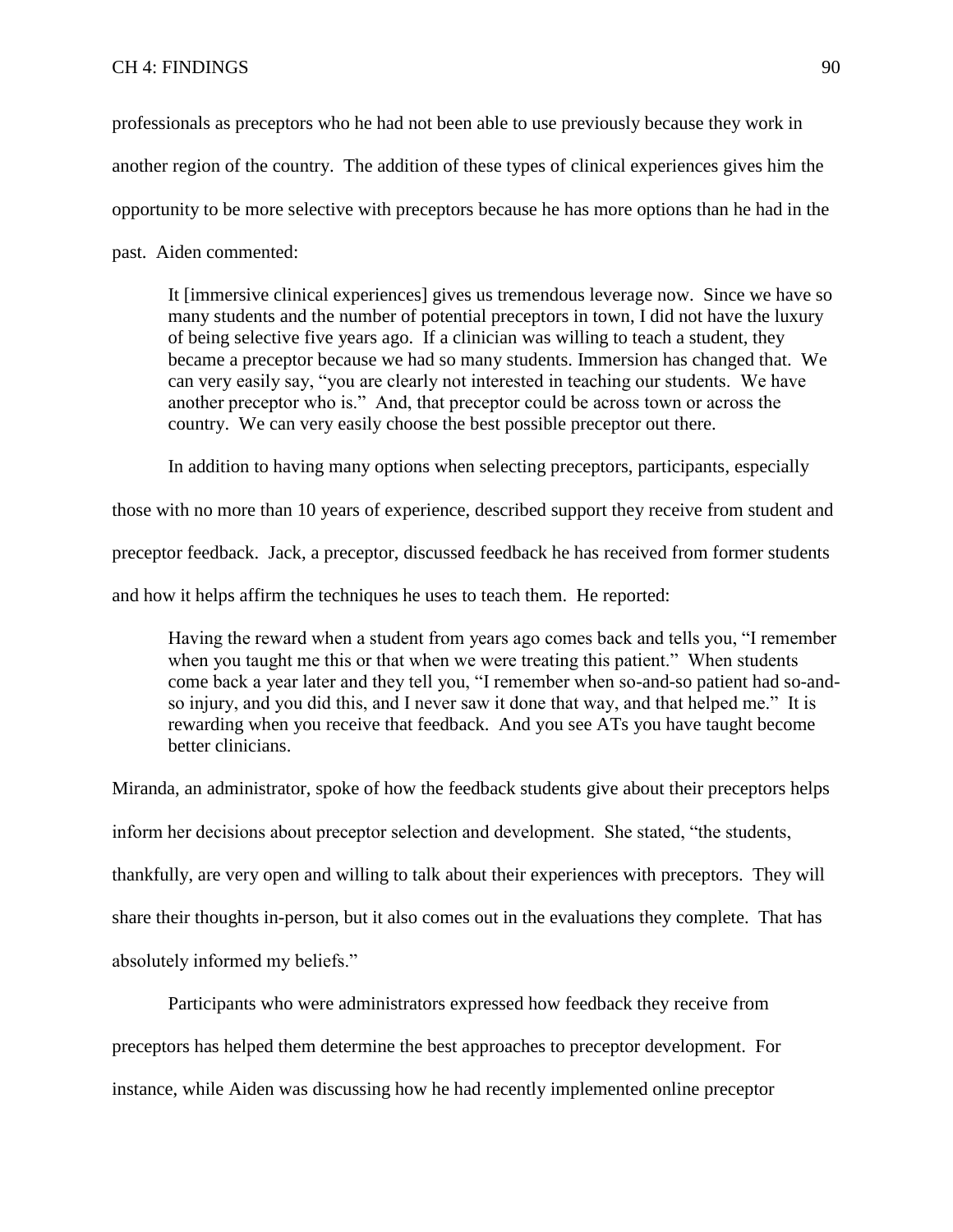development opportunities, he mentioned the favorable feedback he received from preceptors regarding this delivery technique. He recounted, "our preceptors who have piloted the online module have told us they really like it because they like the information, and they like the selfpaced aspect of it being online. They can engage with the information when they have time." Maria also received encouraging reports from preceptors; however, she received positive feedback regarding in-person group workshops. She reported:

If the [in-person group] workshops do not work, then I will change the format and try something else. I am willing to do whatever preceptors want me to do. So, if they prefer a different format, I will change it. But, in my experience, it [in-person group workshops] has worked really well. So, I will keep using this format.

Their support systems have helped shape participants' beliefs of preceptor development. In their accounts of this support, participants described the impact of role models and mentors, their ability to be selective when choosing preceptors, and the feedback they receive from students and preceptors.

# **Professional Development**

While they were discussing the many influences on their beliefs of preceptor selection and development, administrators described how engaging in professional development opportunities has shaped their views. Administrators, especially those with 10 or fewer years of experience, discussed the importance of seeking these opportunities as well as how current literature and attending professional conferences have impacted their views. When talking about the influences of her beliefs, Natasha mentioned the importance of keeping up with new information, so she can adapt as the profession evolves. She explained:

Many things have changed since I was a student. I cannot just use my experiences and expect that to carry over. I have to understand what the current CAATE requirements are, and what the AT strategic Alliance groups are saying. You cannot shape something from what was developed 10, 20, 30 years ago, because the profession is evolving.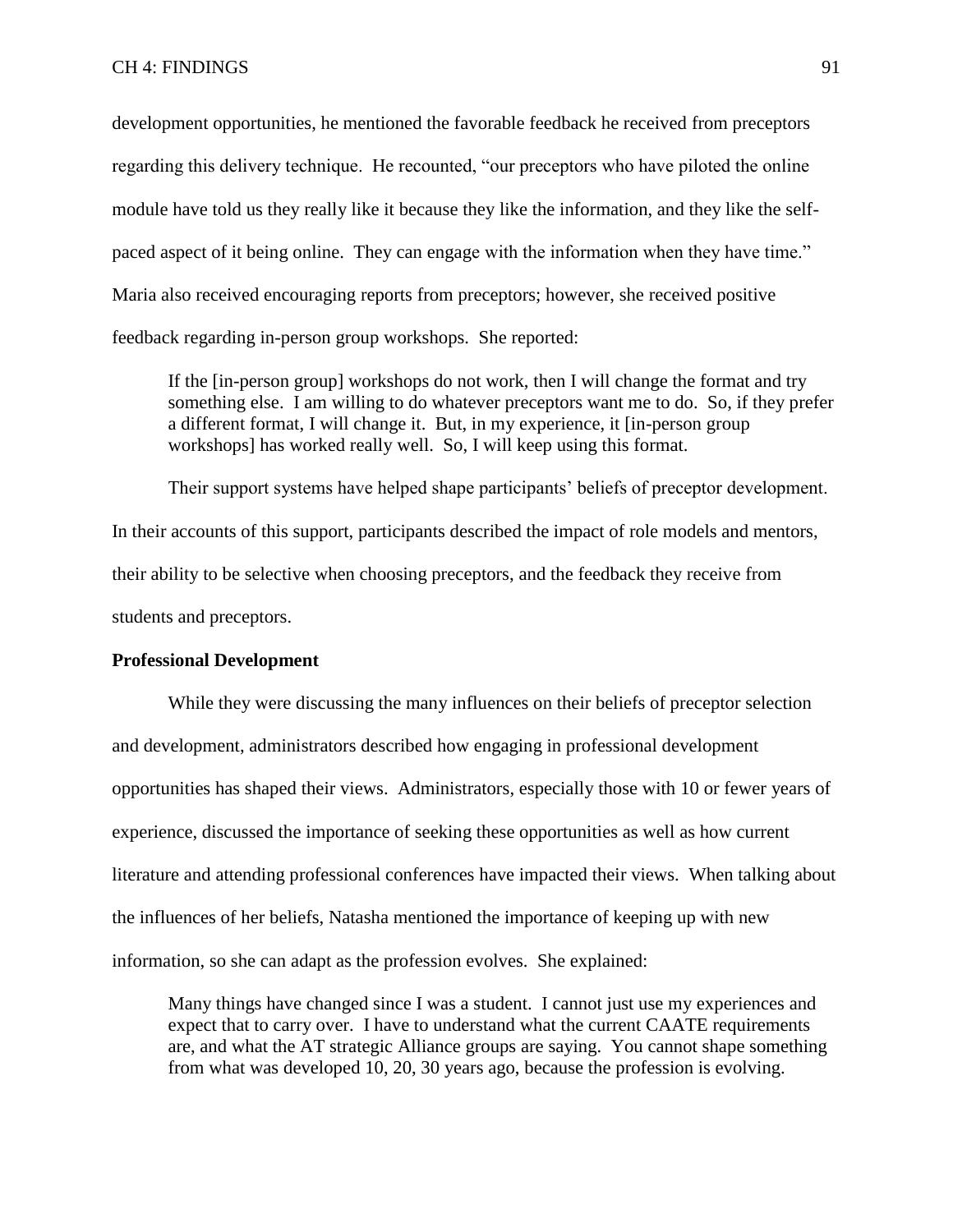One of the ways in which participants revealed their professional development has

influenced their views was by reading current literature related to clinical education. Maria

highlighted the fact that she follows research-based publications from several healthcare fields

related to clinical education to keep informed of emerging evidence. She commented:

I have read articles and try to stay informed of the current research regarding clinical education. There are good resources out there. It is just a matter of getting them and learning how to incorporate different things based on them. I look at research related to medical, nursing, and PT students and what those professions have done also.

This perspective was echoed by another participant, Carrie, who also uses literature primarily

from other healthcare professions to inform her beliefs of preceptor selection and development.

She shared:

I try to find information in the literature. Like, what are the best strategies? What is most effective? We use a lot of the literature from nursing, physical therapy, and other health professions right now.

Those participants also spoke of how attending professional conferences has helped them

determine what is most appropriate regarding preceptor selection and development. Miranda, for

example, attended a conference when she first became a program administrator that helped orient

her to the role. She reported:

I went to the clinical instructor educator training when I first became a program director. I thought it was great for me because I was just stepping into this role and I knew I would be responsible for preceptors. It gave me something to start with, which was a huge help for me.

Aiden also mentioned how attending professional conferences has helped shape his beliefs

because he uses them as an opportunity to network with other program administrators and listen

to the techniques they use. He stated:

Going to the [Athletic Training] Educator's Conference and to the NATA Conference, those things influence our perceptions. When we see things that work, and we interact with colleagues who tell us, "oh we tried this, and it worked really well," "We flipped our classroom and that was great," or, "that method was horrible for us." That all feeds in to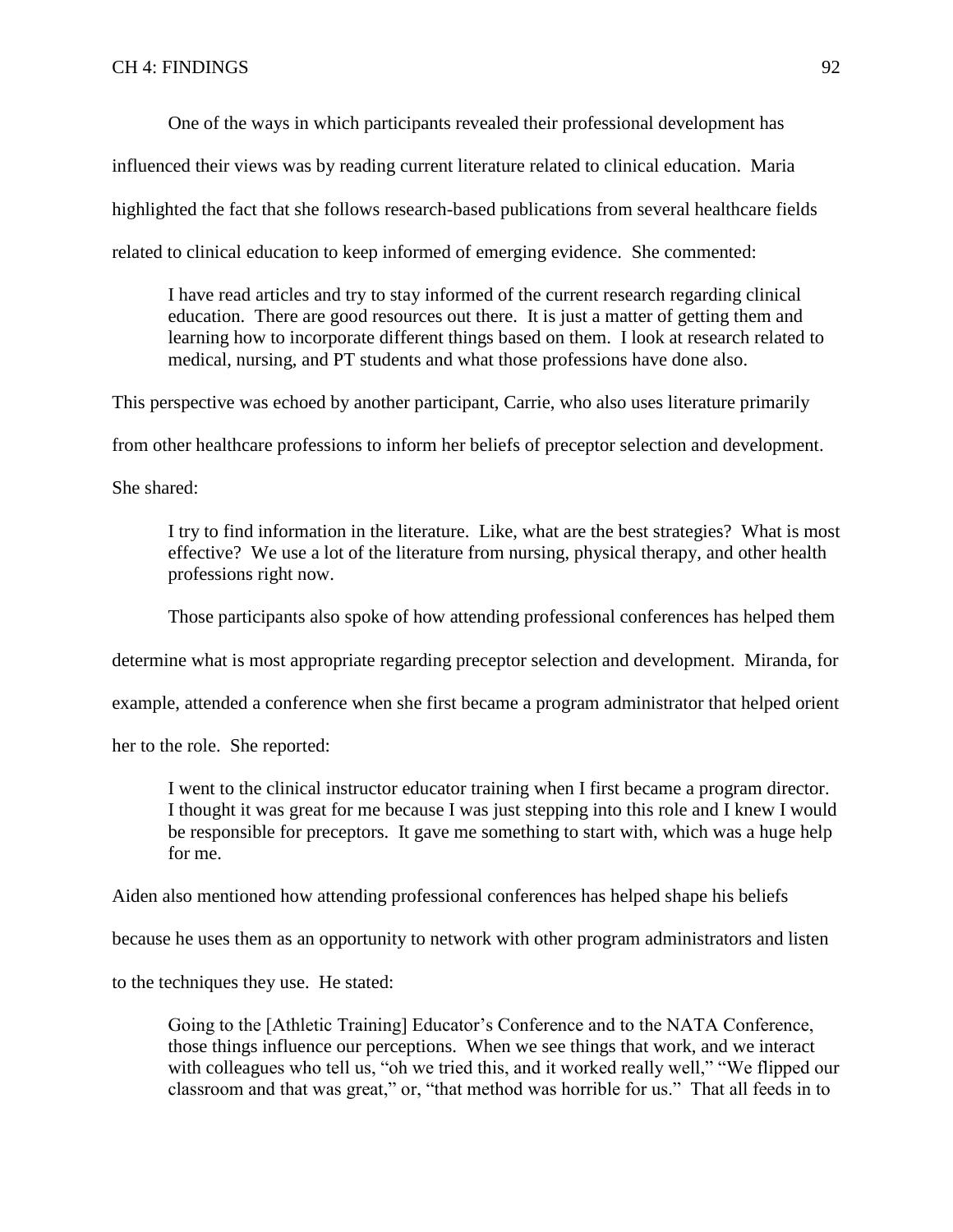whatever we believe about preceptors, about clinical education.

All in all, participants who have served as administrators described the ways in which their engagement with professional development has helped them determine what is appropriate for preceptor selection and development. These participants discussed the importance of keeping up-to-date with the most recent information using current literature and attending professional conferences.

## **Athletic Training Advancement**

Finally, the advancement of the professional of athletic training also emerged in participants' descriptions of what has influenced their beliefs regarding preceptor selection and development. Overwhelmingly, participants discussed that having quality preceptors who were prepared to teach students during their clinical experiences would lead to stronger young professionals who would help drive the profession forward. As one participant, Carrie, an administrator said:

Our goal here is to have great athletic trainers graduating from our program and entering the work force. I feel every athletic trainer that I have talked to says the biggest influence of their careers is always a clinician, a preceptor they have had. It is important then that preceptors themselves have a background to educate and help students grow and develop so the profession can continue to move forward.

Charlotte, a preceptor, agreed that the future growth of the profession of athletic training lies

with the students she teaches. She stated:

We need to come together and grow the future of our profession, and that is these students. If we are going to grow as a community, if we are going to expand and practice within physician's offices, into other [emerging] settings, it is going to start with us educating the students to the best of our abilities and create the future.

For Jack, gaining respect from other healthcare professions pushed him to want to be a better, more prepared clinical teacher. He said, "It comes down to advancing the profession. It is like a snowball. As we teach more and more students who become athletic trainers, it will lead to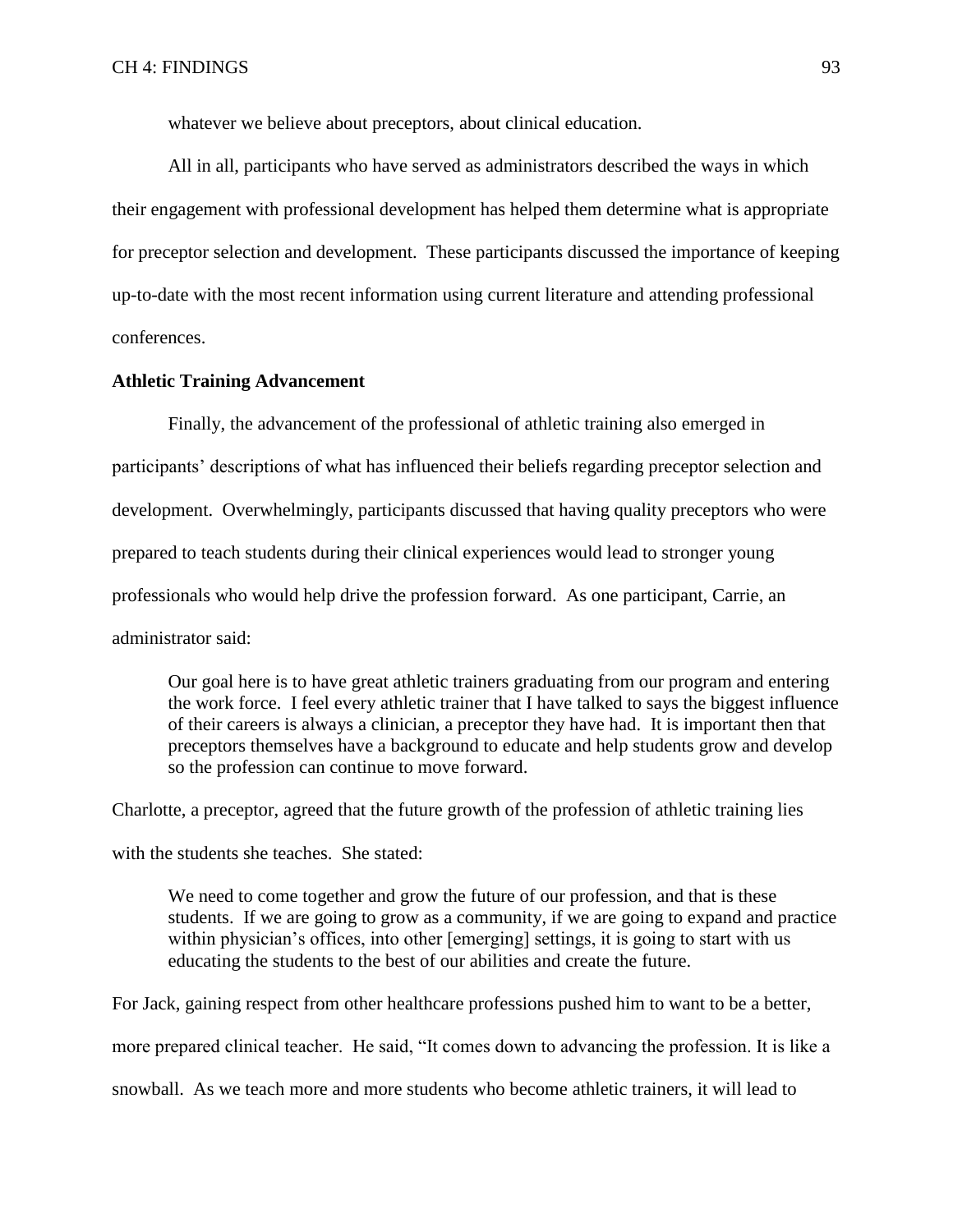# CH 4: FINDINGS 94

gaining the respect we are working for." Natasha was also motivated by her desires for the

profession to move forward. She asserted:

It goes back to moving the profession forward. We cannot remain stagnant. We have to move forward. The recent changes to the professional degree are probably some of the biggest changes we have ever seen. It will take some time. And, we need leaders in the profession, and those are our preceptors. We need all preceptors to be on board. So, it goes back to leading the profession forward and advocating for athletic training and being on board with where we are going.

Ray's passion for advancing the profession by teaching the next generation of athletic trainers

came out during his interview. Being an effective educator was important to him, and he

stressed why it mattered so much to him. Ray avowed:

I care about the quality of the next generation of athletic trainers. . . . I want them to be very prepared. There will always be preceptors who say "Really? I have to do this training?" Maybe they think it is inconvenient. I think it can be a pain sometimes, but I also feel it is important if you are going to be teaching the next generation of athletic trainers.

For Richard, an administrator, preceptors' contributions to the advancement of the profession of

athletic training was a driving force behind his views. He highlighted that preceptors must be a

part of this advancement because at the graduate level, students are enrolled over a shorter

window of time, and all program educators must be very intentional at incorporating new skills.

Richard pleaded:

We need to go in a direction of evidenced based practice. We need data collection, documentation to move our profession forward so we are on an even playing field with all other healthcare professions. I think our preceptors are the most important aspect of the education team, and especially at the master's level. It is a two-year program, and you have so many different things that students learn very quickly. There just is not any time for un-productivity during clinical experiences.

Participants described several factors which shaped their views on preceptor selection

and development: past adversity participants have faced, the support systems they have access to,

professional development opportunities they have engaged in, and the advancement of the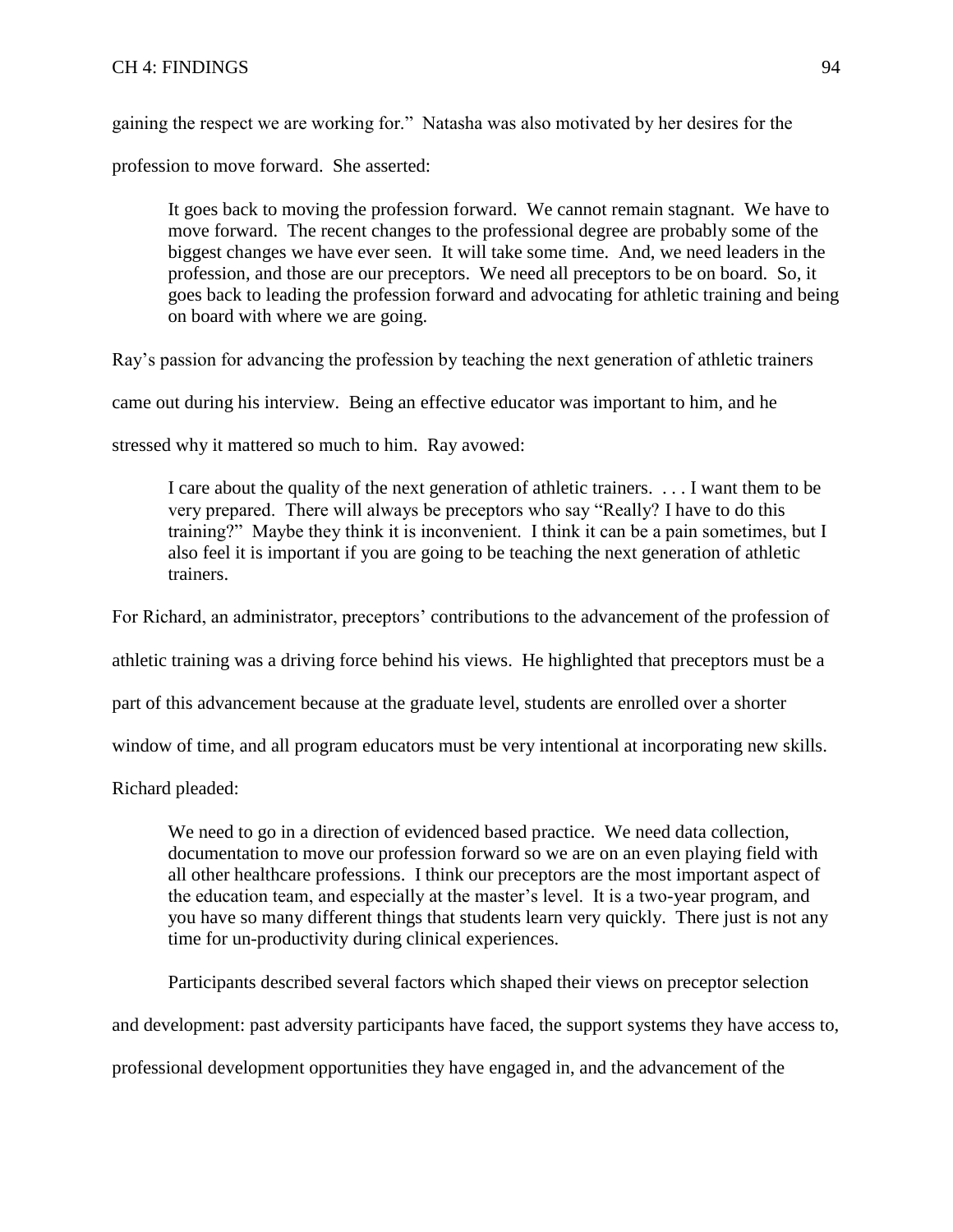athletic training profession they desire.

# **Summary of Findings**

Chapter four served to present the three major themes and nine subthemes, which emerged from participants' interviews related to what they believe is most appropriate regarding athletic training preceptor selection and development. As a result of the guiding research questions of this study, three themes surfaced directly from participants' statements including: beliefs of ideal preceptors, views of preceptor development, and influences on beliefs of preceptor selection and development. Participants discussed preceptors should possess the qualities of an educator, a professional, and a leader. Among their views of preceptor development, participants described their preferred logistics of preceptor development opportunities and the content which should be included in preceptor development. Finally, four influences emerged from interviews with participants, which included adversity, support systems, professional development, and athletic training advancement. Chapter five presents the relationship of these findings with current literature and provides implications for the future of athletic training education.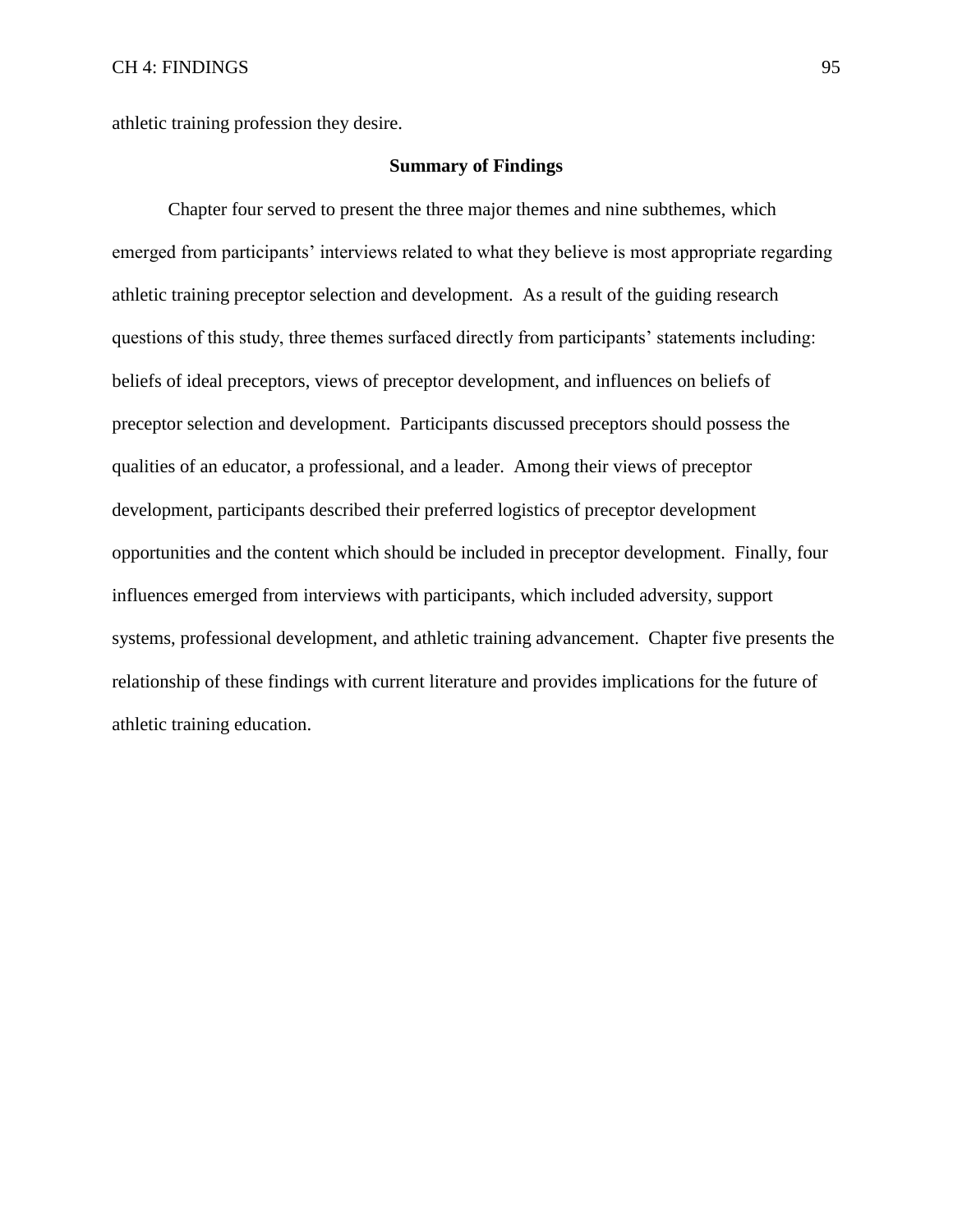### CHAPTER FIVE: DISCUSSION

As previously discussed, athletic training clinical experiences are opportunities for athletic training students to engage in "direct client/patient care guided by a preceptor" (CAATE, 2018a, p. 18). These planned activities are critical components in the preparation of an athletic trainer, which prepare students to take on the roles and responsibilities of a healthcare provider (Benes et al., 2014). During their clinical experiences, athletic training students apply knowledge, skills, and abilities while providing care to patients under the guidance of a preceptor (Edler et al., 2017; Levy et al., 2009). Preceptors' roles in supervising and guiding students during these experiences is crucial as they are responsible for providing instruction and supervision, which facilitates students to bridge the gap between educational theory and clinical practice (Altman, 2006). Additionally, preceptors have a role in bolstering students' socialization into the profession of athletic training, protecting them during stressful situations, and assisting them in good decision making (Altmann, 2006; Lauber et al., 2003; McClure & Black, 2013; Weidner & Henning, 2005). When effective, the guidance and mentorship which preceptors provide students results in an impactful relationship that largely affects students' acceptance of the responsibilities of an athletic trainer and further cultivates their excitement and commitment to the profession (Dodge & Mazerolle, 2015; Mazerolle & Dodge, 2015, Mazerolle et al., 2012; Pitney & Ehlers, 2004; Rye & Boone, 2009).

Athletic training students appreciate the culture of working in clinical education environments where preceptors demonstrate appropriate professional roles and promote their learning (Dodge & Mazerolle, 2015). Furthermore, the number of encounters and amount of time they spend with patients during clinical experiences may facilitate students' transition to a practicing clinician upon graduation (Walker et al., 2016). Simply put, the interactions within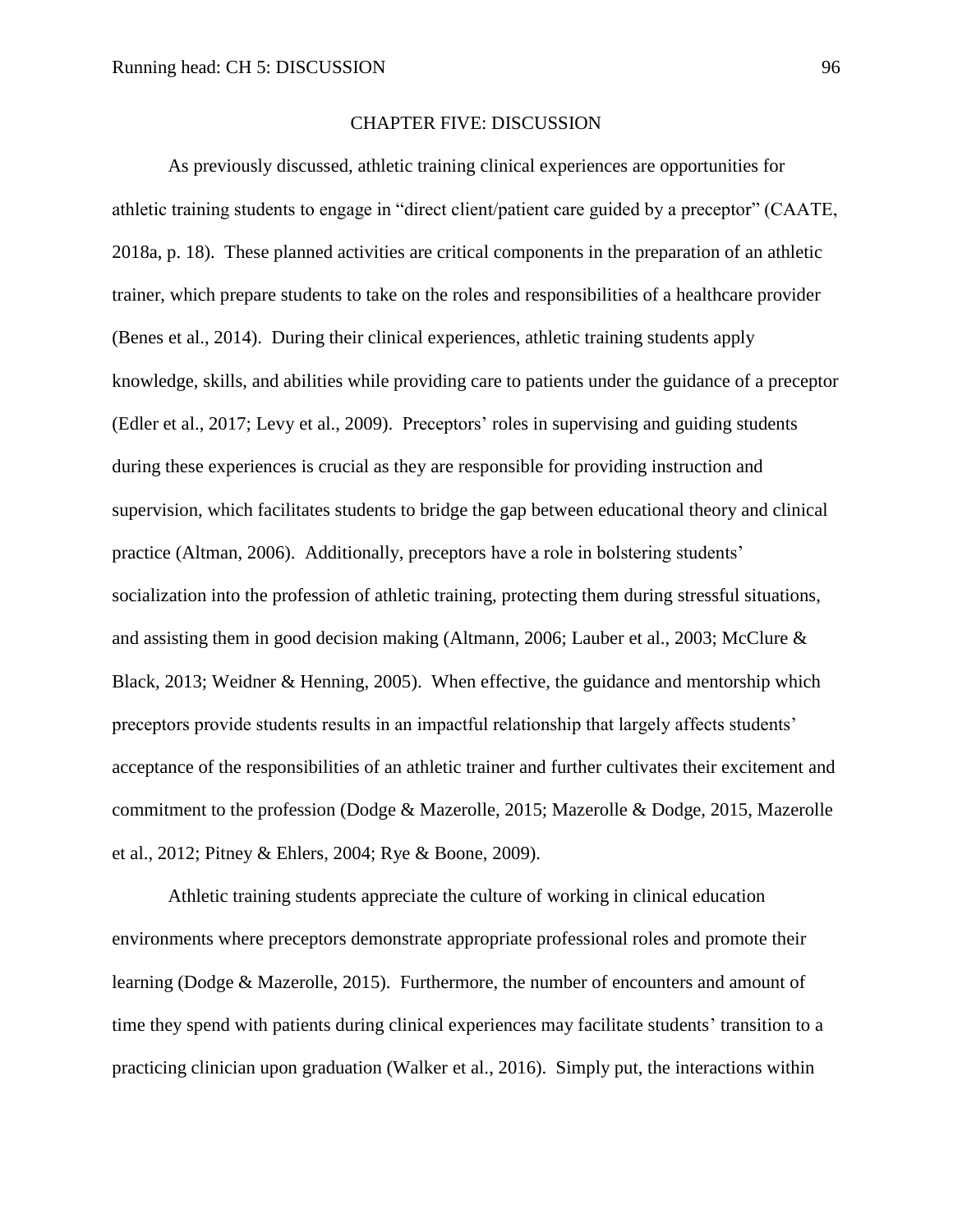clinical experiences help students develop critical thinking skills, commitment to their chosen profession, and gain confidence in their abilities as they progress through a professional program.

While preceptors understand and accept their role as facilitators of student learning, they most often are not formally trained as educators but rather their background is in areas of healthcare such as athletic training, medicine, orthopedics, and rehabilitation. As a result of the demands placed upon them, preceptors have reported feeling anxious about balancing the needs of the students they supervise and those of the patients they care for (Dodge et al., 2014; Pollard et al., 2017). The challenges reported by preceptors may decrease their ability to provide effective clinical experiences.

Selecting and developing capable preceptors can be challenging for athletic training programs. Previous authors (e.g., Lauber et al., 2003; Laurent & Weidner, 2001; Platt Meyer, 2002; Weidner & Henning, 2004) have suggested characteristics, behaviors, and attributes of effective athletic training preceptors; however, recent and ongoing educational reform in the profession has created a renewed need to examine preceptor selection and development. Furthermore, several other healthcare professions have developed preceptor training models; however, no standardized model for development athletic training preceptors exists. While this lack of standardization gives programs much autonomy to select and develop preceptors based on their goals and objectives, professional organizations have yet to identify best practices. Therefore, athletic training program administrators must appraise what they feel would be best for students themselves. Gaining insight into stakeholders' beliefs of appropriate selection and development of athletic training preceptors may be helpful in making these critical decisions.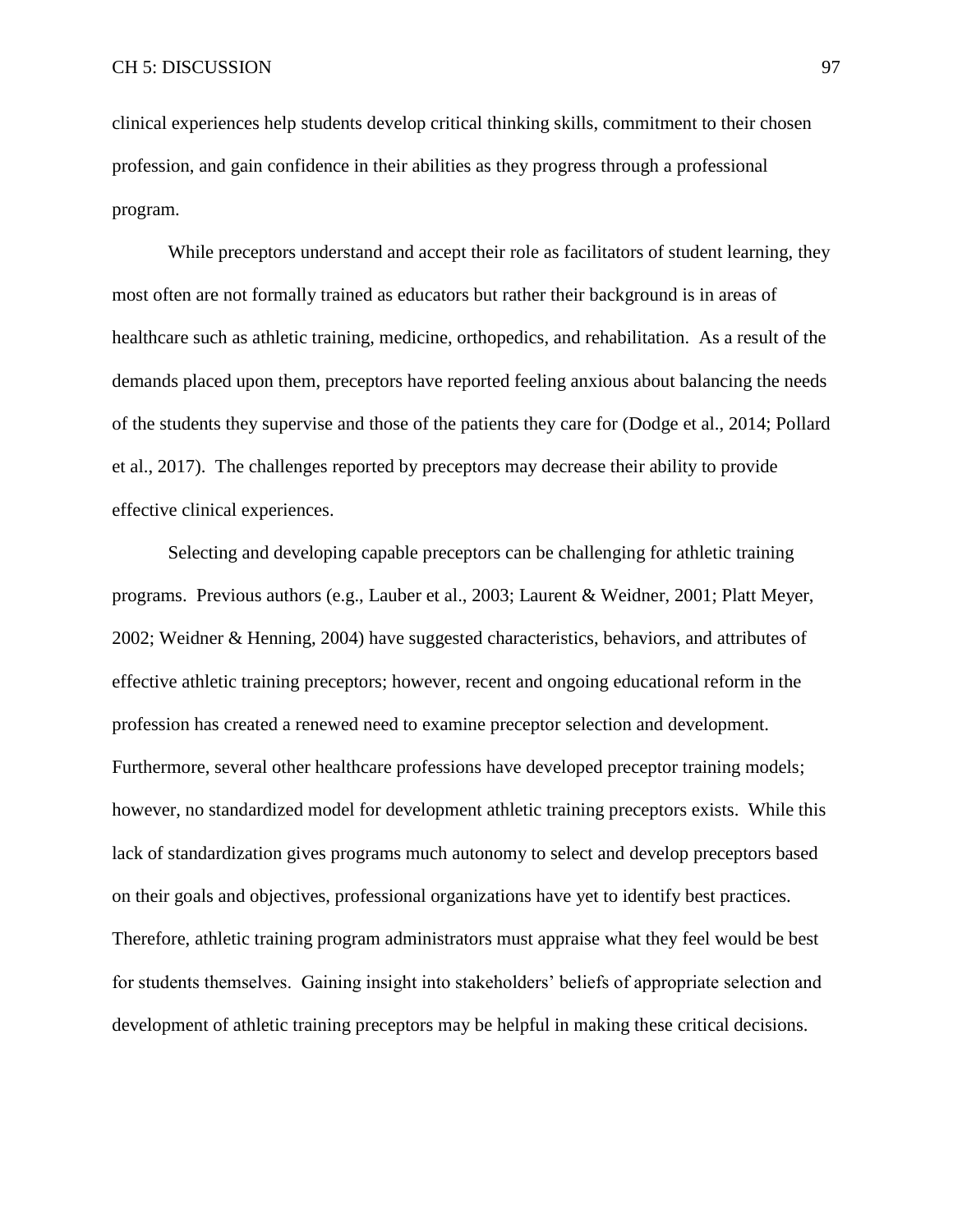The purpose of this study was to explore how stakeholders (preceptors and program directors or clinical education coordinators) determine what is most appropriate for the selection and development of athletic training preceptors. The following research questions guided this study: (a) what are stakeholders' beliefs regarding preceptor selection; (b) what are stakeholders' views regarding preceptor development and; (c) how do stakeholders determine what they believe is most appropriate for preceptor selection and development?

These questions were addressed using a hermeneutic phenomenological approach to inquiry (Heidegger, 1927/1962). The research questions were addressed by individual, semistructured phone interviews (Creswell, 2013; McIntosh & Morse, 2015; Savin-Baden & Major, 2012) with preceptors for graduate, professional athletic training programs as well as program administrators (i.e., program directors or clinical education coordinators) who were primarily responsible for selecting and developing preceptors for these programs. The interview guides (Appendix D and E) included questions related to participants beliefs of ideal preceptor qualities, their views of the most appropriate approach to developing preceptors for their role as clinical teachers, and how they determined what they believe is best in these areas. Each interview was audio recorded, transcribed verbatim by the primary investigator, and coded using the Interpretative Phenomenological Analysis (IPA) approach (Smith, Flowers, & Larkin, 2009; Smith, Jarman, & Osborn, 1999; Smith & Osborn, 2003). This study provides a deeper understanding of what preceptors and program administrators believe makes an ideal preceptor and what they view is important regarding developing preceptors for their role. Additionally, this study gives insight into the influences on preceptors and administrators beliefs of preceptor selection and development.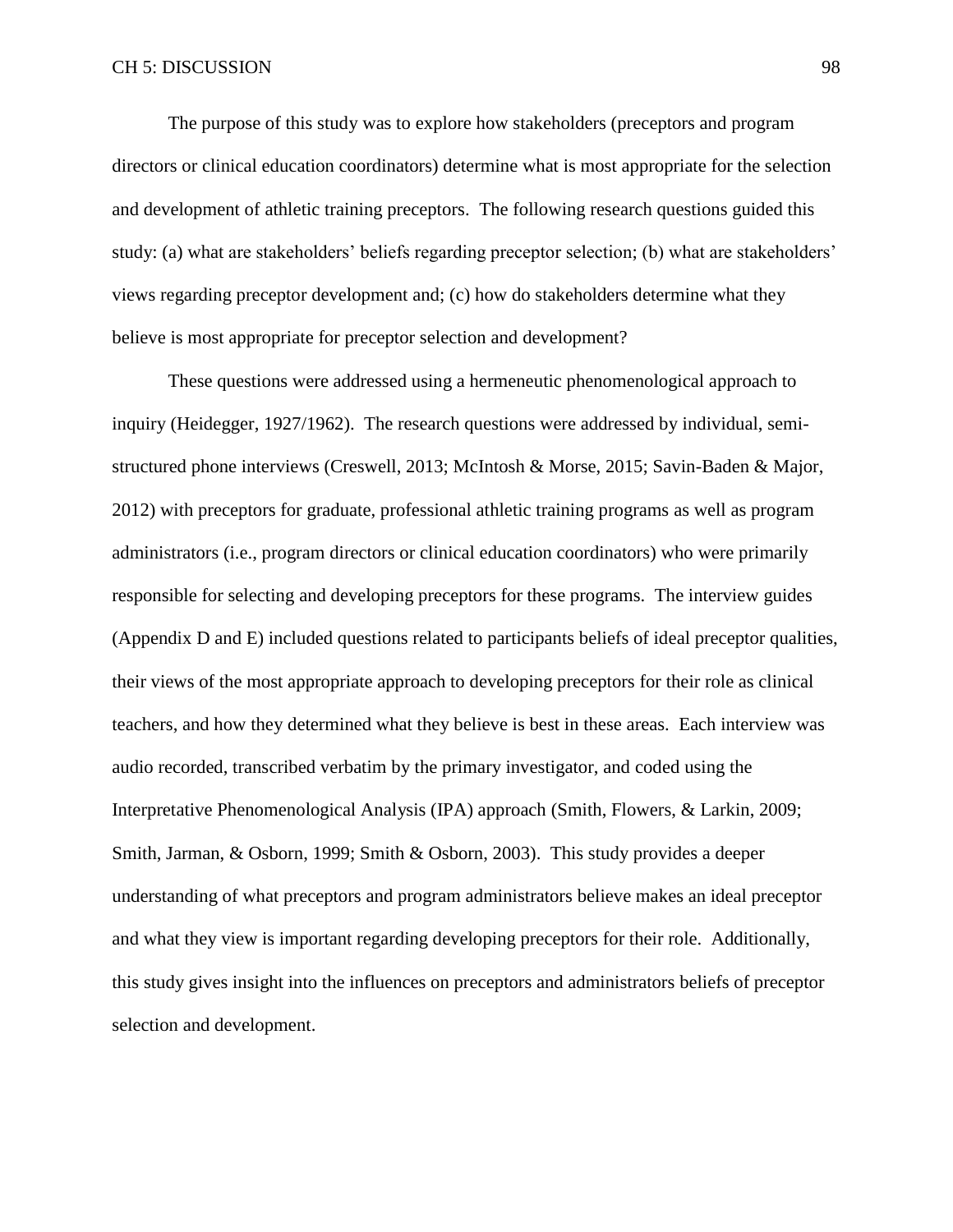The following discussion includes the analysis of the themes which emerged and how these themes connect with the current literature. Following data analysis, many areas needed to be investigated based on emergent themes, which led to the exploration of new literature. Before collecting data, the development of a framework for and significance of the study steered the formation of the literature review. However, following data analysis, emergent themes guided a new literature search. Therefore, based on the themes identified within this study, new literature is introduced, which will connect the findings to existing theories to show how the results of this study add to the current body of knowledge. Following a discussion of each theme, the implications of the findings, limitations and delimitations of the study, and suggestions for future research are presented.

### **Stakeholders' Beliefs Regarding Preceptor Selection**

Preceptors and administrators believe preceptors should have the qualities of an educator, professional, and leader to execute their role adequately. Specifically, stakeholders with 10 or fewer years of experience, appear to place emphasis on a preceptor having a growth mindset. Furthermore, those whose programs are in urban communities appear to believe it is especially important for preceptors to utilize best practices, meet administrative expectations, and have experience beyond their professional education to be equipped to teach students during their clinical experiences. Preceptors are undoubtedly vital educators who must be committed to their role as clinical teachers if they are to succeed in helping students grow. Several authors from various healthcare professions agreed that preceptors must take their position of educator seriously. Authors from dietetics (Walker & Grosjean, 2010), medicine (Riesenberg, Biddle, & Erney, 2001; Sutkin, Wagner, Harris, & Schiffer, 2008), pharmacy (Young, Vos, Cantrell, & Shaw, 2014), and athletic training (Weidner & Henning, 2004) discussed the importance for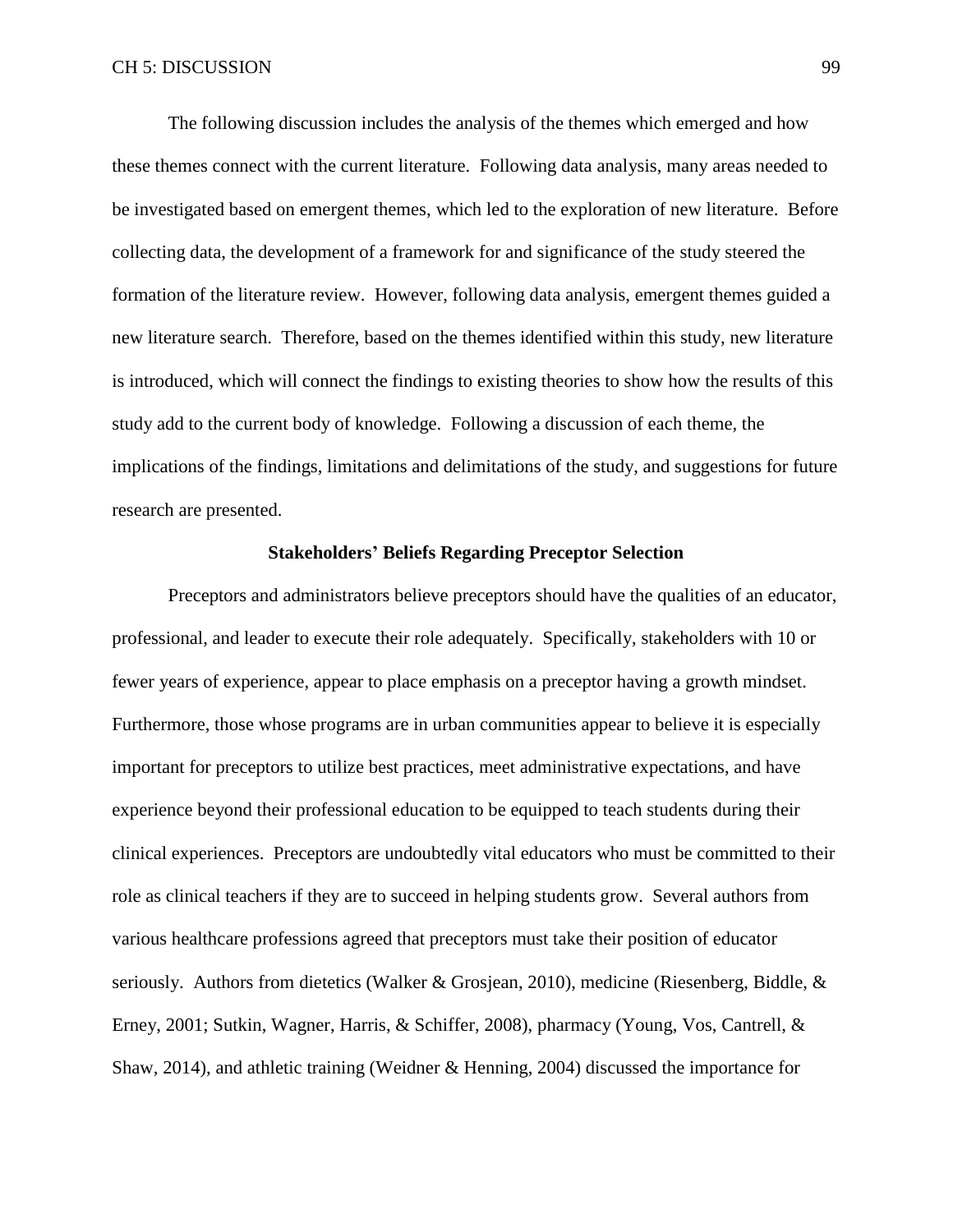preceptors to be enthusiastic about teaching students during their clinical experiences. It has also been previously suggested preceptors should take time to engage with students in learning opportunities such as discussing a complicated patient case or their career options (Huggett, Warrier, & Maio, 2008; Lie et al., 2009; O'Sullivan et al., 2015; Weidner & Henning, 2004; Young et al., 2014).

Preceptors and administrators within this study noted the importance for preceptors to deliberately engage students in patient care to help facilitate their learning. Similarly, other authors have emphasized a preceptor's effectiveness is influenced by their ability to engage students in patient care and give students independence during their clinical experiences (Huggett et al., 2008; Knisely, Fulton, & Friesth, 2015; Lauber et al., 2003; Lie et al., 2009; Nottingham & Kasamatsu, 2018; O'Sullivan et al., 2015; Riesenberg et al., 2001; Weidner & Henning, 2004; Young et al., 2014). Preceptors should also have a warm and inviting disposition with students and should not be afraid to discuss their missteps and challenges. Lie et al. (2009), and more recently Knisely et al. (2015), used different approaches, but both found those preceptors who are welcoming and open with students are thought to be more effective in their role as clinical educators in both medicine and nursing respectively. Approachability and openness towards students are also suggested to be a characteristic of effective athletic training preceptors (Nottingham & Kasamatsu, 2018). Additionally, the literature review conducted by Walker and Grosjean (2010) found honesty and kindness to be an attribute of preceptors, which dietetics students prefer. Furthermore, sharing one's mistakes and learning experiences was a common thread among students' comments about pharmacy preceptors who have gone on to win professional accolades for their role as clinical teacher (O'Sullivan et al., 2015). These crucial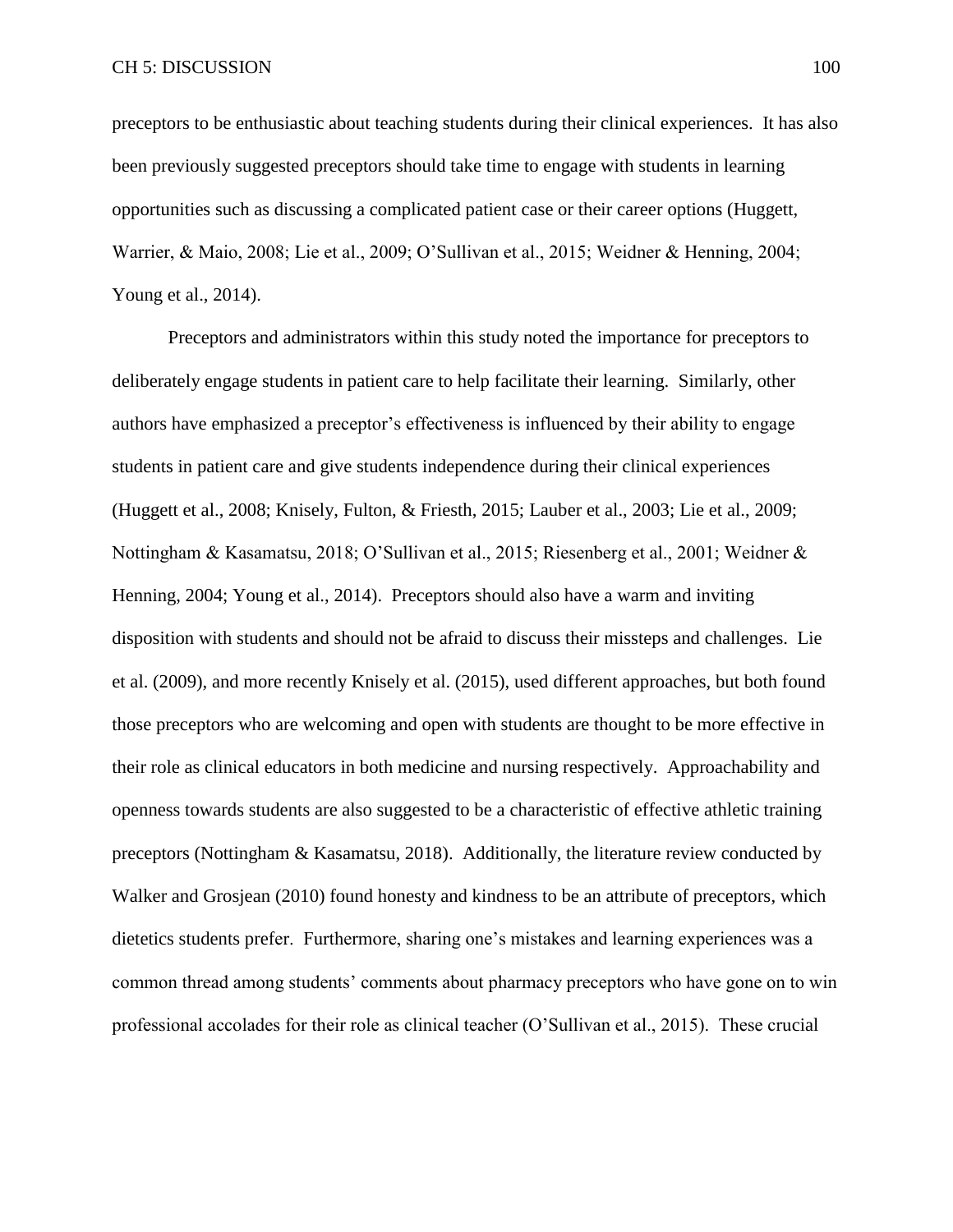conversations with students may help students to become better equipped when they face adversity.

It is especially crucial for athletic training administrators to critically examine a preceptor's motivations for working with students. While rare within the literature, Weidner and Henning (2004) have previously suggested athletic training program administrators should carefully investigate the driving force behind a preceptor wanting to work with students to ensure they are not using students as a means for supplementing athletic training services. The findings of this study suggest both athletic training administrators and preceptors continue to prefer a preceptor who does not overutilize students as a labor force in the athletic training clinic as this may stifle students' opportunities to engage in patient care during their clinical experiences.

Preceptors should also possess the qualities of a professional and leader. There is strong socialization into the profession of athletic training through students work with preceptors (Dodge & Mazerolle, 2015; Mazerolle & Dodge, 2015; Mazerolle et al., 2012). Therefore, preceptors should be strong role models for students. Overwhelmingly within the literature, authors from a multitude of healthcare professions discuss the necessity for preceptors to set a positive example for students (Knisely et al., 2015; Lauber et al., 2003; Lauber & Killian, 2009; Lie et al., 2009; Riesenberg et al., 2001; Walker & Grosjean, 2010; Weidner & Henning, 2004; Young et al., 2014). To best portray the qualities of a professional, administrators and preceptors from this study believed preceptors should have experience as a healthcare provider beyond their professional education. This quality, however, is rarely discussed within the literature. Huggett et al. (2008) examined the learning journals of medical students and found students valued most a preceptor who demonstrated professional expertise. This professional experience was anchored in prior encounters with patients as student participants discussed preceptors who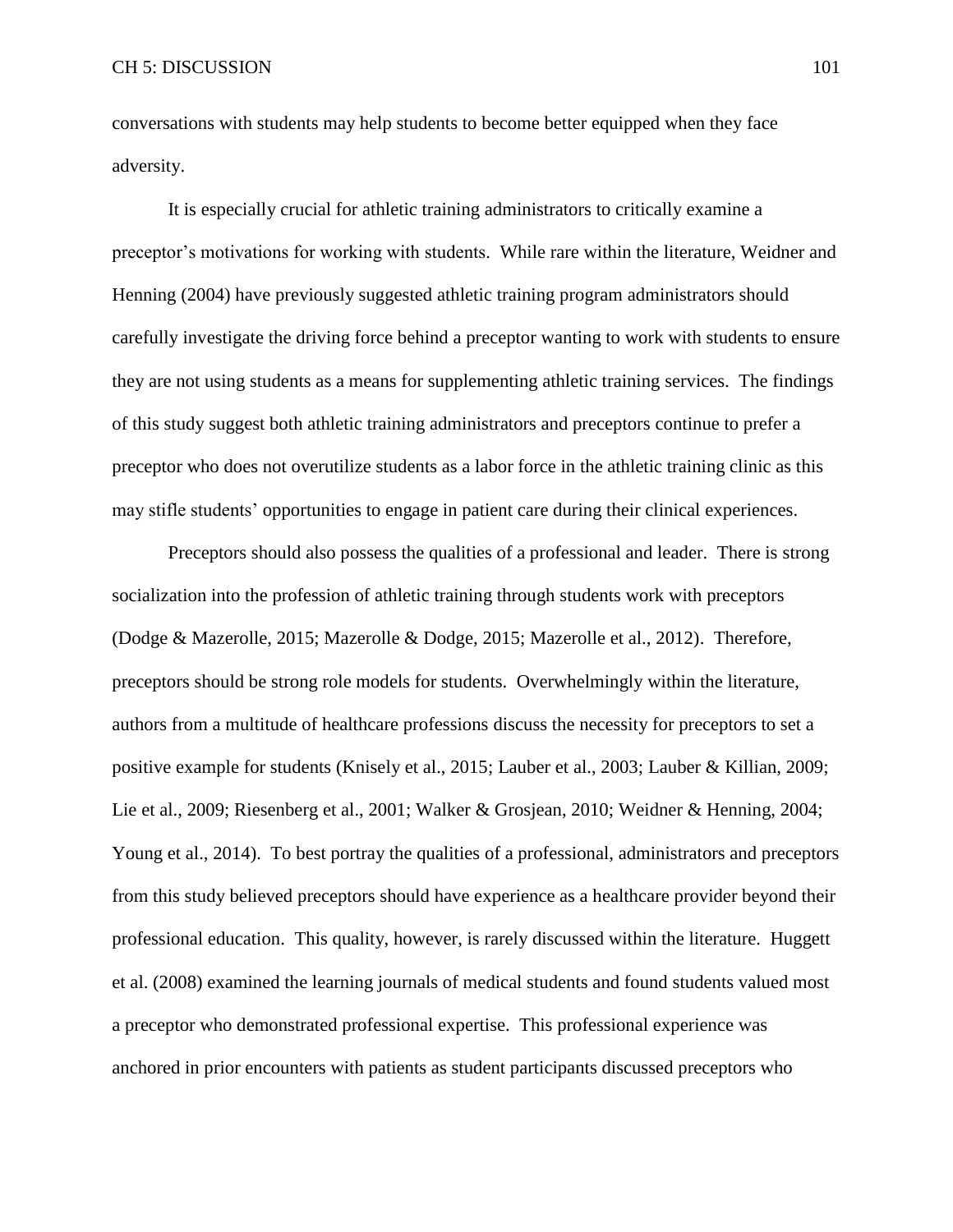lacked experience were viewed and described as less credible and less capable to teach. Additionally, the literature review conducted by Walker and Grosjean (2010) noted dietetics students desire a preceptor who had previous experience working in their profession. Authors here noted while less experienced clinicians may possess the knowledge and skills of a competent healthcare provider, they may lack the confidence to portray themselves as authorities in their area of practice effectively. Moreover, the characteristics of an effective athletic training preceptor have been tied to the core traits of an effective leader; including self-confidence (Platt-Meyer, 2002). Although not directly linked to their previous experience as a healthcare provider, students and preceptors within nursing programs have ranked a preceptor's self-assurance as a characteristic which promotes their effectiveness (Knisely et al., 2015).

While there may be some evidence to suggest students desire a preceptor with prior experience as a healthcare provider, the accrediting agencies for a multitude of healthcare educational programs including medicine, pharmacy, nursing, physician assistant, occupational therapy, respiratory therapy, and athletic training do not standardize a minimum amount of experience a clinician must have to serve as a preceptor. These professions only require that preceptors are credentialed in their respective professions, and they can effectively teach and evaluate students. However, the accrediting bodies for counseling psychology (Council for Accreditation of Counseling and Related Educational Programs [CACREP], 2015) and physical therapy education (Commission on Accreditation in Physical Therapy Education [CAPTE], 2015), require clinicians to have two years and one year of experience respectively to be qualified as a preceptor. The evidence in this study establishes the need for athletic training programs to consider going beyond the minimum requirements set by their accrediting agency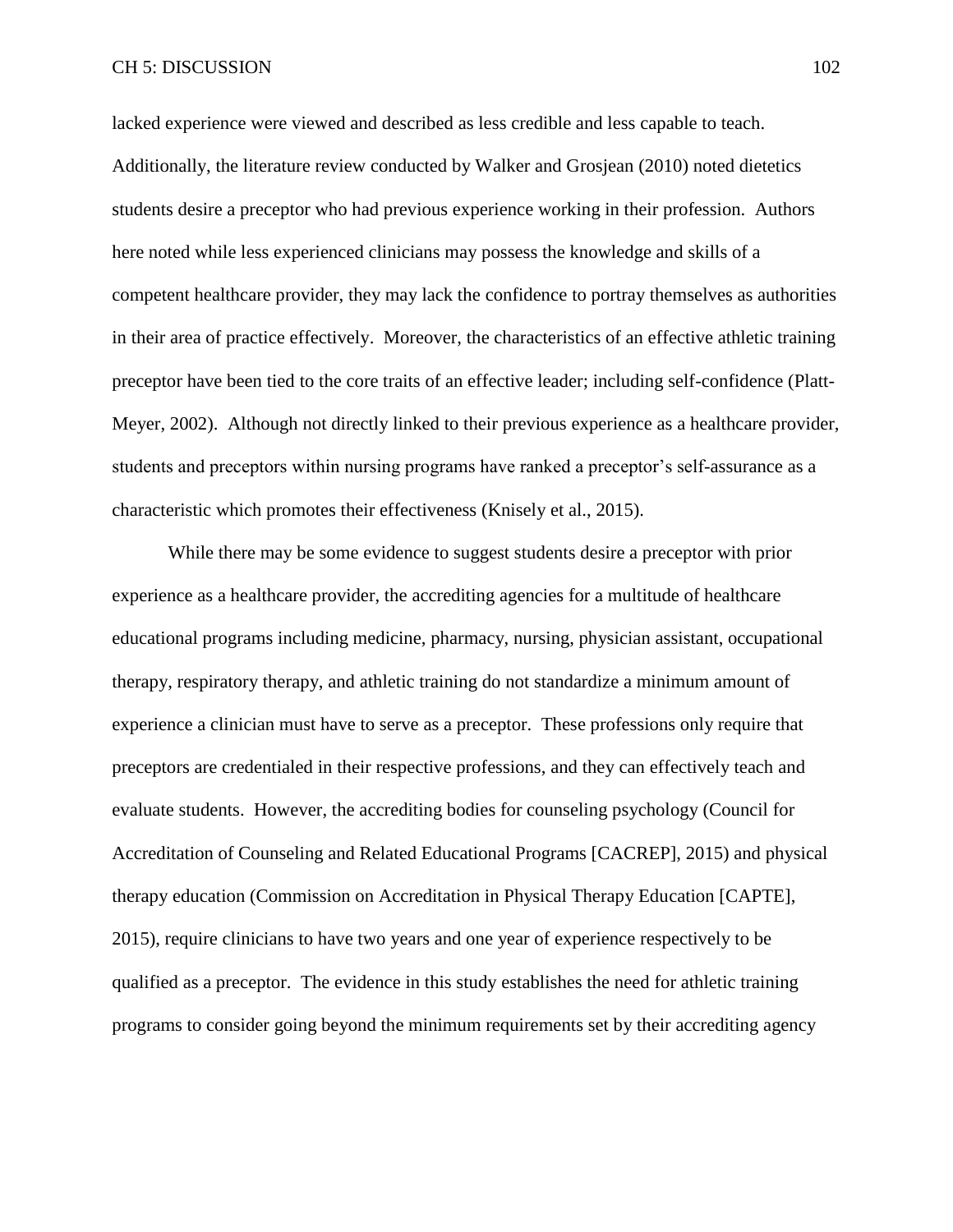and carefully examine the professional experiences of their preceptors and whether a newly credentialed athletic trainer is best suited to teach students during their clinical experiences.

Additionally, preceptors should be able to meet the administrative demands of working with students. The ability to complete these tasks in a timely fashion without continual reminders and oversight is an essential quality reported by program administrators. Weidner and Henning (2004) previously used a Delphi technique to build a consensus among athletic training education experts systematically and found completing administrative tasks promptly to be a desirable trait of preceptors. Additionally, Platt-Meyer (2002) identified good organizational skills as essential for athletic training preceptors to possess. Interestingly though, this characteristic was not mentioned by authors from other healthcare professions, which may raise questions comparing workload demands for preceptors and program administrators within athletic training programs and those of other healthcare professional programs.

Moreover, to best prepare students during their professional education, preceptors need to value their continual professional growth. Walker and Grosjean (2010), as well as Weidner and Henning (2004), discussed the importance of preceptors engaging in regular self-appraisal of their skills and having the enthusiasm to continue to grow professionally. While the body of literature which explains the importance of continual growth is limited, much of the studies which have examined preceptor characteristics have focused on student perceptions. Therefore, the findings of this study may help to broaden the understanding of ideal preceptor characteristics by gaining the perspective of program administrators and preceptors alike. Finally, to be prepared to teach the next generation of ATs, preceptors themselves must be willing to expand their knowledge and clinical skills. Authors from athletic training (Lauber & Killian, 2009; Platt-Meyer, 2002), pharmacy (O'Sullivan et al., 2015), nursing (Knisely et al.,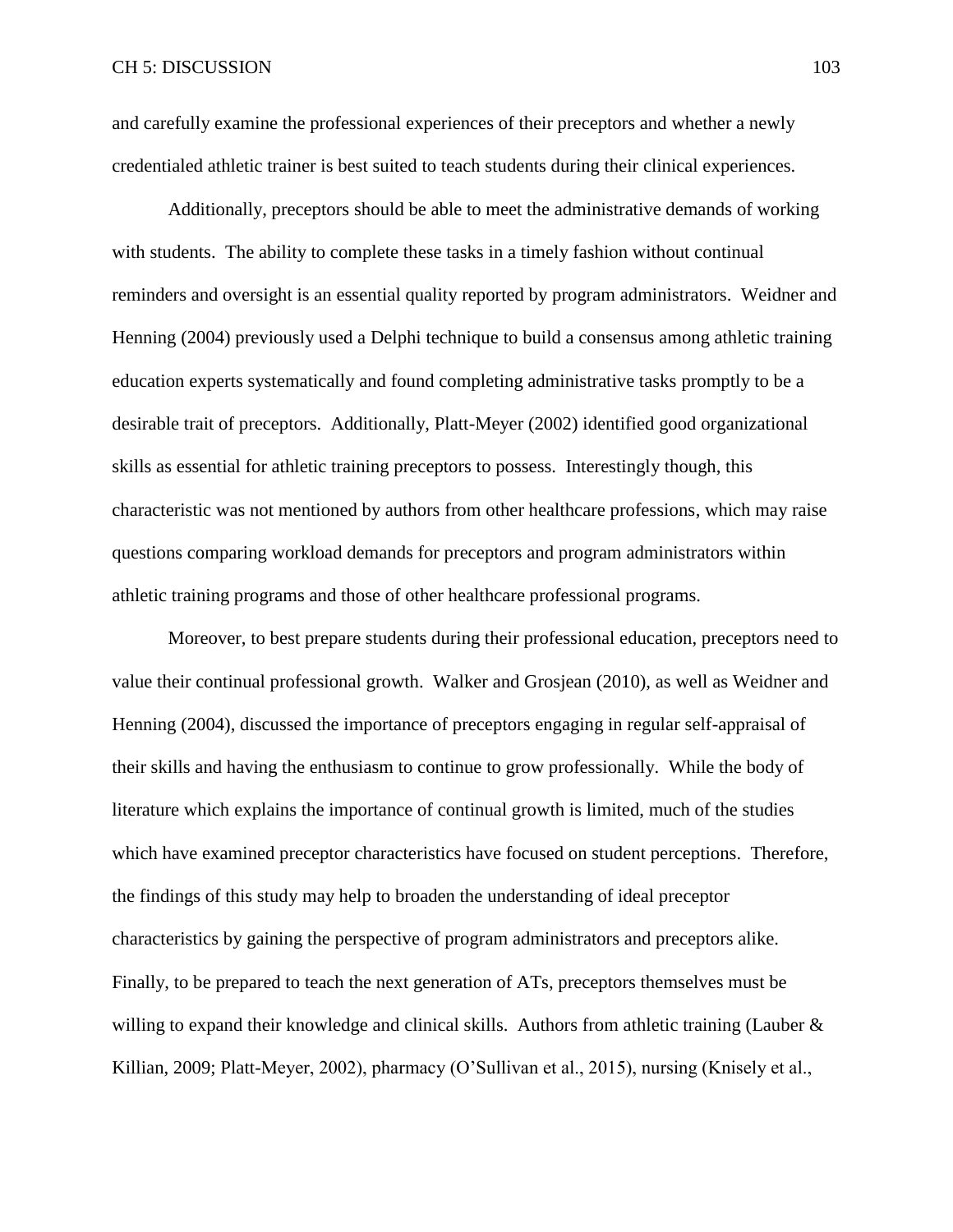2015) and medicine (Sutkin et al., 2008) all discussed the importance for preceptors to be knowledgeable and competent in their profession as well as demonstrate sound clinical reasoning while making patient care decisions.

Absent from the literature was the belief that preceptors should embrace the advancement of professional education. This quality may be unique to this study given the nature of current educational reform in athletic training. In 2015, the Athletic Training Strategic Alliance announced the decision for the athletic training professional degree to transition from an undergraduate to a graduate level. This educational reform has left program administrators acutely aware of how athletic training professional education is transforming. Some administrators indicated challenging moments they have experienced when preceptors have not embraced the transition to a graduate degree, which has not only affected their relationships with those preceptors but also had a negative impact on the students experience with clinical education. Furthermore, when preceptors buy-in to educational transition, it promotes a more cohesive philosophy between the didactic and clinical educators within an athletic training professional program. While the decision for the professional degree in athletic training was announced in 2015, programs have until 2022 to complete this transition. While not explicitly examined, participants of this study may have been in the midst of a recent change, which may have impacted the viewpoints they expressed, especially considering this desired quality was primarily reported by program administrators.

Overall, to promote the best learning environment for students, it is vital for preceptors to possess the qualities of an educator, professional, and leader. More specifically, preceptors should view themselves and administrators should equally view them as vital contributors to student growth who are committed to their role as a clinical teacher and provide abundant and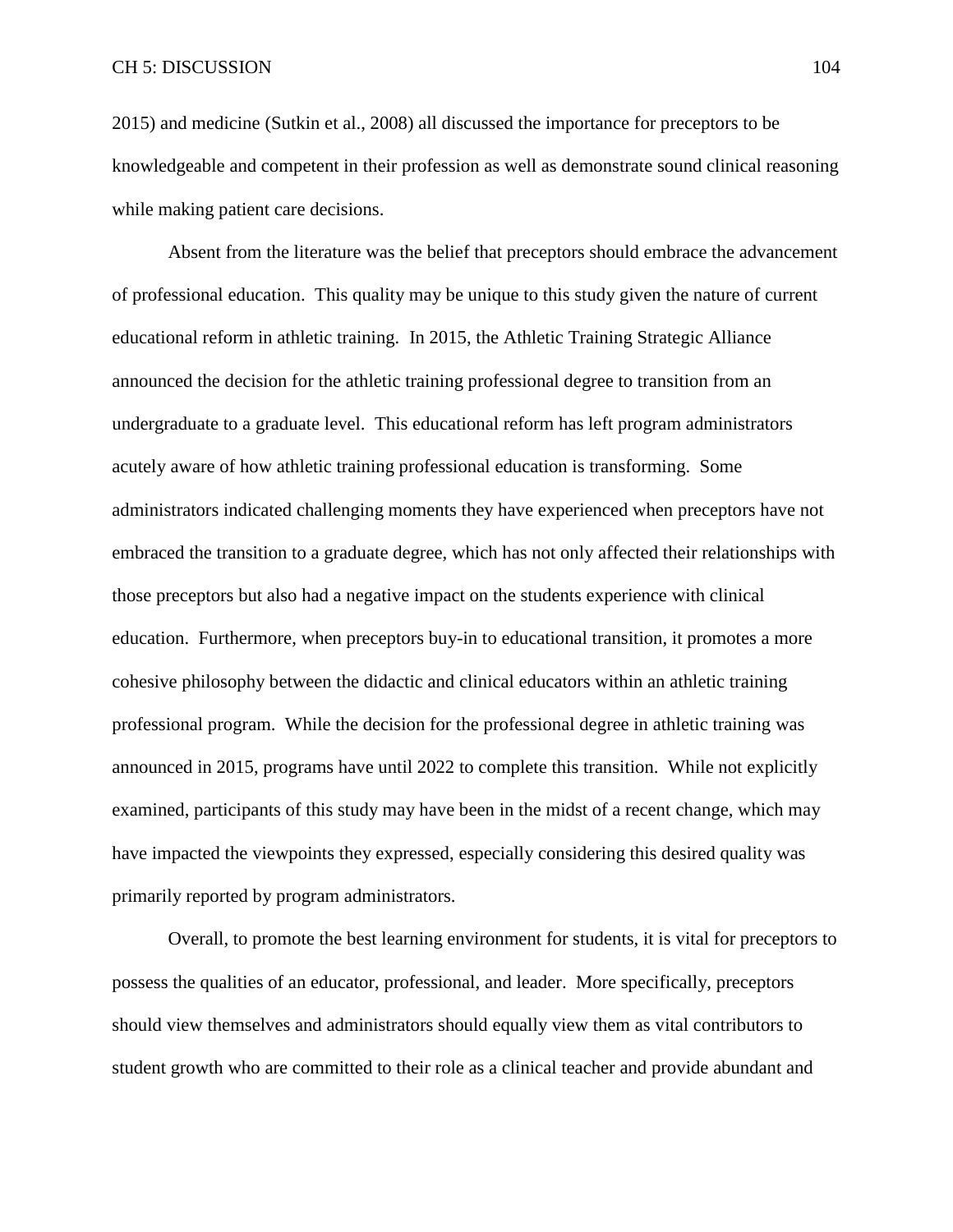purposeful clinical experiences for students. Furthermore, to develop students who embody professionalism upon graduation, it is crucial for preceptors themselves to have the characteristics of professionalism. Preceptors can display the qualities of professionalism by being good role models, meeting the administrative expectations of their role, and having autonomous experiences as a healthcare provider before working with students. Finally, strong leadership characteristics are essential for preceptors to hold. To best exemplify leadership qualities, preceptors should have a growth mindset, utilize best practices as they relate to recent literature and evolving clinical skills, and embrace the evolution of athletic training professional education.

# **Stakeholders' Views of Preceptor Development**

When considering the logistical aspects surrounding preceptor development, administrators should consider the delivery techniques used, accessibility of these opportunities, and recognizing preceptors for the role they play within a professional program. Stakeholders whose programs lie in urban communities appear to place particular importance on the need for more frequent preceptor development opportunities for those who are new to the role of clinical teachers. This was also true for those stakeholders with 10 or fewer years of experience. Additionally, this same group of stakeholders with 10 or fewer years of experience prefer preceptor development opportunities be easy to access and digest. Within this study as well as in the literature, in-person workshops are perceived to be a highly useful format to deliver preceptor development. Other healthcare professions, such as nursing, have continued to use in-person workshops as a primary mechanism to deliver preceptor development (Windey et al., 2015). Furthermore, simulation-based learning during in-person workshops has been discussed to be an effective strategy to help nursing preceptors develop their clinical teaching skills (Krautscheid,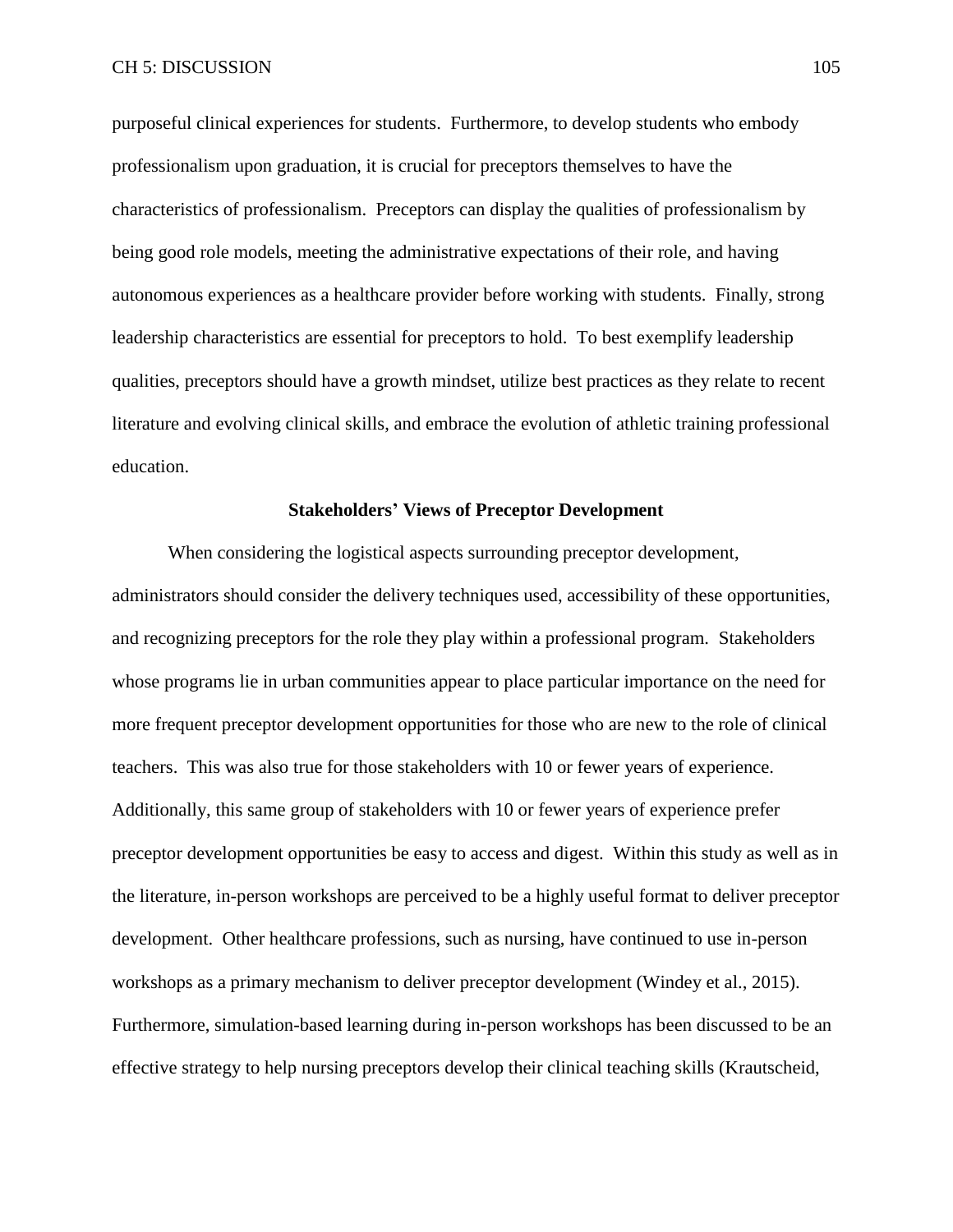Kaakinen, & Warner, 2008; Wilson, Acuna, Ast, & Bodas, 2013). Learning opportunities such as this offer learners, in this case, preceptors, concrete experiences, which are followed by structured debriefing that help preceptors reflect on their experiences. This strategy to developing preceptors embodies Kolb's (2015) experiential learning cycle, which adult learners are well positioned.

However, while delivering preceptor development in-person has been reported as a favorable method for developing preceptors, this study reaffirms that administrators should be flexible in their approach to ensure engagement of all preceptors. Authors have previously discussed how other modalities such as online modules are being used to present preceptor development to accommodate the varying needs of preceptors (e.g., Ackman & Romanick, 2011). Ricchetti and Jun (2011) for example, listed several online seminars and self-study courses aimed to improve the clinical teaching abilities of pharmacy preceptors. Moreover, a few athletic training program administrators have also turned to online, asynchronous learning to deliver preceptor development (Volberding & Richardson, 2015).

The model of learning proposed by Bergsteiner and Avery (2014) suggested learning activities should not silo themselves in individual categories of learning style or activity type, but instead administrators should develop several events, which integrate any number of learning styles to help provide more comprehensive programming for learners. This study reemphasized this concept as both preceptors and program administrators shared their beliefs of the importance of athletic training programs to consider a multi-modal approach to developing preceptors. Stakeholders within this study recognized individual circumstances such as geographic barriers and scheduling conflicts might prevent preceptors from attending in-person workshops consistently. Therefore, programs should not rely solely on one delivery mechanism to develop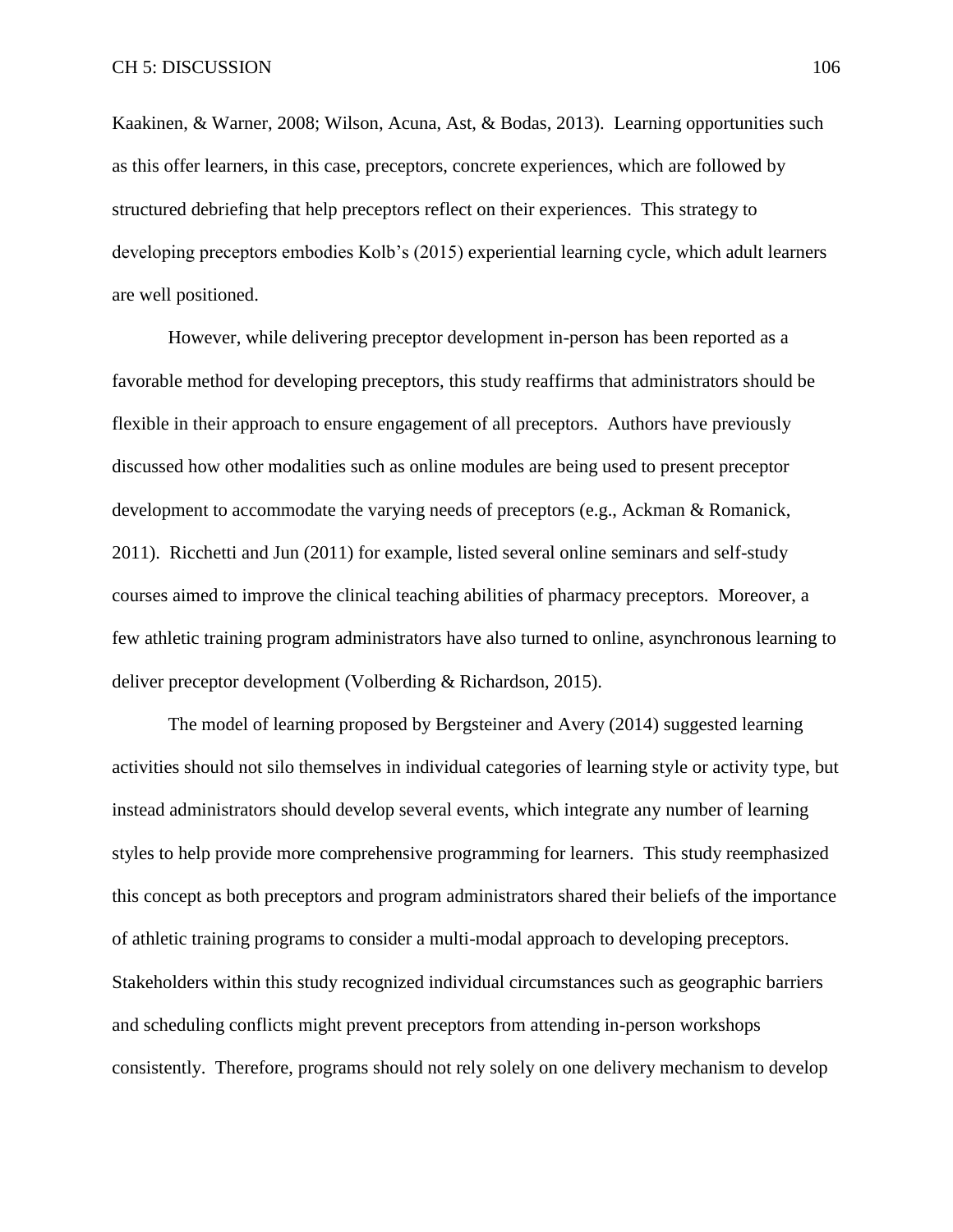preceptors but instead offer more comprehensive and wide-ranging opportunities for preceptors to engage. Vos and Trewet (2011) similarly suggested a comprehensive development program to foster the continual growth of preceptors. The program which these authors developed used a wide range of formats including live and recorded seminars, in-person workshops for group interaction, one-on-one visits with preceptors, and regular newsletters. As a result, preceptors were highly responsive to these opportunities and students reported better quality interactions with these clinical teachers.

Should administrators choose to utilize newly credentialed healthcare providers as preceptors, they may need to offer more frequent preceptor development opportunities and mentorship. Other authors in various healthcare professions have noted the positive influence mentorship has played on a preceptor's socialization as well as their career satisfaction, confidence, and productivity (Haggerty et al., 2012; Mazerolle et al., 2014; Nottingham et al., 2016; Sambunjak et al., 2006). Specifically, Gueorguieva et al. (2016) discussed the importance of developing a structured approach to mentorship, which allows novice preceptors to receive timely mentorship from their more experienced colleagues who work with them in their immediate clinical environment. Collectively, this information suggests those who are new to clinical practice should receive additional training and mentorship to fulfill the expectations of a preceptor. However, when combined with the recommendation for preceptors to have autonomous experiences as a healthcare provider, program administrators should carefully examine how appropriate it is to utilize newly credentialed healthcare providers as preceptors at all.

Preceptor development opportunities should be easily accessible to increase preceptors' likelihood of engaging in these opportunities and not create a burden on preceptors' time.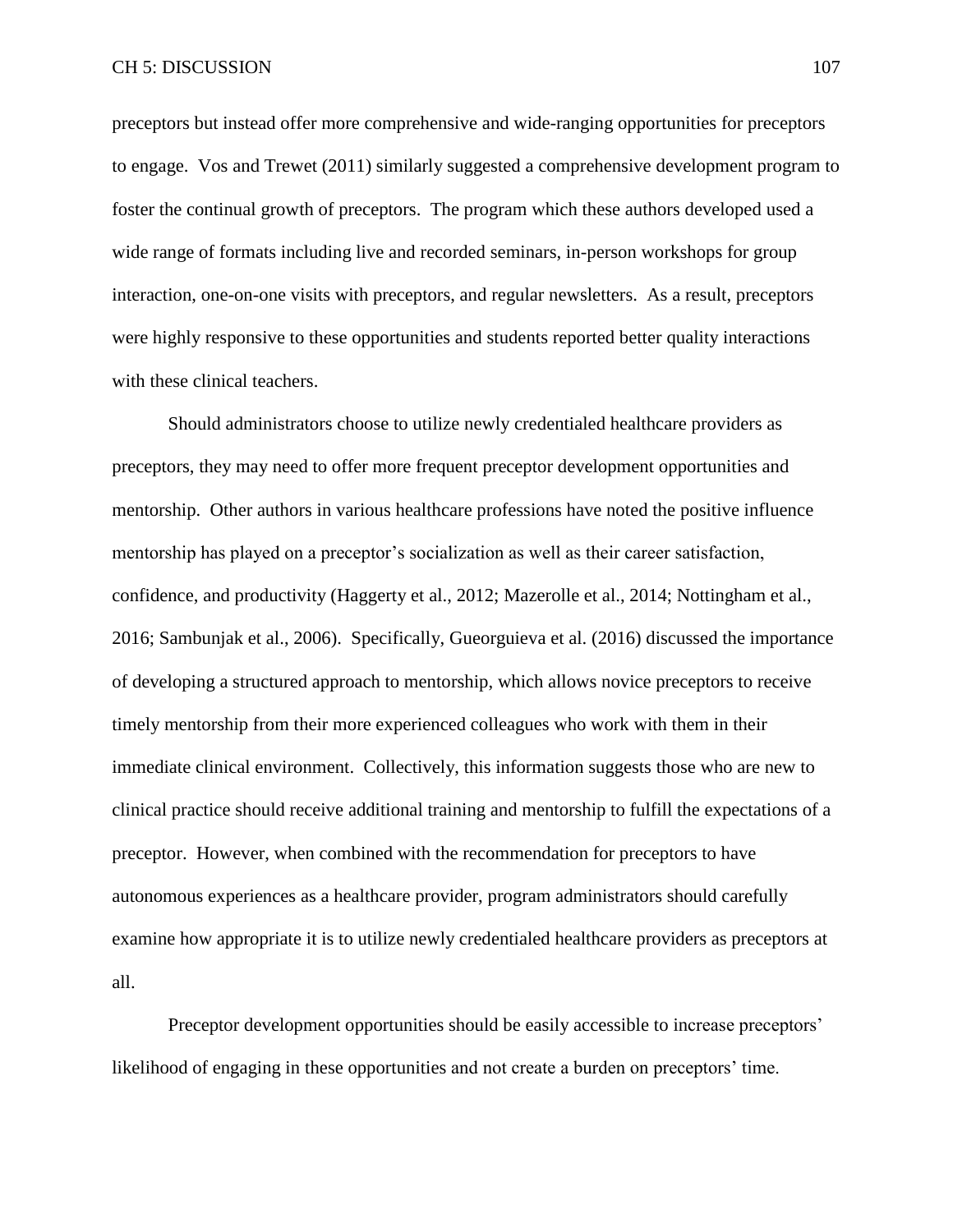Preceptors have previously indicated they understand the importance of participating in professional development which enhances their abilities as a clinical teacher (Hartzler et al., 2015; Nasser et al., 2014). However, they often report the dominant barrier to their engagement is lack of time (Dodge et al., 2014; Hartzler et al., 2015, Nasser et al., 2014). Furthermore, McClure and Black (2013) discussed preceptors often accept the role of clinical educator without fully understanding and appreciating the challenges they will face. If preceptors do not fully understand the intricacies of serving in this role, this may perpetuate the strain they report while serving dually as healthcare provider and educator (Dodge et al., 2014; Levy et al., 2009; Lienert-Brown, Taylor, Withington, & Lefebvre, 2018; Pollard et al., 2007). To help combat the time demands placed upon preceptors, programming such as The One-Minute Preceptor discussed by Kertis (2007) has been used to give preceptors from other healthcare professions an accessible and quick method to engage in professional development that aims to improve their clinical teaching skills. Other authors have discussed components to preceptor development programming which are readily accessible and easy to engage with such as home-study courses, monthly journal clubs, regular newsletters, and on-the-fly discussions with experienced faculty and program administrators (e.g., Vos & Trewet, 2012). Therefore, programs should offer preceptors highly accessible opportunities to help them assimilate to their role as a clinical teacher and overcome the time demands placed upon them by serving in multiple positions.

The logistical aspects of preceptor development should also ensure preceptors are recognized for their efforts teaching students during their clinical experiences. While there may be mixed beliefs regarding providing financial compensation to preceptors, it is widely believed the energy preceptors spend to help students should be acknowledged in some capacity. A recent report produced by the American Association of Colleges of Pharmacy (AACP) was published to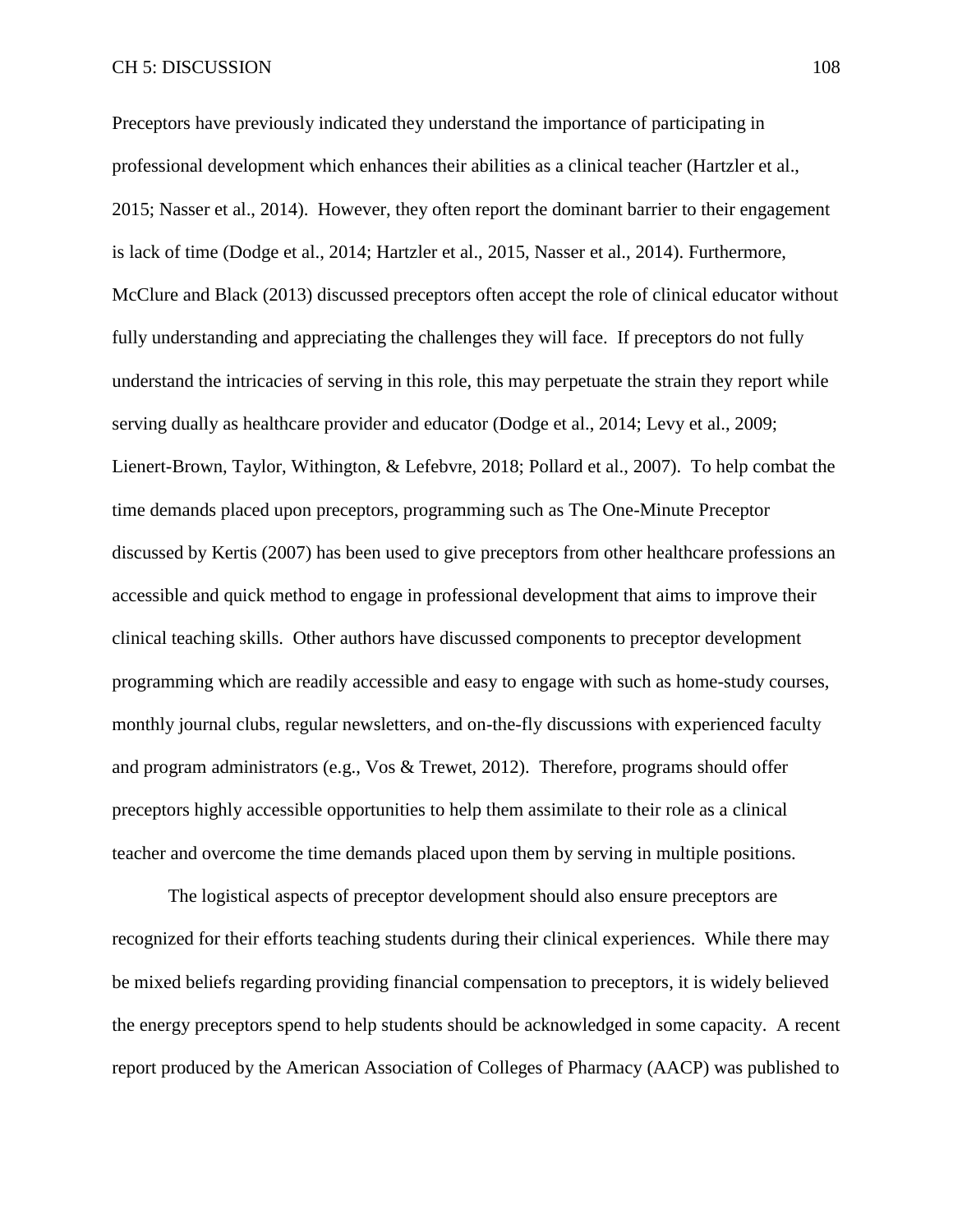promote the professional development of preceptors (Worrall et al., 2016). Using a synthesis of focus group data, membership surveys, as well as policy and literature review, authors of this organizational report outlined proposed policy statements, recommendations to the AACP, and suggestions to schools/colleges of pharmacy to promote the development of high-quality preceptors. Among these suggestions was a call for better and more frequent recognition of preceptors. While the authors noted compensation might be a welcome benefit to preceptors, there are many barriers to remuneration and suggest other, more prestigious ways to recognize preceptors. Methods such as advanced credentialing, awards, affiliate faculty appointments, discounts, and public acknowledgment were proposed. The commitment preceptors make to serve a professional program is well documented yet recognizing preceptors for this work appears to be done inconsistently as a strong call for better, more meaningful recognition has been discussed.

In addition to the logistical components to developing preceptors, the content offered during these opportunities should focus on programmatic information as well as strategies to promote preceptors' skills as clinical teachers. A few authors have discussed the content included within preceptor development, which has focused on improving specific skills associated with clinical teaching. For example, the systematic review conducted by Windey et al. (2015) focused on reviewing interventions that support nursing preceptors' professional development. The content most frequently identified within this study included giving and receiving feedback, effective communication, facilitating adult learning, reviewing the roles and responsibilities of preceptors, and development and evaluation of students' clinical judgment. This study found similar areas of importance identified by participants such as outlining the expectations of preceptors and clinical teaching strategies.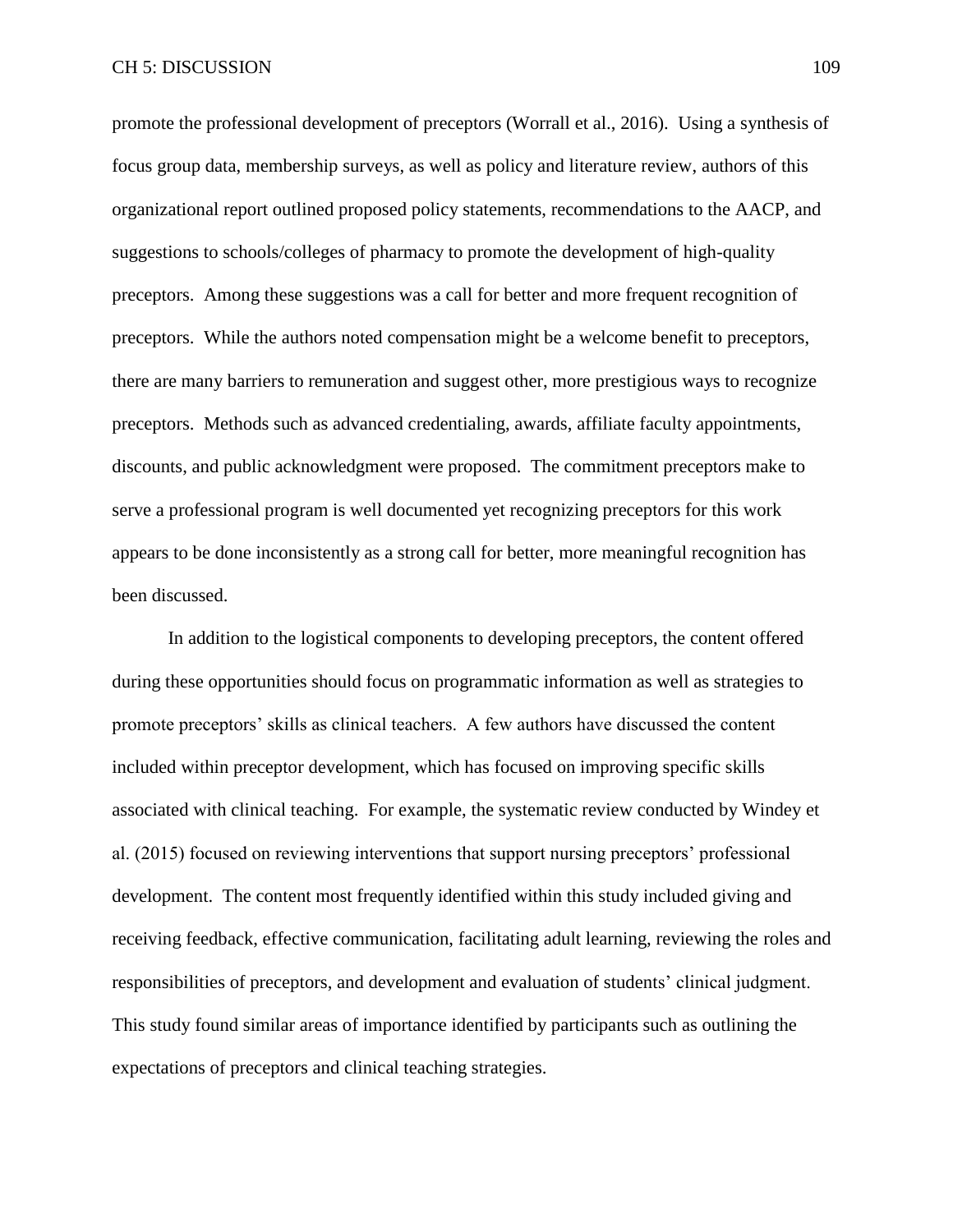Preceptors, however, appear to prefer topics related solely to clinical teaching. Pharmacy preceptors have reported preferring subjects including strategies to engage and motivate students, updates on teaching techniques, and effectively questioning students (Assemi et al., 2011). Similarly, athletic training preceptors have reported they prefer guidance on developing students' critical thinking skills and teaching clinical decision making within preceptor development opportunities (Hankemeier et al., 2017). Furthermore, this study revealed the importance of including information related to new clinical skills which have been recently introduced into the curriculum. As educational requirements of athletic training professional education have evolved, the clinical skills being taught within programs have also changed. The literature is limited within this content area. However, there may be an additional need to continue this practice as the clinical skills which must be taught within a professional program have been recently expanded (CAATE, 2018a). Regardless of the logistical components of developing preceptors, the content included within these opportunities influences preceptors' confidence and comfort teaching students within clinical education. Further examining the learning needs of preceptors may lead to more engaged preceptors who are better prepared to meet their responsibilities as facilitators of student learning.

When designing preceptor development programming, it is crucial for programs to consider both the logistical factors as well as the content included within these opportunities. Specifically, these professional development offerings should be flexible offering multiple methods to delivering the content, which helps accommodate the various learning styles of preceptors. Furthermore, to increase the likelihood of preceptors' ability to engage in preceptor development, these opportunities should be easy to access and digest, and not create a burden on preceptors' time. Additionally, recognizing preceptors for their efforts teaching students is a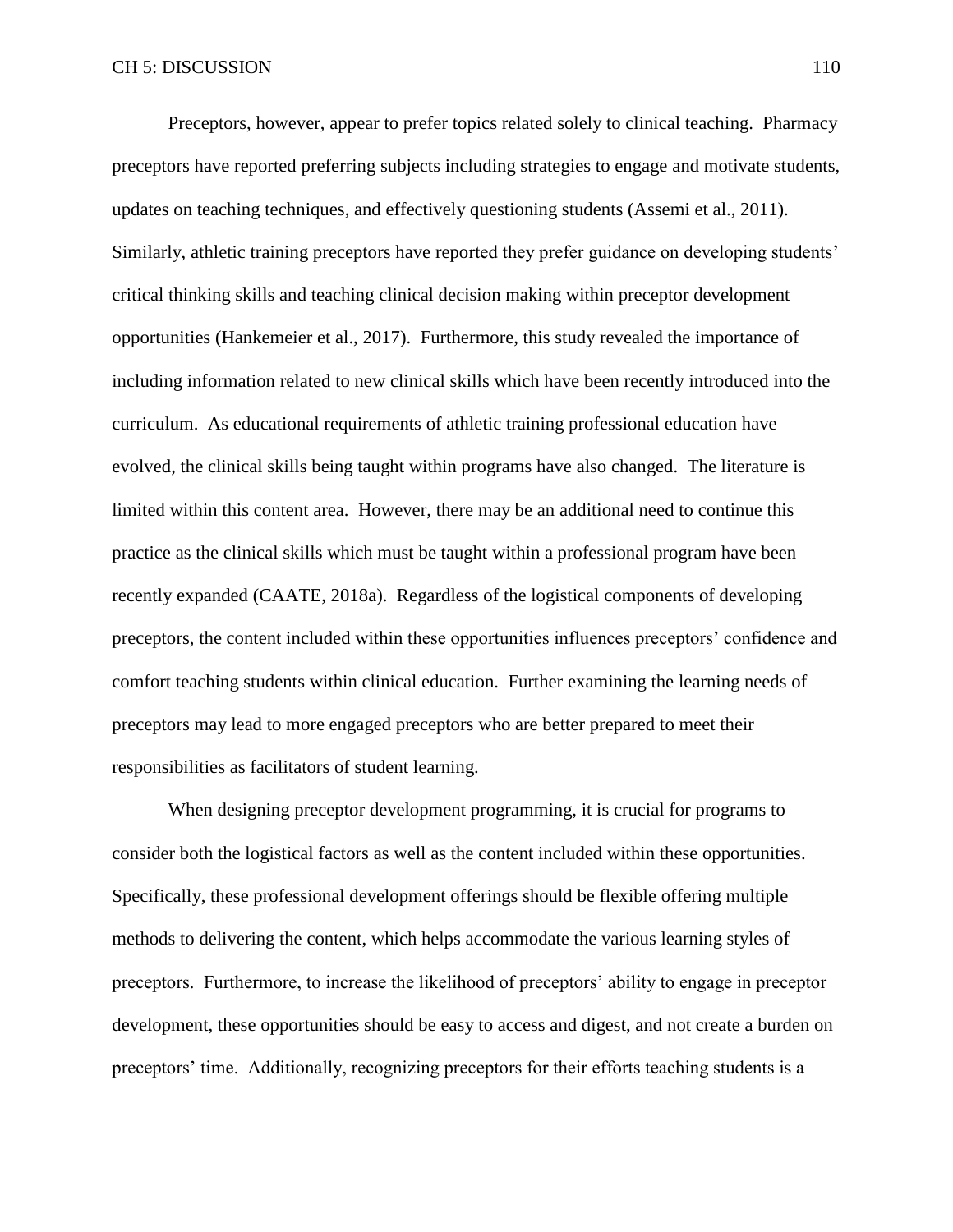crucial component to preceptorships. When possible, financial compensation for their role is welcome; however, other forms of recognition may be better suited given the financial implications of remuneration. Things such as free continuing education credits, reimbursement of professional fees, access to healthcare equipment or library databases, awards, and public recognition could be other ways for preceptors to be recognized for the work they do to teach students during their clinical experiences. Regardless of the logistical factors, the content of preceptor development should include programmatic information such as program policies, preceptor expectations, the curriculum, and information related to new clinical skills which have been recently added to the curriculum. Furthermore, to help preceptors become strong educators, content should also center on helping preceptors develop their clinical teaching abilities.

# **Influences on Stakeholders' Beliefs of Preceptor Selection and Development**

Preceptors and program administrators described four main aspects which have informed their reported beliefs about preceptor selection and development. These included past adversity, support systems they have access to, professional development opportunities they have engaged in, and their desire for the advancement of the athletic training profession. Interestingly, stakeholders who have 10 or fewer years of experience were particularly influenced by role models and mentors, support from feedback they receive, and professional development opportunities they have engaged in. Additionally, those whose programs lie within an urban community were influenced by role models and mentors, and their ability to be more selective when identifying preceptors to serve their program. Previous literature has identified how past experience and mentors have helped shape the views of healthcare professionals. For example, Wardrop, Coyne, and Neeham (2019) recently discussed how their previous experiences working with students highly influenced nursing preceptors' expectations of the role of clinical teachers.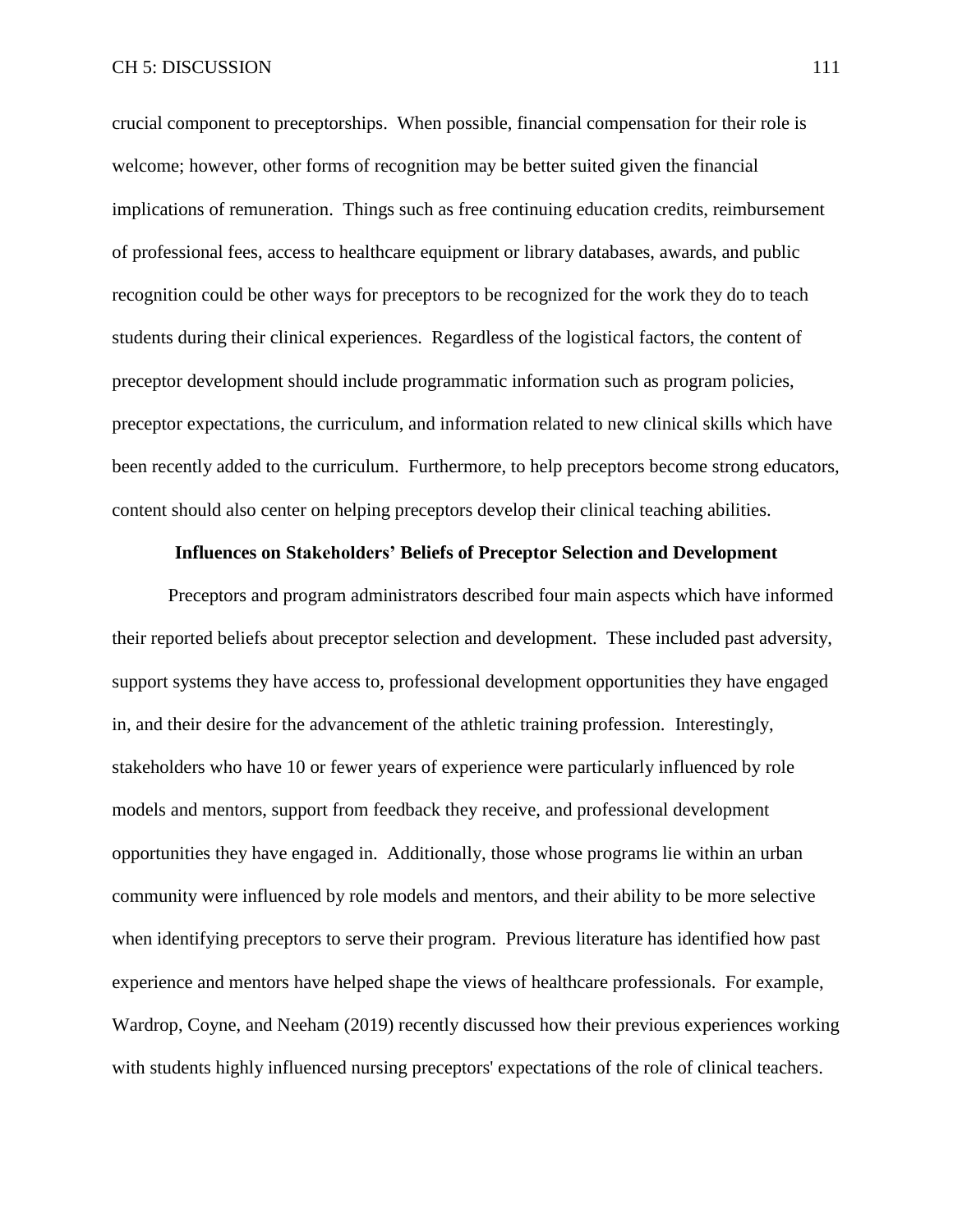Furthermore, in their investigation into how primary care medicine preceptors respond to the learners they are working with, Mazor et al. (2005) found preceptors' recollections of their own past mistakes influenced how they responded to mishaps with students with whom they were working.

In addition to past experiences and adversity which shapes the beliefs of preceptor selection and development, role models and mentors have also been identified as a strong influence on these views. The role of mentors is well documented to have a substantial impact on the professional socialization of athletic training students. The relationships these students develop with their preceptors and mentors help them learn the attitudes of the healthcare culture (Altmann, 2006; Lauber et al., 2003; Weidner & Henning, 2005). Furthermore, career decisions athletic training students make, appear to be influenced by their mentors (Mazerolle et al., 2012). The influence of mentorship and previous experiences seems to continue though beyond the professional education of athletic trainers. Nottingham (2015) revealed how mentorship from their preceptors and past experiences as students were contributors to preceptors' views of the role they play as educators. Furthermore, athletic training preceptors have indicated how their previous experiences, interactions with role models, and the professional development opportunities they have engaged in have helped in their socialization to the role of a preceptor (Mazerolle et al., 2014). The findings of this study help support those from previous authors, and further suggest just how strongly past experience and adversity, role models, and professional development opportunities shape the beliefs surrounding preceptor selection and development.

However, the theory of adult learning may help in gaining a better appreciation of the many influences which have shaped stakeholders' beliefs of preceptor selection and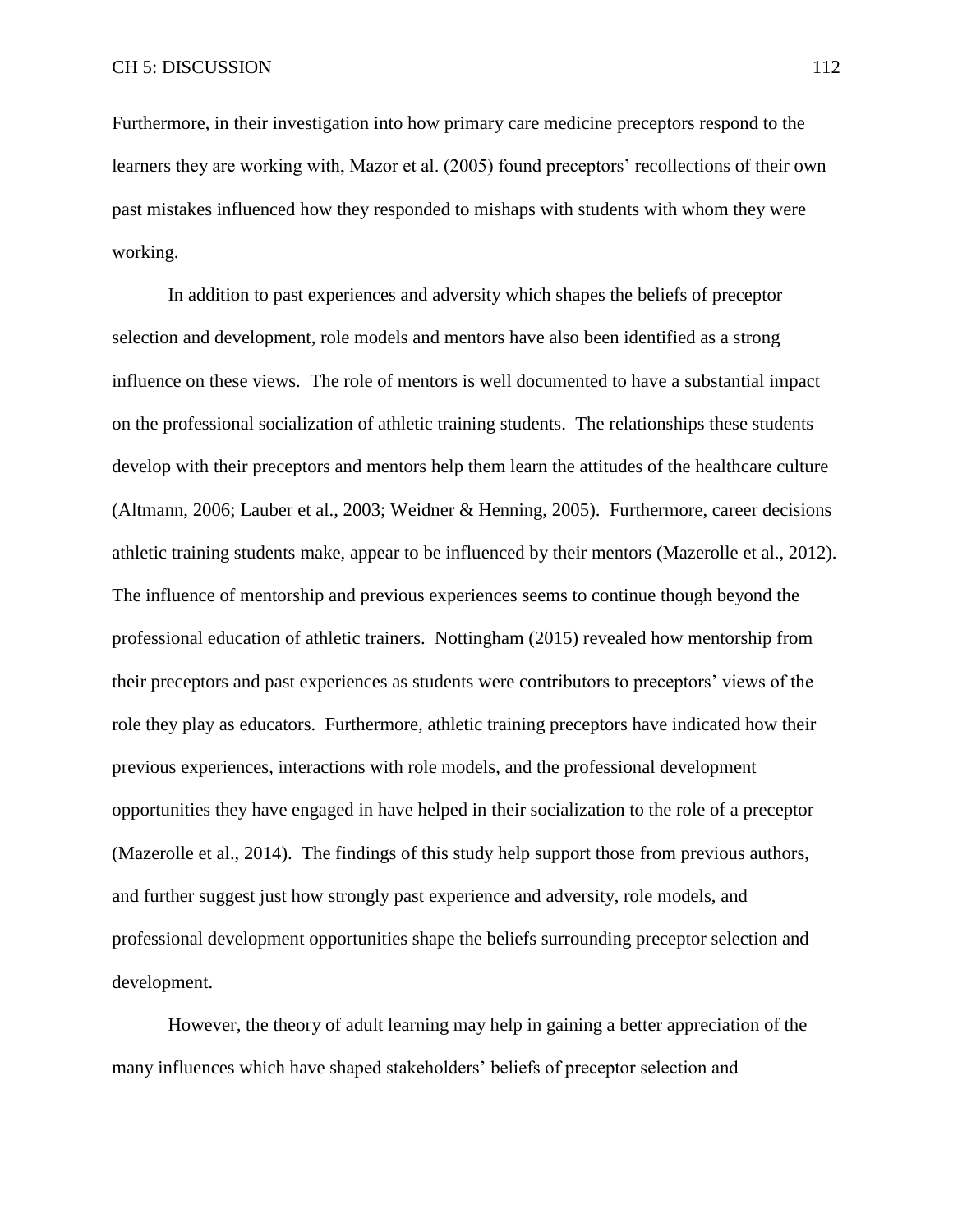development. The participants of this study are healthcare professionals who have graduated from a professional program and earned the appropriate credential to practice in their respective profession. Therefore, it is relatively safe to assume that these stakeholders of clinical education are adult learners who are self-driven and value learning which integrates with their everyday life. The aspects which shape how adults learn is a complex, multidimensional process, which no single theory or model has wholly encompassed. Much of the adult learning theories discussed today are grounded in the principles established by Knowles (1984). Due to the frequency of use and wide acceptance within healthcare literature (e.g., Bomar & Mulvihill, 2016; Henderson, Dalton, & Cartmel, 2016; Gatti-Petito et al., 2013; Mazerolle, 2014), Knowles' (1984) theory of adult learning was used to conceptualize what shapes stakeholders' views regarding preceptor selection and development. This theory of what affects adult learners outlines how these professionals have a greater self-concept, which helps direct their learning. This previous understanding helps to rationalize why program administrators and preceptors interviewed for this study drew from their own professional development experiences to form their views of preceptor selection and development.

Furthermore, the concept that past experiences inform how adults learn is a key tenant to Knowles' (1984) theory of adult learning. This concept may help to explain why their experiences with past adversity and sources of support such as feedback they have received and being able to choose from many preceptors have had such a significant impact on shaping their beliefs of preceptor selection and development. Finally, Knowles' theory suggested that adult learners are more internally motivated, and their professional interests drive their learning. Participants of this study identified how their passion for the advancement of the athletic training profession influences their opinions of preceptor selection and development. This level of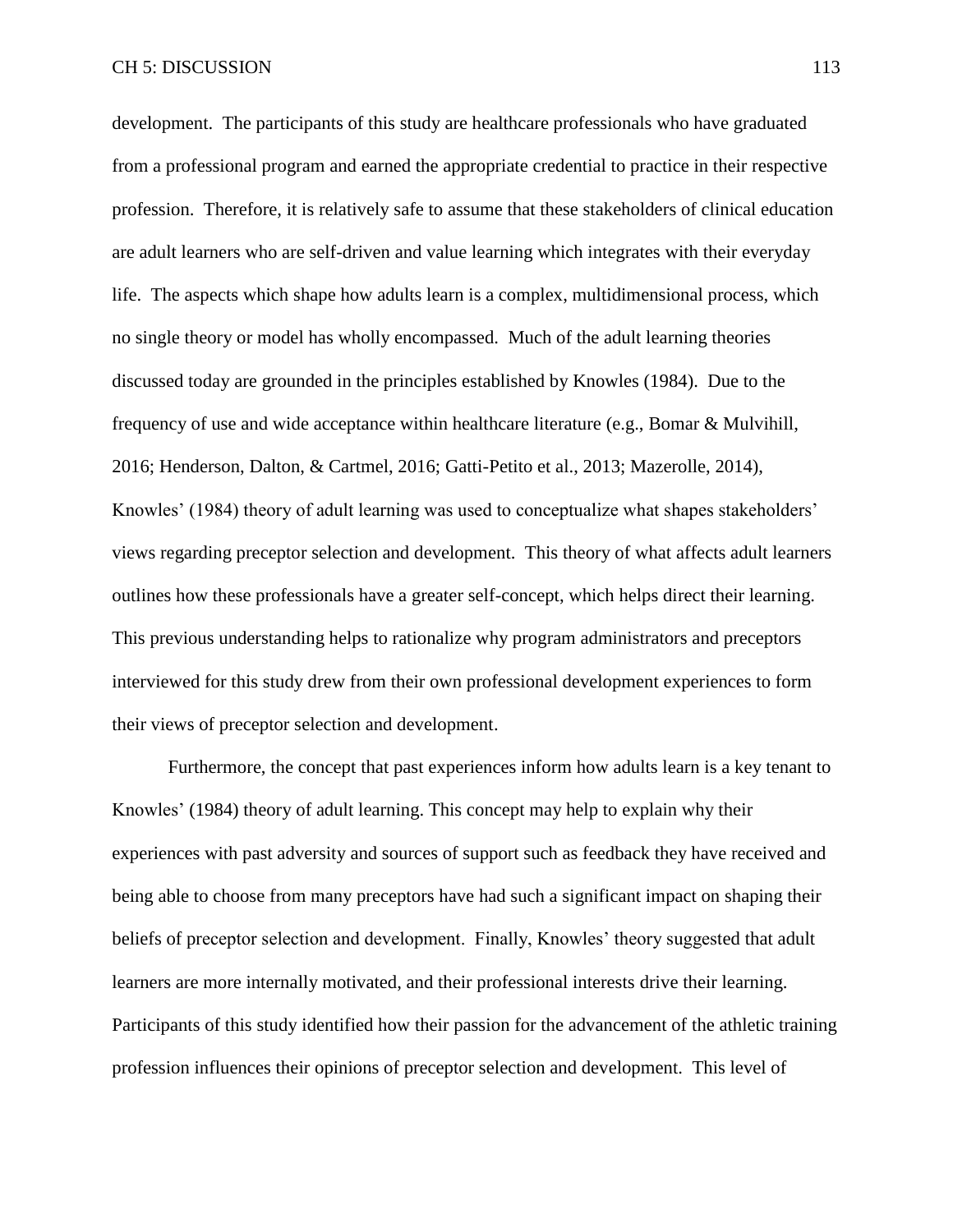enthusiasm and internal motivation indeed lies within the principles of adult learning, which could help explain why the idea of professional advancement would have such an active role in affecting the beliefs of these participants.

# **Implications for the Future**

Selecting and developing high-quality preceptors can be a challenging task, which all athletic training professional programs face. While this study cannot completely inform the practice of selecting and developing athletic training preceptors, noteworthy implications exist for athletic training program administrators, preceptors, and students, as well as athletic trainers their patients, and the costs associated with the healthcare system. Key implications of this study:

- Highlight the importance of athletic training preceptors to possess the characteristics and qualities of educator, professional, and leader, which stakeholders believe promote ideal preceptorships.
- Bring to the surface the logistical components and content stakeholders believe are essential to foster the professional development of athletic training preceptors.
- Shed light on how past adversity, sources of support, professional development, and the desire for the advancement of their profession has influenced stakeholders' beliefs of athletic training preceptorships.

Previous literature has recognized behaviors and characteristics believed to promote effective preceptorships. The similarities between the findings of this study and those of previous authors suggest the recent reform in athletic training education may not have substantially altered the preferred qualities of preceptors. Having a better appreciation for the ideal qualities of preceptors will help program administrators make more informed decisions when selecting individuals who will facilitate students' learning during their clinical experiences.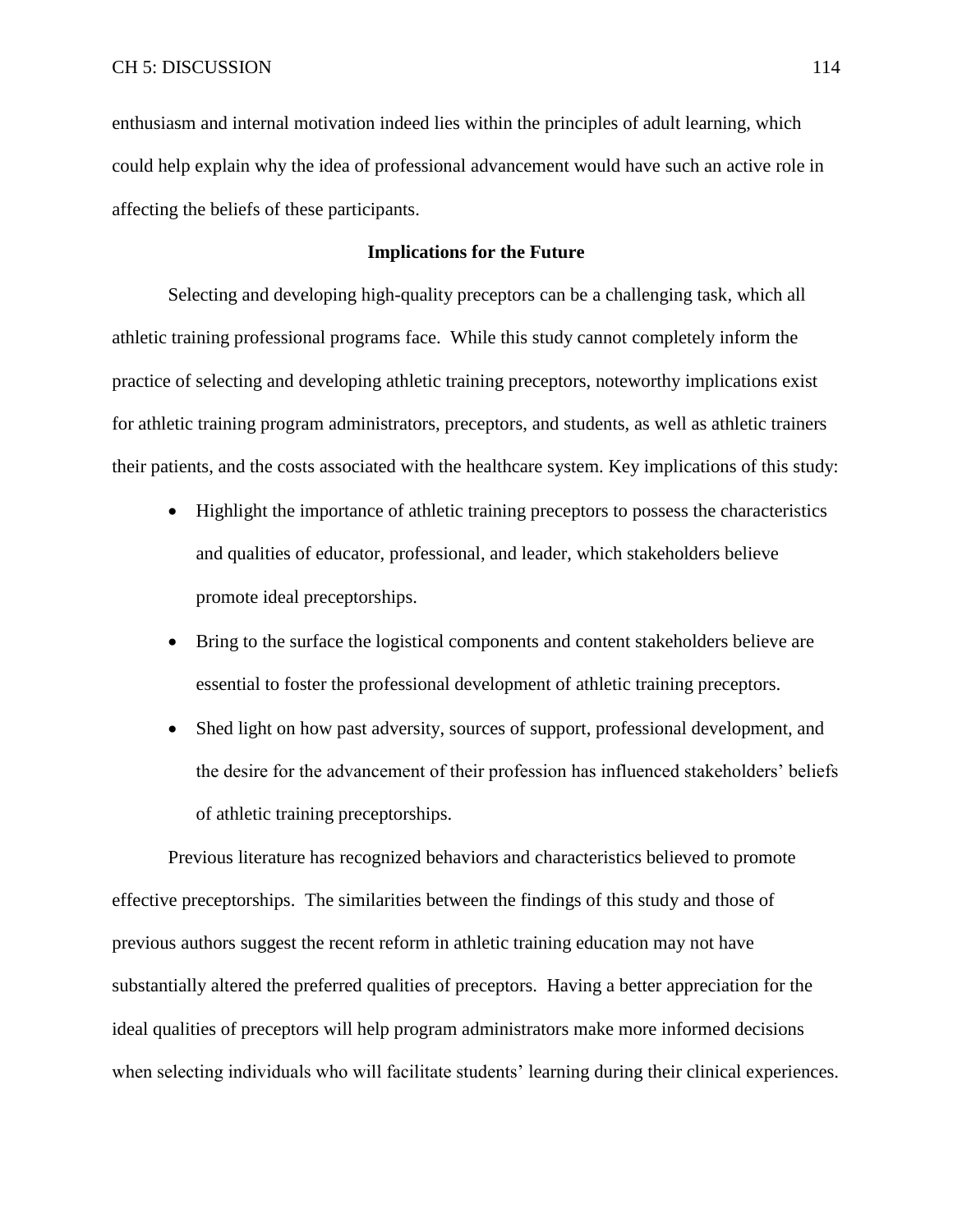The logistics and content identified within this study help to further explain the components of preceptor development that not only preceptors but also program administrators prefer. This information may help administrators determine the types of opportunities they utilize to promote the development of preceptors for their program. For example, this study revealed the importance of offering professional development opportunities which are delivered using in-person, group workshops to facilitate active learning techniques such as simulated teaching experiences which preceptors may be highly responsive to. Additionally, these findings contribute to an understanding of the content which both preceptors and program administrators believe support the professional growth and instructional abilities of preceptors. Overall, this information will help better inform program administrator's critical decisions regarding developing athletic training preceptors for the role of clinical teachers. In utilizing the evidence which emerged here, program administrators will have more empirical support to the autonomous decisions they must make regarding the selection and development of preceptors within their program. This knowledge may alleviate some of the challenges they face when fulfilling their responsibilities to oversee a professional program. Ultimately, their ability to make more informed decisions regarding preceptorships may lead to program administrators designing clinical experiences which are more effective in improving students' abilities as healthcare providers and developing their readiness for clinical practice.

Furthermore, by using this information from their colleagues in education, preceptors as well as those clinicians considering the role will better understand the qualities which are crucial in helping fulfill the expectations of a preceptor and may help these individuals be more prepared to accept the responsibilities of a clinical educator. As preceptors evaluate their engagement in professional development, they may rely on the information revealed within this study, which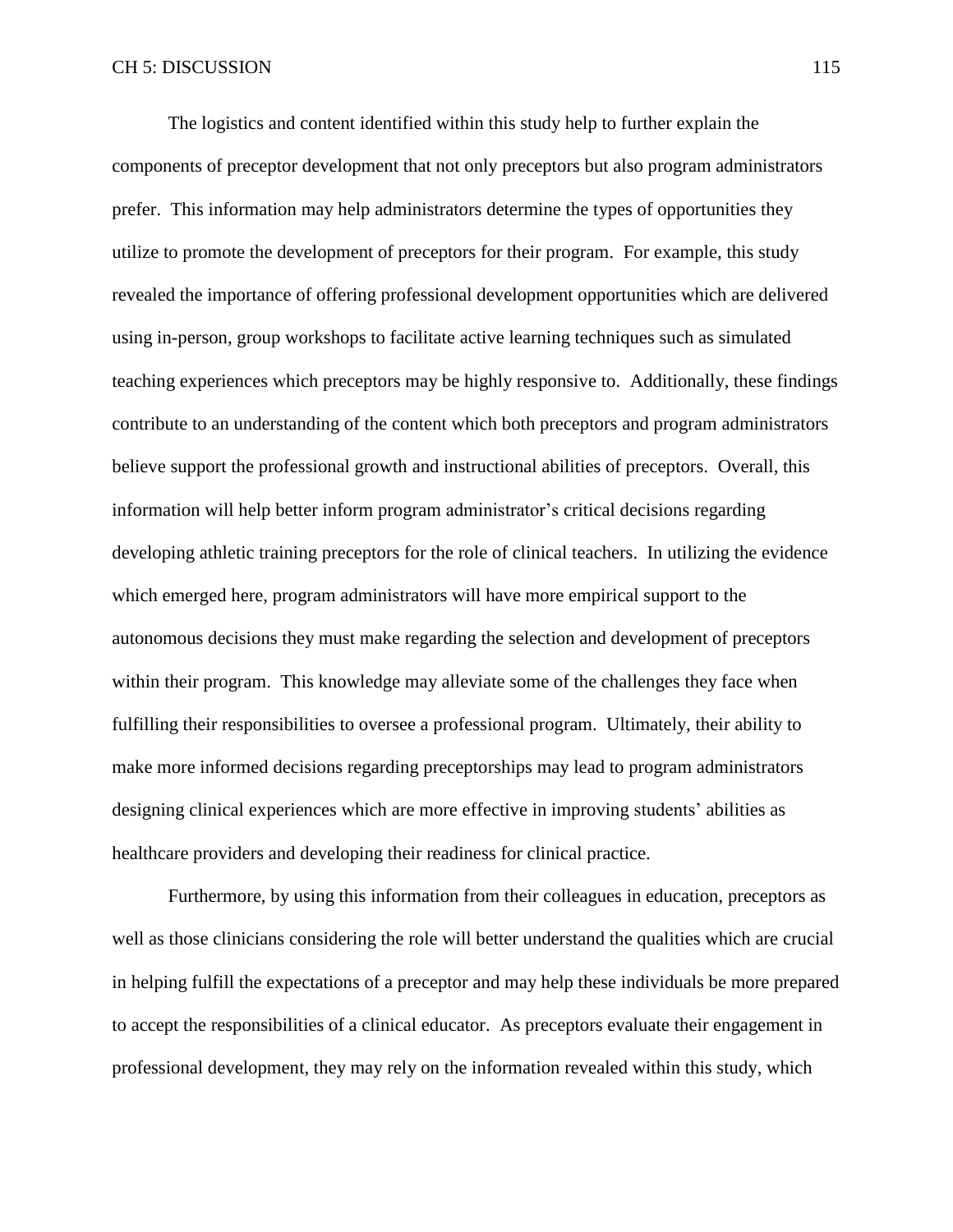highlights the content suggested to promote their abilities as a clinical teacher. This preparation may lead to decreased role strain experienced by preceptors and more meaningful, higher quality clinical experiences for students.

Additionally, this research helps develop a deeper understanding of the influences over preceptors and program administrators' opinions regarding preceptorships. In the future, stakeholders such as administrators within institutions of higher education, but also decision makers within athletic training professional organizations, can use this information when designing professional development opportunities for athletic trainers and the knowledge may guide future research in clinical education for healthcare professions.

Overall, the goal of preceptorships is to offer healthcare students high-quality clinical experiences, which help them prepare for and integrate into a demanding professional environment. The findings of this study help inform better decisions regarding the professionals who may be best suited to serve as a preceptor as well as how to best prepare them for their role as a clinical teacher. By utilizing more qualified and better-prepared preceptors, students will gain a deeper appreciation for the positive aspects of a career in athletic training, which may result in decreased attrition. This may be especially important during a program's transition to a professional master's degree as enrollment is expected to temporarily decrease. The time and financial investment in selecting and developing high-quality preceptors should be recognized as a cost-effective asset within institutions of higher education. Institutional administrators should consider the findings presented in this study regarding the importance of recognizing preceptors for the time they spend with students. In doing so, administrators should evaluate the ability to expand the resources available to remunerate preceptors or minimally other ways (e.g., affiliate faculty titles, access to library databases, reimbursing professional dues) in which the institution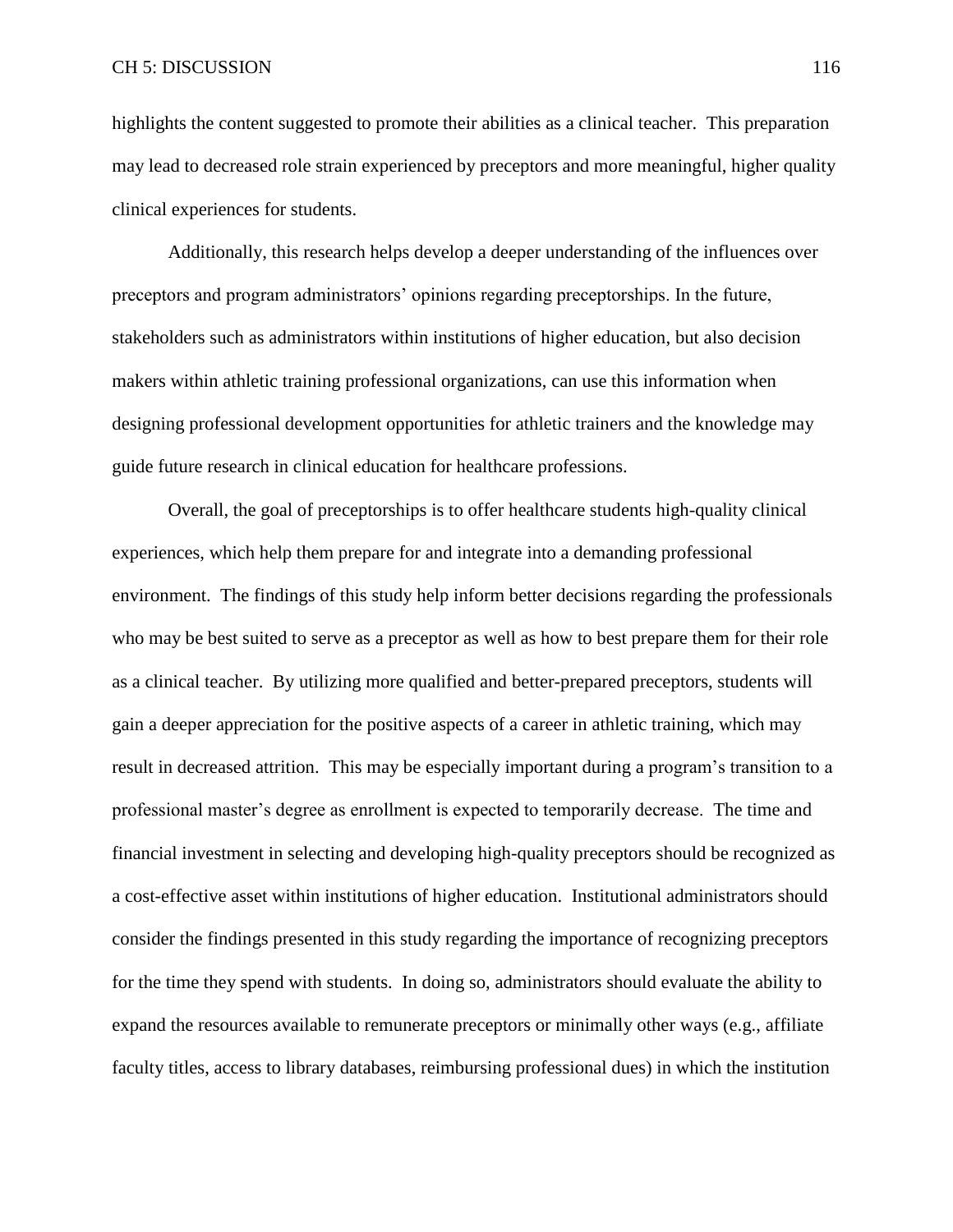can aid in the recognition of these vital educators. Furthermore, institutional administrators should reassess the load and evaluation of program administrators who are tasked with the responsibility of selecting and developing preceptors. This study highlights the highly complex and at times cumbersome process of identifying preceptors who are best suited to teach students during their clinical experiences as well as ensuring adequate professional development for these individuals. While not specifically examined in this study, the program administrators who are often charged with these responsibilities are given minimal load reductions to allow time for this process which may be insufficient. Reevaluating the time commitment involved with selecting and developing high quality preceptors and increasing how this is reflected in their annual evaluation may ease the significant strain reported by these program administrators. Ultimately allowing increased time to ensure more meaningful, higher quality clinical experiences for students.

Finally, when considering the influence they have in a student's transition to clinical practice, preceptors are an integral part of helping newly credentialed athletic trainers prepare for their careers as healthcare providers. An investment in strong preceptors is a safe and effective way to save the healthcare system thousands of dollars when expenses related to employee turnover, recruitment, and patient safety are considered. These findings combined with existing literature help to promote well-prepared ATs who are ready and equipped to play an integral role in improving patient outcomes and decrease healthcare costs.

## **Limitations, Delimitations, and Suggestions for Future Research**

There are several inherent limitations to this study, which should be recognized. First, the CAATE website was used to identify and recruit participants. However, the study relied on program administrators for each athletic training program to pass along the recruitment email to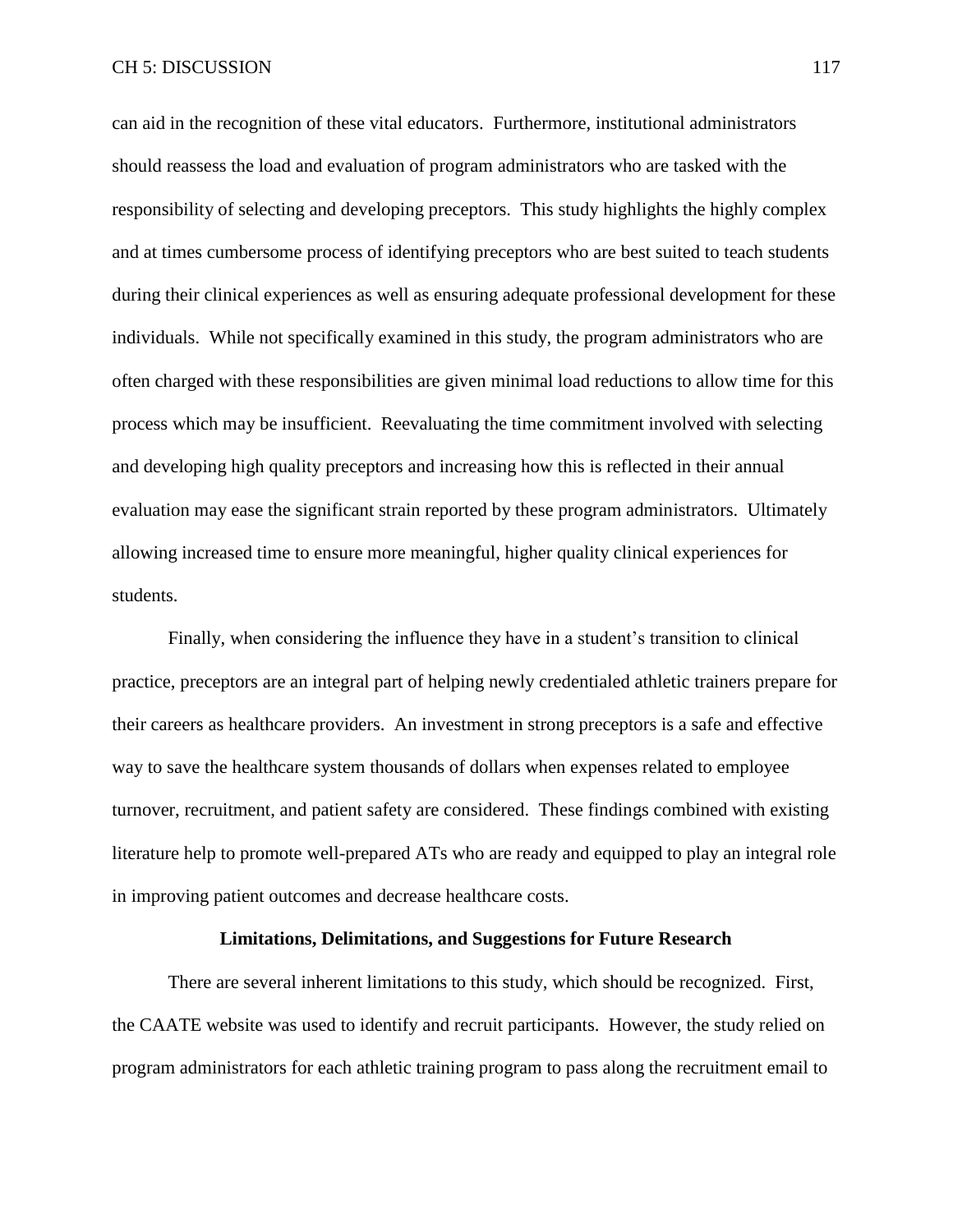the preceptors of these programs. As a result, the full population of participants may not have received the recruitment materials and been given an opportunity to participate. Secondly, the participants of this study were limited to preceptors and program administrators for graduate, professional athletic training programs. Having not included stakeholders for undergraduate programs, comparisons cannot be drawn between the beliefs of stakeholders for graduate and undergraduate, professional programs. Additionally, the nature of qualitative research design limits the ability to analyze findings across demographic characteristics of participants. Therefore, while demographic information from participants helped ensure a diverse sample, comparisons were not made between these various participant characteristics.

To contrast those external limitations of this study, three delimitations were set to exclude certain factors, which may have impacted the findings intentionally. First, the population of interest in the study was limited to program administrators (i.e., program directors or clinical education coordinators) and preceptors for graduate, professional athletic training programs. This study intended to explore how stakeholders (preceptors and program directors or clinical education coordinators) determine what is most appropriate for the selection and development of athletic training preceptors. This stakeholder group was selected because each professional plays a vital role in athletic training clinical education and brings unique perspectives to the discussion. Secondly, in-person individual interviews were conducted when possible, however, the flexibility offered by phone interviews created opportunities to expand the participant pool beyond the location of the primary investigator (PI). No universal approach to athletic training preceptor selection and development exists due to the freedom given by program accreditation standards (CAATE, 2018a). Therefore, there may be variations of the experiences of preceptors and program administrators across the country. For this reason, phone interviews were used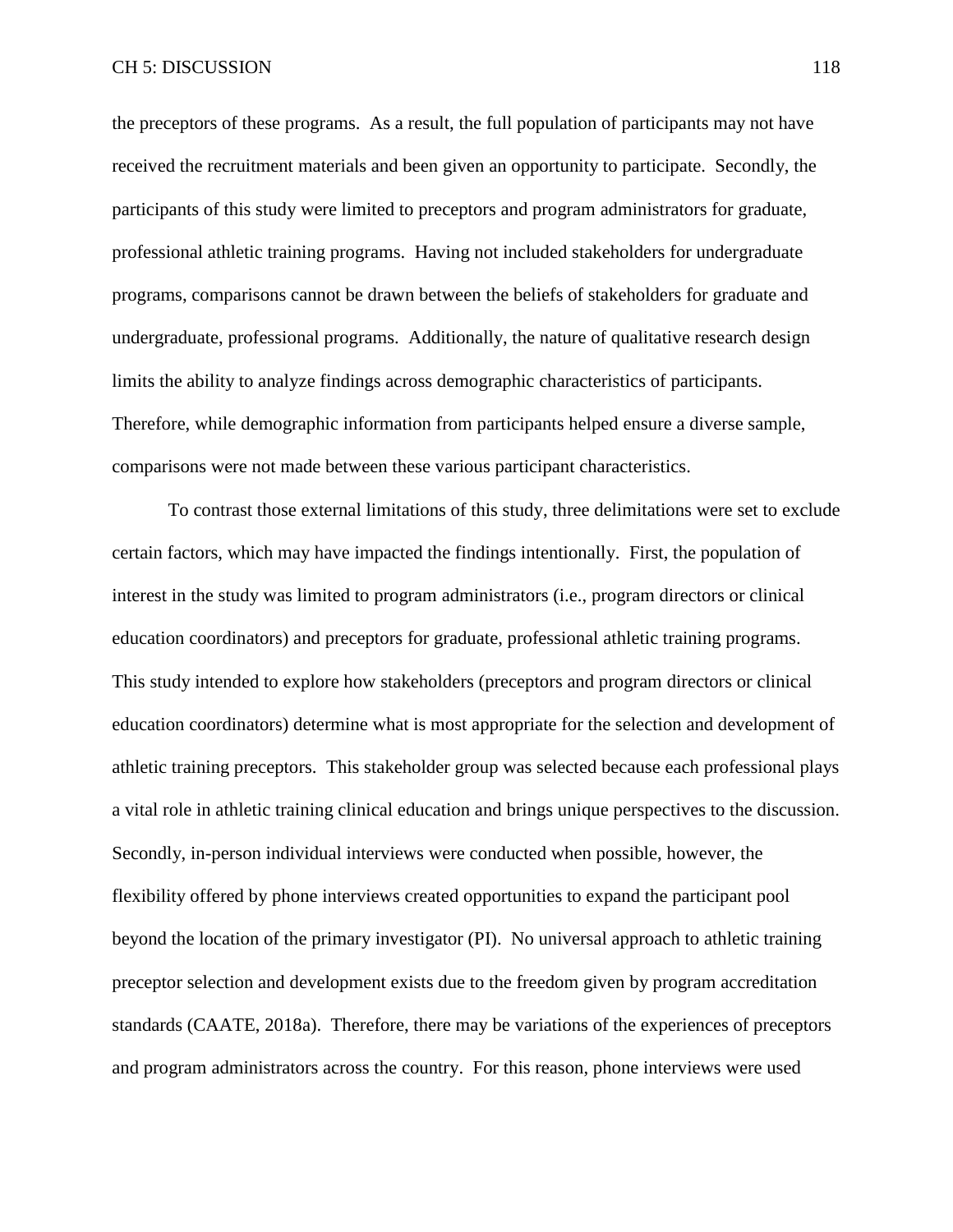## CH 5: DISCUSSION 119

when needed to interview members of the population who were geographically dispersed. Finally, only those individuals who were associated with a graduate, professional athletic training program were included in this study. This level of athletic training program was selected to best align participants with the recent decision for professional athletic training education to occur at the graduate level (Athletic Training Strategic Alliance, 2015).

The body of literature which discusses current practices in athletic training preceptor selection and development is quite limited. Therefore, future studies should be conducted which examine these practices to help determine how they align with the beliefs discussed here. Future research should also explore the challenges associated with selecting and developing athletic training preceptors, and which aspects of preceptor development are effective at facilitating student learning and readiness for clinical practice. Furthermore, studies should be conducted which examine how preceptors are evaluated to assess their clinical teaching abilities. Additionally, to better understand the resources available to programs based on their geographic location, researchers should examine the various aspects of clinical education for programs in both rural and urban communities. The amount of experience an individual has may also have an impact on their beliefs of preceptor selection and development. Research should investigate whether the amount of experience an individual has influences their views of preceptorships. Additionally, research should also be drawn which compares preceptor selection, development, and evaluation practices across various types of healthcare programs (e.g., athletic training, pharmacy, medicine, nursing, counseling psychology). Finally, future work should be conducted to disseminate principles of teaching for athletic training preceptors.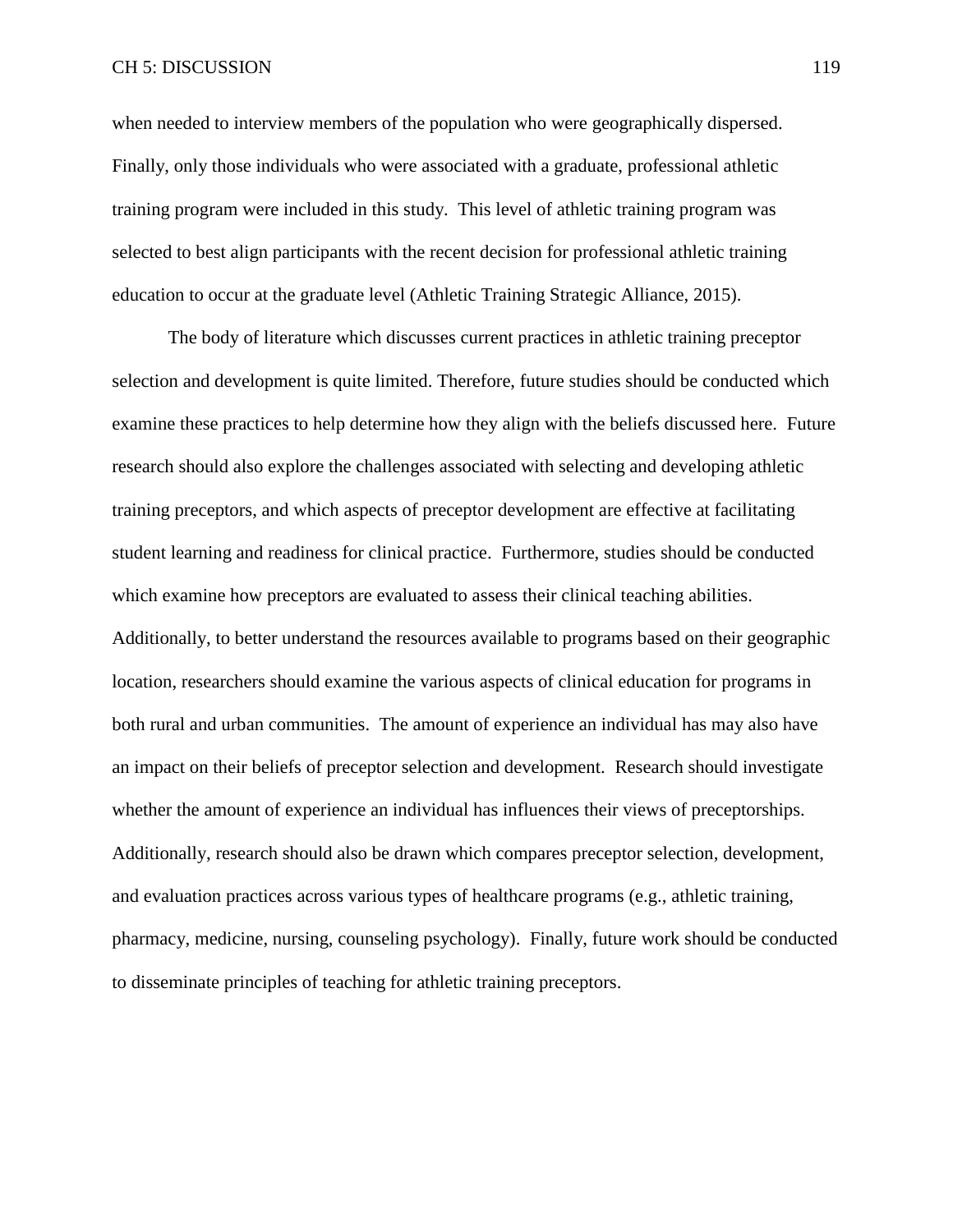### **Conclusions**

Preceptors are healthcare providers who serve professional programs by teaching students during their clinical experiences. During these experiences, preceptors help students develop critical thinking skills and confidence as they progress through a professional program (Walker et al., 2016). Per accreditation standards, program administrators (i.e., program directors or clinical education coordinators) are tasked with preparing and developing preceptors for the roles they will assume as clinical educators (CAATE, 2018a). The literature had suggested effective preceptors demonstrate certain characteristics, behaviors, and attributes (Lauber et al., 2003; Laurent & Weidner, 2001; Platt Meyer, 2002; Weidner & Henning, 2004, 2005). However, speculation existed as to whether this information was outdated considering recent athletic training educational reform. Selecting qualified preceptors and providing them with meaningful professional development opportunities to help them become effective clinical teachers is a vital component in enhancing the overall development of athletic training students. Unfortunately, athletic training professional organizations have yet to identify best practices for preceptor selection and development, so administrators must make these crucial decisions without this information. This study employed a phenomenological approach to explore how stakeholders determine the appropriate selection and development of athletic training preceptors.

As a result of the guiding research questions, three themes emerged directly from participants statements including their beliefs of ideal preceptors, views of preceptor development, and influences on their beliefs of preceptor selection and development. Preceptors should possess the qualities of an educator, a professional, and a leader. When designing preceptor development, administrators should use flexible delivery techniques, and these opportunities should be highly accessible given the many demands on preceptors' time.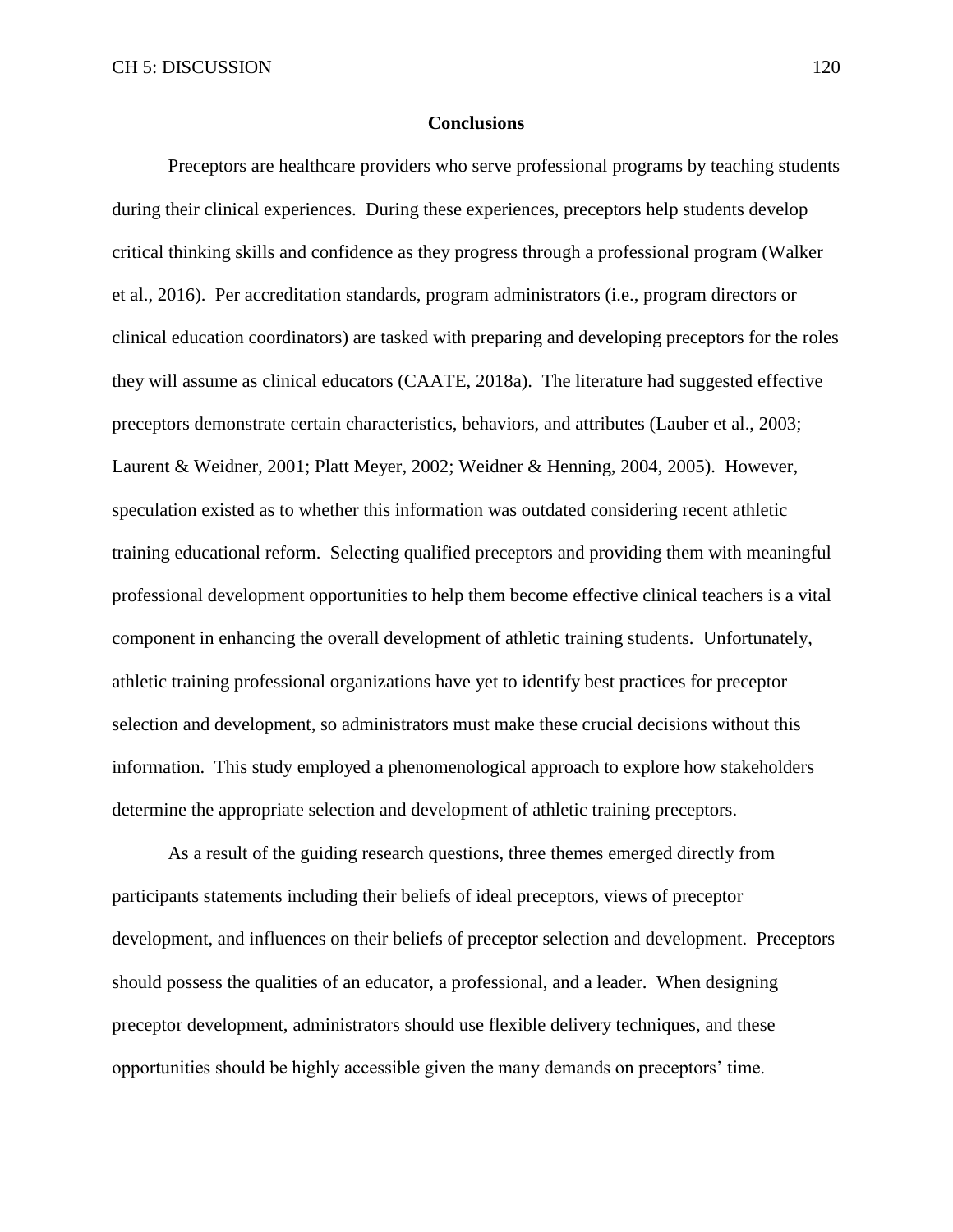Furthermore, an emphasis on recognizing preceptors for the work they do to help students grow should be made. Finally, four factors appear to influence stakeholders' beliefs of the appropriate selection and development of preceptors, which include moments of adversity, support systems they have access to, professional development opportunities they have engaged in, and the advancement of the athletic training profession they desire. The process of selecting and developing preceptors for athletic training professional programs is complicated. This study provides a deeper understanding of the beliefs of preceptors and program administrators and the influences which shape their views. This information will help professional organizations build best practices for the selection and development of athletic training preceptors.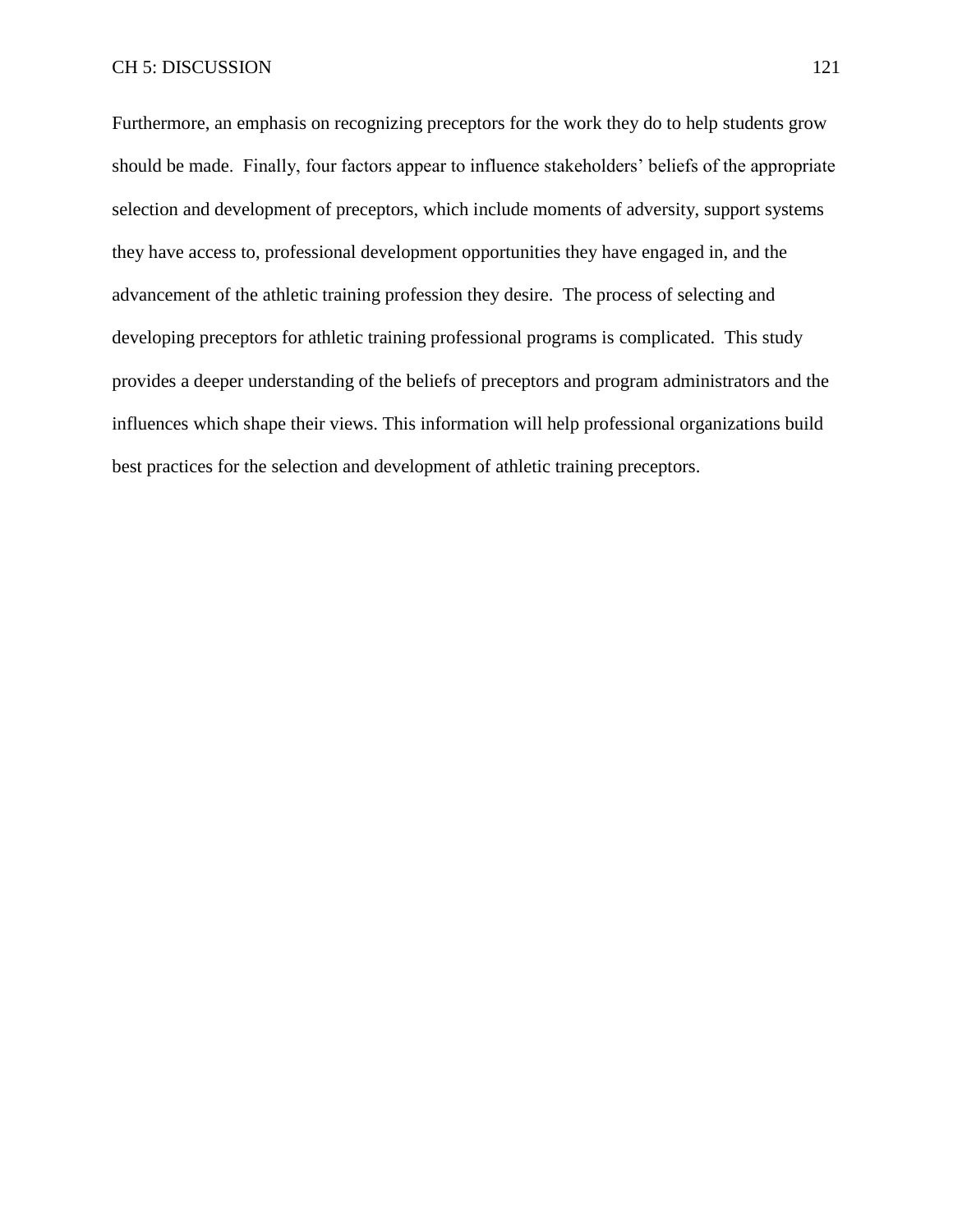## REFERENCES

- Ackman, M. L., & Romanick, M. (2011). Developing preceptors through virtual communities and networks: Experiences from a pilot project. *Canadian Journal of Hospital Pharmacy, 64*, 405-411. Retrieved from https://www.ncbi.nlm.nih.gov/pmc/articles/PMC3242573/
- Altmann, T. K. (2006). Preceptor selection, orientation, and evaluation in baccalaureate nursing education. *International Journal of Nursing Education Scholarship*, *3,* 1-16. doi:10.2202/1548-923X.1014
- Angus, S., Vu, T. R., Halvorsen, A. J., Aiyer, M., McKown, K., Chmielewski, A. F., & McDonald, F. S. (2014). What skills should new internal medicine interns have in July? A national survey of internal medicine residency program directors. *Academic Medicine, 3*, 432-435. doi:10.1097/ACM.0000000000000133
- Arvinen-Barrow, M., Massey, W. V., & Hemmings, B. (2014). Role of sport medicine professionals in addressing psychosocial aspects of sport-injury rehabilitation: Professional athletes' views. *Journal of Athletic Training, 49*, 764-772. doi:10.4085/1062-6050-49.3.44
- Assemi, M., Corelli, R. L., & Ambrose, P. J. (2011). Development needs of volunteer pharmacy practice preceptors. *American Journal of Pharmaceutical Education, 75*(1)*,* 1–7. Retrieved from https://www.ncbi.nlm.nih.gov/pmc/articles/PMC3049647/pdf/ajpe10.pdf
- Athletic Training Strategic Alliance. (2015). Strategic alliance degree statement. Retrieved from http://www.atstrategicalliance.org/statements/strategic-alliance-degree-statement
- Benes, S. S., Mazerolle, S. M., & Bowman, T. G. (2014). The impact of clinical experiences from athletic training student and preceptor perspectives. *Athletic Training Education Journal, 9*, 156-165. doi:10.4085/0904156
- Bergsteiner, H., & Avery G. C. (2014). The twin-cycle experiential learning model: Reconceptualizing Kolb's theory. *Studies in Continuing Education, 36,* 257-274. doi:10.1080/0158037X.2014.904782
- Bomar, R. E., & Mulvihill, T. (2016). Educating educators: Perceptions of preceptors and clinical education coordinators regarding training at a division II athletic training program. *Athletic Training Education Journal, 11*, 10-17. doi:10.4085/110110
- Bowman, T. G., & Dodge, T. M. (2013). Frustrations among graduates of athletic training education programs. *Journal of Athletic Training, 48*, 79-86. doi:10.4085/1062- 6050.48.1.01
- Breitbach, A. P., Richardson, R. (2015). National Athletic Trainers' Association Executive Committee for Education: Interprofessional education and practice in athletic training work group: Interprofessional education and practice in athletic training. *Athletic Training Education Journal, 10*, 170-182. doi:10.4085/1002170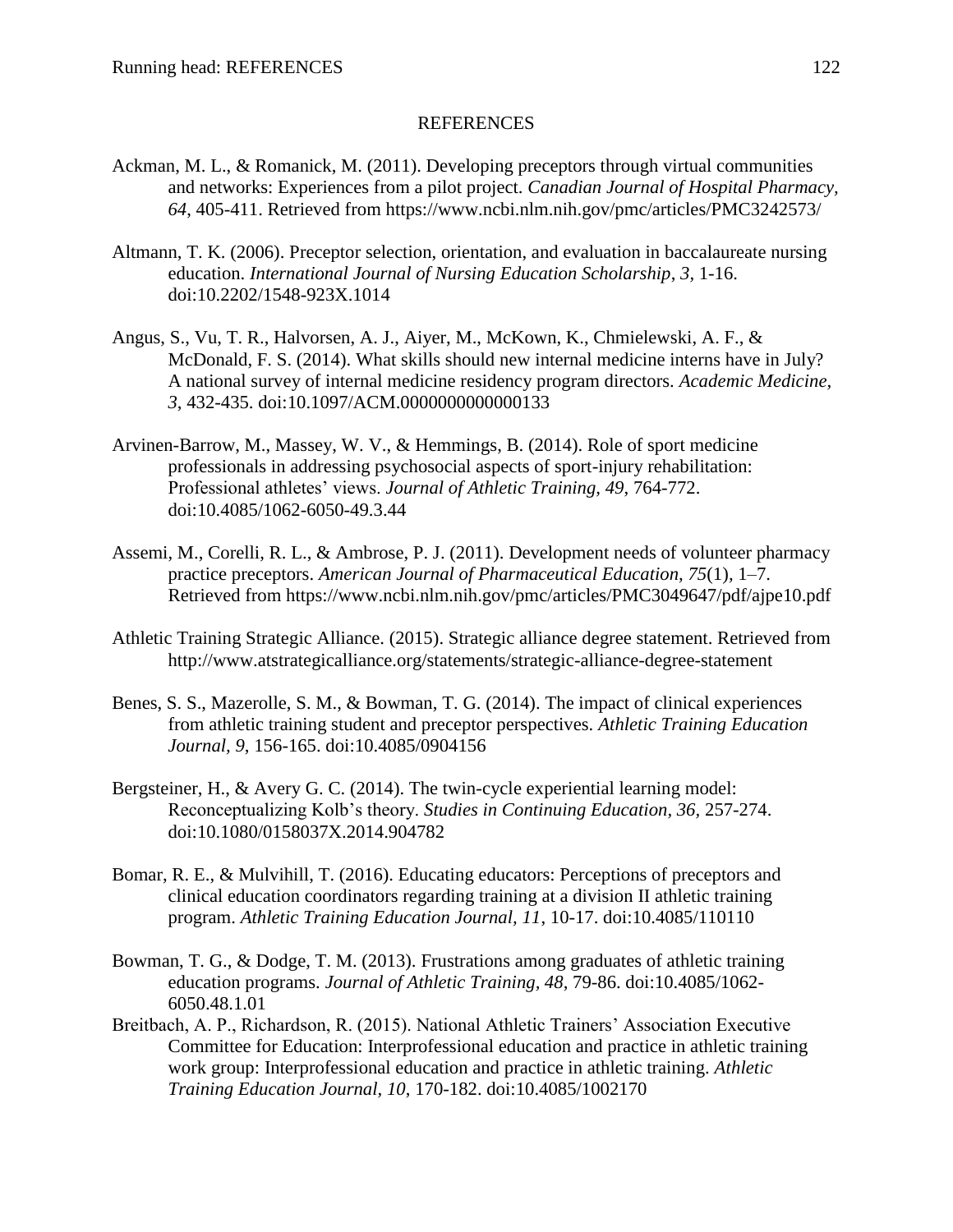- Brinkmann, S. (2014). Unstructured and semi-structured interviews. In P. Leavy (Ed.) *The Oxford handbook of qualitative inquiry* (pp. 277-299). New York, NY: Oxford University Press.
- Casey, K., Fink, R., Krugman, M., & Propst, J. (2004). The graduate nurse experience. *Journal of Nursing Administration, 34*, 303-311. Retrieved from https://www.ncbi.nlm.nih.gov/pubmed/15190226
- Cavallario, J. M., & Van Lunen, B. L. (2015). Preparation of the professional athletic trainer: A descriptive study of undergraduate and graduate degree programs. *Journal of Athletic Training, 50*, 760-766. doi:10.4085/1062-6050-50.1.13
- Clark, C. M., & Springer, P. J. (2012). Nurse residents' first-hand accounts on transition to practice. *Nursing Outlook, 60*, E2-E8. doi:10.1016/j.outlook.2011.08.003
- Commission on Accreditation in Physical Therapy Education (CAPTE). (2015). Standards and required elements for accreditation of physical therapist education programs. Retrieved from http://www.capteonline.org/uploadedFiles/CAPTEorg/About\_CAPTE/Resources- /Accreditation\_Handbook/CAPTE\_PTStandardsEvidence.pdf
- Commission on Accreditation of Athletic Training Education (CAATE). (2012). Standards for the accreditation of professional athletic training programs*.* Retrieved from http://caate.net/wp-content/uploads/2015/12/2012-Professional-Standards.pdf
- Commission on Accreditation of Athletic Training Education (CAATE). (2017a). About*.*  Retrieved from https://caate.net/about/
- Commission on Accreditation of Athletic Training Education (CAATE). (2017b). About accreditation. Retrieved from https://caate.net/higher-education-accreditation-and-degreemills/
- Commission on Accreditation of Athletic Training Education (CAATE). (2018a). 2020 standards for accreditation of professional athletic training programs. Retrieved from https://caate.net/wp-content/uploads/2018/02/2020-Standards-for-Professional-Programscopyedited-clean.pdf
- Commission on Accreditation of Athletic Training Education (CAATE). (2018b). Historical overview. Retrieved from https://caate.net/historical-overview/
- Council for Accreditation of Counseling and Related Educational Programs (CACREP). (2015). 2016 CACREP Standards. Retrieved from http://www.cacrep.org/wpcontent/uploads/2018/05/2016-Standards-with-Glossary-5.3.2018.pdf
- Creswell, J. W. (2013). *Qualitative inquiry and research design: Choosing among five approaches (*3rd ed.). Thousand Oaks, CA: Sage.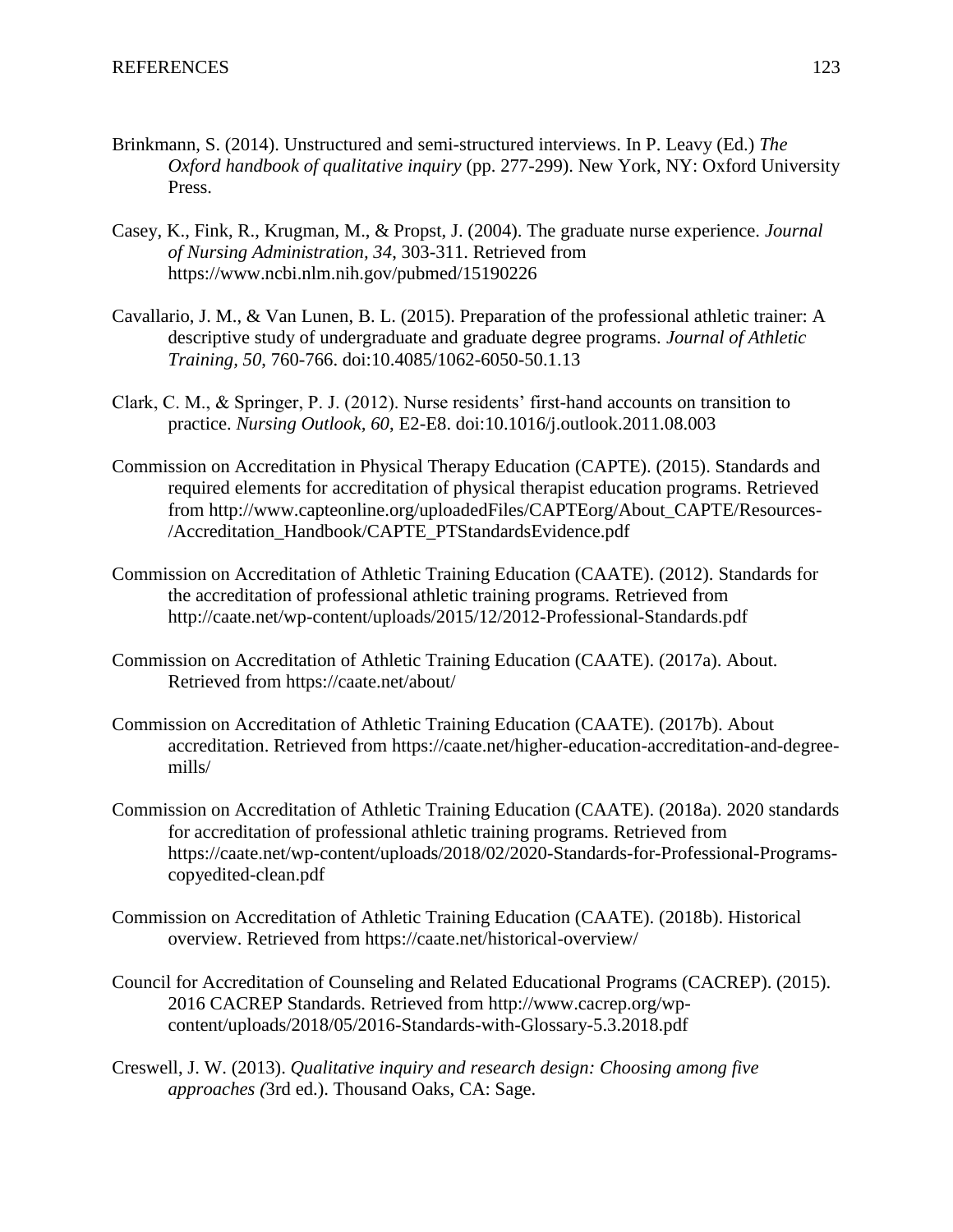- Dalton, L., Rosalind, B., Taylor, S., Galbraith, K., Marriott, J., & Howarth, H. (2007). Evaluation of the national pharmacy preceptor education program. *Australian Journal of Rural Health, 15*, 159-165. doi:10.1111/j.1440-1584.2007.00878.x
- Davidsen, A. S. (2013). Phenomenological approaches in psychology and health sciences. *Qualitative Research in Psychology, 10*, 318-339. doi:10.1080/14780887.2011.608466
- Davis, L. L. (1992). Instrument review: Getting the most from a panel of experts. *Applied Nursing Research, 5*, 194-197. doi:10.1016/S0897-1897(05)80008-4
- Dennehy, R. G., Sims, R. R., & Collins, H. E. (1998). Debriefing experiential learning exercises: A theoretical and practical guide for success. *Journal of Management Education, 22,* 9- 25. Retrieved from http://www.questsandsummits.com/Debriefing.pdf
- DeWolfe, J., Perkin, C., Harrison, M., Laschinger, S., Oakley, P., Peterson, J., & Seaton, F. (2010). Strategies to prepare preceptors and students for preceptorship: A systematic review. *Nurse Educator 35*(3), 98-100. doi:10.1097/NNE.0b013e3181d95014
- Dodge, T. M., & Mazerolle, S. M. (2015). Preceptors' influence on athletic training students' development of excitement and commitment to the field of athletic training. *Athletic Training Education Journal, 10*, 18-24. doi:10.4085/100118
- Dodge, T. M, Mazerolle, S. M., & Bowman, T. G. (2014). Challenges faced by preceptors serving in dual roles as health care providers and clinical educators. *Athletic Training Education Journal, 9*, 29-35. doi:10.4085/090129
- Dodge, T. M., Mitchell, M. F., & Mensch, J. M. (2009). Student retention in athletic training education programs. *Journal of Athletic Training, 44*, 197-207. doi:10.4085/1062-6050- 44.2.197
- Duchscher, J. (2001). Out in the real world: Newly graduated nurses in acute-care speak out. *Journal of Nursing Administration, 21*, 426-439. Retrieved from https://www.ncbi.nlm.nih.gov/pubmed/11561423
- Edler, J. R., Eberman, L. E., & Walker, S. E. (2017). Clinical education in athletic training. *Athletic Training Education Journal, 12*, 46–50. doi:10.4085/120146
- Gaba, D. M. (2004). The future vision of simulation in health care [Supplemental material]. *BMJ Quality & Safety, 13,* i2-i10. doi:10.1139/qshc.2004.009878
- Gatti-Petito, J., Lakatos, B. E., Bradley, H. B., Cook, L., Haight, I. E., & Karl, C. A. (2013). Clinical scholarship and adult learning theory: A role for the DNP in nursing education. *Innovation Center, 34,* 273-276. Retrieved from http://proxy.bsu.edu/login?url=http://search.ebscohost.com/login.aspx?direct=true&db=m nh&AN=24187735&site=ehost-live&scope=site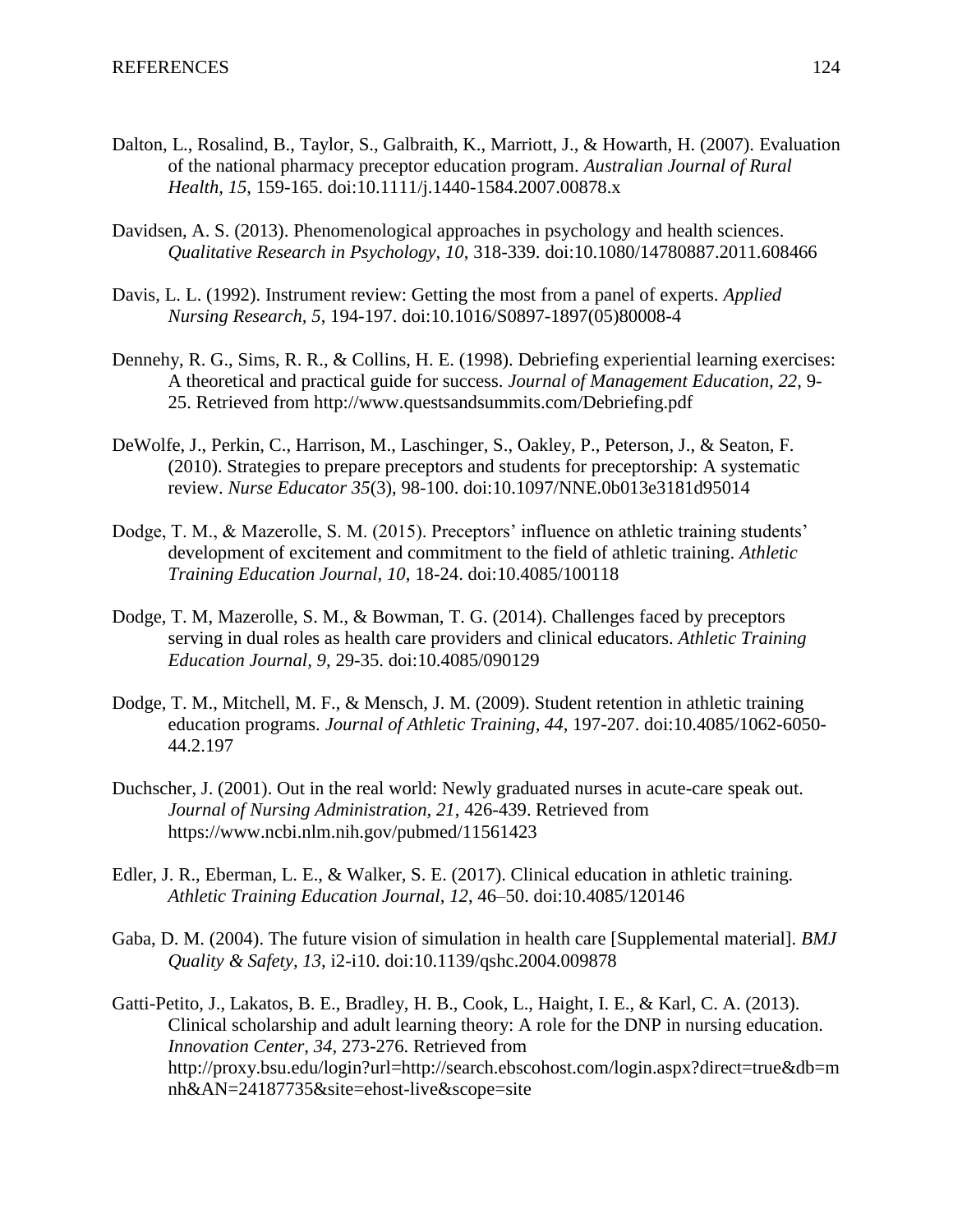- Given, L. M. (Ed.). (2008). *The SAGE encyclopedia of qualitative research methods.* Retrieved from http://www.yanchukvladimir.com/docs/Library/Sage%20Encyclopedia%20of%20Qualita tive%20Research%20Methods-%202008.pdf
- Gueorguieva, V., Chang, A., Fleming-Carrol, B., Breen-Reid, K. M., Douglas, M., Parekh, S. (2016). Working toward a competency-based preceptor development program. *Journal of Continuing Education in Nursing, 47*, 427-432. doi:10.3928/00220124-20160817-10
- Haggerty, C., Holloway, K., & Wilson, D. (2012). Entry to nursing practice preceptor education and support: Could we do it better? *Nursing Praxis in New Zealand, 28*(1), 30–39. Retrieved from https://search-proquest.com.proxy.bsu.edu/docview/1030260063- ?accountid=8483
- Halfer, D., & Graf, E. (2006). Graduate nurse perceptions of the work experience. *Nursing Economics, 24,* 150-155. Retrieved from https://www.ncbi.nlm.nih.gov/pubmed/16786830
- Hallin, K., & Danielson, E. (2008). Being a personal preceptor for nursing students: Registered nurses' experiences before and after introduction of a preceptor model. *Journal of Advanced Nursing, 65*, 161–174. doi:10.1111/j.1365-2648.2008.04855.x.
- Hankemeier, D. A., Kirby, J. L., Walker, S. E., & Thrasher, A. B. (2017). Athletic training preceptors' perceived learning needs regarding preceptor development. *Athletic Training Education Journal, 12*, 39-45. doi:10.4085/120139
- Hartzler, M. L., Ballentine, J. E., & Kauflin, M. J. (2015). Results of a survey to assess residency preceptor development methods and precepting challenges. *American Journal of Health-System Pharmacy, 72*, 1305-1314. doi:10.2146/ajhp140659
- Hatch, J. A. (2002). *Doing qualitative research in education settings*. Albany, NY: State University of New York Press.
- Heidegger, M. (1962). *Being and time* (J. Macquarrie & E. Robinson, Trans.). New York: Harper. (Original work published 1927)
- Henderson, S., Dalton, M., & Cartmel, J. (2016). Using interprofessional learning for continuing education: Development and evaluation of the graduate certificate program in health professional education for clinicians. *The Journal of Continuing Education in The Health Professions, 36,* 211-217. doi:10.1097/CEH.0000000000000093
- Henning, J. M., & Weidner, T. G. (2008). Role strain in collegiate athletic training approved clinical instructors. *Journal of Athletic Training, 47*, 467-476. doi:10.4085/1062-6050- 43.3.275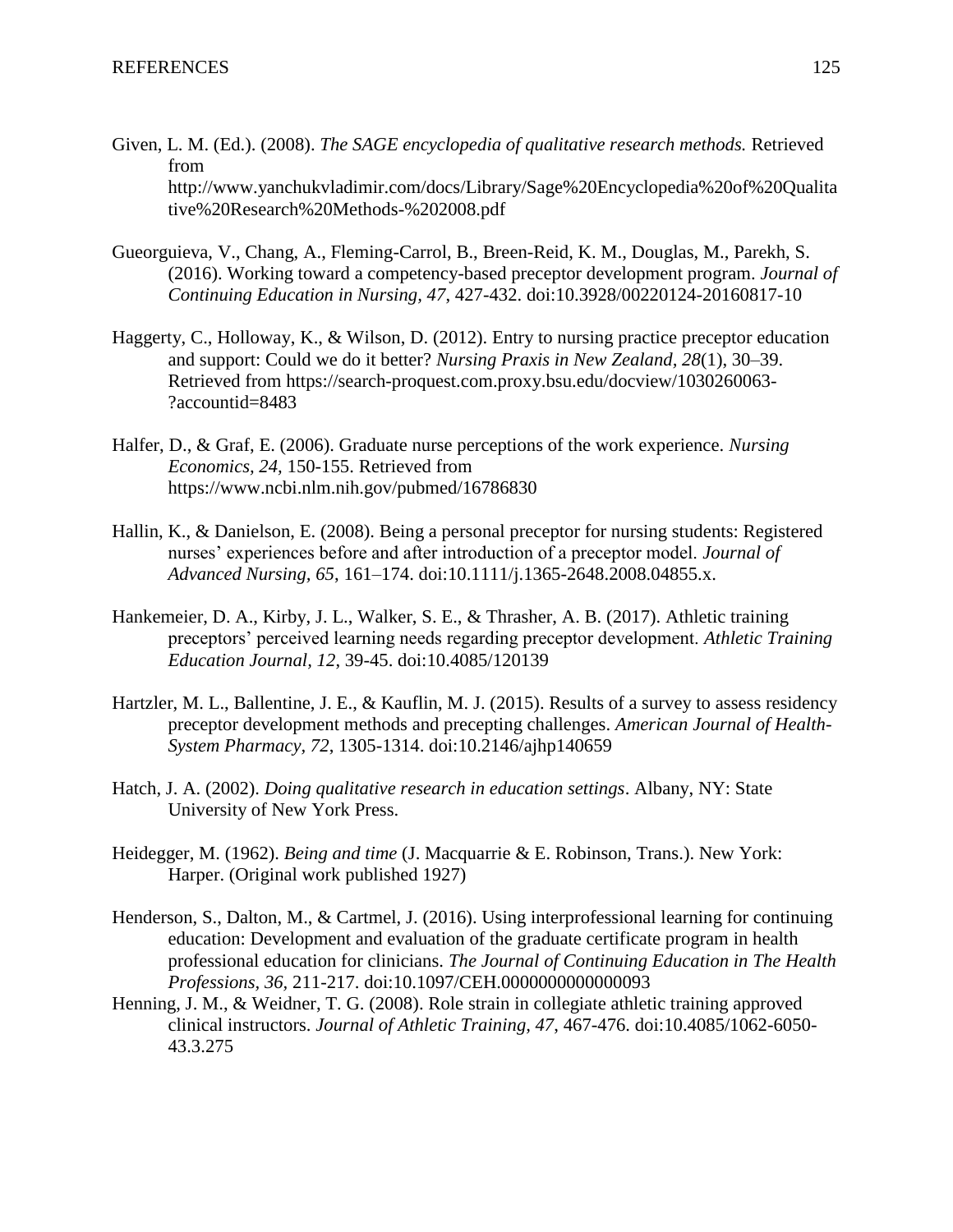- Hensinger, B., Minerath, S., Parry, J., & Robertson, K. (2004). Asset protection: Maintaining and retaining your workforce. *Journal of Nursing Administration*, *34*, 268-272. Retrieved from http://proxy.bsu.edu/login?url=http://search.ebscohost.com/login.aspx? direct=true&db=cin20&AN=106779164&site=ehost-live&scope=site
- Hertz, R. (1997). *Reflexivity and voice.* Thousand Oaks, CA: Sage.
- Huggett, K. N., Warrier, R., & Maio, A. (2008). Early learner perceptions of the attributes of effective preceptors. *Advancements in Health Science Education, 13*, 649-658. doi:10.1007/s10459-007-9069-z
- Husserl, E. (1980). *Phenomenology and the foundations of the sciences* (T. E. Klein & W. E. Pohl, Trans.)*.* Boston: Martinus Nijhoff Publishers. Retrieved from https://goo.gl/nkpjNs (Original work published 1952)
- Institute of Medicine. (2011). *Crossing the quality chasm: A new health system for the 21st century.* Washington D. C.: National Academies Press. doi:10.17226/10027
- Jarski R. W., Kulig K., Olson R. E. (1990). Clinical teaching in physical therapy: Student and teacher perceptions. *Physical Therapy, 70,* 173–178. Retrieved from http://find.galegroup.com.proxy.bsu.edu/nrcx/infomark.do?&source=gale&userGroupNa me=munc80314&prodId=NRC&tabID=T007&docId=A8918283&type=retrieve&content Set=IAC-Documents&version=1.0
- Johanson, E. L. (2013). *Preceptor recruitment, training, and retention: A nation-wide survey of colleges of pharmacy* (Doctoral dissertation). Retrieved from https://search-proquestcom.proxy.bsu.edu/dissertations/docview/1492721732/fulltextPDF/8C9E46F6E8B6405D PQ/1?accountid=8483
- Karuhije, H. F. (1997). Classroom and clinical teaching in nursing: Delineating differences. *Nursing Forum, 32*(2), 5-12. doi:10.1111/j.1744-6198.1997.tb00516.x
- Kertis, M. (2007). The one-minute preceptor: A five-step tool to improve clinical teaching skills. *Journal for Nurses in Staff Development, 23,* 238-242. doi:10.1097/01.NND.0000294930.06672.c1
- Knisely, M. R., Fulton, J. S., & Friesth, B. M. (2015). Perceived importance of teaching characteristics in clinical nurse specialist preceptors. *Journal of Professional Nursing, 31*, 208-214. doi:10.1016/j.profnurs.2014.10.006
- Knowles, M. (1984). *The adult learner: A neglected species* (3rd ed.). Houston: Gulf Publishing.
- Kolb, D. A. (2015). *Experiential learning: Experience as the source of learning and development* (2nd ed.)*.* Upper Saddle River, NJ: Prentice Hall.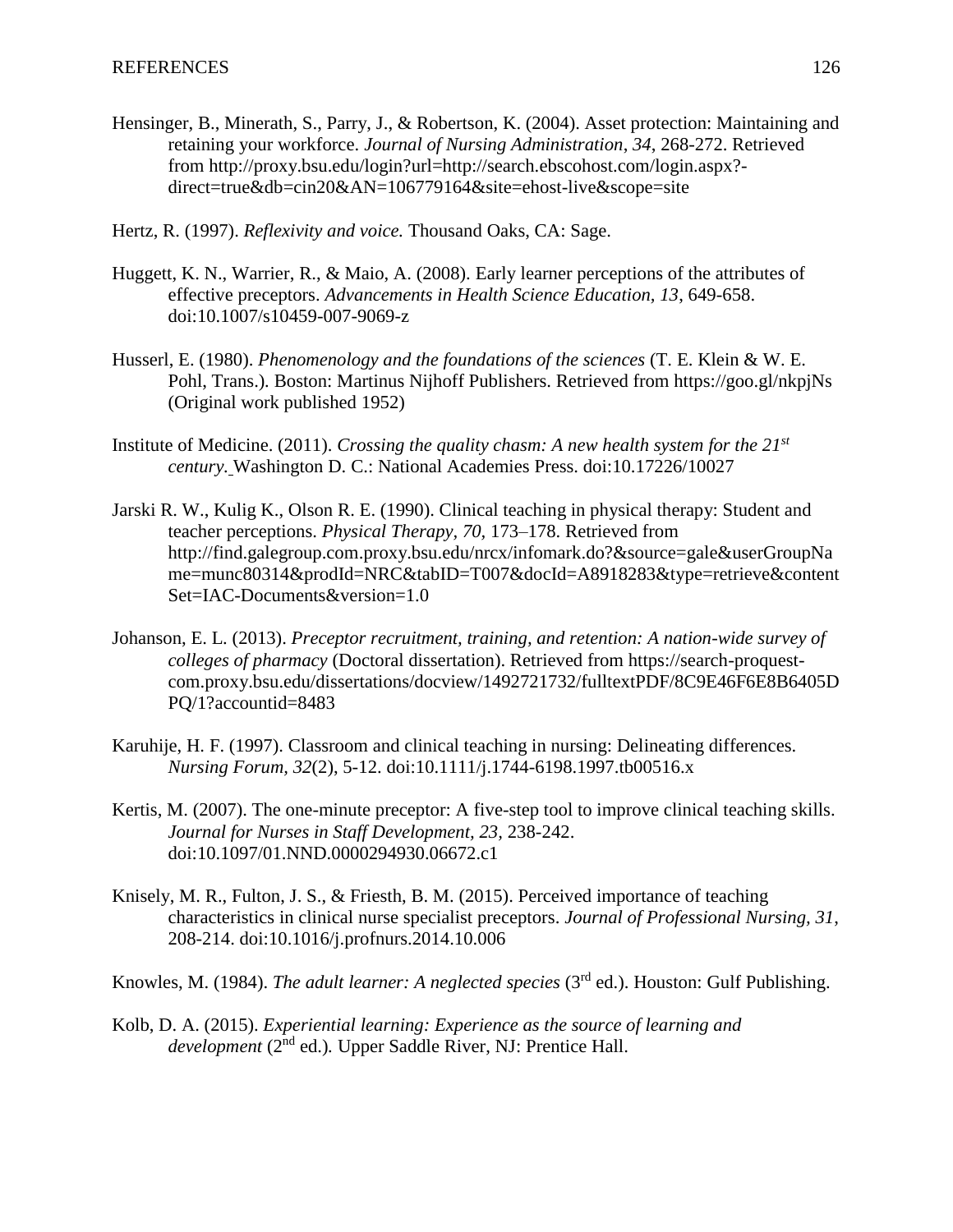- Krautscheid, L., Kaakinen, J., & Warner, J. R. (2006). Clinical faculty development: Using simulation to demonstrate and practice clinical teaching. *Educational Innovations, 47,* 431-434. doi:10.3928/01484834-20080901-05
- Lauber, C. A., & Killian, C. B. (2009). An instrument for measurement of clinical instructor behaviors. *Athletic Therapy Today, 14,* 16-20. doi:10.1123/att.14.1.16
- Lauber, C. A., Toth, P. E., Leary, P. A., & Martin, D. (2003). Program directors' and clinical instructors' perceptions of important clinical-instructor behavior categories in the delivery of athletic training clinical instruction. *Journal of Athletic Training, 28*, 336-341. Retrieved from https://www.ncbi.nlm.nih.gov/pmc/articles/PMC314394/
- Laurent, T., & Weidner, T. G. (2001). Clinical instructors' and student athletic trainers' perceptions of helpful clinical instructor characteristics. *Journal of Athletic Training, 36*, 58-61. Retrieved from https://www.ncbi.nlm.nih.gov/pmc/articles/PMC155403/
- Laverty, S. M. (2003). Hermeneutic phenomenology and phenomenology: A comparison of historical and methodological considerations. *International Journal of Qualitative Methods, 2*(3), 21-35. doi:10.1177/160940690300200303
- Levy, L. S., Sexton, P., Willeford, K. S., Barnum, M. G., Guyer, S., Gardner, G., & Fincher, A. L. (2009). Clinical instructor characteristics, behaviors, and skills in allied health care settings: A literature review. *Athletic Training Education Journal, 4*, 8-13. Retrieved from: http://nataej.org/4.1/Characteristics\_Levy.pdf
- Lie, D., Boker J., Dow, E., Murata, P., Encinas, J., Gutierrez, D., & Morrison, E. (2009). Attributes of effective community preceptors for pre-clerkship medical students. *Medical Teacher, 31*, 251-259. doi:10.1080/01421590802139765
- Lienert-Brown, M., Taylor, P., Withington, J., & Lefebvre, E. (2018). Mental health nurses' views and experiences of working with undergraduate nursing students: A descriptive exploratory study. *Nurse Education Today, 64,* 161-165. doi:10.1016/j.nedt.2018.02.021
- Lincoln, Y. S., & Guba, E. G. (1985). *Naturalistic inquiry.* Newbury Park, CA: Sage Publications.
- Mazerolle, S. M., Bowman, T. G., & Dodge, T. M. (2014). The professional socialization of the athletic trainer serving as preceptor. *Journal of Athletic Training, 49*, 75-82. doi:10.4085/1062.6050-48.6.16
- Mazerolle, S. M., Bowman, T. G., & Pitney, W. A. (2015). Multistakeholder perspectives on the transition to a graduate-level athletic training education model. *Journal of Athletic Training, 50*, 964-976. doi:10.4085/1062-6050-50.7.08
- Mazerolle, S. M., & Dodge, T. (2015). Role of clinical education experiences on athletic training students' development of professional commitment. *Athletic Training Education Journal, 10*, 138-145. doi:10.4085/1002138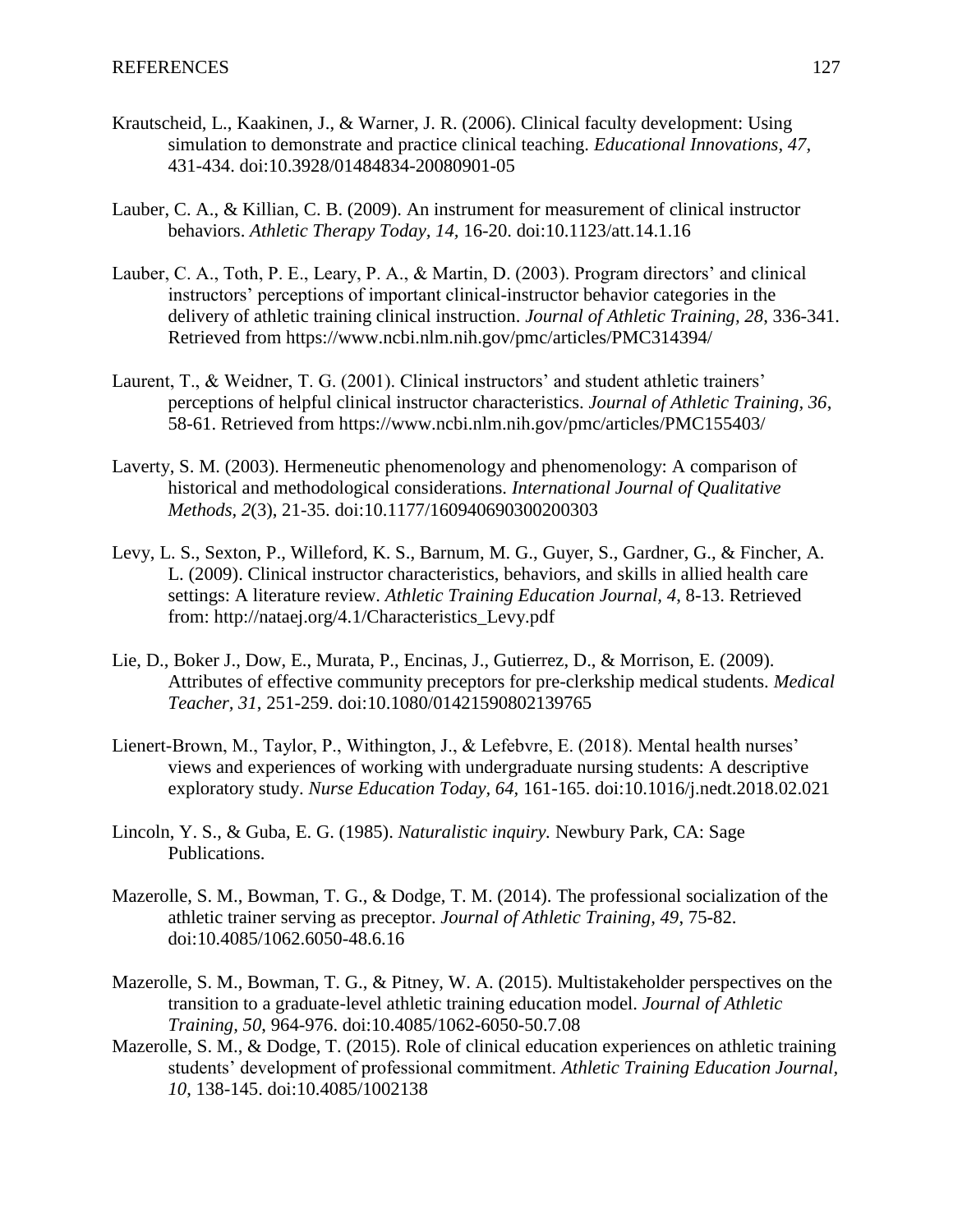- Mazerolle, S. M., Gavin, K. E., Pitney, W. A., Casa, D. J., & Burton, L. (2012). Undergraduate athletic training students' influences on career decisions after graduation. *Journal of Athletic Training, 47*, 679-693. doi:10.4085/1062-6050-47.5.16
- Mazerolle, S. M., Monsma, E., Dixon, C., & Mensch, J. (2012). An assessment of burnout in graduate assistant certified athletic trainers. *Journal of Athletic Training, 47*, 320-328. doi:10.4085/1062-6050-47.3.02
- Mazor, K. M., Fischer, M. A., Haley, H. L., Hatem, D., Rogers, H. J., & Quirk, M. E. (2005). Factors influencing preceptors' responses to medical errors: A factorial survey [Supplemental material]. *Academic Medicine: Journal of The Association of American Medical Colleges, 80*, S88-S92. Retrieved from https://journals.lww.com/academicmedicine/Fulltext/2005/10001/Factors\_Influencing\_Preceptors\_\_Responses\_to.24.aspx
- McClure, E., & Black, L. (2013). The role of the clinical preceptor: An integrative literature review. *Journal of Nursing Education, 52*, 335-341. doi:10.3928/01484834-20130430-02
- McIntosh, M. J., & Morse, J. M. (2015). Situating and constructing diversity in semi-structured interviews. *Global Qualitative Nursing Research, 2*, 1-12. doi:10.1177/2333393615597674
- Myrick, F., & Yonge, O. (2005). *Nursing preceptorship: Connecting practice and education.* Philadelphia, PA: Lippincott Williams & Wilkins.
- Nasser, R., Morley, C., Cook. S., Coleman, J., & Berenbaum, S. (2014). Dietitians' perceptions of precepting: Knowledge, skills, attitudes, barriers, and training. *Canadian Journal of Dietetics Practice and Research, 75*, 7-14. doi:10.3148/72.3.2011.e147
- National Athletic Trainers' Association (NATA). (2017, November 13). Master preceptor program launches. Retrieved from http://www.multibriefs.com/briefs/nata/NATA111317.php
- Nottingham, S. L. (2015). Preceptors' perceptions of the preparation and qualifications for the preceptor role. *Athletic Training Education Journal, 10,* 302-314. doi:10.4085/1004302
- Nottingham, S. L., Barrett, J. L., Mazerolle, S. M., & Eason, C. M. (2016). Examining the role mentorship plays in the development of athletic training preceptors. *Athletic Training Education Journal, 11*, 127-137. doi:10.4085/1103127
- Nottingham, S. L., Kasamatsu, T. M. (2018). Paired athletic training preceptors' and students' perceptions of effective preceptor characteristics. *Journal of Allied Health, 47*, e1-e7. Retrieved from http://proxy.bsu.edu/login?url=http://search.ebscohost.com/login.aspx? direct=true&db=mnh&AN=29504024&site=ehost-live&scope=site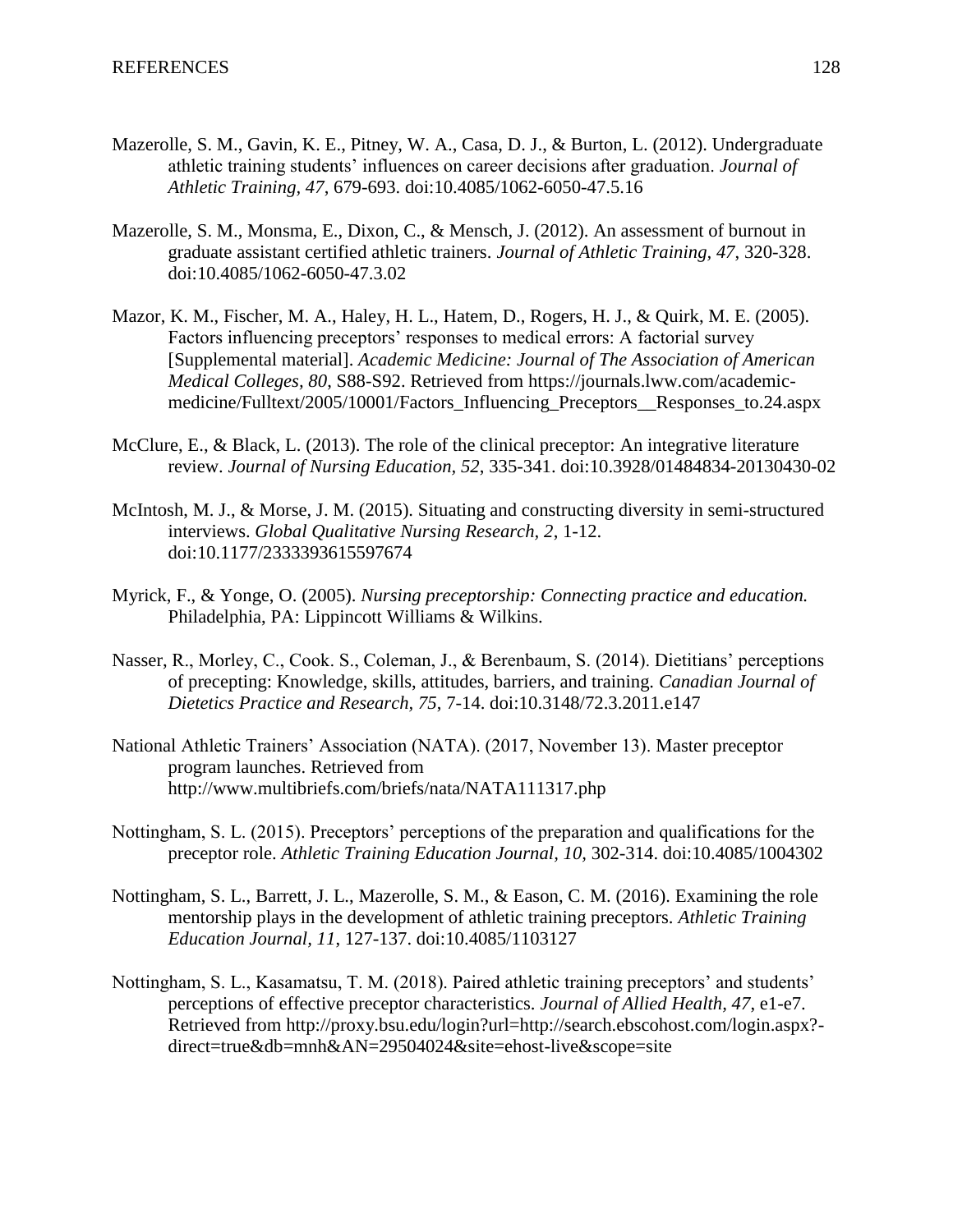- O'Sullivan, T. A., Lau, C., Patel, M., Mac, C., Krueger, J., Danielson, J., Weber, S. S. (2015). Student-valued measurable teaching behaviors of award-winning pharmacy preceptors. *American Journal of Pharmaceutical Education, 79*(10), 1-10. doi:10.5688/ajpe7910151
- Ostrowski, J. L., & Marshall, B. (2015). Master's level professional athletic training programs: Program characteristics, graduation requirements, and outcomes measures. *Athletic Training Education Journal, 10,* 25-31. doi:10.4085/100125
- Papp, I., Markkanen, M., & von Bonsdorff, M. (2003). Clinical environment as a learning environment: Student nurses' perceptions concerning clinical learning experiences. *Nurse Education Today, 23*, 262-268. doi:10.1016/S0260-6917(02)00185-5
- Perrin, D. (2007). Athletic training: From physical education to allied health. *Quest, 59,* 111-123. Retrieved from http://www.nationalacademyofkinesiology.org/AcuCustom /Sitename/DAM/148/Quest59.1Perrin.pdf
- Pitney, W. A., & Ehlers, G. G. (2004). A grounded theory study of the mentoring process involved with undergraduate athletic training students. *Journal of Athletic Training, 39*, 344-351. Retrieved from https://www.ncbi.nlm.nih.gov/pmc/articles/PMC535527/pdf/i1062-6050-39-4-344.pdf
- Pitney, W. A., & Parker, J. (2009). *Qualitative research in physical activity and the health professions.* Champagne, IL: Human Kinetics.
- Platt Meyer, L. S. (2002). Leadership characteristics as significant predictors of clinical-teaching effectiveness. *Athletic Therapy Today, 7*(4), 34-39. doi:10.1123/att.7.5.34
- Pollard, C., Ellis, L., Stringer, E., & Cockayne, D. (2007). Clinical education: A review of the literature. *Nurse Education in Practice, 7*, 315-322. doi:10.1016/j.nepr.2006.10.001
- Portney, L. G., & Watkins, M. P. (2009). *Foundations of clinical research: Applications to practice.* (3<sup>rd</sup> ed.). Upper Saddle River, NJ: Pearson Education.
- Rabionet, S. E. (2011). How I learned to design and conduct semi-structured interviews: An ongoing continuous journey. *The Qualitative Report, 16*, 563-566. Retrieved from http://www.nova.edu/ssss/QR/QR16-2/rabionet.pdf
- Ricchetti, C., & Jun, A. (2011). Strategies and resources for successful preceptor development. *American Journal of Health-Systems Pharmacy, 68*, 1837-1842. doi:10.2146/ajhp100654
- Riesenberg, L. A., Biddle, W. B., & Erney, S. L. (2001). Medical student and faculty perceptions of desirable primary care teaching site characteristics. *Medical Education, 35*, 660-665. doi:10.1046/j.1365-2923.2001.00954.x
- Rye, K. J., & Boone, E. L. (2009). Respiratory care clinical education: A needs assessment for preceptor training. *Respiratory Care, 54*, 868-877. Retrieved from http://rc.rcjournal.com/content/respcare/54/7/868.full.pdf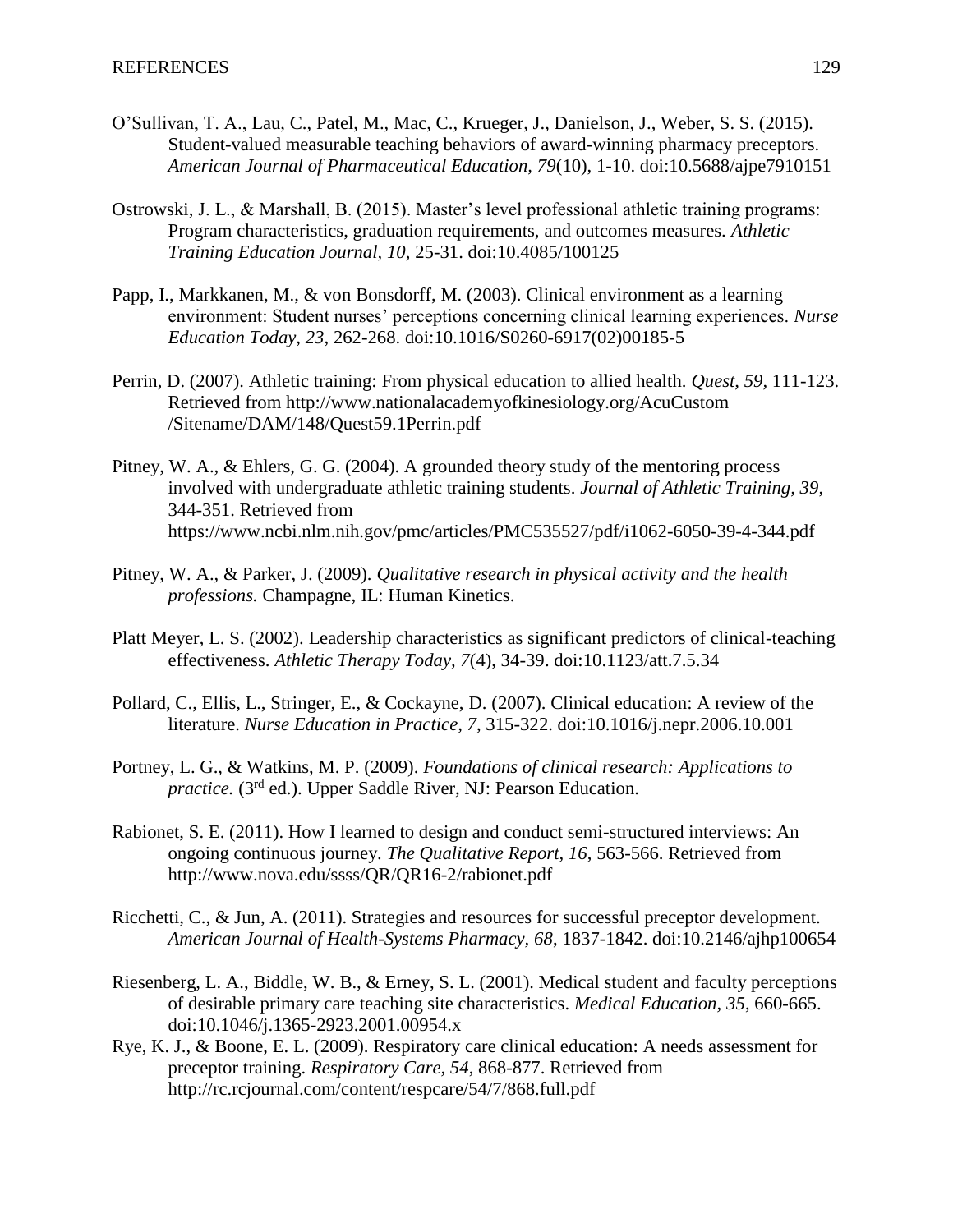- Sambunjak, D., Straus, S, & Marusic, A. (2006). Mentoring in academic medicine: A systematic review. *Journal of the American Medical Association, 296,* 1103–1115. doi:10.1001/jama.296.9.1103
- Savin-Baden, M. & Major, C. H. (2012). *Qualitative research: The essential guide to theory and practice.* New York, NY: Routledge.
- Schultz, K. K. (2002). *What do master clinical (experiential)l teachers do when teaching clinically?* (Doctoral dissertation). Retrieved from https://vtechworks.lib.vt.edu/bitstream /handle/10919/26957/etd.pdf?sequence=1&isAllowed=y
- Singer, C. (2006). A preceptor training program model for the hemodialysis setting. *Nephrology Nursing Journal, 33*, 623-629. Retrieved from http://proxy.bsu.edu/login?url=http://search.ebscohost.com/login.aspx?direct=true&db=m nh&AN=17219724&site=ehost-live&scope=site
- Smith, J. A., Flowers, P., & Larkin, M. (2009). *Interpretative phenomenological analysis: Theory, method, and research.* London: Sage.
- Smith, J. A., Jarman, M., & Osborn, M. (1999). Doing interpretative phenomenological analysis. In M. Murray & K. Chamberlain (Eds.), *Qualitative health psychology* (pp. 218-240). London: Sage.
- Smith, J. A., & Osborn, M. (2003). Interpretative phenomenological analysis. In J. A. Smith Ed.), *Qualitative psychology* (pp. 51-80). London: Sage.
- Sutkin, G., Wagner, E., Harris, I., & Schiffer, R. (2008). What makes a good clinical teacher in medicine? A review of the literature. *Academic Medicine, 83*, 452-466. Retrieved from https://www.aliem.com/wp-content/uploads/Good-clinician.pdf
- Thrasher, A. B., Walker, S. E., Hankemeier, D. A., & Pitney, W. A. (2015). Supervising athletic trainers' perceptions of professional socialization of graduate assistant athletic trainers in the collegiate setting. *Journal of Athletic Training, 50*, 321-333. doi:10.4085/1062-6050- 48.3.67
- U. S. Department of Health and Human Services (HHS). (2017, October) Value-driven health care questions and answers for health-care professionals. Retrieved from http://archive.hhs.gov/valuedriven/news/faq.html
- Volberding, J. L., & Richardson, L. (2015). Observations on current practices in preceptor training. *Athletic Training Education Journal, 10,* 332-334. doi:10.4085/1004332
- Vos, S. S., & Trewet, C. B. (2012). A comprehensive approach to preceptor development. *American Journal for Pharmaceutical Education, 76*(3), 1-7. doi:10.5688/ajpe76347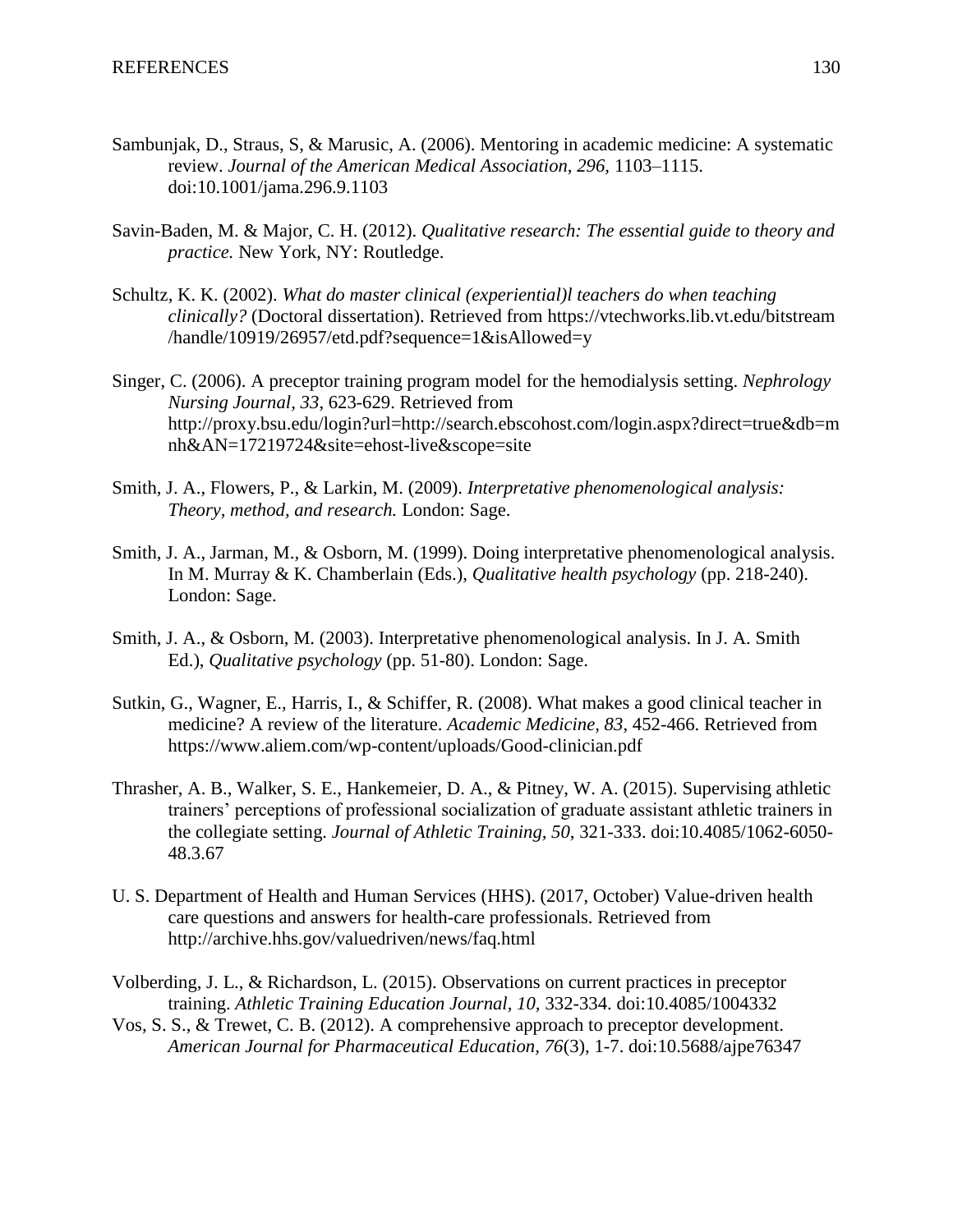- Wainwright, S. F., Shepard, D. F., Harman, L. B., & Stephens, J. (2011). Factors that influence the clinical decision making of novice and experienced physical therapists. *Physical Therapy, 91*, 87-101. doi:10.2522/ptj.20100161
- Walker, S., & Grosjean, G. (2010). Desired skills and attributes for dietitian preceptors. *Canadian Journal of Dietetic Practice and Research, 7*, 134-138. 10.3148/71.3.2010.134
- Walker, S. E., Thrasher, A. B., & Mazerolle, S. M. (2016). Exploring the perceptions of newly credentialed athletic trainers as they transition to practice. *Journal of Athletic Training, 51*, 601-612. doi:10.4085/1062-6050-51.9.12
- Wardrop, R., Coyne, E., & Needham, J. (2019). Exploring the expectations of preceptors in graduate nurse transition; A qualitative interpretative study. *Nurse Education in Practice, 34,* 97-103. doi:10.1016/j.nepr.2018.11.012
- Weidner, T. G., & Henning, J. M. (2002). Historical perspective of athletic training clinical education [Supplemental material]. *Journal of Athletic Training, 37*, S-222-S-228. Retrieved from https://libres.uncg.edu/ir/uncg/f/J\_Henning\_Historical\_2002.pdf
- Weidner, T. G., & Henning, J. M. (2004). Development of standards and criteria for the selection, training, and evaluation of athletic training approved clinical instructors. *Journal of Athletic Training, 39*, 335-343. Retrieved from https://www.ncbi.nlm.nih.gov/pmc/articles/PMC535526/pdf/i1062-6050-39-4-335.pdf
- Weidner, T. G., & Henning, J. M. (2005). Importance and applicability of approved clinical instructor standards and criteria to certified athletic trainers in different clinical education settings. *Journal of Athletic Training, 40*, 326-332. Retrieved from https://www.ncbi.nlm.nih.gov/pmc/articles/PMC1323295/pdf/i1062-6050-40-4-326.pdf
- Wilson, R., Acuna, M., Ast, M., & Bodas, E. (2013). Evaluation of the effectiveness of simulation for preceptor preparation. *Journal for Nurses in Professional Development, 29*, 186-190. doi:10.1097/NND.0b013e31829aec2e
- Wilson, H., & Hutchinson, S. (1991). Triangulation of qualitative methods: Heideggerian hermeneutics and grounded theory. *Qualitative Health Research, 1*, 263-276
- Windey, M., Lawrence, C., Guthrie, K., Weeks, D., Sullo, E., & Chapa, D. W. (2015). A systematic review on interventions supporting preceptor development. *Journal for Nurses in Professional Development, 31*, 312-323. doi:10.1097/NND.0000000000000195
- Worrall, C. L., Aistrope, D. S., Cardello E. A., Fulginiti, K. S., Jordan, R. P., Martin, S. J., . . . Bradley-Baker, L. R. (2016). Priming the preceptor pipeline: Collaboration, resources, and recognition: The report of the 2015-2016 Professional Affairs Standing Committee [Supplemental material]. *American Journal of Pharmaceutical Education, 80*(9), 1-28. doi:10.5688/ajpe809S19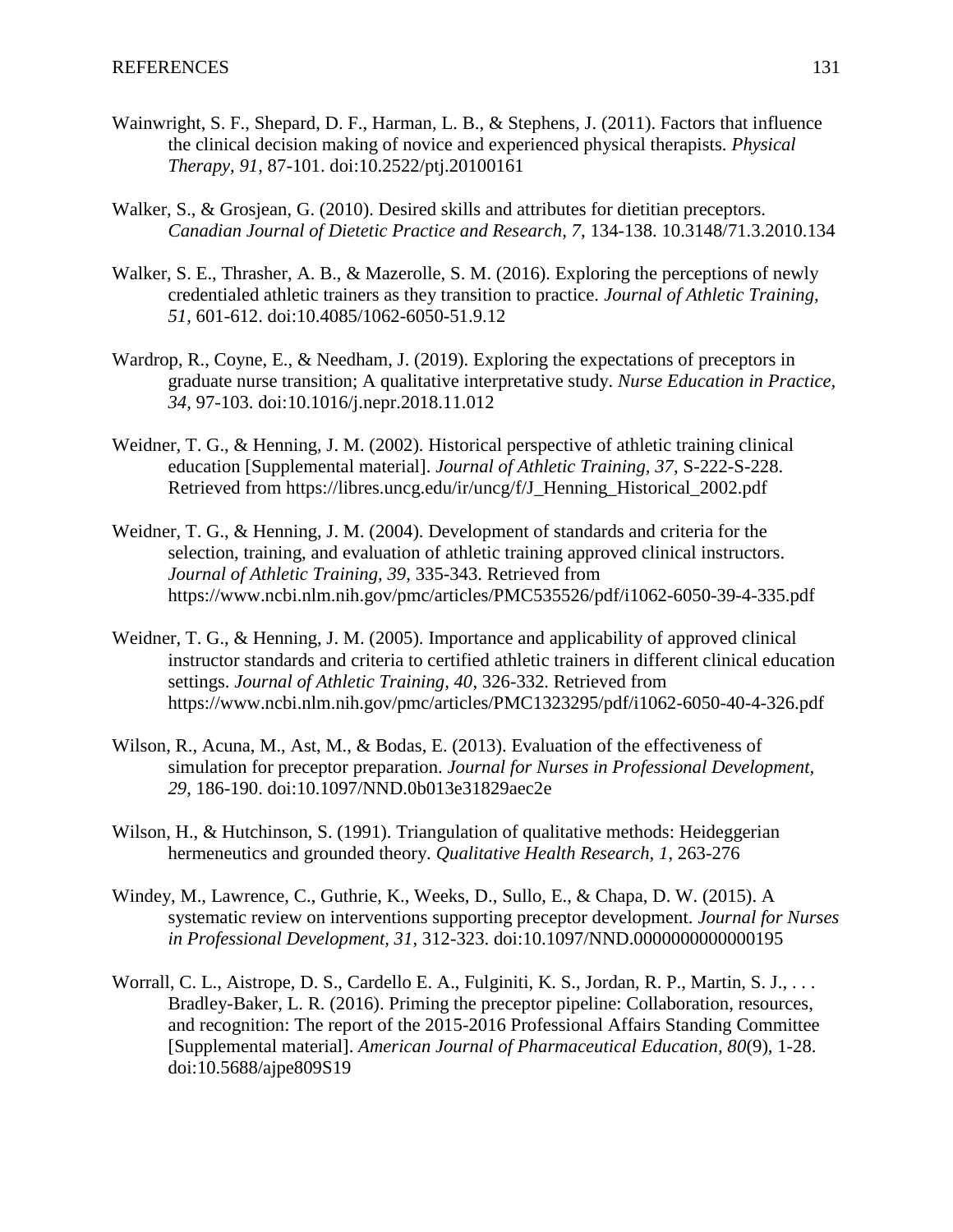- Yonge, O., Hagler, O., Cox, C., & Drefs, S. (2008). Listening to preceptors; Part B. *Journal for Nurses in Staff Development, 24*, 21-26. doi:10.1097/01.NND.0000300847.89598
- Young, S., Vos, S. S., Cantrell, M., & Shaw, R. (2014). Factors associated with students' perception of preceptor excellence. *American Journal of Pharmaceutical Education, 78*(3), 1-6. doi:10.5688/ajpe78353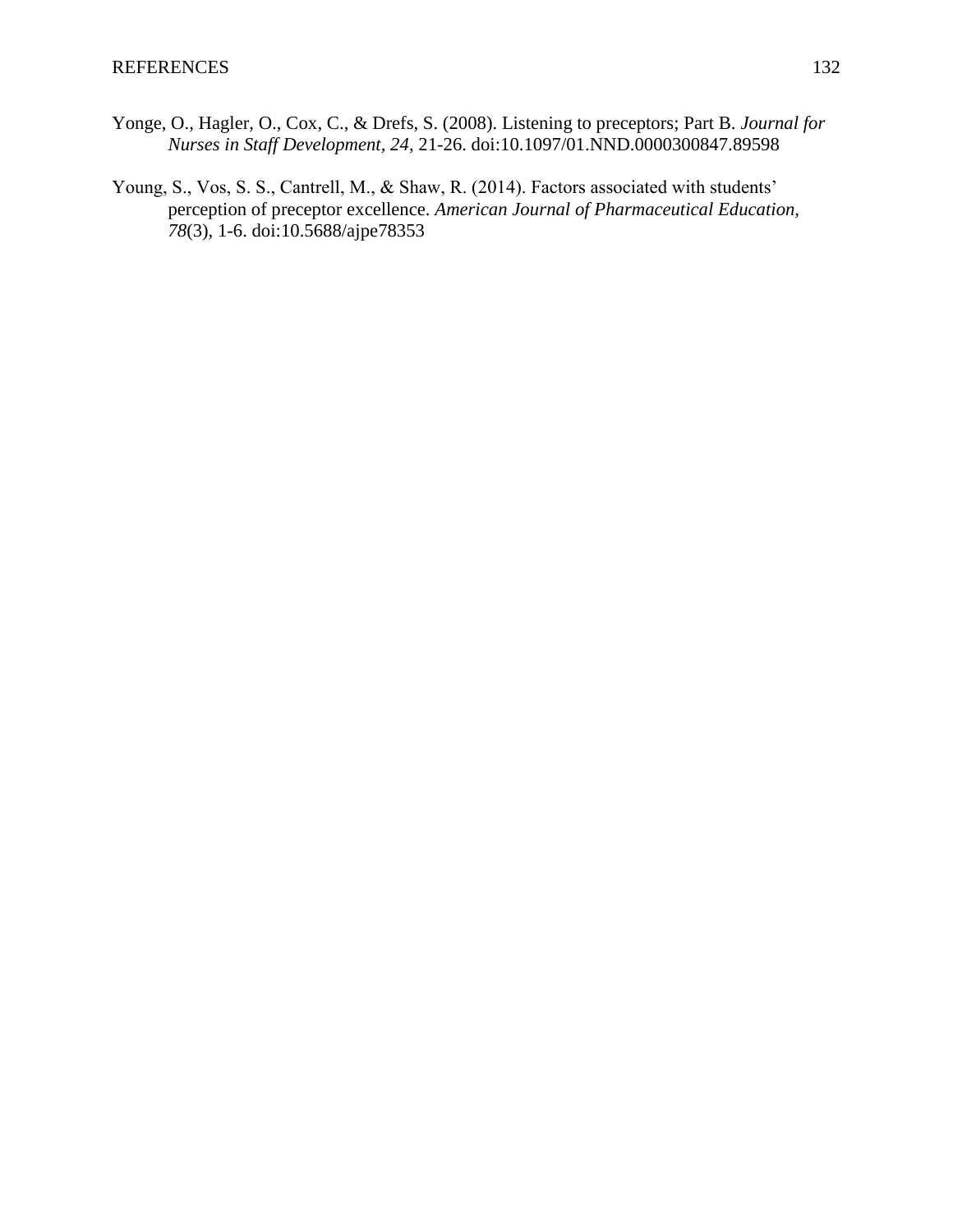#### **APPENDICES** Appendix A: Recruitment Email

Dear Program Administrator,

My name is Jessica Rager and I am a Doctoral Student at Ball State University. I am asking for your participation in a research project entitled "Determining the Appropriate Selection and Development of Athletic Training Preceptors." For this study, I need to interview the individual mostly responsible for preceptor selection and development. If you are that person and would like to participate in a 60-90-minute interview, could you please complete this brief demographic questionnaire. If you are not that person, would you please forward this email to the individual who is mostly responsible for preceptor selection and development for your program? Additionally, I am asking this individual to forward the information below to the preceptors of your program. I have included information related to the study in the email text below.

Thank you for considering participating in this research study and sending the information to preceptors for your program. I look forward to hearing from you. Have a great day!

Jessica Rager

#### Hello,

My name is Jessica Rager and I am a Doctoral Student at Ball State University. I am asking for your participation in a research project entitled "Determining the Appropriate Selection and Development of Athletic Training Preceptors."

The purpose of this study is to explore how stakeholders (preceptors and program directors or clinical education coordinators) determine what is most appropriate for the selection and development of athletic training preceptors. This study has been approved by the Institutional Review Board from Ball State University.

For this study, I need to conduct individual phone interviews with preceptors and program administrators who are responsible for selecting and developing preceptors for graduate, professional athletic training programs. If you are one of these individuals and would like to participate in a 60-90-minute phone interview, could you please complete this questionnaire. This initial brief questionnaire is intended to confirm inclusion criteria, collect demographic information, and determine your availability for an interview.

The informed consent is also included in this questionnaire for you to read prior to our discussion. If you have any questions about the informed consent, please do not hesitate to contact me or we can discuss your questions prior to the interview. Additionally, if you have any questions about your rights as a research participant, please feel free to contact Ball State's Office of Research Integrity at (765) 285-5070 or at irb@bsu.edu.

Thank you for considering participating in this research study. I look forward to hearing from you. Have a great day!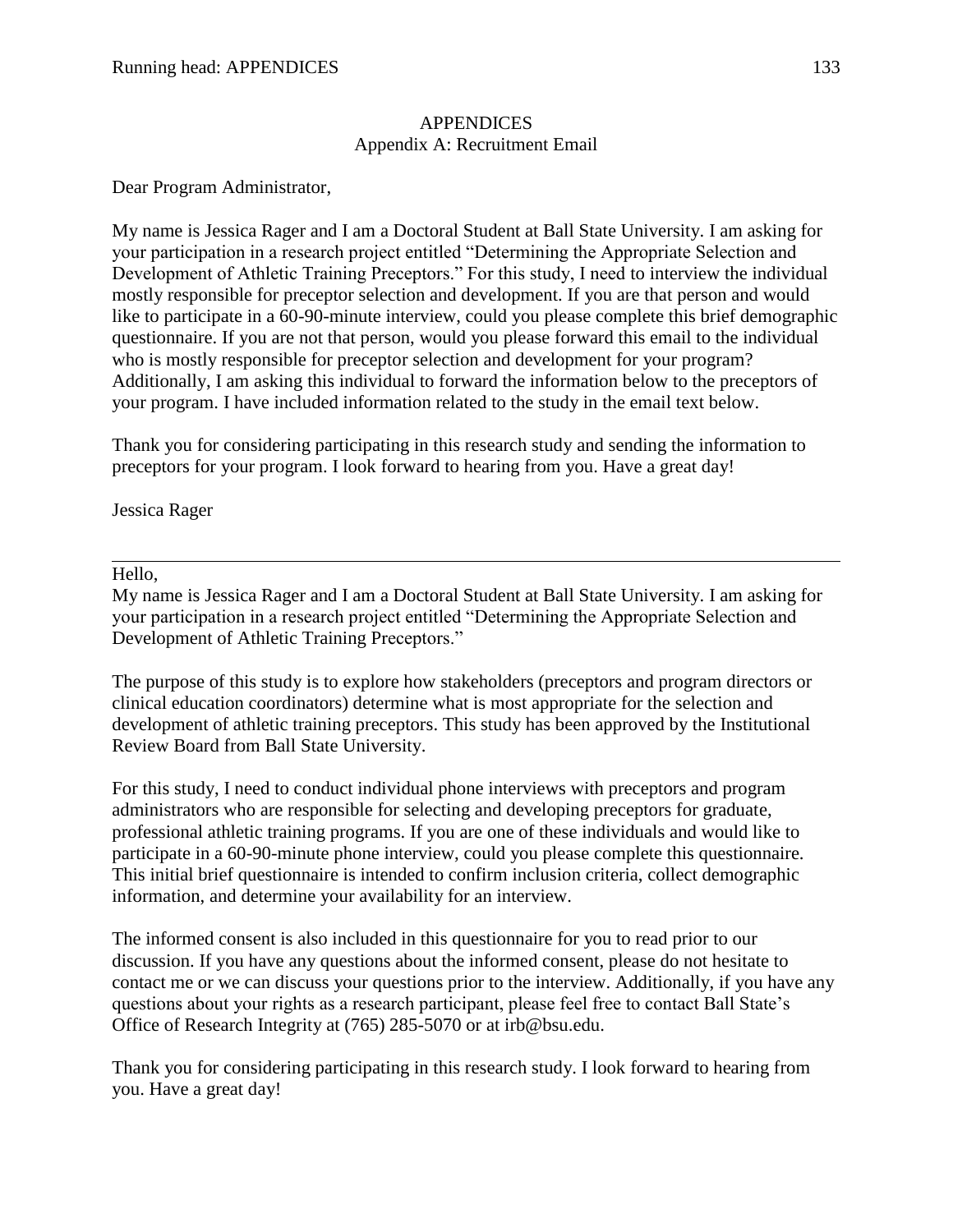#### APPENDICES 134

Jessica Rager

Jessica L. Rager, MS, LAT, ATC Doctoral Student, Ball State University Primary Investigator

Roger D. Wessel, PhD Professor of Higher Education, Ball State University Faculty Advisor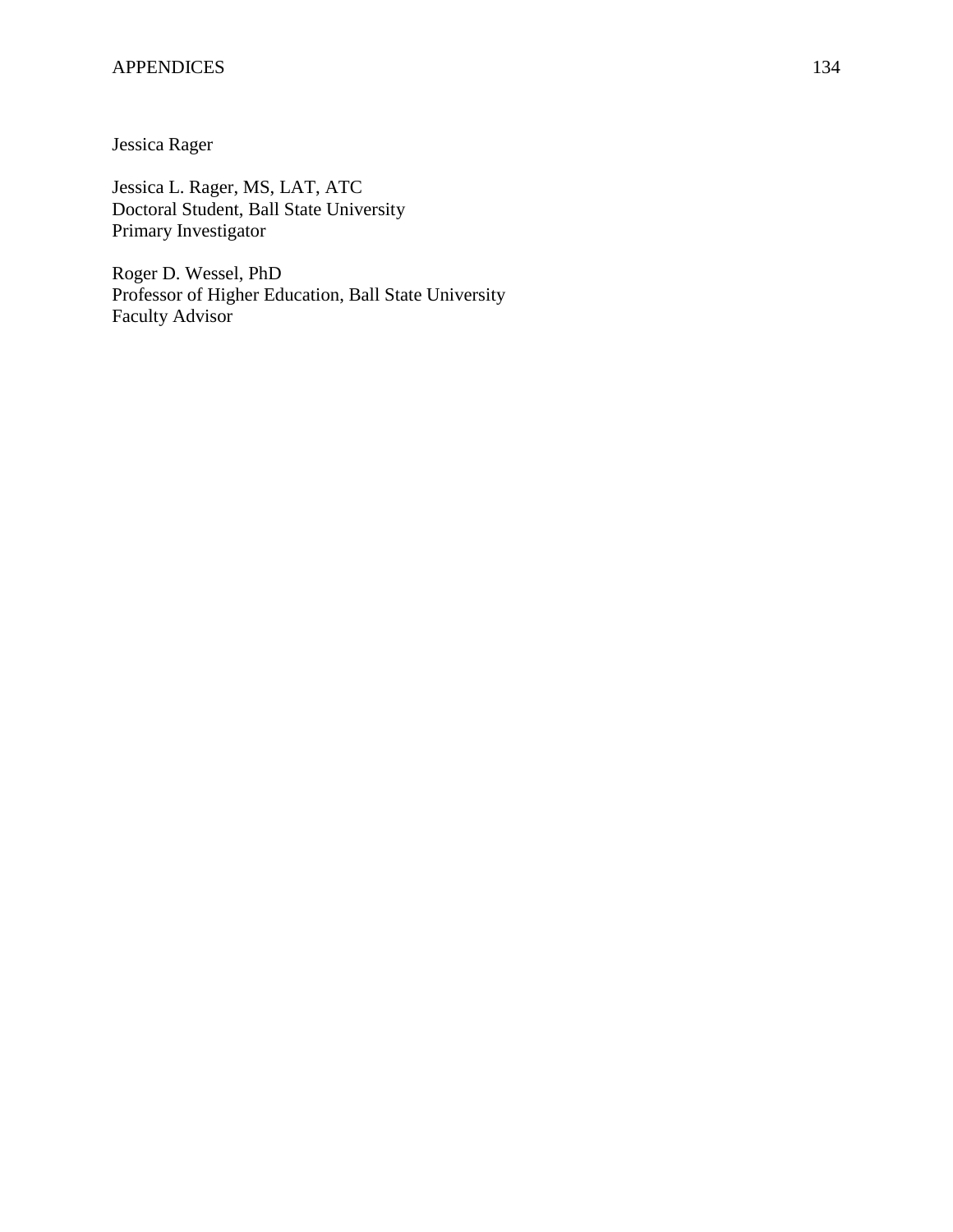## Appendix B: Demographic Questionnaire

Name:

- 1. Are you at least 18 years of age?
	- a. Yes
	- b. No (if no survey ended)
- 2. Participant Name:
- 3. What is an email address or phone number we can contact you to schedule an interview?
- 4. Is the athletic training program you are affiliated with at the graduate level?
	- a. Yes
	- b. No (if no survey ended)
- 5. Please select the role(s) which best describes your position within the athletic training program? (check all that apply)
	- Program Director (PD)
		- Clinical Educator Coordinator/Director (CEC)
			- Preceptor
- 6. (If Preceptor was selected) Please list your healthcare credentials.
- 7. (If PD or CEC was selected) Are you the individual mostly responsible for selecting and developing preceptors?
	- a. Yes
	- b. No (if no survey ended)
- 8. How many years have you served in this role?
- 9. Please select which state your institution is in.
- 10. Which best represents your geographical location?
	- a. Rural (populations <50,000)
	- b. Urban (populations  $\geq 50,000$ )
- 11. (If Rural selected) Approximately, how long would it take (miles) to the next largest city?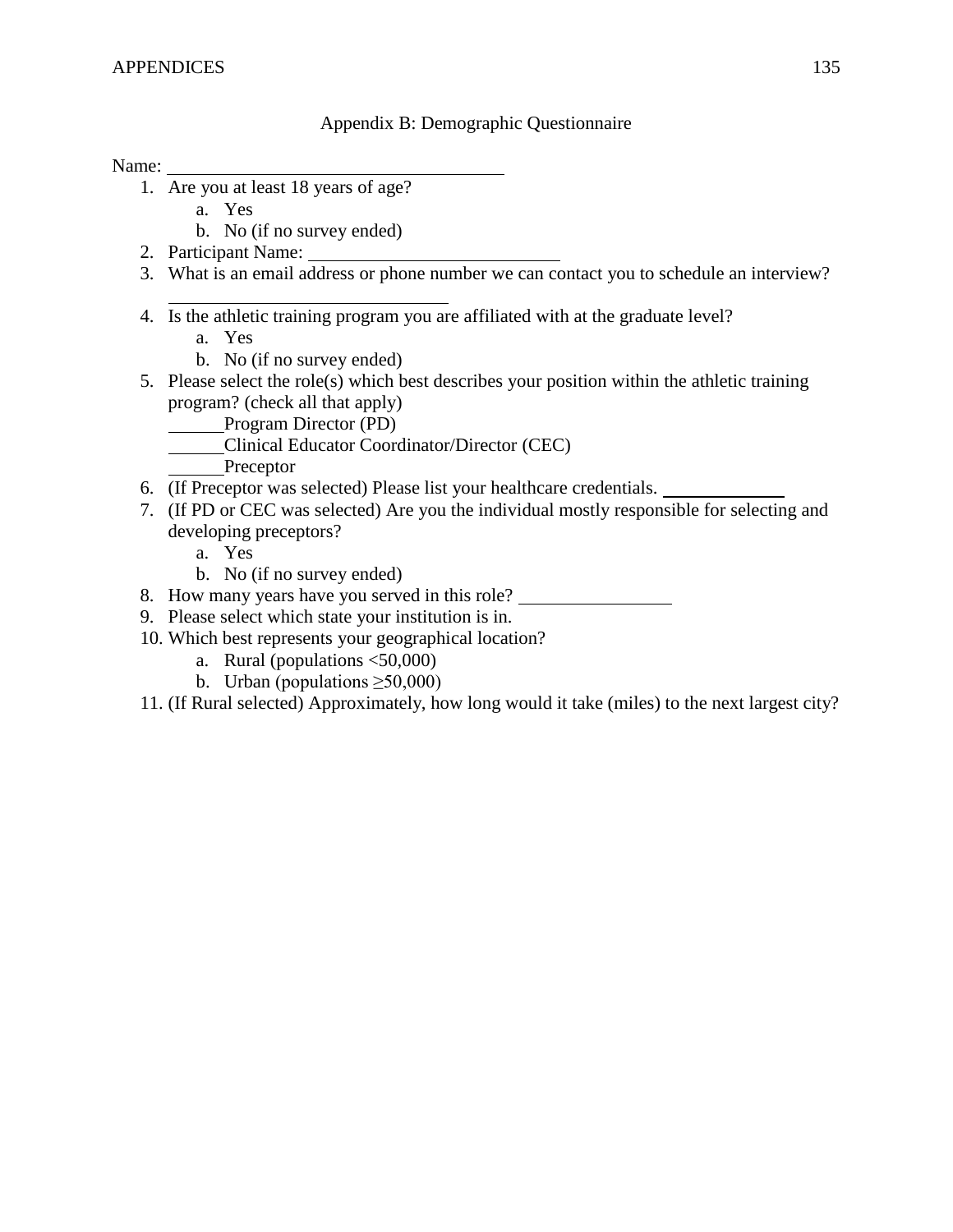# Appendix C: Informed Consent

**Study Title** Determining the Appropriate Selection and Development of Athletic Training Preceptors.

# **Study Purpose and Rationale**

The purpose of this study is to explore how stakeholders (preceptors and program directors or clinical education coordinators) determine what is most appropriate for the selection and development of athletic training preceptors.

# **Inclusion/Exclusion Criteria**

Preceptors for graduate, professional athletic training programs as well as program administrators (i.e., program directors or clinical education coordinators) who are primarily responsible for selecting and developing preceptors for these programs are invited to participate in this study. Additionally, to engage in this study, participants must be at least 18 years old. Individuals who do not identify in one of these roles, serve within undergraduate, professional athletic training programs, or are younger than 18 years old will be excluded from participation.

# **Participation Procedures and Duration**

For this project, you will be asked to complete a brief demographic questionnaire and participate in an individual phone interview that will last approximately 60-90 minutes.

# **Audio Tapes**

With your permission, the interviews will be audiotaped for accuracy. To protect your identity, pseudonyms will be used throughout the interview and when the recordings are transcribed. The audio files and transcripts will be stored on a password protected computer for five years and then digital data will be erased.

# **Data Confidentiality or Anonymity**

We will ask for your name for the demographic questionnaire to connect your information with the interview. Once this connection is made your name will be deleted and a pseudonym assigned. Data will be kept confidential with the use of assigned pseudonyms. The data will all be stored under that pseudonym. The PI and her faculty advisor will be the only individuals who know the connection between your name and the pseudonym. If you choose to withdraw from the study, all your data will be destroyed.

# **Storage of Data**

Electronic data and transcriptions will be kept on a password protected computer. After five years, the recordings and transcriptions will be destroyed.

# **Risks or Discomforts**

There are no potential risks for participating in this research.

# **Benefits**

None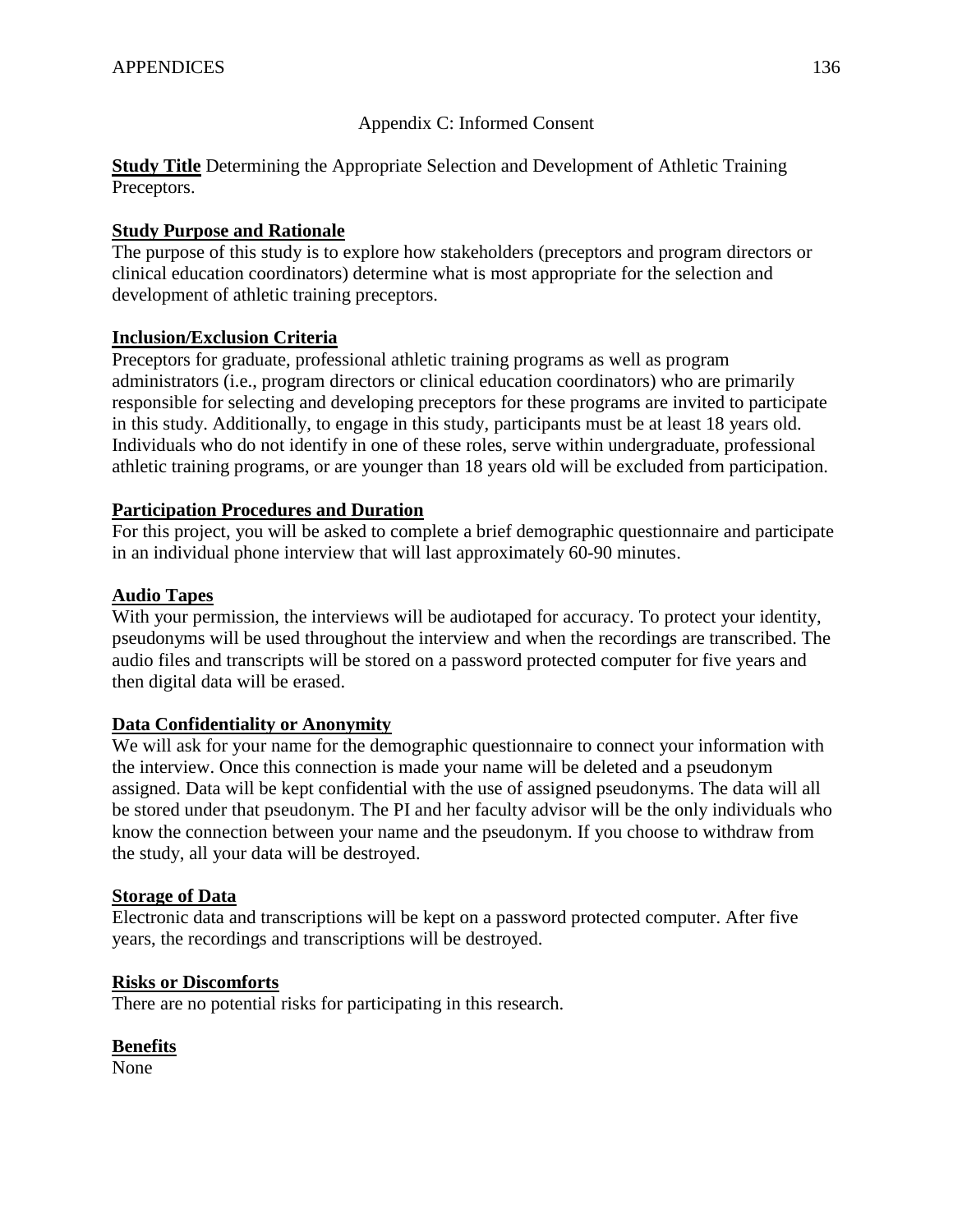# **Voluntary Participation**

Your participation in this study is completely voluntary. You may refuse to answer any question or choose to stop participation in the study at any time for any reason. You will not suffer any prejudice or penalty by your decision to stop your participation. If you choose to withdraw from the study, you may also choose to withdraw your data.

# **IRB Contact Information**

If you have any questions about your rights as a research participant, feel free to contact the Director, Office of Research Integrity, Ball State University, Muncie, IN 47306, (765) 285-5070 or at [irb@bsu.edu.](mailto:irb@bsu.edu)

\*\*\*\*\*\*\*\*\*

# **Consent**

I provide my consent to participate in the research project entitled "Determining the Appropriate Selection and Development of Athletic Training Preceptors." I have read the description of the study and all my questions have been answered. I believe that I meet the inclusion criteria established for this study. I give my consent to have my interview audio recorded. I understand my rights as a research subject and that I will receive a copy of this consent form to keep.

# **Researcher Contact Information**

Primary Investigator: Jessica L. Rager, MS, LAT, ATC Doctoral Student Adult, Higher, and Community Education Ball State University Muncie, IN 47306 jlrager@bsu.edu

Faculty Advisor: Roger D. Wessel, PhD Professor of Higher Education Ball State University Muncie, IN 47306 rwessel@bsu.edu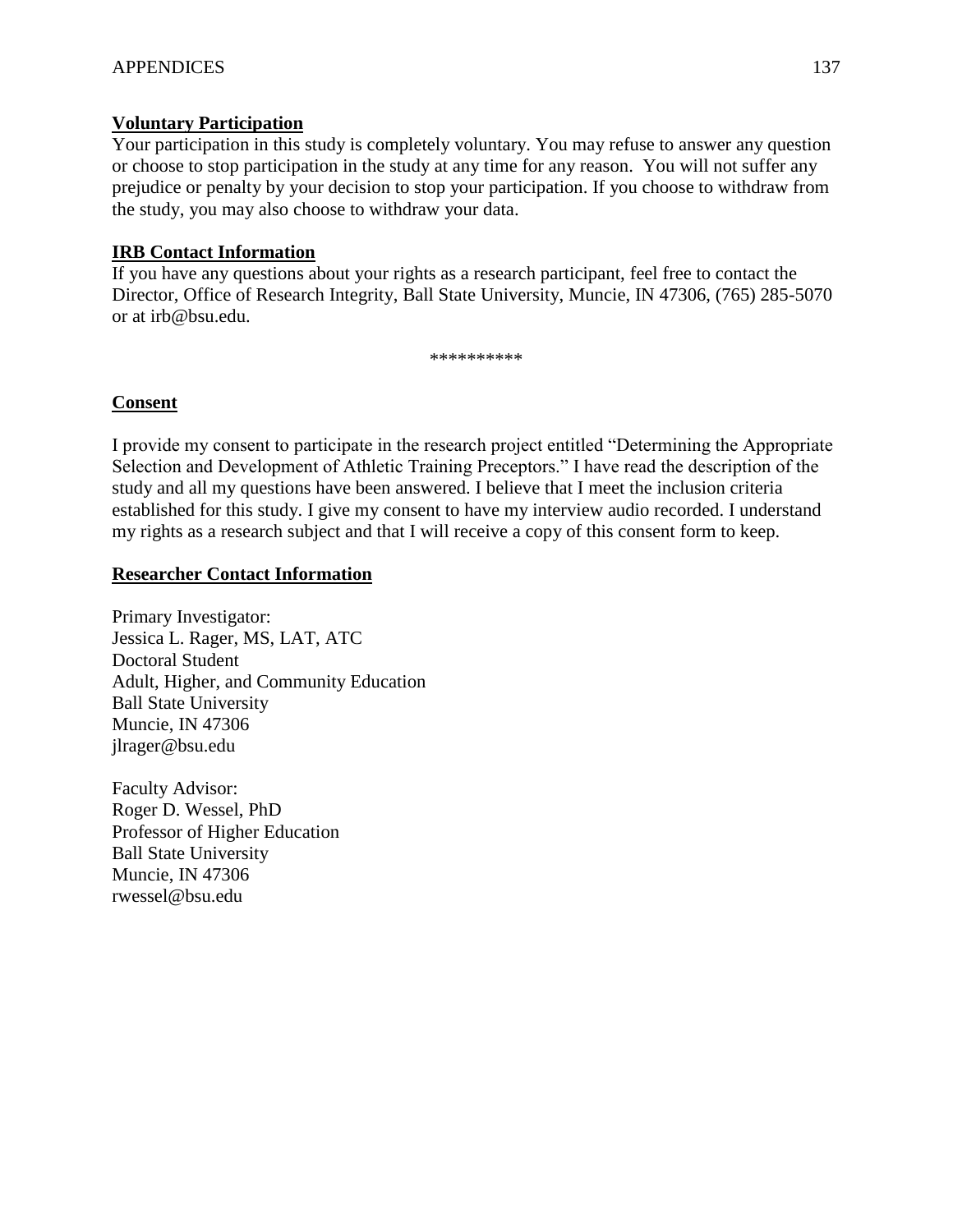## APPENDICES 138

## Appendix D: Program Administrator Interview Guide

#### Hello.

How are you doing? Thank you for taking the time to speak with me today. The purpose of this study is to explore how stakeholders (preceptors and program directors or clinical education coordinators) determine what is most appropriate for the selection and development of athletic training preceptors. This interview will last approximately 60-90 minutes and will consist of several questions.

You viewed the informed consent information when you completed the demographic questionnaire. Have you reviewed that form? If you have not reviewed that form, or would like to go over it again, I will read the consent form to you. (After reading the form), Do you have any questions at this point? This study has been approved by Ball State University's Institutional Review Board and all information you provide will be kept confidential. As we discussed previously, this conversation will be audio recorded. Do you still provide your consent to be recorded?

To protect your identity, pseudonyms will be used throughout the interview and when the recordings are transcribed. The digital recordings will be stored on a password-protected computer. The recordings will be stored for five years and then erased.

Your participation in this study is completely voluntary. You may choose to stop participation in the study at any time for any reason. You will not suffer any prejudice or penalty by your decision to stop your participation. If you choose to withdraw from the study, you may also choose to withdraw your data.

Do you still provide your consent to participate in this study?

Thank you again for your participation in this study.

Do you have any questions at this point?

Are you ready to begin?

# **Turn on Tape Recorder**

Preceptor Criteria – *So I'd like to begin by asking questions related to the selection of preceptors for athletic training professional programs. When responding to each question I'd like you to consider what preceptor characteristics promote student learning the best.* 

- 1. Describe the characteristics/qualities that make an ideal preceptor.
- 2. Why do you feel these are important qualifications?
- 3. What are some reasons a preceptor should no longer be used?
- 4. Based on your previous responses, what influences your beliefs of preceptor qualifications?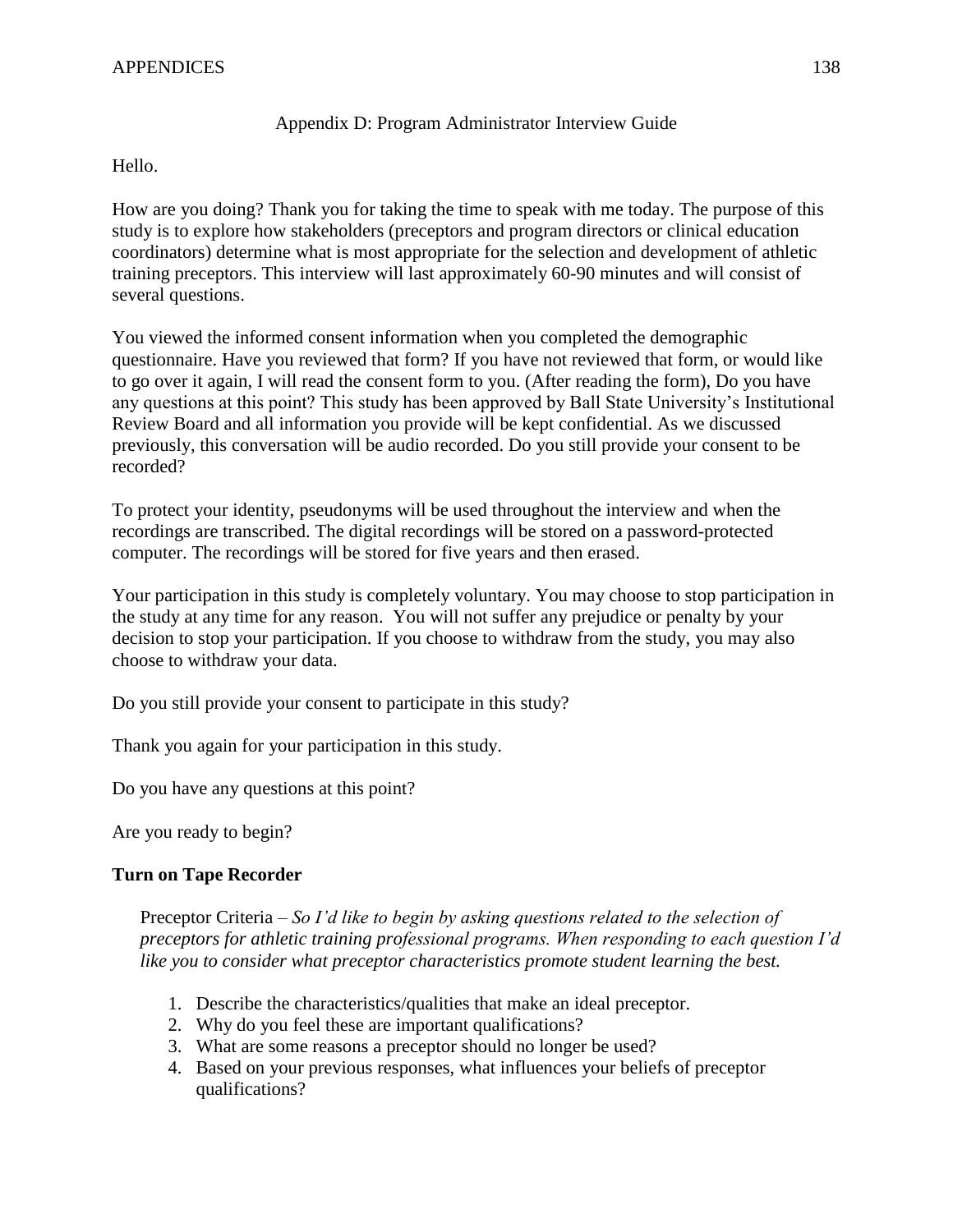*.* 

Preceptor Development– *Now that we have discussed preceptor criteria, let's discuss what you believe is most appropriate for training and developing preceptors. Remember to keep in mind what you believe is best for student learning.* 

- 5. Please describe what you believe is the ideal content for preceptor development.
	- a. Probe if needed: Is the content you are suggesting the same across all preceptors? Why/Why not?
- 6. What influences your beliefs on preceptor development content?
- 7. Why is this content important to you?
	- a. If so, how?
- 8. How should preceptor development be delivered?
	- a. Probes/examples if needed:
		- i. How often should it be delivered?
		- ii. What delivery mechanisms are most appropriate?
- 9. Should it be incentivized, if so, how?
- 10. What influences your views on the delivery of preceptor development?
- 11. Why are these aspects of delivering preceptor development important to you?

Conclusion – *We are nearing the end of the interview. Thank you very much for all you have shared with me this afternoon.* 

12. Is there anything else related to preceptor criteria or development that I haven't touched on that you'd like to discuss?

13. Is there anything additional that you would like to discuss that we have not? *That concludes our interview. Thank you so much for coming and sharing your thoughts and opinions with me.*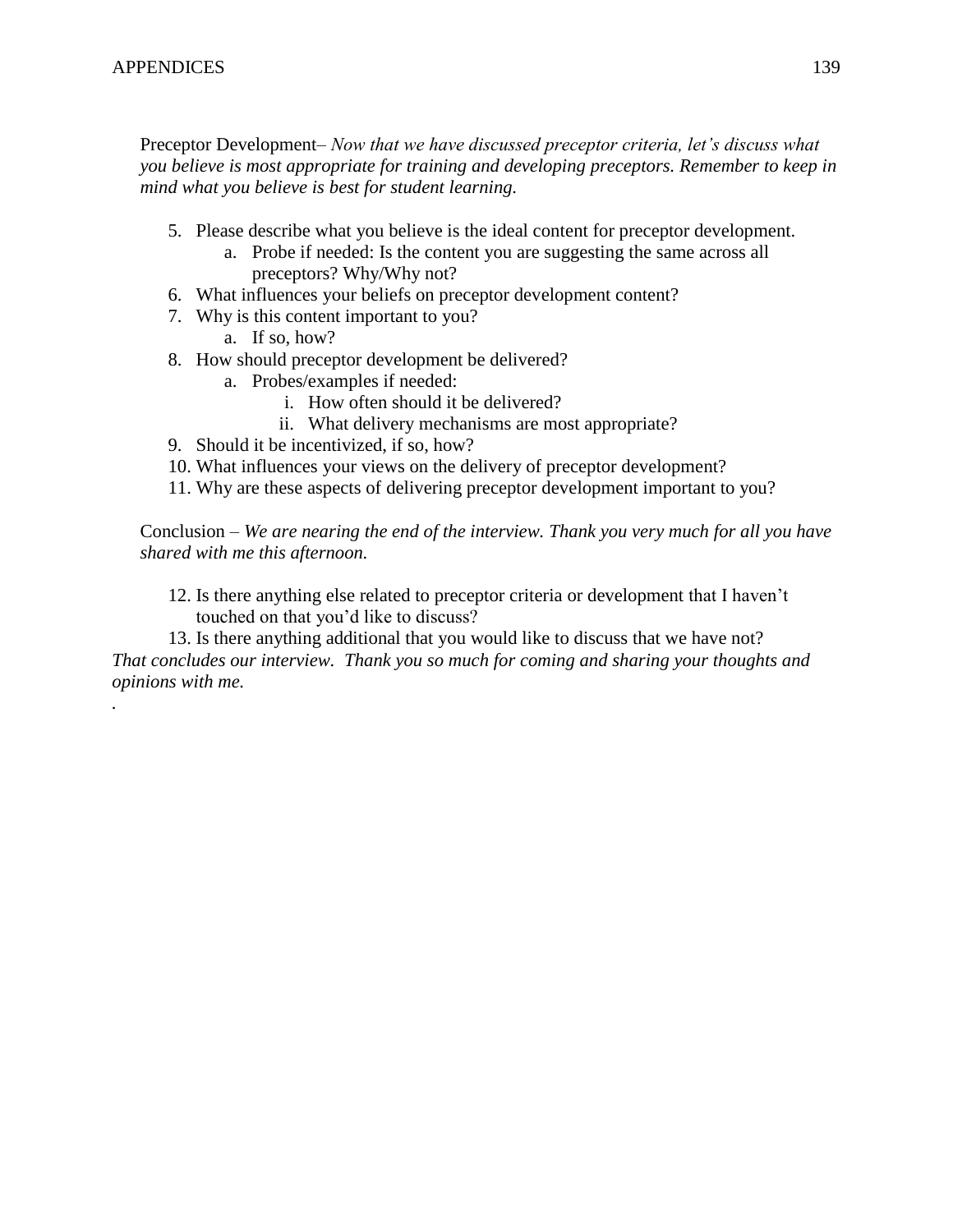## Appendix E: Preceptor Interview Guide

Hello.

How are you doing? Thank you for taking the time to speak with me today. The purpose of this study is to explore how stakeholders (preceptors and program directors or clinical education coordinators) determine what is most appropriate for the selection and development of athletic training preceptors. This interview will last approximately 60-90 minutes and will consist of several questions.

You viewed the informed consent information when you completed the demographic questionnaire. Have you reviewed that form? If you have not reviewed that form, or would like to go over it again, I will read the consent form to you. (After reading the form), Do you have any questions at this point? This study has been approved by Ball State University's Institutional Review Board and all information you provide will be kept confidential. As we discussed previously, this conversation will be audio recorded. Do you still provide your consent to be recorded?

To protect your identity, pseudonyms will be used throughout the interview and when the recordings are transcribed. The digital recordings will be stored on a password-protected computer. The recordings will be stored for five years and then erased.

Your participation in this study is completely voluntary. You may choose to stop participation in the study at any time for any reason. You will not suffer any prejudice or penalty by your decision to stop your participation. If you choose to withdraw from the study, you may also choose to withdraw your data.

Do you still provide your consent to participate in this study?

Thank you again for your participation in this study.

Do you have any questions at this point?

Are you ready to begin?

# **Turn on Tape Recorder**

Preceptor Criteria – *So I'd like to begin by asking questions related to the selection of preceptors for athletic training professional programs. When responding to each question I'd like you to consider what preceptor characteristics promote student learning the best.* 

- 1. Describe the characteristics/qualities that make an ideal preceptor.
- 2. Why do you feel these are important qualifications?
- 3. Based on your previous responses, what influences your beliefs of preceptor qualifications?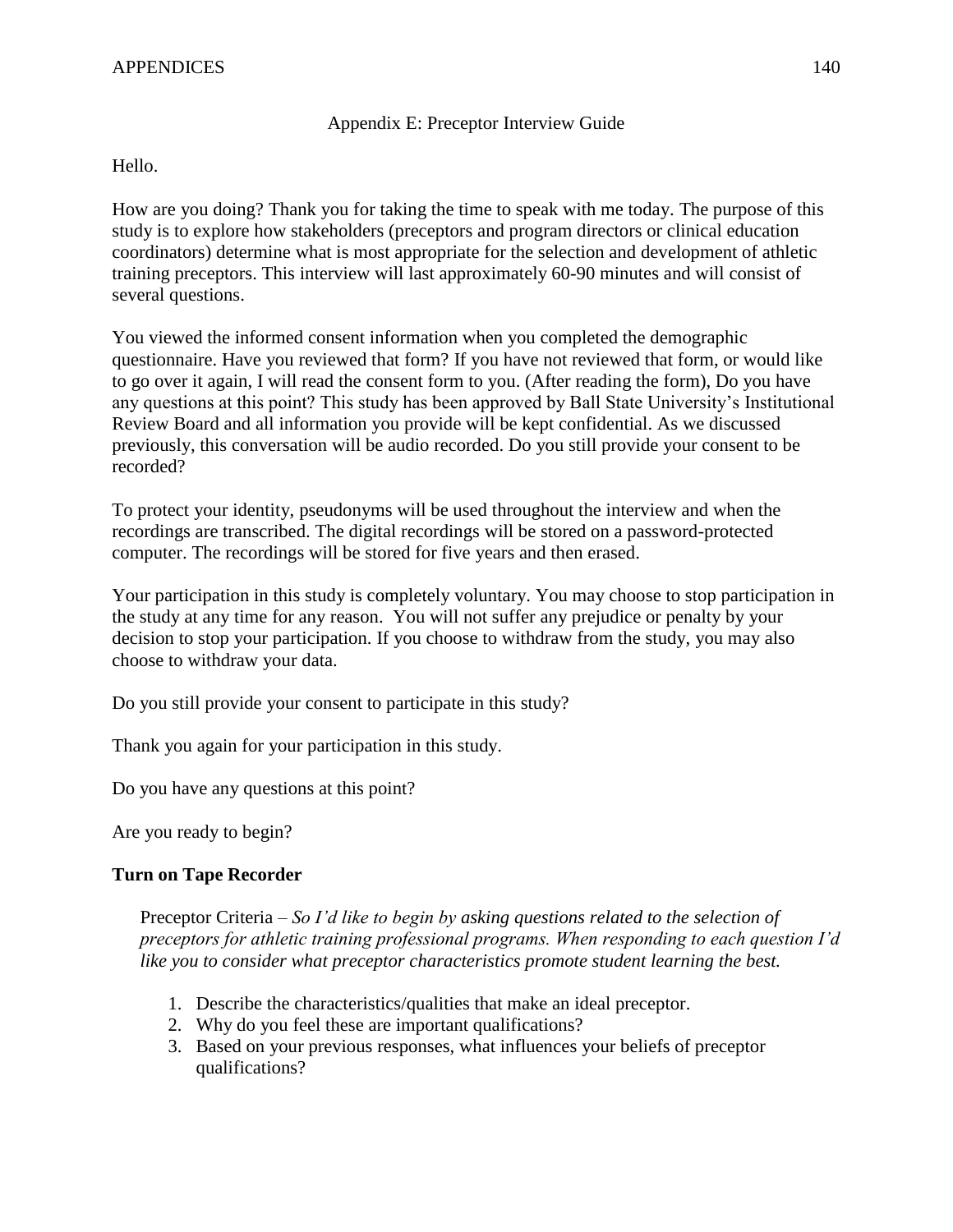Preceptor Development– *Now that we have discussed preceptor criteria, let's discuss what you believe is most appropriate for training and developing preceptors. Remember to keep in mind what you believe is best for student learning.* 

- 4. Please describe what you believe is the ideal content for preceptor development.
- 5. What influences your beliefs on preceptor development content?
- 6. Why is this content important to you?
- 7. Do you feel content should be the same or different between preceptors? (e.g., novice clinician vs. experienced AT & new preceptor vs. experienced preceptor, preceptors in different settings)?
	- a. If so, how?
	- b. Why do you believe the content should be different/not different between preceptors?
- 8. How should preceptor development be delivered?
	- b. Probes/examples if needed:
		- i. How often should it be delivered?
		- ii. What delivery mechanisms are most appropriate?
- 9. Should preceptor development be incentivized?
	- a. if so, how?
- 10. Why are these aspects to delivering preceptor development important to you?
- 11. What influences your views on the delivery of preceptor development?

Conclusion – *We are nearing the end of the interview. Thank you very much for all you have shared with me this afternoon.* 

12. Is there anything else related to preceptor qualifications or development that I haven't touched on that you'd like to discuss?

13. Is there anything additional that you would like to discuss that we have not? *That concludes our interview. Thank you so much for coming and sharing your thoughts and opinions with me.*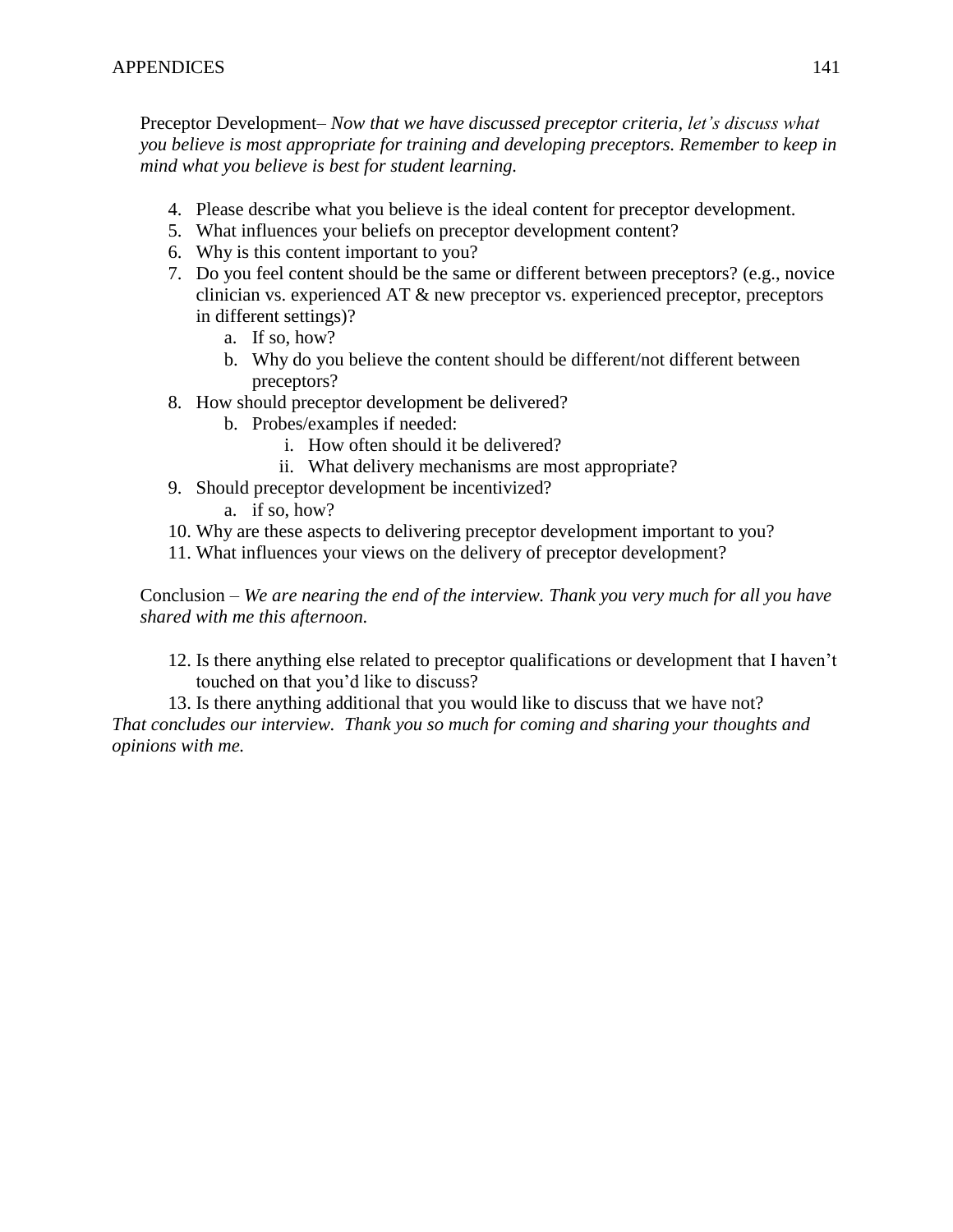# Appendix F: IRB Approval



Office of Research Integrity Institutional Review Board (IRB) 2000 University Avenue Muncie, IN 47306-0155<br>Phone: 765-285-5070

| DATE:                                   | June 14, 2018                                                                            |
|-----------------------------------------|------------------------------------------------------------------------------------------|
| TO:                                     | Jessica Rager, MS                                                                        |
| <b>FROM:</b>                            | <b>Ball State University IRB</b>                                                         |
| RE                                      | IRB protocol # 1249723-1                                                                 |
| TITLE:                                  | Determining the Appropriate Selection and Development of Athletic Training<br>Preceptors |
| <b>SUBMISSION TYPE:</b>                 | <b>New Project</b>                                                                       |
| <b>ACTION:</b><br><b>DECISION DATE:</b> | <b>APPROVED</b>                                                                          |
| <b>REVIEW TYPE:</b>                     | <b>EXEMPT</b>                                                                            |

The Institutional Review Board reviewed your protocol on and has determined the procedures you have proposed are appropriate for exemption under the federal regulations. As such, there will be no further review of your protocol, and you are cleared to proceed with the procedures outlined in your protocol. As an exempt study, there is no requirement for continuing review. Your protocol will remain on file with the IRB as a matter of record.

#### **Exempt Categories:**

|  | Category 1: Research conducted in established or commonly accepted educational settings.<br>involving normal educations practices, such as (i) research on regular and special education<br>instructional strategies, or (ii) research on the effectiveness of or the comparison among<br>instructional techniques, curricula, or classroom management methods.                                                                                                                                                                 |
|--|---------------------------------------------------------------------------------------------------------------------------------------------------------------------------------------------------------------------------------------------------------------------------------------------------------------------------------------------------------------------------------------------------------------------------------------------------------------------------------------------------------------------------------|
|  | Category 2: Research involving the use of educational test (cognitive, diagnostic, aptitude,<br>achievement), survey procedures, interview procedures or observation of public behavior                                                                                                                                                                                                                                                                                                                                         |
|  | Category 3: Research involving the use of educational test (cognitive, diagnostic, aptitude,<br>achievement), survey procedures, interview procedures, or observation of public behavior<br>that is not exempt under category 2, if: (i) the human subjects are elected or appointed<br>officials or candidates for public office; or (ii) Federal statute(s) require(s) without exception<br>that the confidentiality of the personally identifiable information will be maintained throughout<br>the research and thereafter. |
|  | Category 4: Research involving the collection of study of existing data, documents, records,<br>pathological specimens, or diagnostic specimens, if these sources are publicly available or                                                                                                                                                                                                                                                                                                                                     |

 $-1-$ 

Generated on IRBNet